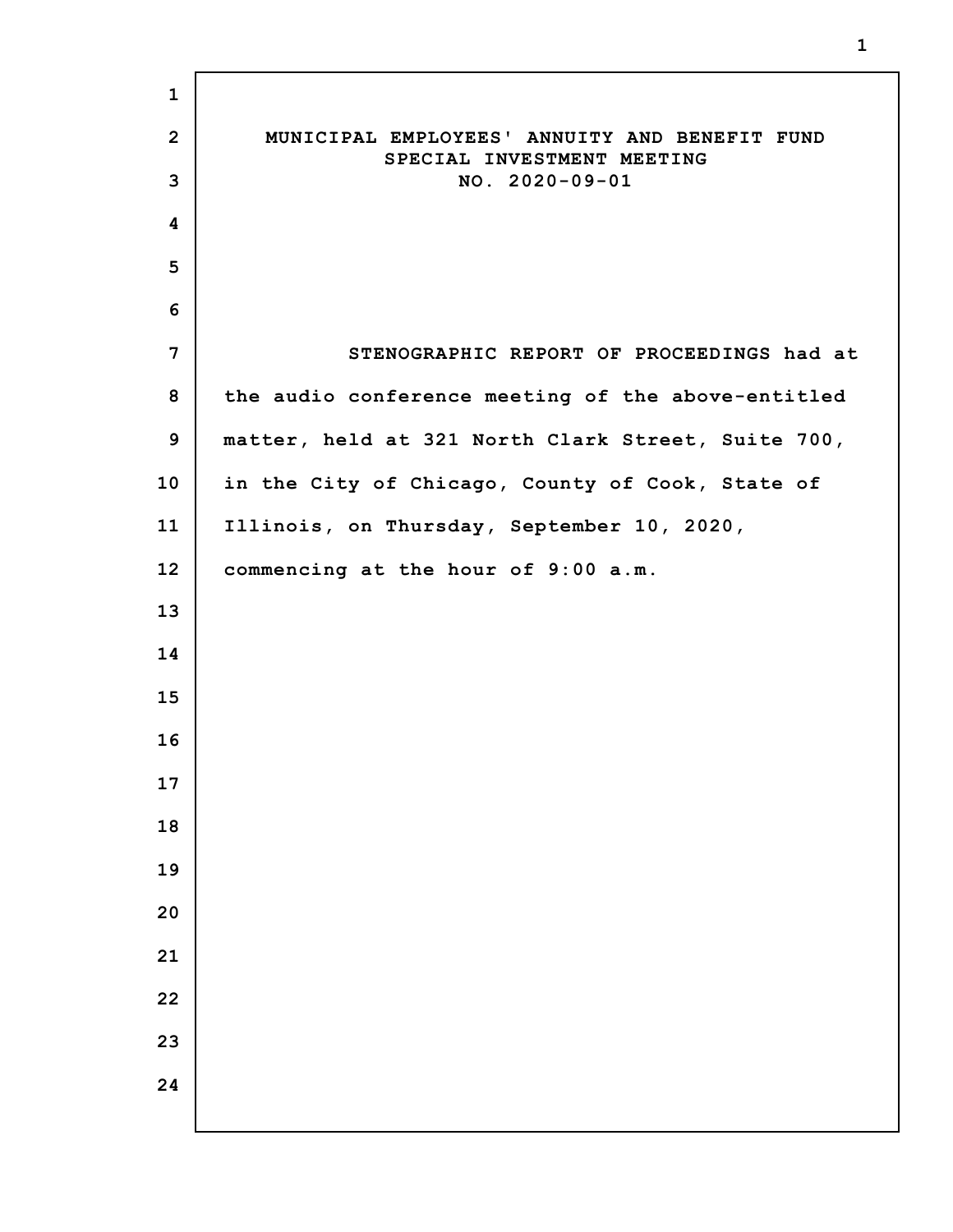| $\mathbf{1}$   | <b>APPEARANCES</b>                                                                      |
|----------------|-----------------------------------------------------------------------------------------|
| $\overline{2}$ | VERMA R. THOMPSON, President<br>RESHMA SONI, Vice-President                             |
| 3              | THOMAS J. McMAHON, Trustee                                                              |
| 4              | JEFFREY J. JOHNSON, Recording Secretary<br>MELISSA CONYEARS-ERVIN, Treasurer            |
| 5              | ATTORNEY FOR THE BOARD:                                                                 |
| 6              | BURKE, BURNS AND PINELLI, LTD.<br>BY: MS. MARY PATRICIA BURNS                           |
| 7              | ALSO PRESENT:                                                                           |
| 8              | DENNIS WHITE, Executive Director                                                        |
| 9              | STACEY RUFFOLO, Deputy Executive Director<br>DONNA HANSEN, Office Manager               |
| 10             | STEVE YOON, Investment Officer<br>CRAIG SLACK, Deputy City Treasurer                    |
| 11             | SANDRA SELBY, Comptroller<br>MAURICIO BANUELOS, City Treasurer's Office                 |
| 12             | JAMIE WESNER, Marquette Associates<br>NEIL CAPPS, Marquette Associates                  |
| 13             | BRIAN WRUBEL, Marquette Associates<br>SCOTT DECATUR, Segall, Bryant and Hamill          |
| 14             | CLARK KOERTNER, Segall, Bryant and Hamill<br>NICHOLAS FEDAKO, Segall, Bryant and Hamill |
| 15             | PATRICK SILVESTRI, Attucks Asset Management<br>LES BOND, Attucks Asset Management       |
| 16             | MARIYA NIKOLOVA, Attucks Asset Management<br>RYAN O'BRIEN, Financial Investment News    |
| 17             |                                                                                         |
| 18             |                                                                                         |
| 19             |                                                                                         |
| 20             |                                                                                         |
| 21             |                                                                                         |
| 22             |                                                                                         |
|                |                                                                                         |
| 23             |                                                                                         |
| 24             |                                                                                         |

I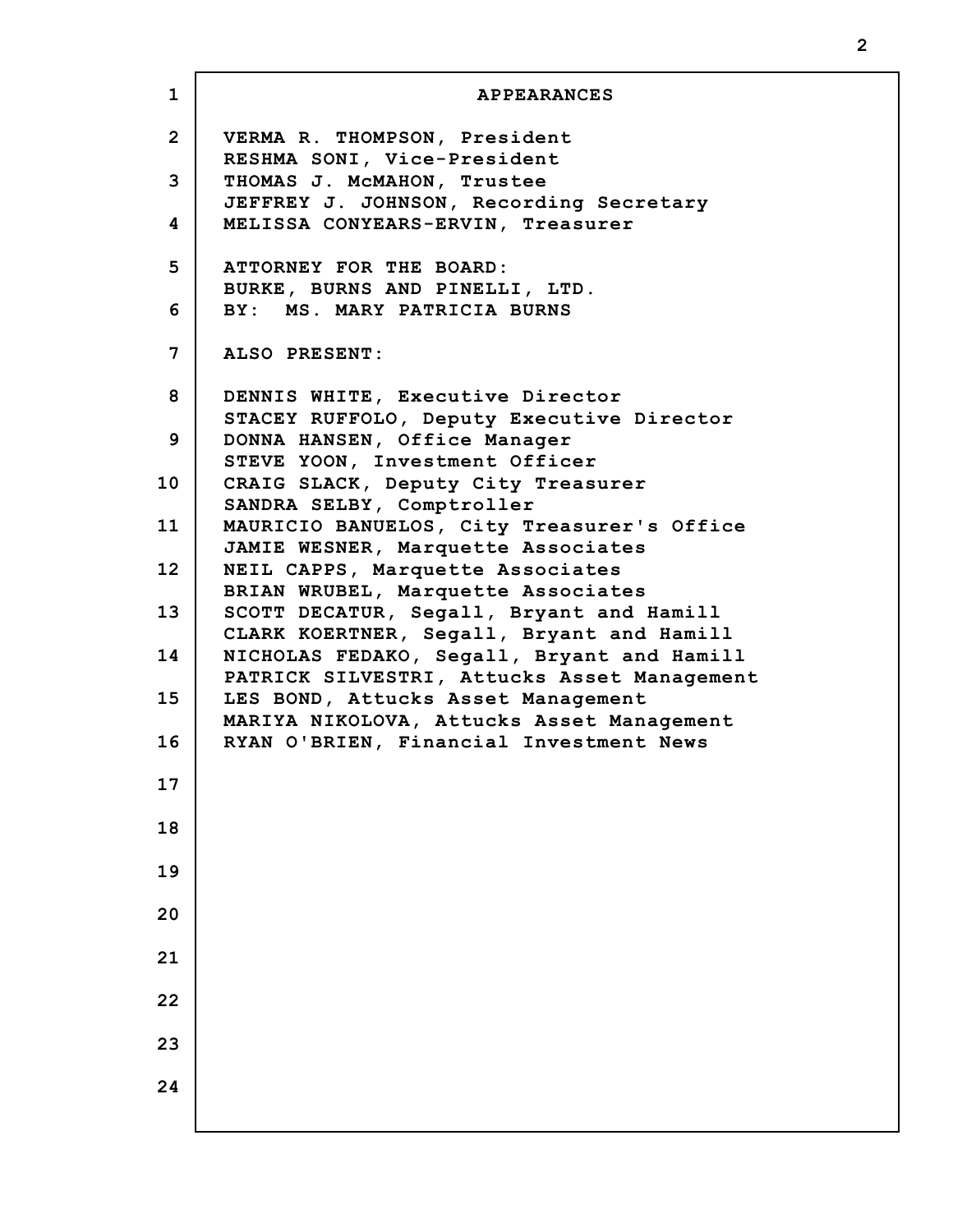**1 2 3 4 5 6 7 8 9 10 11 12 13 14 15 16 17 18 19 20 21 22 23 24 PRESIDENT THOMPSON: Donna, please call the roll. MS. HANSEN: Madam Treasurer. TRUSTEE CONYEARS-ERVIN: Good morning. Here. MS. HANSEN: Trustee Johnson. TRUSTEE JOHNSON: Yes, ma'am. MS. HANSEN: Trustee McMahon. TRUSTEE MCMAHON: Yes. MS. HANSEN: Trustee Soni. TRUSTEE SONI: Good morning. Yes. MS. HANSEN: Trustee Thompson. PRESIDENT THOMPSON: Yes. MS. HANSEN: We have a quorum. PRESIDENT THOMPSON: We have a quorum. Public Act 101-0640 allows this meeting to be conducted by video audio conference. The Act requires a roll call vote to be taken on each matter. I ask that the Trustees please be prepared to unmute their microphones and clearly respond to the roll call vote on each matter that we consider for approval. Further, consistent with Public Act 101-0640 I note for the record that the Executive**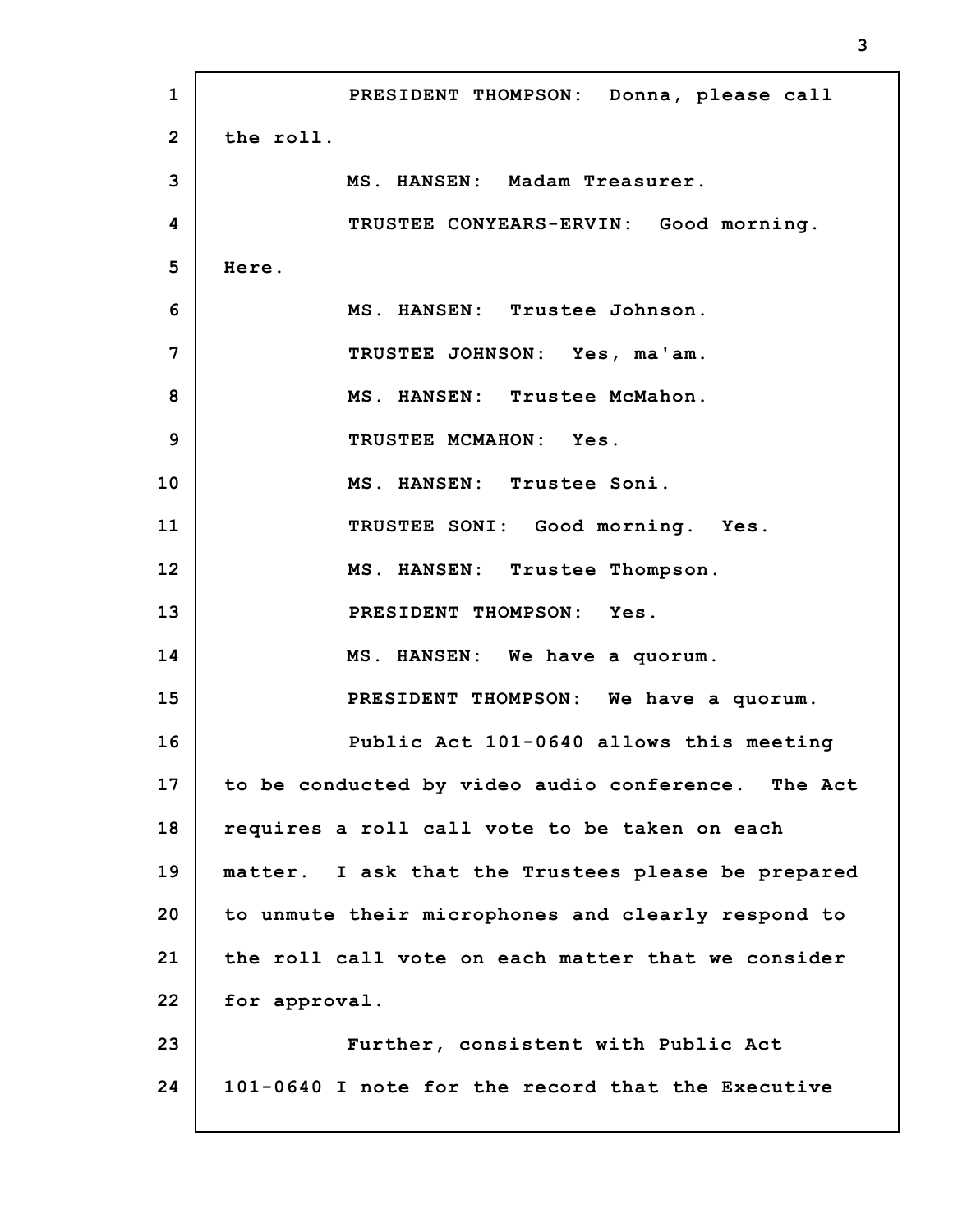| Director, Trustee Johnson and I are physically      |
|-----------------------------------------------------|
| present in our office.                              |
| We are proceeding by video and audio                |
| conference because we continue to believe that due  |
| to the pandemic it is prudent to not all be         |
| physically present in the same place.               |
| We have posted notice of this meeting in            |
| accordance to the Open Meetings Act and the meeting |
| is being recorded. A transcript of the proceedings  |
| will be prepared and ultimately after approval will |
| be made available to the public on the Fund's       |
| website.                                            |
| Consistent with Public Act 91-0715 and              |
| reasonable constraints determined by the Board of   |
| Trustees at each meeting of the Board or its        |
| committees that is open to the public members of    |
| the public may request a brief time to address the  |
| Board on relevant matters within its jurisdiction.  |
| Is there any request for public comment             |
| today?                                              |
| MS. HANSEN: There are no requests to                |
| address the Board.                                  |
| PRESIDENT THOMPSON: Hearing none, we                |
| will move on.                                       |
|                                                     |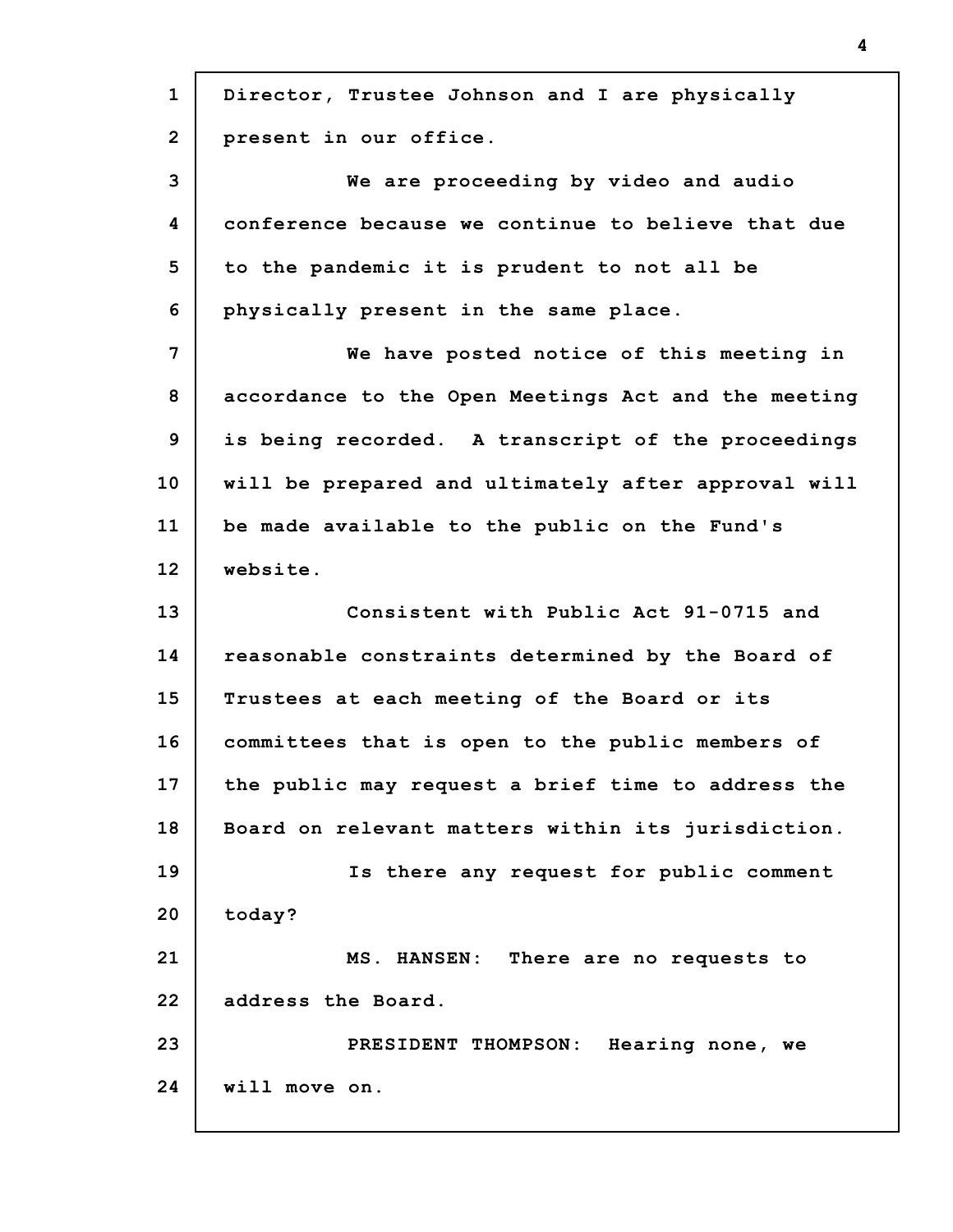**1 2 3 4 5 6 7 8 9 10 11 12 13 14 15 16 17 18 19 20 21 22 23 24 We are having a performance review presentation by Segal, Bryant and Hamill. MR. YOON: Yes, President Thompson. Before we begin, we wanted to give you a synopsis of who is on the agenda today. First we have Segall Bryant Hamill on the agenda, who has been with us since September of 2016. They have two strategies with us. Intermediate core fixed income strategy as well as the international small cap strategy. Today we will discuss the international small cap strategy, which has been on watch since November, 2019 due to poor performance. Here to discuss the performance as well as a backdrop of what took place will be Clark Koertner and Scott Decatur. So I will hand it over to Clark. If you could introduce who is on from Segall Bryant Hamill to the rest of the Trustees and then you can begin MR. KOERTNER: Good morning, everyone. Sorry it is a little cooler. We are all in Chicago and that 90-degree heat is no longer here and we are in a pretty rainy fall. With me today is Dr. Scott Decatur, the**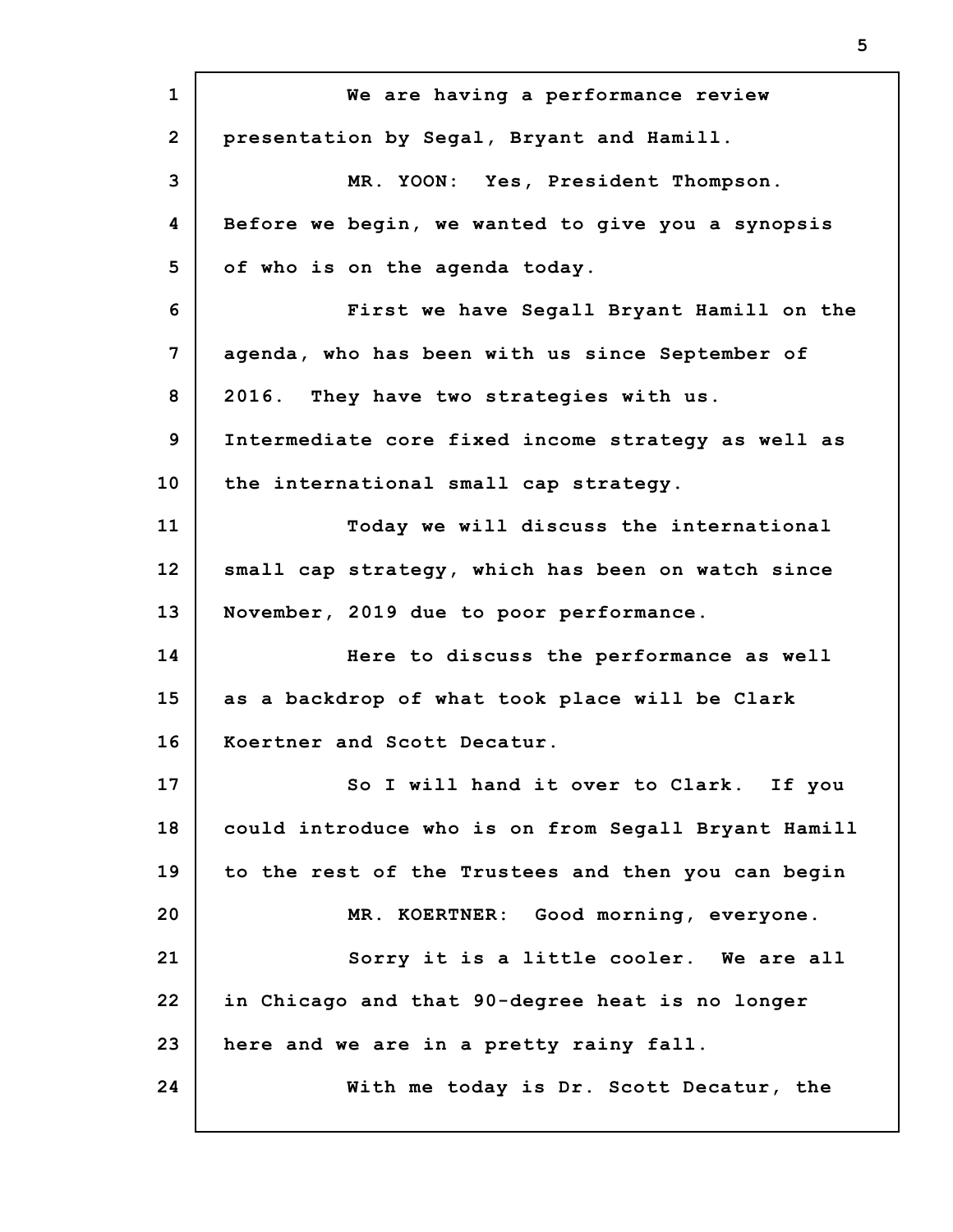| $\mathbf{1}$   | lead portfolio manager and founder of this          |
|----------------|-----------------------------------------------------|
| $\overline{2}$ | strategy.                                           |
| 3              | First and foremost, thank you. We will              |
| 4              | get into it but we acknowledge it's been a really   |
| 5              | hard market for our type of investment stock style. |
| 6              | We plan to address those performance                |
| 7              | issues and also really discuss that has really lead |
| 8              | us to a great opportunity for our strategy.         |
| 9              | We do believe that it is a really                   |
| 10             | complicated world for investors such as yourself.   |
| 11             | There are sub-factors that are going on. There is   |
| 12             | Covid. There is a lot going on in this market and   |
| 13             | we believe that this approach over a full market    |
| 14             | cycle is geared to do very well.                    |
| 15             | So, on Page 2, if we slide the screen up,           |
| 16             | just a quick reintroduction of the firm because I   |
| 17             | think it is very important.                         |
| 18             | One of the things that I think is                   |
| 19             | Marquette's job is that they do a very good job on  |
| 20             | and get a lot of phone calls is firm health.        |
| 21             | I think one of the things that happens at           |
| 22             | asset managers there is -- you can see we are 19.8  |
| 23             | billion and there is a fee applied to that.         |
| 24             | Well, fixed costs have really risen.<br>Fee         |
|                |                                                     |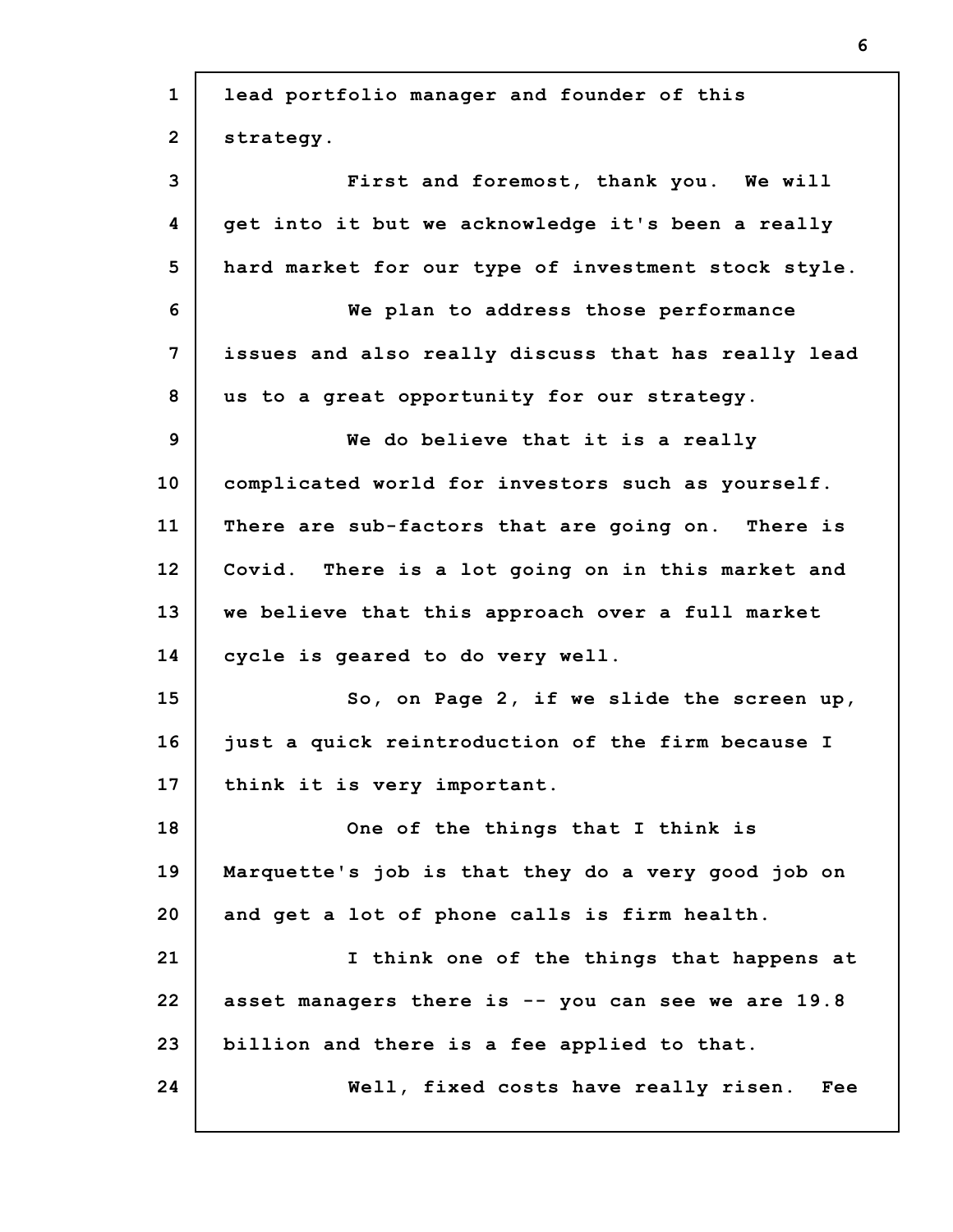| compression is real and the market volatility has   |
|-----------------------------------------------------|
| hurt a lot of our competition. We remain in a       |
| really good state in terms of firm health. A lot    |
| of that has to do with what Steve talked about in   |
| the opening today and that is fixed income.         |
| Much like your asset allocation, our                |
| ability to have fixed income protects our business  |
| model and that allows Dr. Decatur to really focus   |
| on just investing the portfolio. He's not worried   |
| about the business operations that a company is     |
| doing.                                              |
| So we are doing very well in today's                |
| environment. That number 19.8 is actually a little  |
| light right now as we pressed it over 21 billion    |
| and we do see a lot of growth in our strategies.    |
| One of the things I think is very                   |
| important to you is that there's been no team       |
| turnover. We're going to move ahead to the SBH      |
| Vision and Guiding Principles to Page 5.            |
| More than anything, this is just to state           |
| that there have been no changes to the team.<br>The |
| team has been consistent, that is not why we're     |
| here.                                               |
| Dr. Decatur launched this strategy a                |
|                                                     |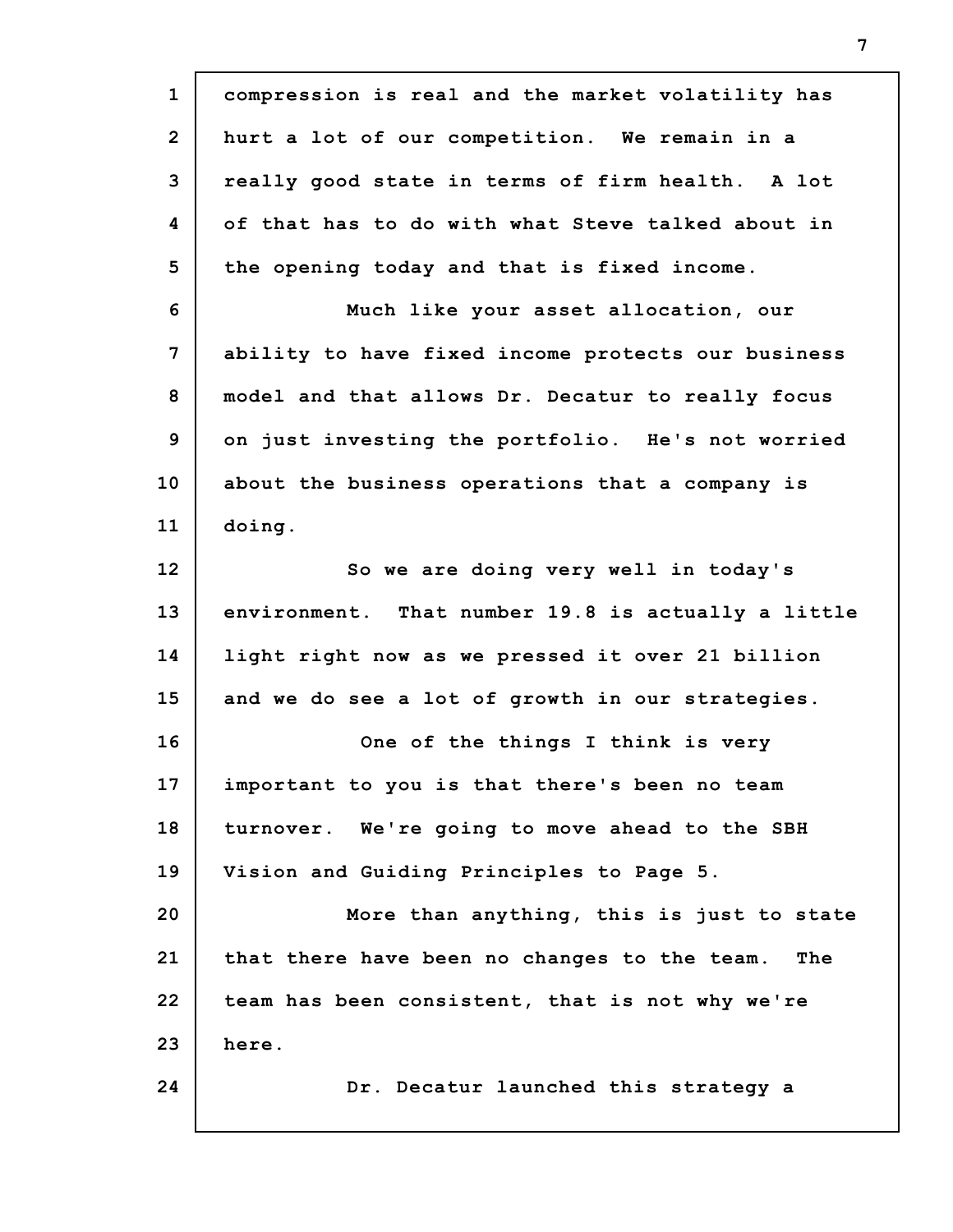| $\mathbf{1}$    | decade plus ago in 2008. I think why that is        |
|-----------------|-----------------------------------------------------|
| $\overline{2}$  | important is he is going to talk about some of the  |
| 3               | 2008 factors that this strategy was alive in and it |
| 4               | gives it prospective.                               |
| 5               | While it doesn't feel great to be where             |
| 6               | we are at right now, we did get hired by you guys   |
| 7               | with great performance numbers post 2008. Why that  |
| 8               | is, Dr. Decatur will discuss this, people will      |
| 9               | ultimately overpay for growth and that sets up a    |
| 10              | great opportunity for value.                        |
| 11              | And when we came out in 2008, we did                |
| 12 <sub>2</sub> | exceptionally well but it is being able to maximum  |
| 13              | that opportunity that is so important.              |
| 14              | I think it is very important for you to             |
| 15              | understand that this team has been around for       |
| 16              | almost 20 years, but has had a live track record    |
| 17              | the last time there was a dispersion of returns     |
| 18              | like we're in today.                                |
| 19              | On Page 7, as I have alluded to, this is            |
| 20              | the performance page. As you can see, we won't      |
| 21              | spend much time here. It is not a pretty picture.   |
| 22              | We would have loved to have done better             |
| 23              | for you, but we are going to spend more of our time |
| 24              | today talking about why we have seen a huge         |
|                 |                                                     |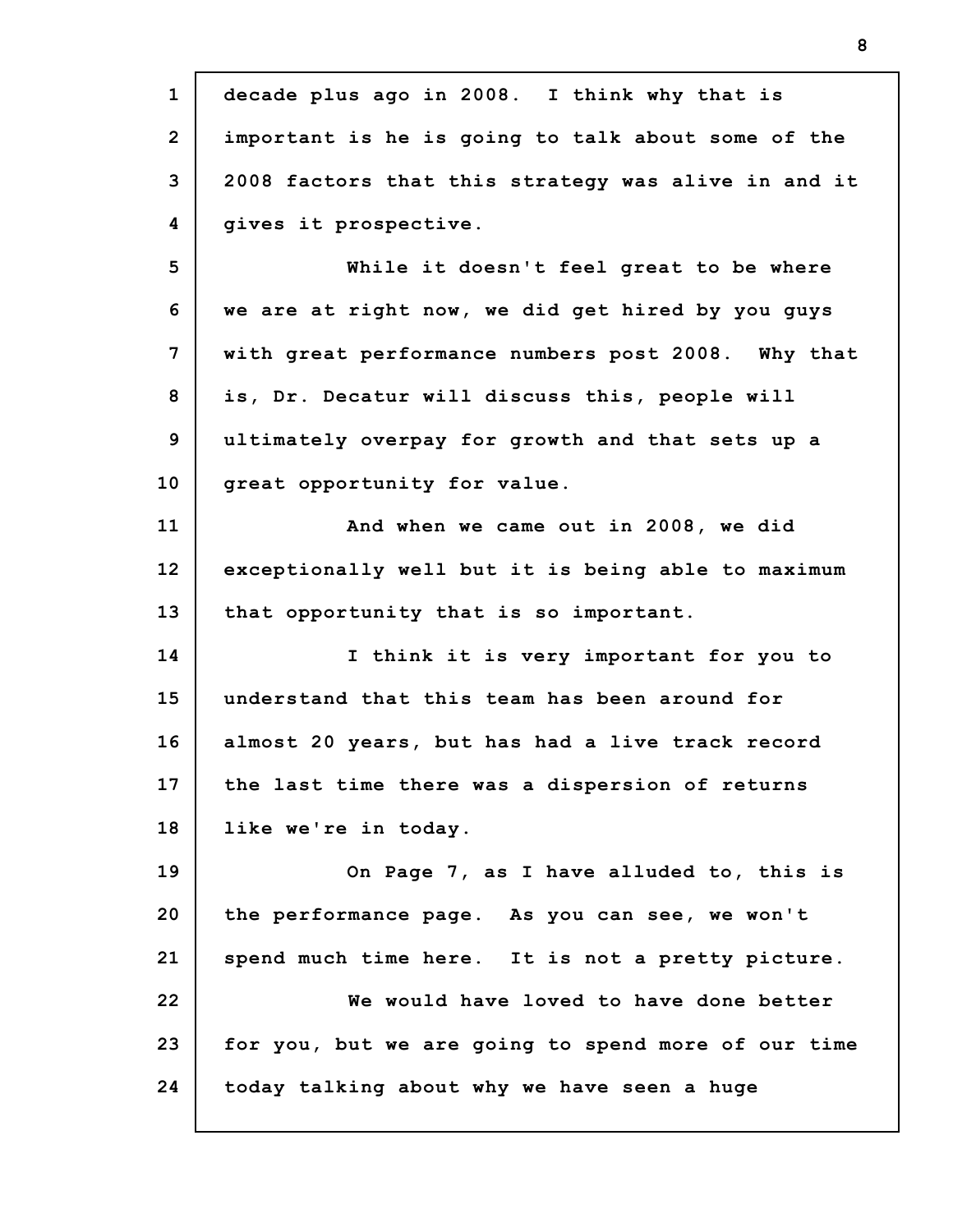| $\mathbf{1}$   | opportunity in terms of where we are investing and  |
|----------------|-----------------------------------------------------|
| $\overline{2}$ | then the headwinds that we face we have done a good |
| 3              | job because they have been at a historic pace.      |
| 4              | I am not going to linger here. They are             |
| 5              | what they are and we are going to address it        |
| 6              | through some charts later on in the presentation.   |
| 7              | On Page 8, we also know and we report to            |
| 8              | Steve and Marquette about the brokerage commission. |
| 9              | We obviously understand that that is very important |
| 10             | to the Board.                                       |
| 11             | Our client goal, you know, the goal is 25           |
| 12             | percent and as you can see on this report we're at  |
| 13             | about 75 percent. So this is an area that we have   |
| 14             | been able to find great execution and been able to  |
| 15             | accomplish one of the subset goals that the Fund    |
| 16             | has.                                                |
| 17             | And then finally before I turn it over to           |
| 18             | Scott, it is going to be Page 9, one thing is that  |
| 19             | we really appreciate this relationship. It's been   |
| 20             | longstanding with fixed income. We do believe that  |
| 21             | we are at a great spot for investing and we really  |
| 22             | want to make sure that you guys stick around to     |
| 23             | benefit with where that positioning is.             |
| 24             | We worked with Steve and Marquette and we           |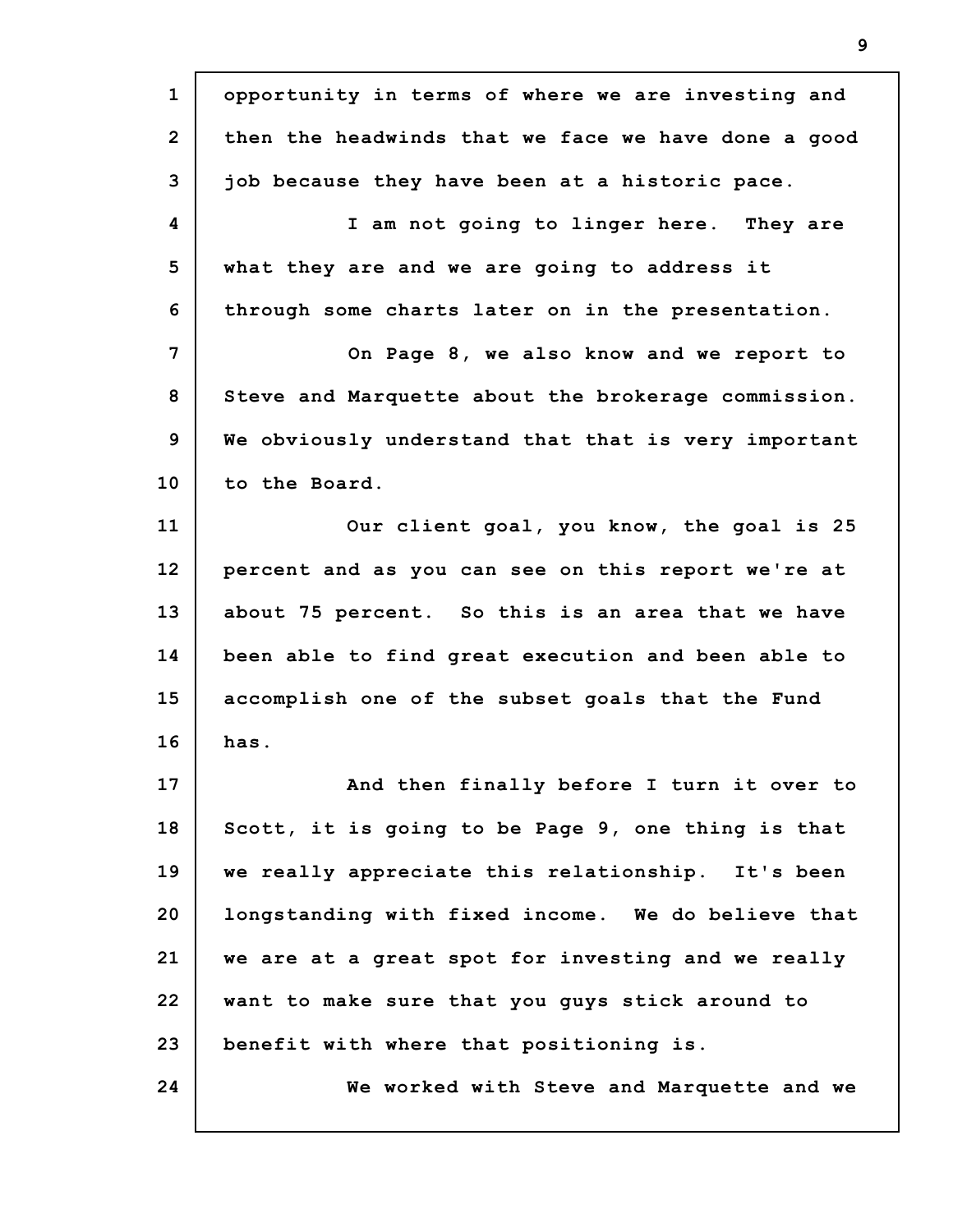**1 2 3 4 5 6 7 8 9 10 11 12 13 14 15 16 17 18 19 20 21 22 23 24 have come up with a one year fee reduction and you can see it here. It is 30 basis points on all amounts versus the previous fee at 55 basis points and the balance at 50. That 55 basis points is an exceptional fee in the universe, that is really a great fee. That 30 basis points, you know, the annual savings for that one year is about \$227,000, depending on whatever the market value is. So we do believe that we are giving a really good opportunity for you guys to stay with us, to have some flexibility over the next year and benefit from what we are trying to accomplish and not just face these historic headwinds. I am going to turn it over to Scott on Page 12. Again, thank you so very much. DR. DECATUR: Thanks, Clark and thanks everyone for having us in today to discuss the international small cap strategy. As Clark said, on Page 12, I want to take a step back and discuss our core beliefs on investing. You know, in general and on this strategy in particular. So central to this is that value wins in the long-term. This is not something just sort of**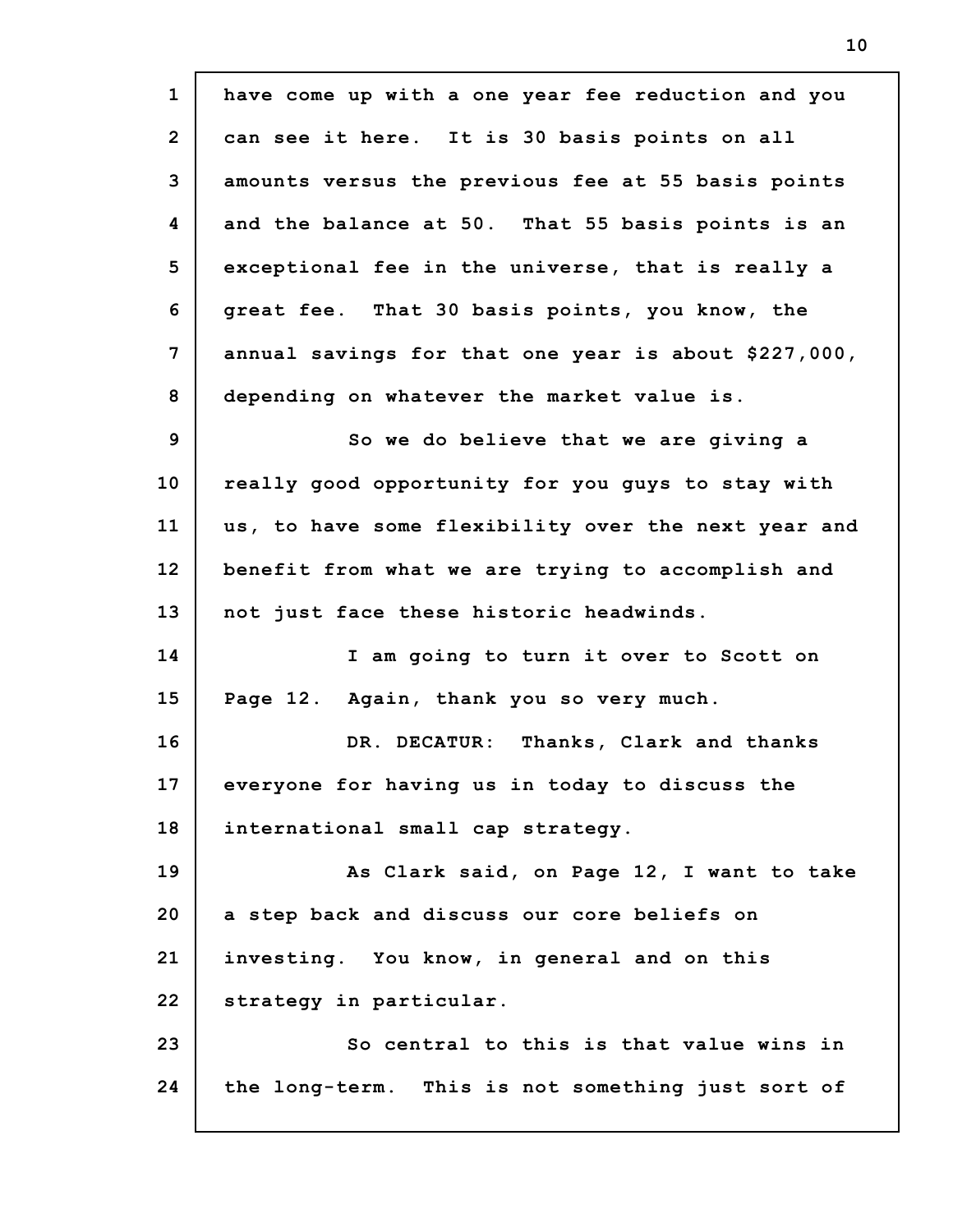**1 2 3 4 5 6 7 8 9 10 11 12 13 14 15 16 17 18 19 20 21 22 23 24 in small cap. It is something that we find in all asset classes. Every asset classes that we and other researchers have looked at. But there are times when growth does temporarily go on a tear and gets put up to excessive valuations and that is where we are right now. But every time this happened in the past value has come back, roaring back, in these situations. Usually with better than normal excess returns so even stronger on the back side of these things and that is what we're looking for at this current opportunity now. So our overall approach is to seek to capitalize on values advantage by being a long-term investor. To do so, we need to look through these temporary setbacks and be able to invest through these and not waiver in the settings where it feels uncomfortable. Currently growth is having one of those charges. Our relative returns, as Clark said and as you saw and as you know, have suffered heavily. But the returns for growth stocks that we have been seeing in the market and have been avoiding, have**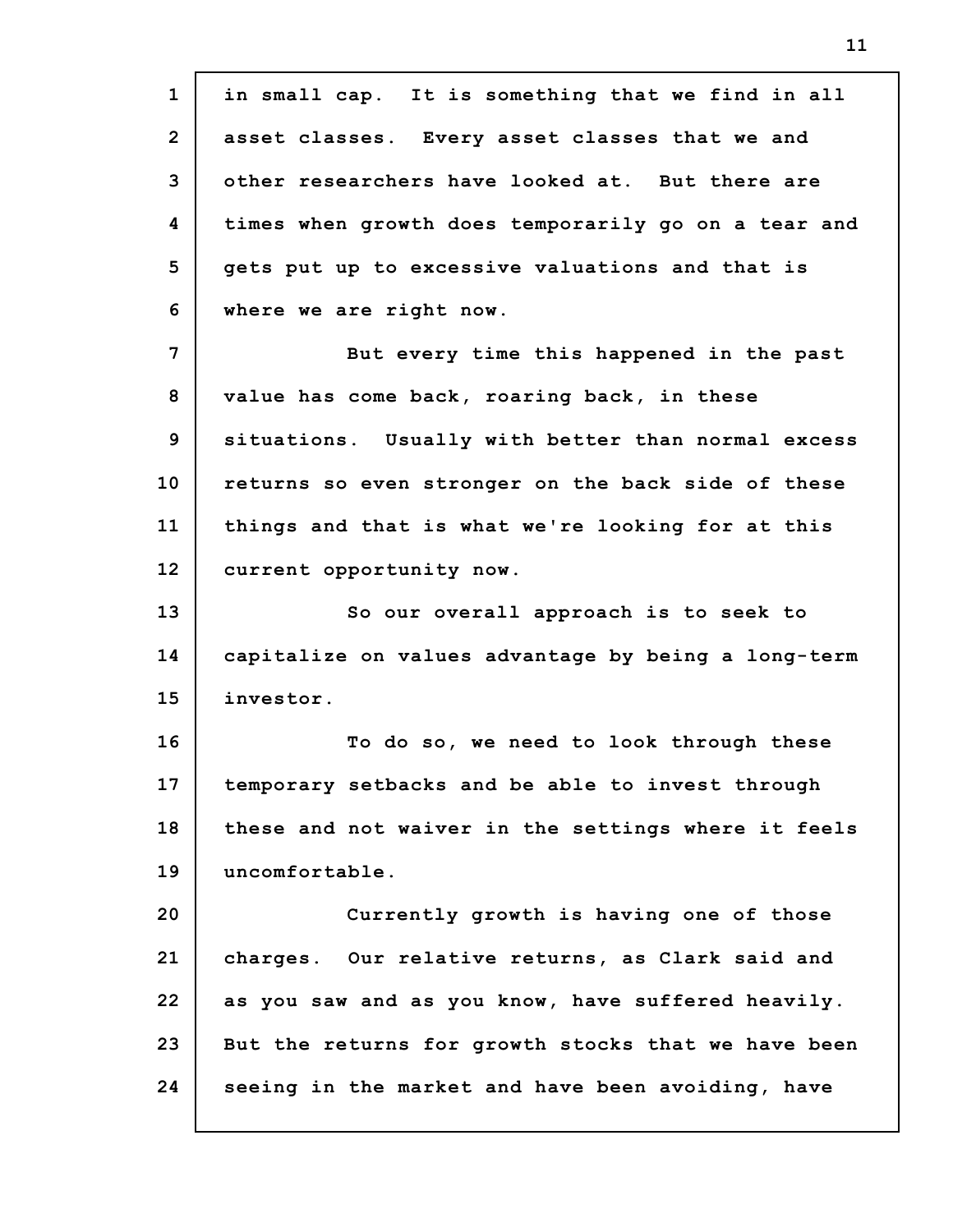| $\mathbf 1$    | come in part in the back of valuation multiple      |
|----------------|-----------------------------------------------------|
| $\overline{2}$ | expansion. That's not from their fundamentals       |
| 3              | being any better than normal, it has been just put  |
| 4              | valuation getting more and more pricey. This has    |
| 5              | stressed them to levels that are extreme and at     |
| 6              | historical levels.                                  |
| $\overline{7}$ | The great news again as Clark alluded to            |
| 8              | is that this has set up a historic opportunity for  |
| 9              | value and for our strategy.                         |
| 10             | And, obviously, in this situations, it's            |
| 11             | difficult when returns are tough in this part of    |
| 12             | the cycle, but it is crucial for long-term          |
| 13             | investors, ourselves, yourselves, Marquette,        |
| 14             | everyone, to maintain discipline when this pain and |
| 15             | opportunity are at their greatest, that is where we |
| 16             | are at right now.                                   |
| 17             | Flip to Page 13, which is our philosophy            |
| 18             | page, I want to note two simple things here. One    |
| 19             | is that through our consistent systematic approach  |
| 20             | we look to buy stocks that are at attractive        |
| 21             | valuations and in particular focus on better        |
| 22             | stronger companies. We continue to rigorously       |
| 23             | execute this approach.                              |
| 24             | Nothing that has transpired is due to us            |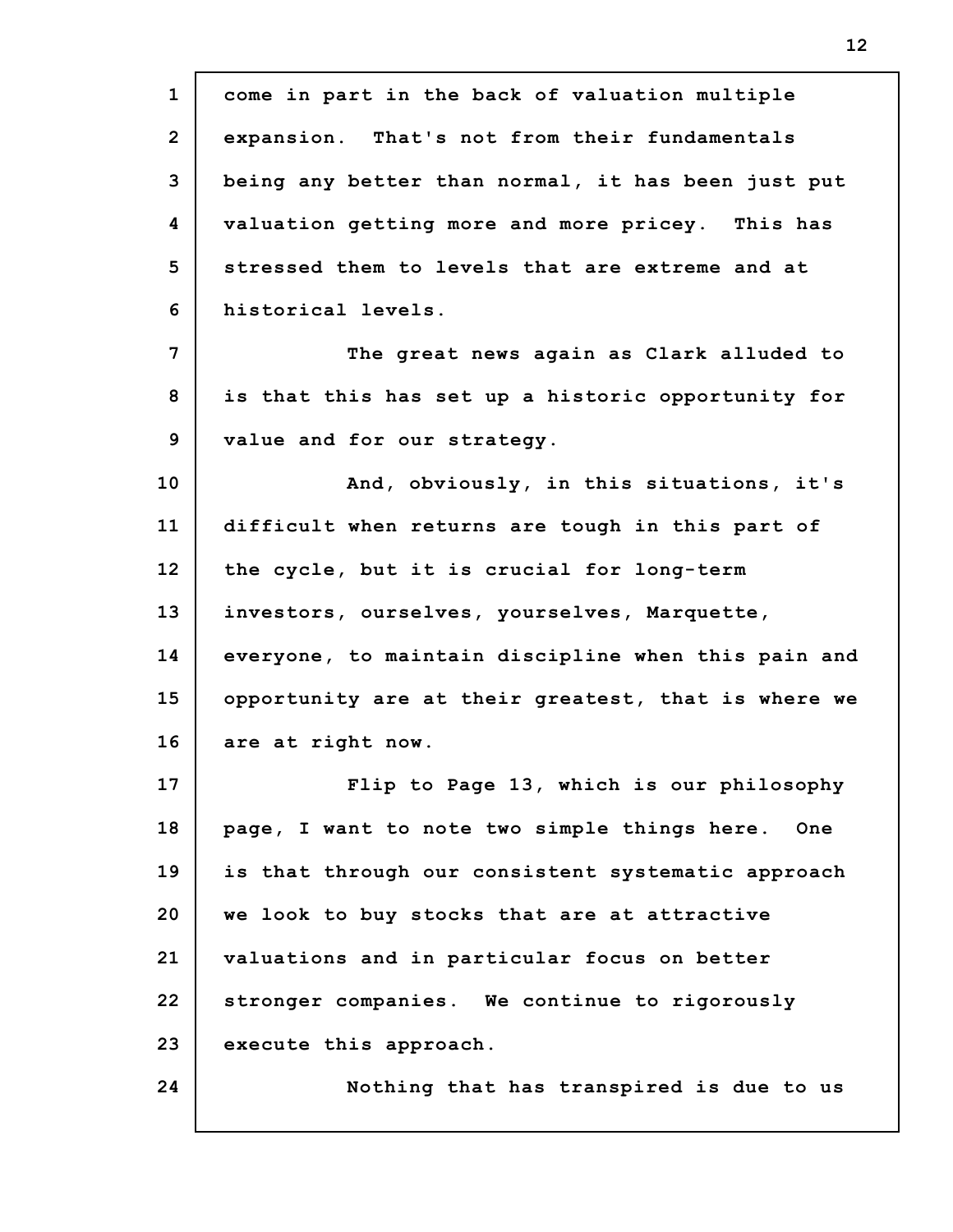**1 2 3 4 5 6 7 8 9 10 11 12 13 14 15 16 17 18 19 20 21 22 23 24 changing anything that we're doing. Most environments, this combination of valuation and company strengthen, enhances performance even above a simplistic value strategy. As you will see in a few minutes, in the current markets, we see stocks are moving purely on valuation lines. The cheaper you are the worse you are doing. The more expensive you are the better you're doing. We'll see that again in the coming days. Page 22, we are going to jump forward to how aggressively we look to take advantage of the valuation discrepancy in the market. Page 22, this diagram on the top left. This graph is showing two measures of valuation. On the vertical access, we see dividend yield and on the horizontal access we see price earnings ratio. We are showing every manager in the peer group investment in gray as well as the value peer group in orange, and the index in red, the value index in purple, and our own portfolio in blue. As you can see, our portfolio has a more attractive dividend yield in PE than almost any**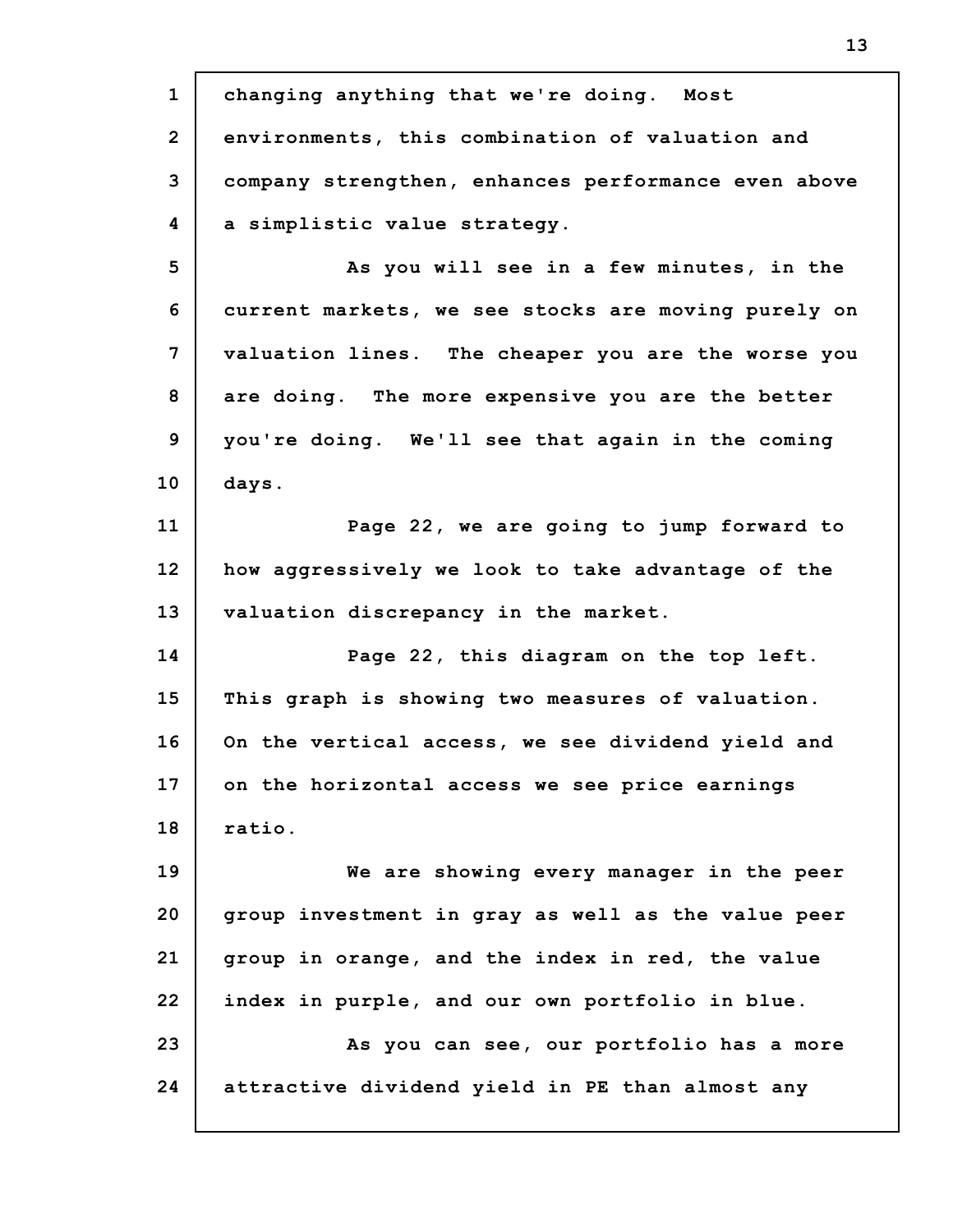| $\mathbf 1$    | other portfolio. And, again not just against the  |
|----------------|---------------------------------------------------|
| $\overline{2}$ | overall peer groups, but even against value       |
| 3              | managers and clearly cheaper than the value index |
| 4              | itself.                                           |
| 5              | But the graph on the bottom right,                |
| 6              | highlights the fact when we go after cheaper      |
| 7              | companies, we are not just going after junkie     |
| 8              | companies, we go after stronger companies in      |
| 9              | particular.                                       |
| 10             | So when we look there, you can see that           |
| 11             | the beige bars, which look at the exposures to    |
| 12             | certain other factors of a pure value portfolio,  |
| 13             | you can see those are negative for things like    |
| 14             | price and earnings momentum and quality and       |
| 15             | profitability. That is if you buy a pure value    |
| 16             | portfolio without thinking about the quality and  |
| 17             | strength of companies like we do.                 |
| 18             | The blue bars show what our portfolio --          |
| 19             | what our top model stocks look like on these same |
| 20             | measures.                                         |
| 21             | You can see that even though they are             |
| 22             | cheap they also have strong positive exposures on |
| 23             | these measures and that is the blend that we look |
| 24             | to always put in our portfolio. Where we will     |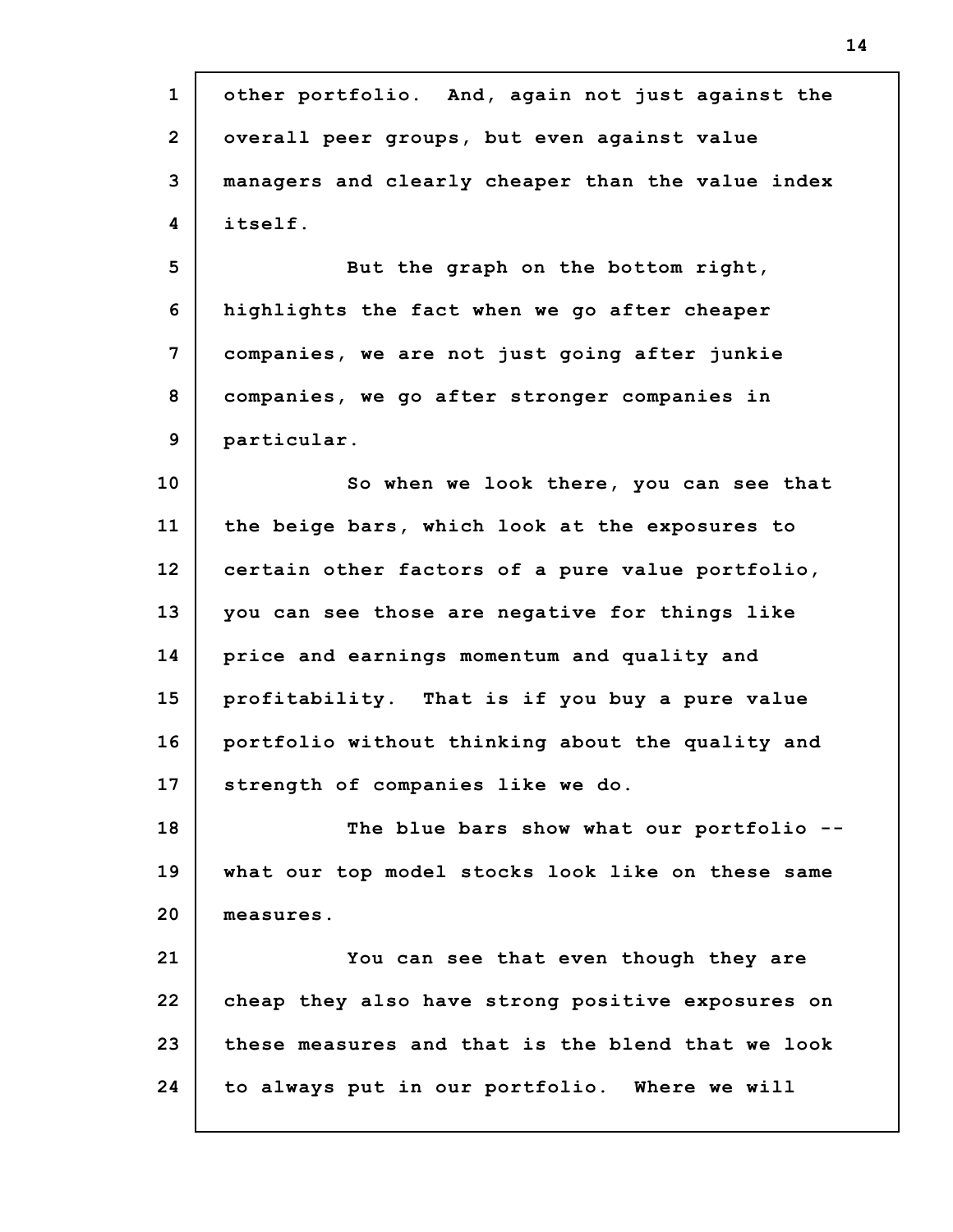| $\mathbf{1}$   | combining very cheap companies but also companies  |
|----------------|----------------------------------------------------|
| $\overline{2}$ | that are strong and healthy at the same time.      |
| 3              | We are not looking for some and some. We           |
| 4              | are looking for companies that have both those     |
| 5              | qualities simultaneously.                          |
| 6              | Again, as I said, in normal environments           |
| 7              | this actually helps not only in value markets but  |
| 8              | also in growth markets. As we have won in 2010,    |
| 9              | 2011, this strategy has outperformed in other      |
| 10             | growth markets.                                    |
| 11             | What has happened more recently is a               |
| 12             | little bit different and I guess we will look and  |
| 13             | see that in a few minutes.                         |
| 14             | Looking on Page 24, I want to give a more          |
| 15             | complete view of the characteristics of the        |
| 16             | portfolio.                                         |
| 17             | You can see here that if dividend yields           |
| 18             | trailing and forward on top and then price ratios  |
| 19             | and a number of other measures all for the         |
| 20             | portfolio and for the index.                       |
| 21             | You can see that the price ratios are at           |
| 22             | really great discounts to the overall market so 30 |
| 23             | to 40 percent or more cheaper than the market.     |
| 24             | Even in absolute terms, these are fantastic        |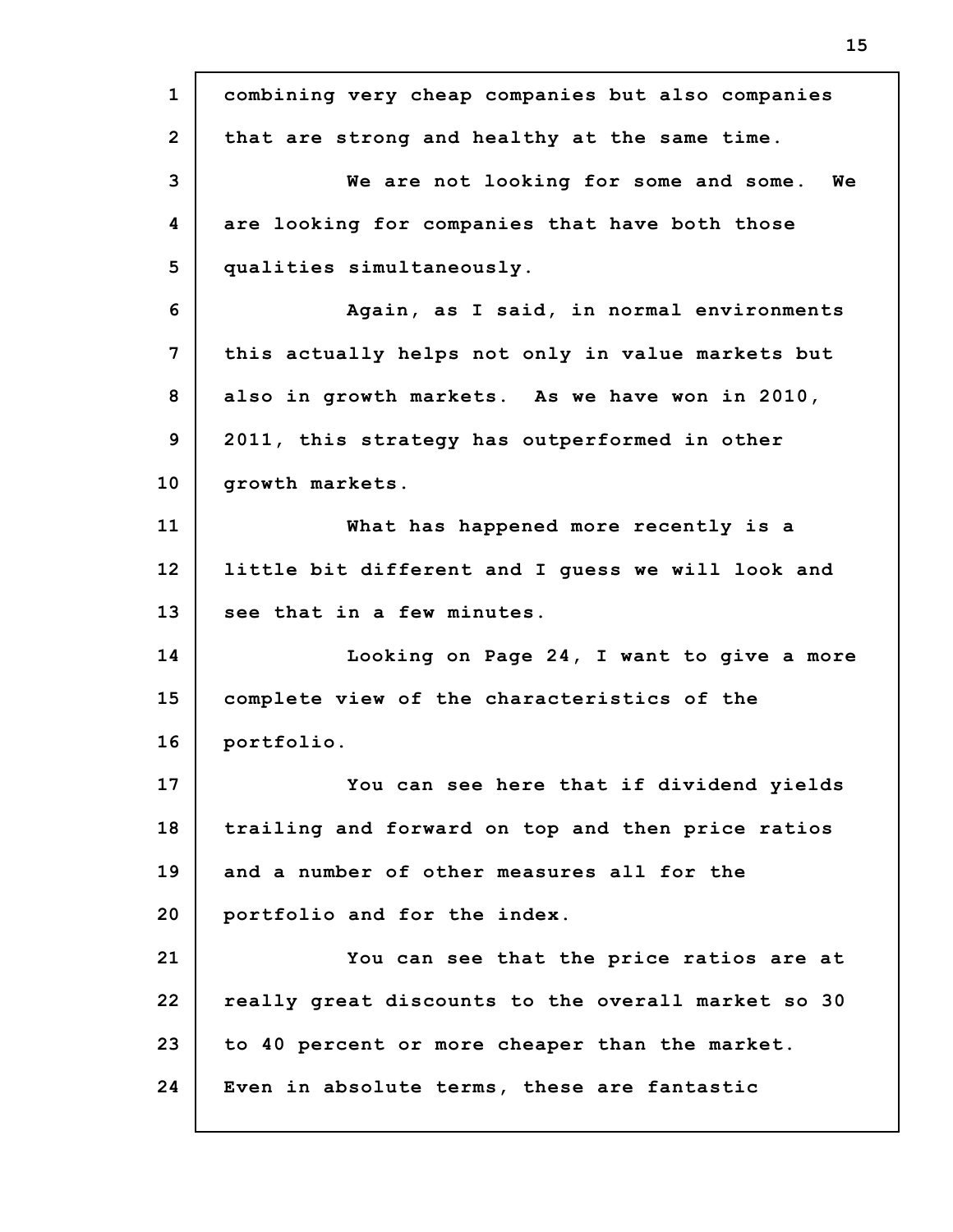| $\mathbf{1}$   | numbers.                                            |
|----------------|-----------------------------------------------------|
| $\overline{2}$ | You are buying stocks on average in the             |
| 3              | portfolio in single digit fees, which is really a   |
| 4              | fantastic opportunity.                              |
| 5              | As I said, we're not just focusing on               |
| 6              | cheap companies, you can see you are getting 30 to  |
| 7              | 40 percent cheaper than the market on pricing but   |
| 8              | you are getting 10 percent better on profitability  |
| 9              | in the market. It is this combination of strength   |
| 10             | and attractive price that is a typical feature of   |
| 11             | our portfolio.                                      |
| 12             | So given all the good stuff as described            |
| 13             | so what is going on? Let's look at Page 26 for a    |
| 14             | moment. And we're looking in particular here at     |
| 15             | the official MSCI indices for the EAFE small cap    |
| 16             | value index versus the EAFE small cap growth index. |
| 17             | The top chart shows ten years worth of              |
| 18             | the rolling one year return between value and       |
| 19             | growth. Value is winning when it is above the line  |
| 20             | and growth is winning when it is below the line.    |
| 21             | You can see that over the last say five             |
| 22             | or so years growth has been dominating. Especially  |
| 23             | in the last year or so, growth has really gone on a |
| 24             | huge tear all to value.                             |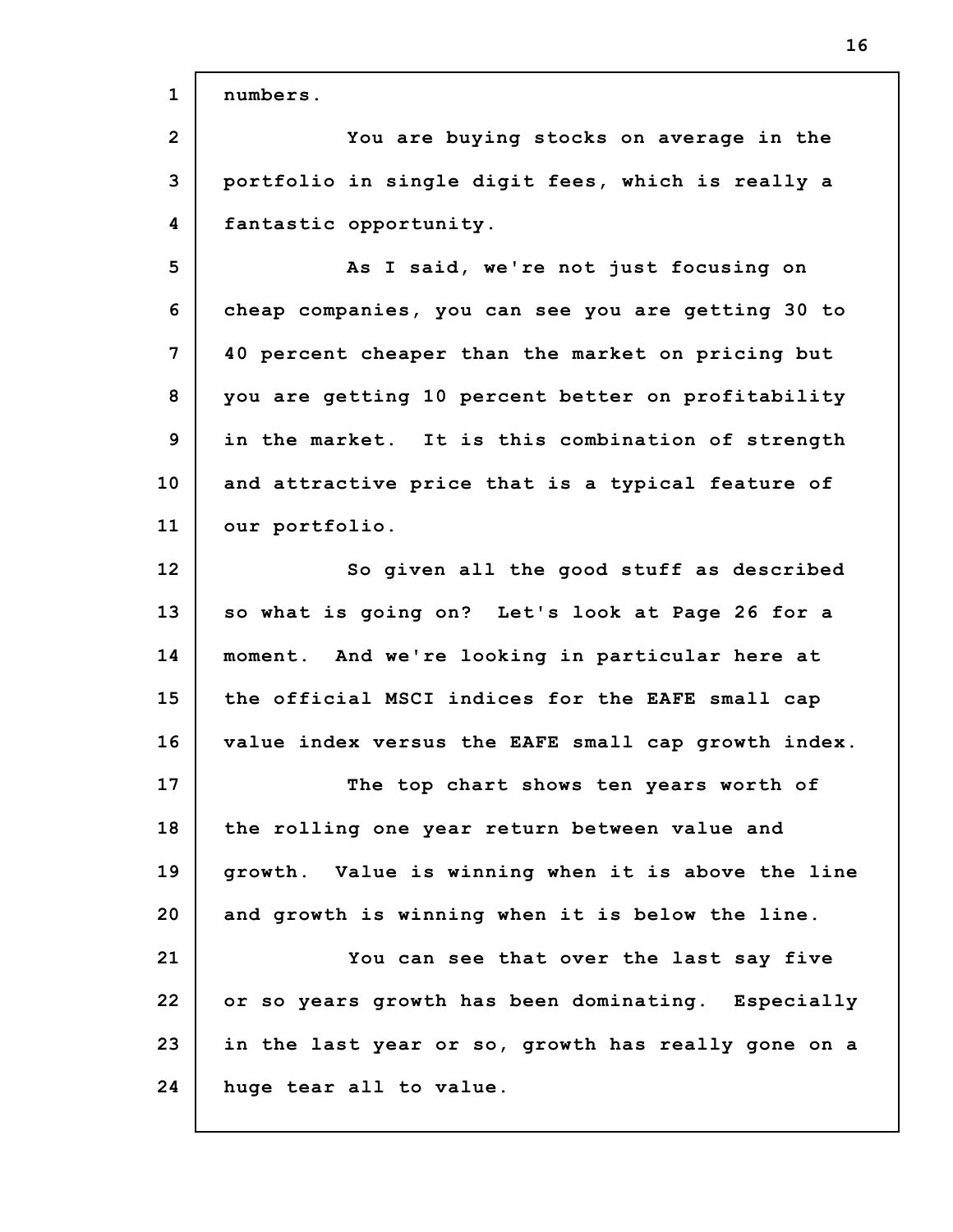**1 2 3 4 5 6 7 8 9 10 11 12 13 14 15 16 17 18 19 20 21 22 23 24 How normal is this? When you look at history, the bottom left shows that in the prior 21 years value would typically beat growth by on average by 3 percent per year. What has happened in the last five years, well, it's been an almost 8 percent swing to growth winning by almost 5 percent a year. That's not just for one year, but that is for five straight years or in aggregate five years of almost 5 percent year per year. What has caused this? It has not been that growth stocks have done so much better than value stocks, a bit better than they normally do. What we see is that at the bottom right shows the valuation that has happened. The valuation between the two indices is looking at price between the value index and the growth index, which typically is around a 50 percent discount. The growth index has moved steadily down and dramatically down the last year or so to levels that have only been seen back at really the height of the growth market in the dot com bubble of 1999. This really big move in valuation between**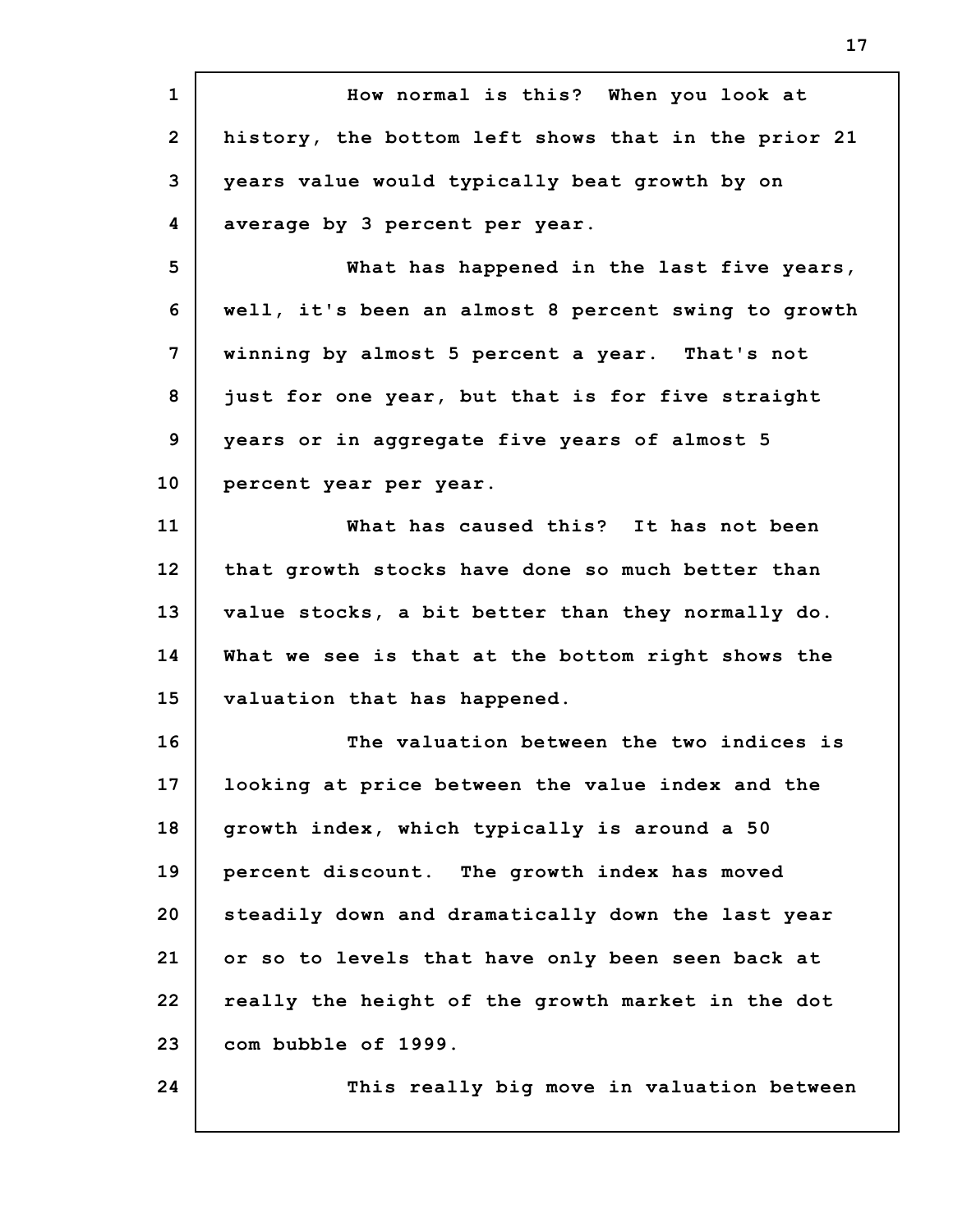| $\mathbf{1}$   | the two indices has been what has driven those      |
|----------------|-----------------------------------------------------|
| $\overline{2}$ | returns.                                            |
| 3              | The second quarter of this year was the             |
| 4              | second largest ever quarter for growth over value   |
| 5              | in international small cap history. Second only to  |
| 6              | the fourth quarter of 1999, that final quarter of   |
| 7              | the tech bubble.                                    |
| 8              | Subsequent to that fourth quarter of                |
| 9              | 1999, back in the dot com bubble, value             |
| 10             | subsequently then outperformed growth by on average |
| 11             | over 3 percent per quarter, almost 3 and half       |
| 12             | percent per quarter. That is not per year, that is  |
| 13             | per quarter for the next five years. So for five    |
| 14             | years the average return per quarter of value over  |
| 15             | growth was over 3 percent per quarter and value won |
| 16             | in 17 of 20 of those quarters.                      |
| 17             | The returns back from this kind of                  |
| 18             | environment are just unbelievably dramatic in favor |
| 19             | of value when you get to this kind of positioning.  |
| 20             | Again, this is the excitement that Clark            |
| 21             | is talking about where we are at right now.         |
| 22             | On Page 29, I am going to break into a              |
| 23             | little bit more precise way that we breakdown the   |
| 24             | world, not just the official indices but looking at |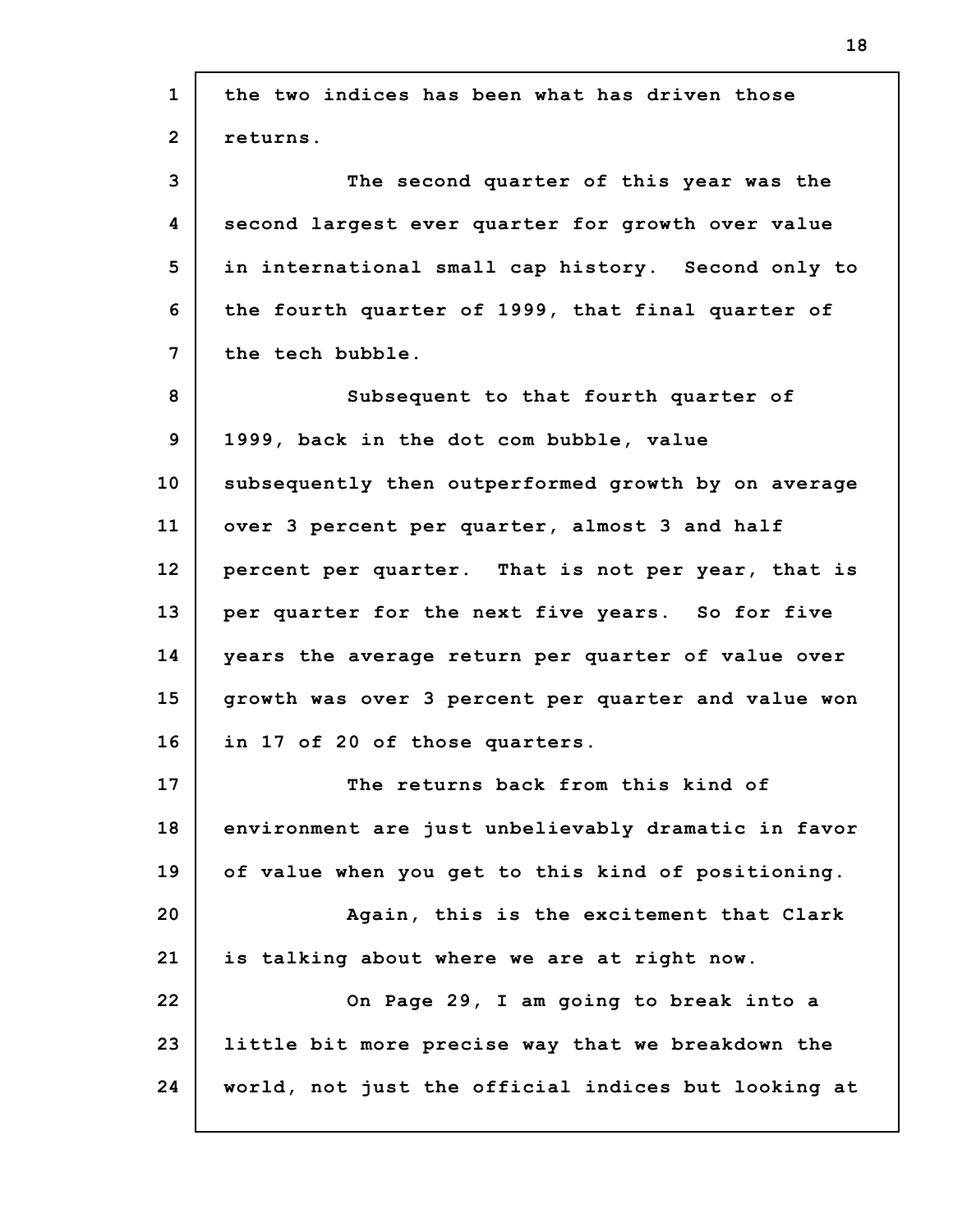**1 2 3 4 5 6 7 8 9 10 11 12 13 14 15 16 17 18 19 20 21 22 23 24 valuation and strength. The charts on this page, these four-by-four grids, which look at the international small cap space along two dimensions. The rows are valuations according to our valuation models and the cheapest stocks are at the top and the most expensive at the bottom. And then the columns are looking at our measures of health and strength and the stronger companies are to the left and the weaker companies are to the right. That red triangle on the top left of the first four-by-four is the area we like to look for companies that we invest in. You can see in the second four-by-four why we do so because that is showing the returns historically. The returns are much stronger on the top left than they are anywhere else. Especially as you go towards the bottom right they get worse and worse. It is interesting to note also that the top left stocks are stronger than the top row. It is better to buy stronger and healthier companies that are cheap than just cheap companies.**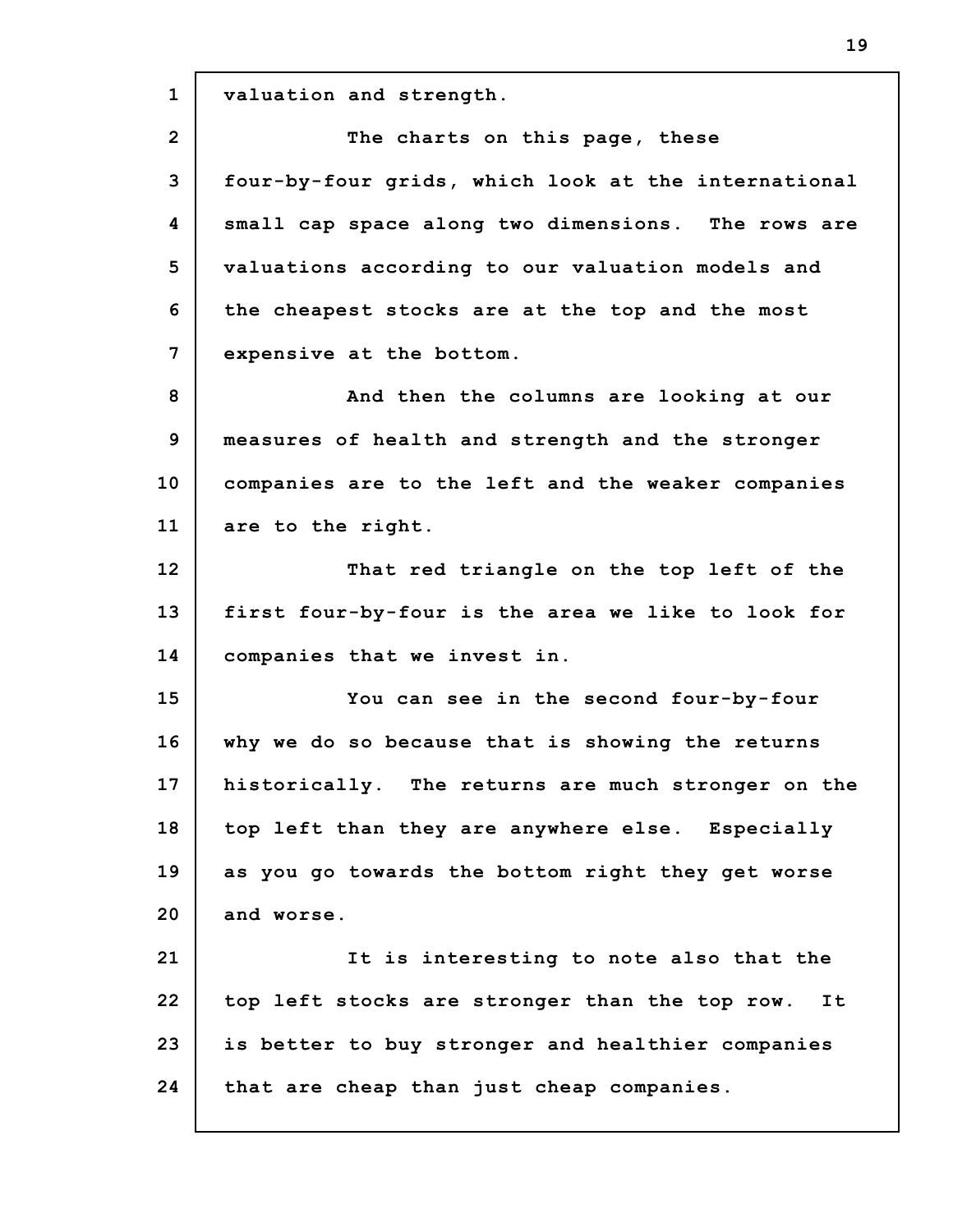**1 2 3 4 5 6 7 8 9 10 11 12 13 14 15 16 17 18 19 20 21 22 23 24 Similarly, it is better to buy cheap high quality companies than just high quality companies in general. So the top left is stronger than the whole left column. That column will deal more often in growth markets and it is still better most of the time to hold that top left as we look at the left column in its entirety. What has happened over the last couple of years has been something very different than a standard growth happens to be winning. What is happening now is that expensive is winning. The bottom row is the expensive stocks. It is not just the expensive stocks that are of higher quality it is actually often times some of these lower to middle quality companies that are also expensive that are winning. You can see on the far right the return differential group, which shows how different the returns of the last three years have been as compared to typical markets so much stronger markets. The most exceptional group is actually that medium low quality most expensive group. So**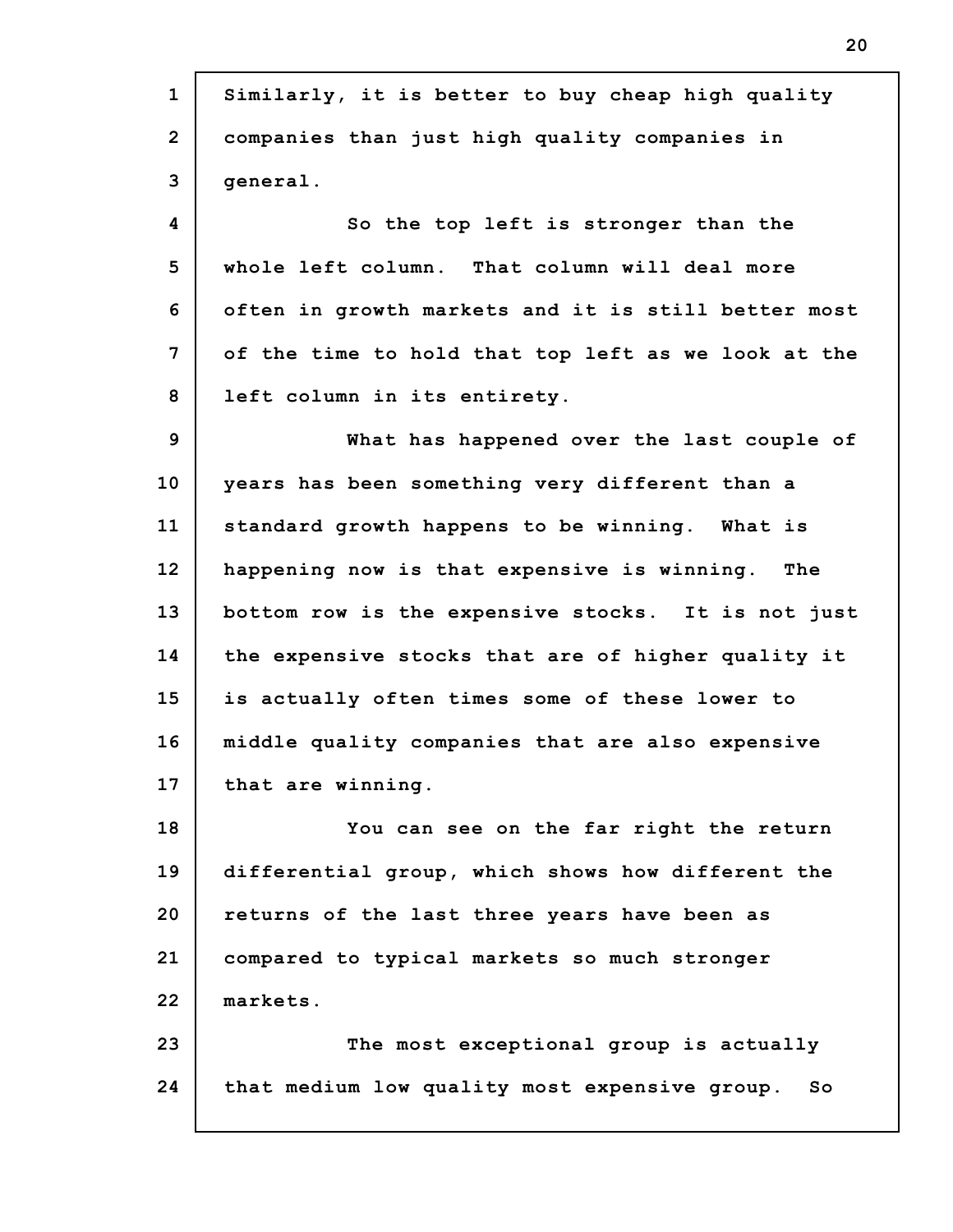| $\mathbf{1}$    | one of the worse kind of groups you can own has    |
|-----------------|----------------------------------------------------|
| $\overline{2}$  | done much, much better than normal.                |
| 3               | We look at the bottom row that shows how           |
| 4               | recent quarters have been. The first two are 2019. |
| 5               | So the first eight months similar to what I        |
| 6               | describing where expensive companies were winning. |
| 7               | But then in the let's say four months of the year  |
| 8               | of last year after the sort of the weight of that  |
| 9               | whole situation, the weight on the market,         |
| 10              | investors realized that there were opportunities   |
| 11              | that they were missing. They were in the wrong     |
| 12 <sup>2</sup> | companies. There was a return to our type of       |
| 13              | environment where the cheaper companies were being |
| 14              | rewarded for the attractive pricing they were at.  |
| 15              | That was going great until Covid landed            |
| 16              | on the scene. You can see from the first and       |
| 17              | second quarters that we had a return to basically  |
| 18              | what we have been seeing over say the last two or  |
| 19              | three years.                                       |
| 20              | TRUSTEE JOHNSON: Scott, I have a                   |
| 21              | question for you. So you said your core product is |
| 22              | tilting value even almost more than the value      |
| 23              | index. What corrections have you made to try and   |
| 24              | make it more of a core product because I think we  |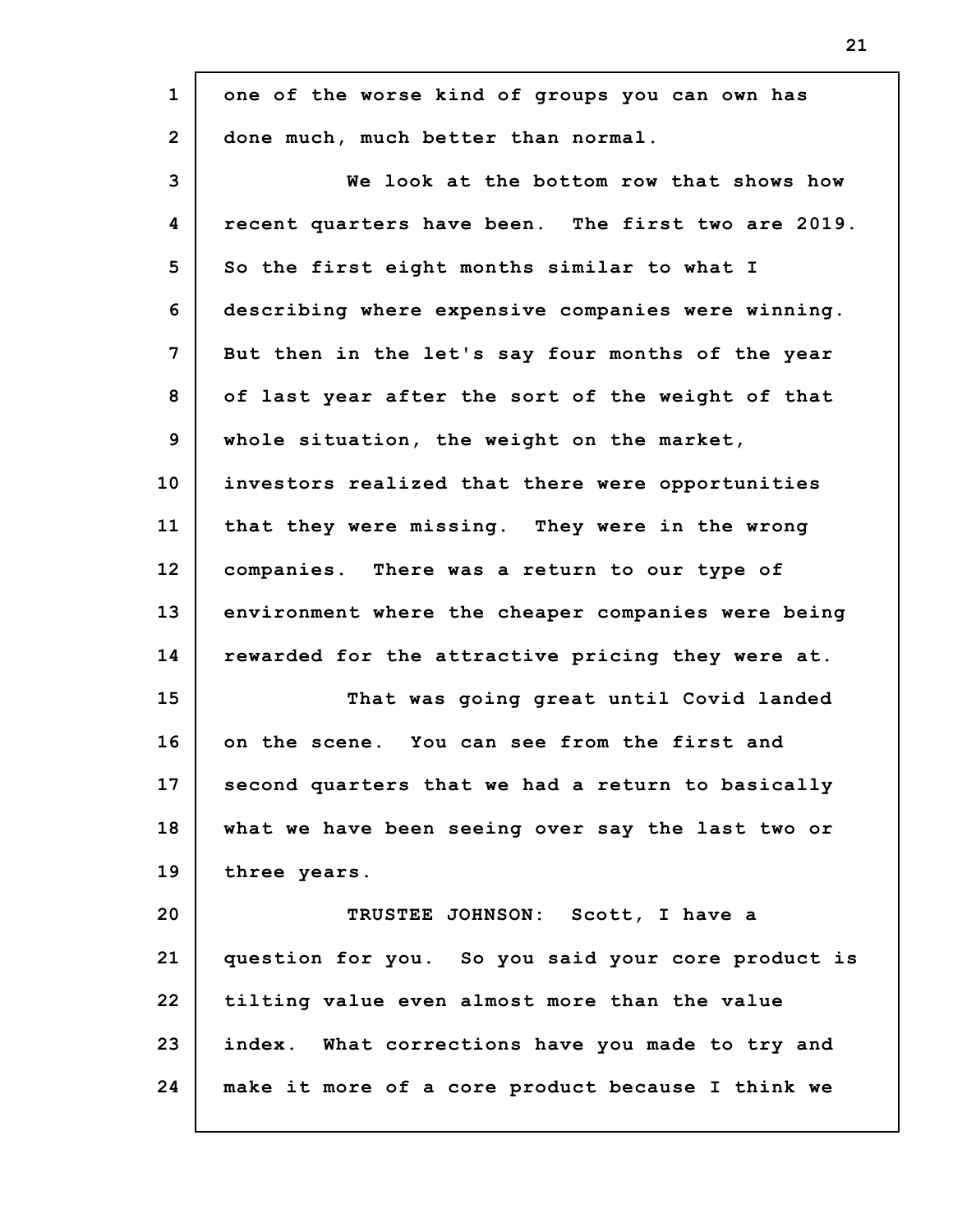| $\mathbf{1}$   | hired you for core, right?                          |
|----------------|-----------------------------------------------------|
| $\overline{2}$ | DR. DECATUR: That is a great question.              |
| 3              | I think that the distinction is the fact that we    |
| 4              | are always aggressively going for those cheaper     |
| 5              | companies as seen on page -- flip back to Page 22.  |
| 6              | We are always more aggressively in that             |
| 7              | left-hand corner, the top left-hand corner, more    |
| 8              | than the value index, more than most of the peers.  |
| 9              | But that bottom right that shows the health and     |
| 10             | strength of our companies is what allows us to      |
| 11             | behave more core like allowing us to outperform     |
| 12             | both value and growth markets, that is maybe 80     |
| 13             | percent of the markets. The other 20 percent is --  |
| 14             | 10 percent is what we are seeing now and the other  |
| 15             | 10 percent is what we are going to see on the other |
| 16             | side of this when value returns.                    |
| 17             | When the market decides that it is not              |
| 18             | going to be about the companies, it is going to be  |
| 19             | about some very coherent valuation factor like it   |
| 20             | is now, then we're going to behave like the         |
| 21             | valuation factor that all the market is behaving.   |
| 22             | Basically what it is saying is that the             |
| 23             | market is ignoring the bottom right of Page 22 and  |
| 24             | it is only focusing on the top left chart on Page   |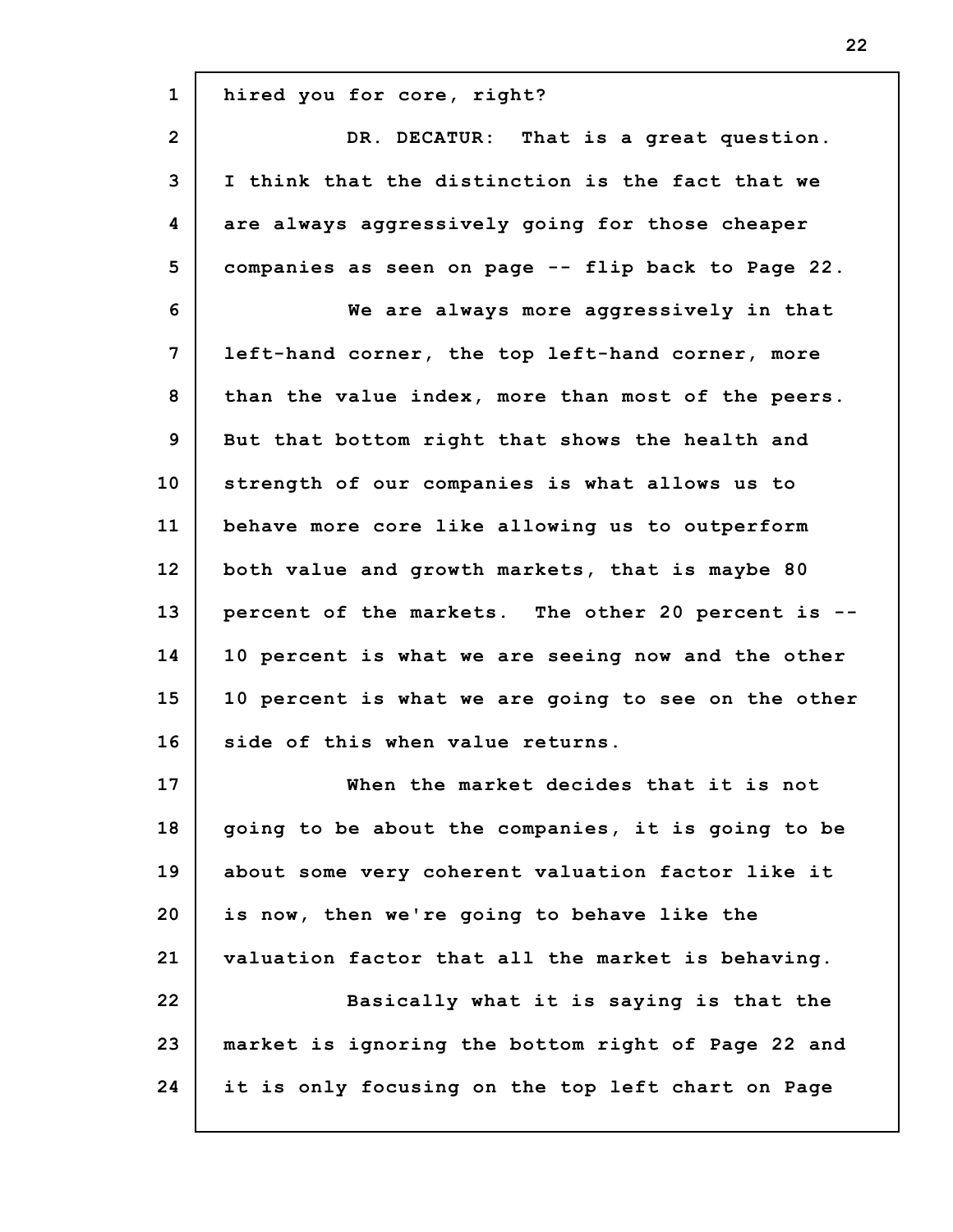| $\mathbf{1}$   | 22. It is not usually the case but when it does   |
|----------------|---------------------------------------------------|
| $\overline{2}$ | happen we behave like what we behave like.        |
| 3              | We think back to the middle years between         |
| 4              | '08 and now, we were behaving like a core with a  |
| 5              | value tilt portfolio.                             |
| 6              | When you look at the first year or so of          |
| $\overline{7}$ | our performance in '08 that we behaved like we're |
| 8              | doing right now. We look at '09 we behaved like   |
| 9              | again we're looking at it on the coming side.     |
| 10             | There are these parts of the market cycle         |
| 11             | -- and again it is not even every market cycle.   |
| 12             | But when you get a situation like '08/'09, we're  |
| 13             | going to behave very dramatically like the        |
| 14             | cheapness of the companies that we are owning.    |
| 15             | So we are owning companies that are very          |
| 16             | cheap and normally that is buying companies that  |
| 17             | are mispriced in the market relative to even      |
| 18             | stronger companies. They don't have to be a big   |
| 19             | value market for them to do well, they do well    |
| 20             | because they are mispriced.                       |
| 21             | While companies are mispriced right now,          |
| 22             | but the point is the market doesn't want to hear  |
| 23             | it. So now we behave what looks like a very       |
| 24             | coherently value portfolio.                       |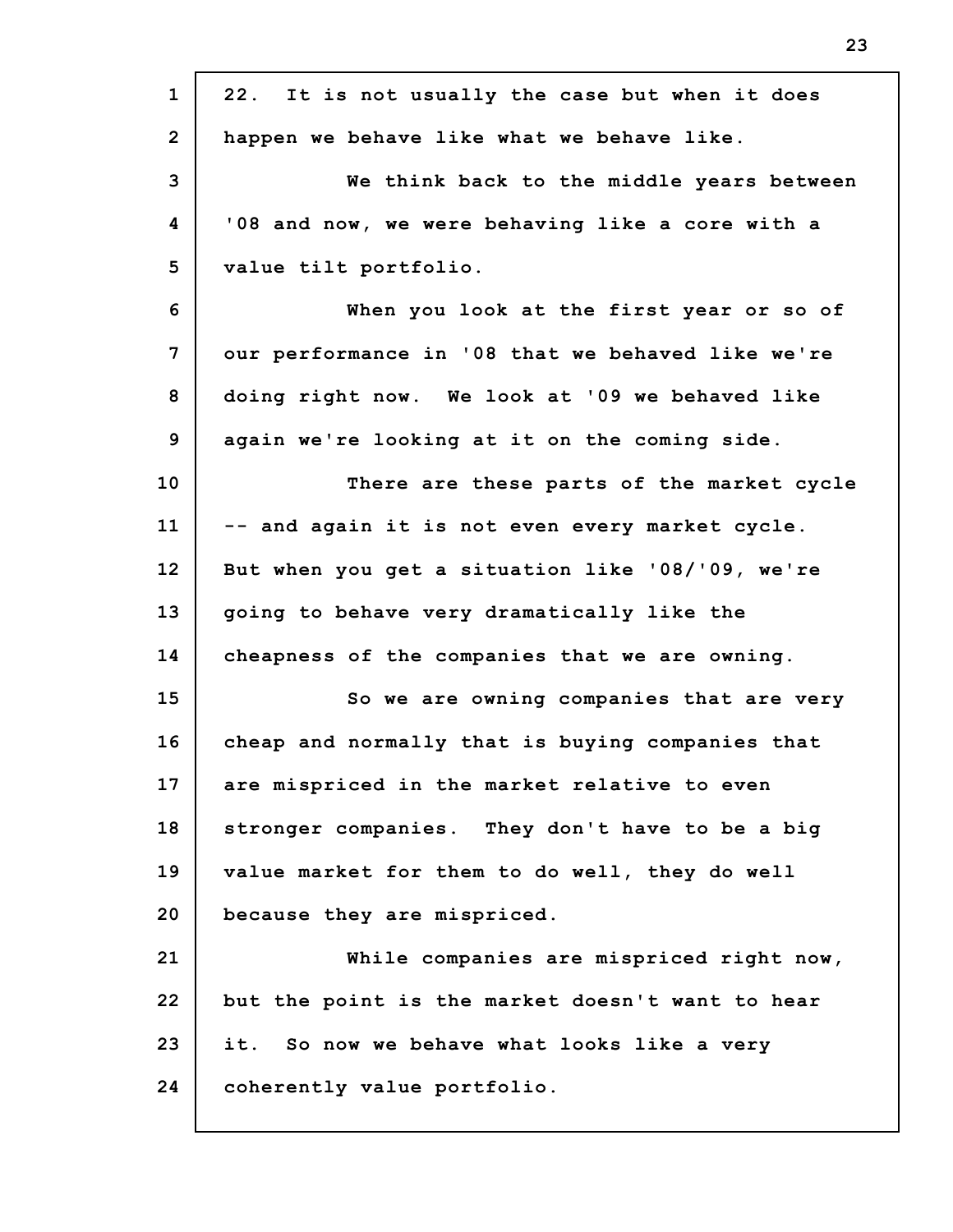| $\mathbf{1}$    | I think that explains it. Does that                 |
|-----------------|-----------------------------------------------------|
| $\overline{2}$  | answer your question?                               |
| 3               | TRUSTEE JOHNSON: Yes, it does.                      |
| 4               | DR. DECATUR: If we were to change                   |
| 5               | something to sort of tilt more core like, what we   |
| 6               | would be doing is we would be diluting the          |
| 7               | opportunity and you would lock in sort of value     |
| 8               | losses that have occurred. So we're doing           |
| 9               | everything we can to insure that we are maximally   |
| 10              | continuing what we are doing so that we fully       |
| 11              | capture the benefit of being a value investor that  |
| 12 <sub>2</sub> | you guys have chosen to put in your portfolio.      |
| 13              | MR. KOERTNER: Scott, why don't we show              |
| 14              | them that opportunity on like Page 31. Why we are   |
| 15              | so excited. Those last couple of pages.             |
| 16              | DR. DECATUR: So if we jump to Page 31,              |
| 17              | this is looking at the expensive companies. So the  |
| 18              | green line, it is that bottom row, the green line,  |
| 19              | those expensive companies that are leading the      |
| 20              | market and have made everyone jealous of those      |
| 21              | returns that they have been having, those guys have |
| 22              | been doing the valuations. The green line shows     |
| 23              | the valuations of those guys relative to the        |
| 24              | overall market.                                     |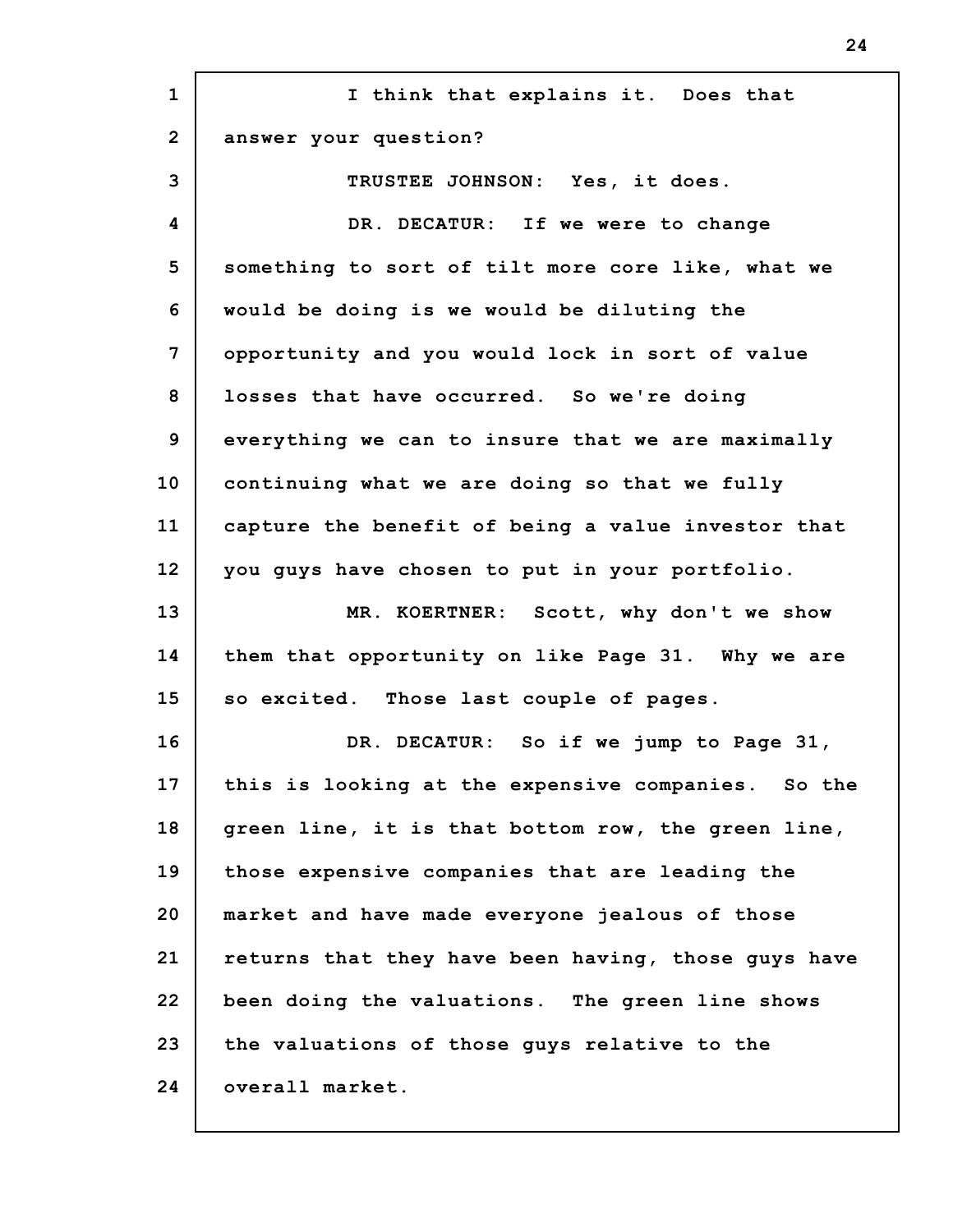**1 2 3 4 5 6 7 8 9 10 11 12 13 14 15 16 17 18 19 20 21 22 23 24 So they are at expensive levels that they had gotten at the peak of '09 and the peak in '99. The blue line behind the green line shows the typical return -- shows the historical return of those companies. The blue line going down means they are underperforming and they underperformed dramatically. They destroyed huge amounts of capitals to own these companies, except a few periods punctuated in this chart. You can see in '99 they shoot up and in '07/'08 they shoot up and right now they are shooting up. But you can see that once they crash, they crash back down even back to trend or even past trend. So again these companies are incredibly vulnerable to have even much more worse than their normal bad performance. If we flip to Page 32, the next page, shows not those expensive companies but the companies that we invest in. These are looking at our top model stocks that we invest in. Again, it is the exact mirror image of everything you saw on the prior page. The green line again shows the valuation of these companies versus the overall market and**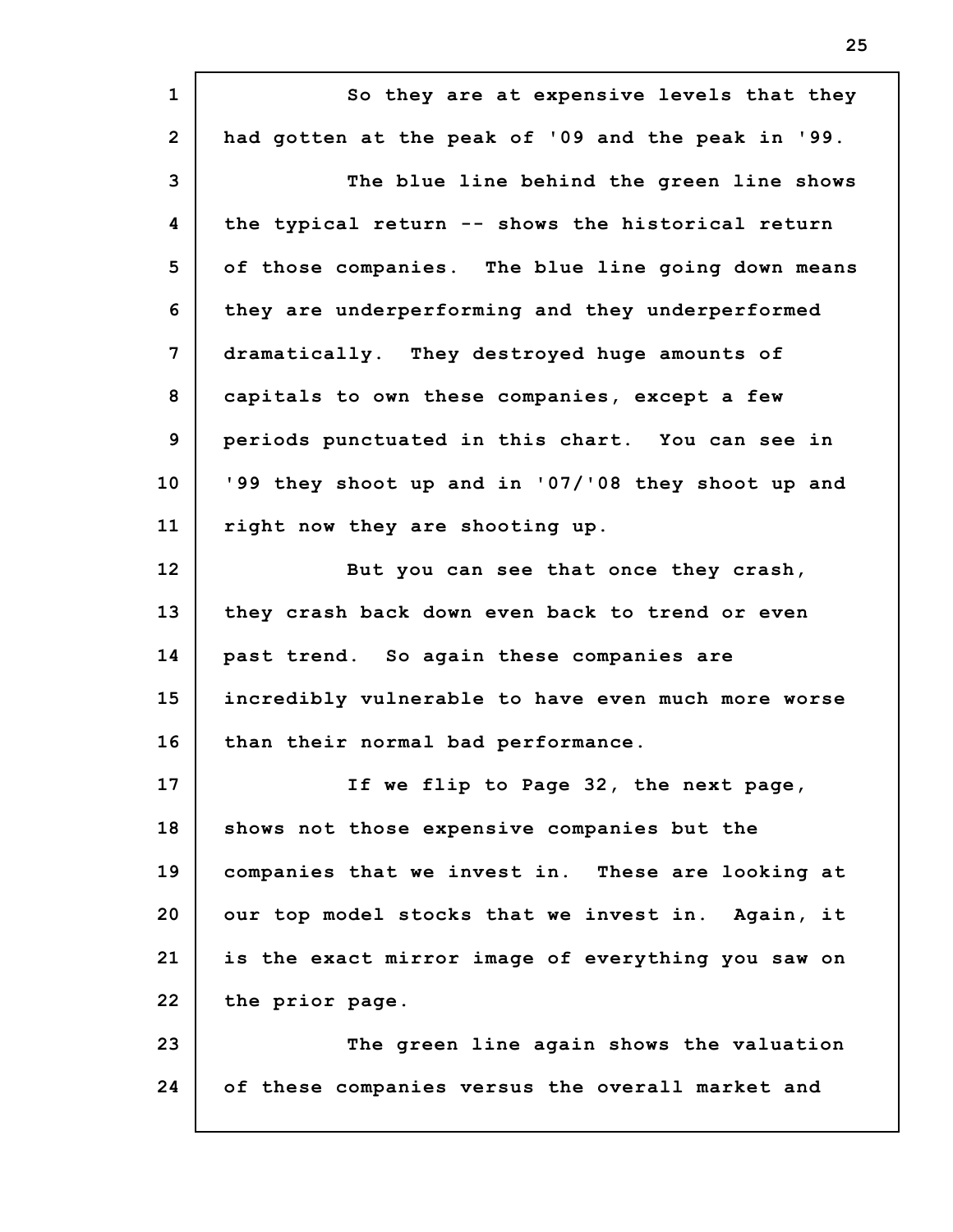| $\mathbf{1}$    | you can see that they are actually at even better   |
|-----------------|-----------------------------------------------------|
| $\overline{2}$  | -- a slightly better position than even the '99 or  |
| 3               | '09 situations relative to the market in their      |
| 4               | current valuations.                                 |
| 5               | Similarly, the blue line shows their                |
| 6               | historical returns. The reason that we do this,     |
| 7               | the reason that you invested in this strategy, is   |
| 8               | that blue line. That blue line is not a perfect     |
| 9               | line up, straight line up, but it is a pretty darn  |
| 10              | good one.                                           |
| 11              | What we have seen is that in periods                |
| 12 <sup>2</sup> | after '99 that line shoots straight right up again. |
| 13              | In periods after '08, it shoots straight up again.  |
| 14              | Again, we're in a position right now                |
| 15              | where it is really uncomfortable. If you just look  |
| 16              | at the last three or so years, you say this is      |
| 17              | horrible. Who wants this? Why would you invest in   |
| 18              | this? But the point is that you invest in it so     |
| 19              | that even though when you have a couple of years    |
| 20              | like we are seeing right now, you get the full      |
| 21              | benefit of this blue line on this page. That is     |
| 22              | what we are doing and that is what our whole        |
| 23              | process is about.                                   |
| 24              | The next page, Page 33, I will leave it             |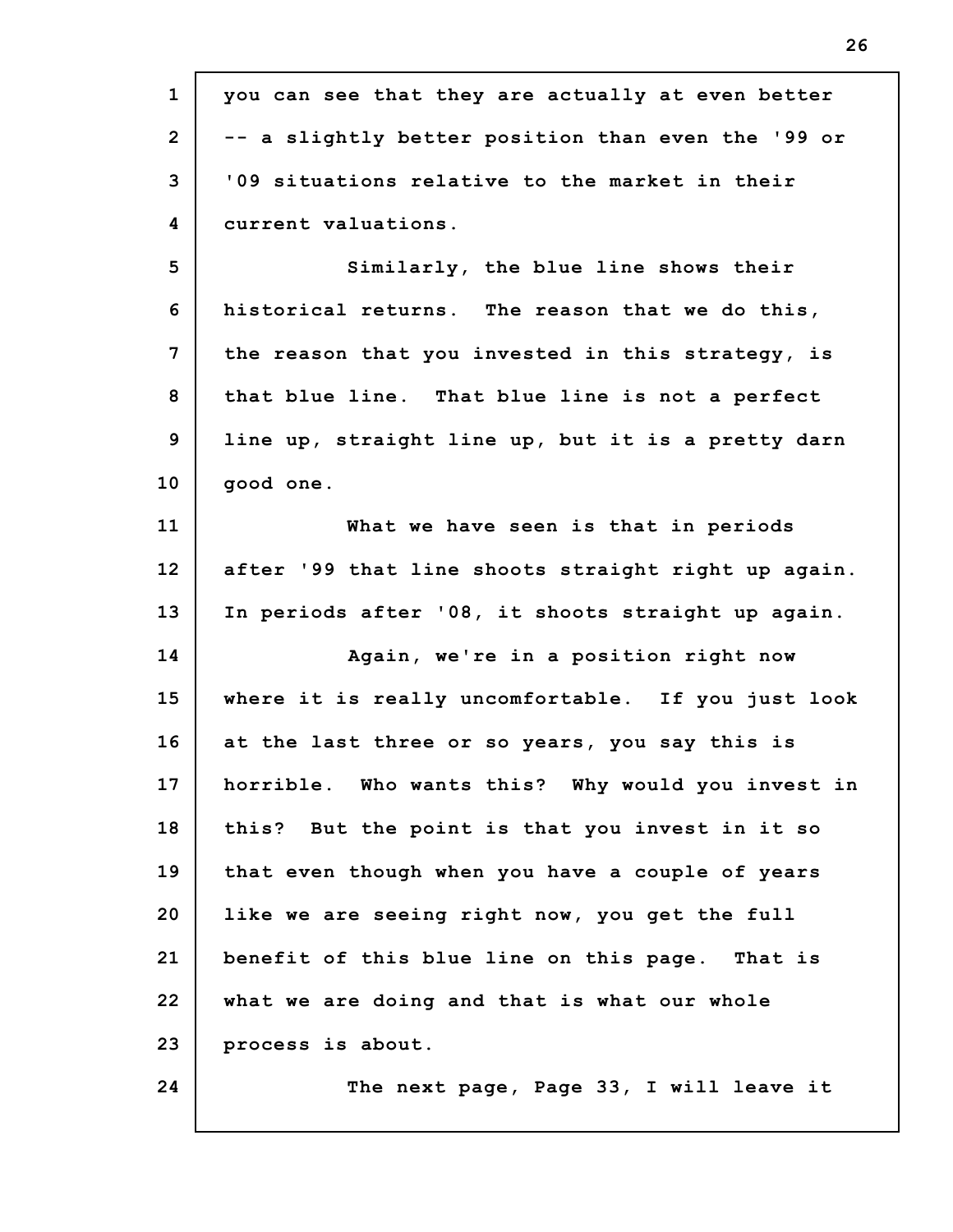**1 2 3 4 5 6 7 8 9 10 11 12 13 14 15 16 17 18 19 20 21 22 23 24 after Page 33, which is what actually happened in the portfolio in '09 after the '08 bottom. The orange line is the actual portfolio returns. The darker orange line there is the actual portfolio returns around the trough in February of '09 at the bottom there. The green is the current situation. We're not looking to get back some of the losses, we're looking to have a massive multiyear return from that. So the trickiest question is when is this going to happen? We are very confident this will happen. The timing is the part that becomes uncertain. There is no way to say that it has to stop here or it will turn there. We did see that last year actually, even before the last four months of the year, when the overall market returns were getting much better for our approach. We actually saw twice as many of our companies bought by other companies, taken out, than any other prior year. Since 2019, we had twice as many of those takeouts of our portfolio companies bought by other**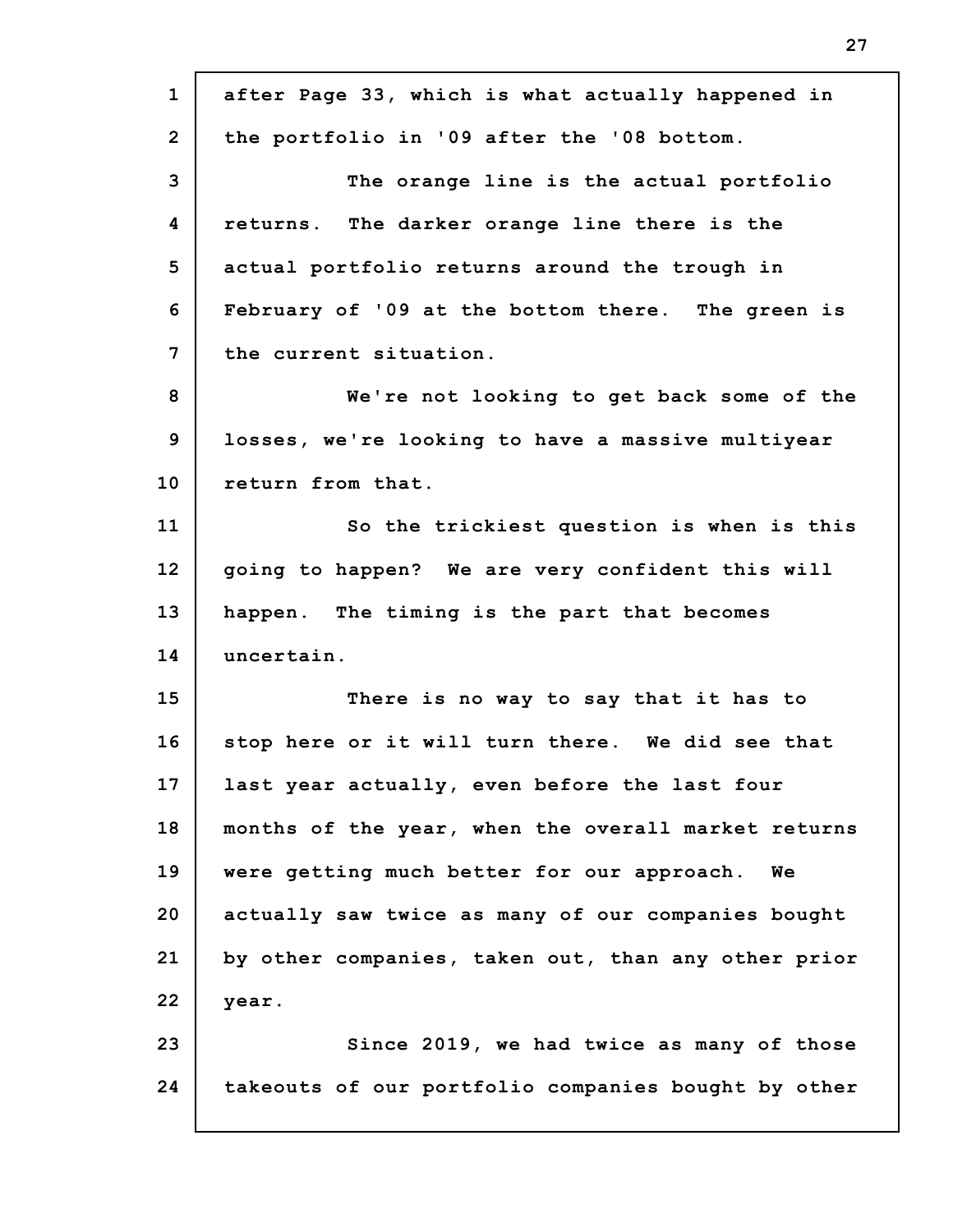**1 2 3 4 5 6 7 8 9 10 11 12 13 14 15 16 17 18 19 20 21 22 23 24 companies in the market. What that was was those companies recognizing -- the acquiring companies were recognizing the mispricing of these companies. Even though the market hadn't realized that, the other companies were realizing the opportunities. Again, we believe that the growth companies that are winning here, not only are they not -- not only are they much more expensive than normal but they are actually delivering lower excess growth versus the market than they typically do. Typically they deliver a growth premium to the market but they are delivering -- they have delivered and they are forecasted to deliver even smaller premiums on growth than they historically have. The reason they are being bid up higher and higher because in a low growth world people are clinging to something they think they want and are willing to pay anything for it. Even they are delivering less, they are paying more for them. So, again, as we have seen in the last week or so, this month, the portfolio is outperforming. Is it the start of it? It may be.**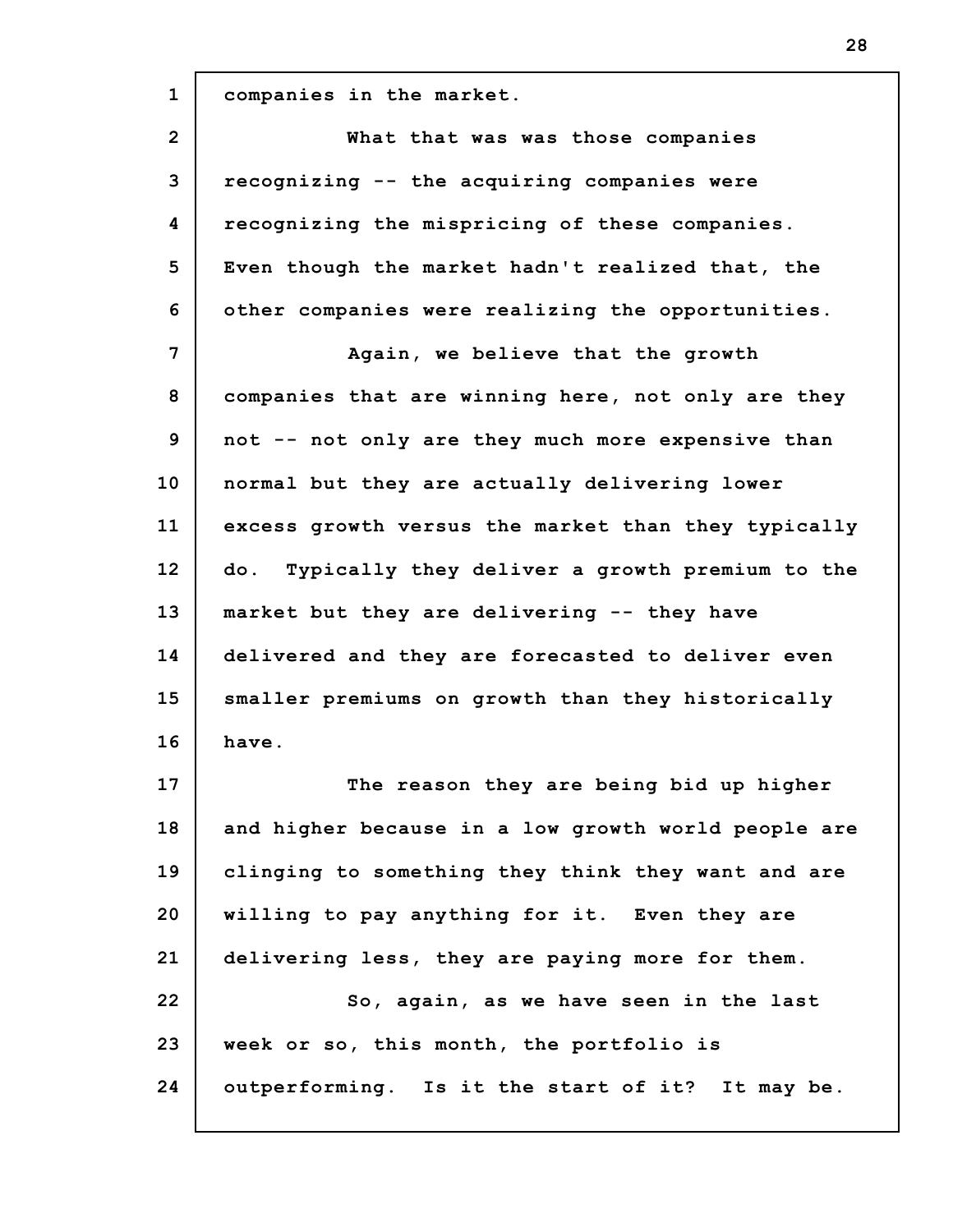**1 2 3 4 5 6 7 8 9 10 11 12 13 14 15 16 17 18 19 20 21 22 23 24 The point is that at some point investors say there is no way that I can get a fair return from this company. There is no way this companies can generate enough earnings growth in the future to justify the prices that are being paid for them. And that is when people say, wait a second, this is a pretty bad idea and it ends real badly for those companies. That is the point that we have gotten to at this point now. MR. YOON: Scott and Clark, in the interest of time, if you could wrap up your comments and open up for Q&A. DR. DECATUR: I think this is a great time for Q&A. TRUSTEE CONYEARS-ERVIN: This is for Steve or Marquette. Can you all show us since inception the performance or tell us what has been the performance since inception? You said the inception was what year? DR. DECATUR: That is shown on Page 7. TRUSTEE CONYEARS-ERVIN: Does it also show the performance relative to the index? DR. DECATUR: It does. TRUSTEE CONYEARS-ERVIN: Okay. Let's**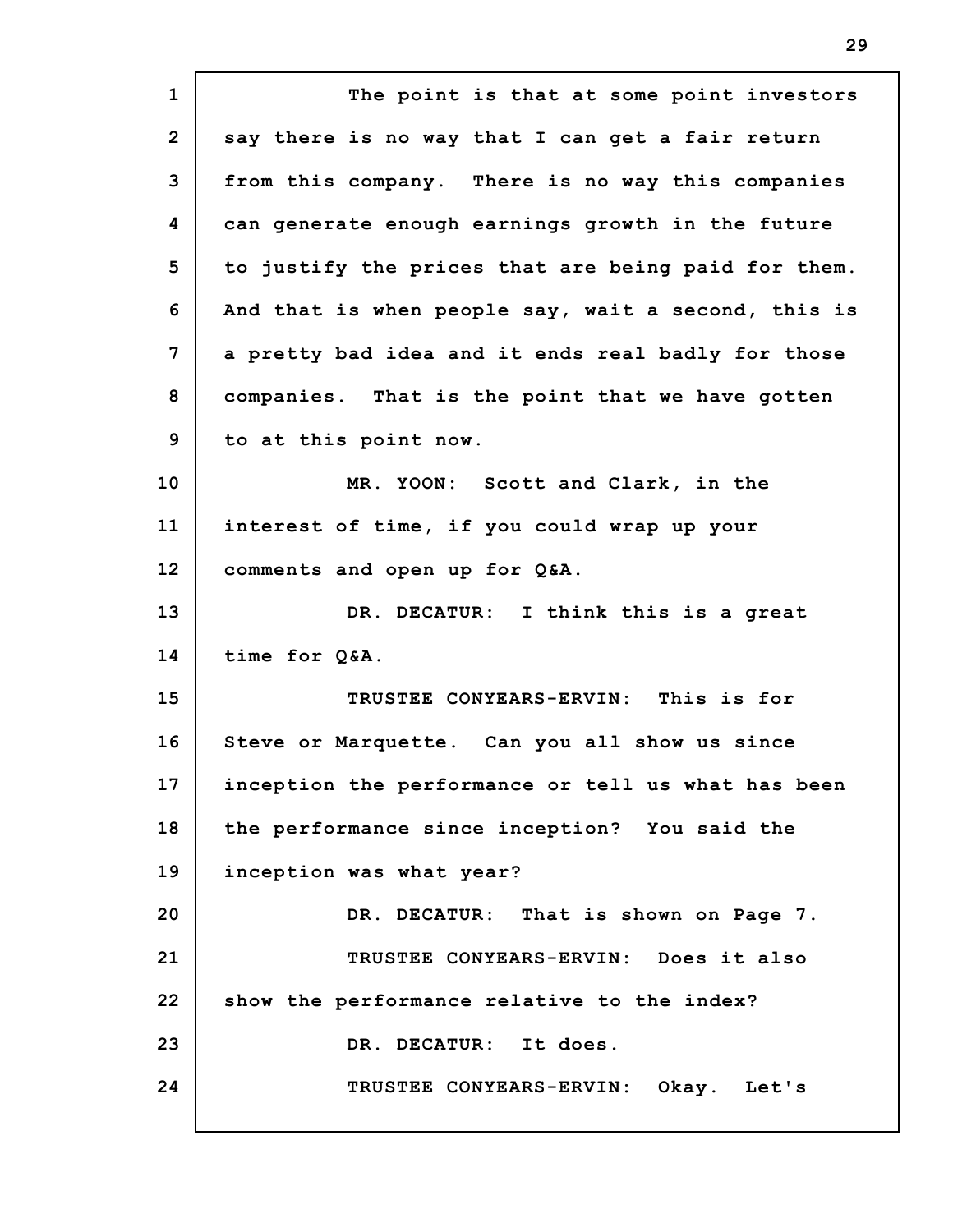**1 2 3 4 5 6 7 8 9 10 11 12 13 14 15 16 17 18 19 20 21 22 23 24 look at that. So we have had this strategy since when? 2016? DR. DECATUR: 2016. TRUSTEE CONYEARS-ERVIN: Okay. And since inception the index has been positive? DR. DECATUR: Correct. TRUSTEE CONYEARS-ERVIN: Yet your strategy has been negative. DR. DECATUR: Yes. The strategy after fees is basically flat and the benchmark is up 6 and a half percent. TRUSTEE CONYEARS-ERVIN: Okay. So I guess I am trying to understand, after looking at this presentation, it sounds like you have a great strategy. I am trying to understand since 2016, we, as Trustees, are held accountable for what we do in investments because we are talking about taxpayers dollars. I am just trying to understand, based upon everything that you have said today, what could we say in response to this strategy, if we had to defend it? DR. DECATUR: It is a good question because it is not even just like a year or two.**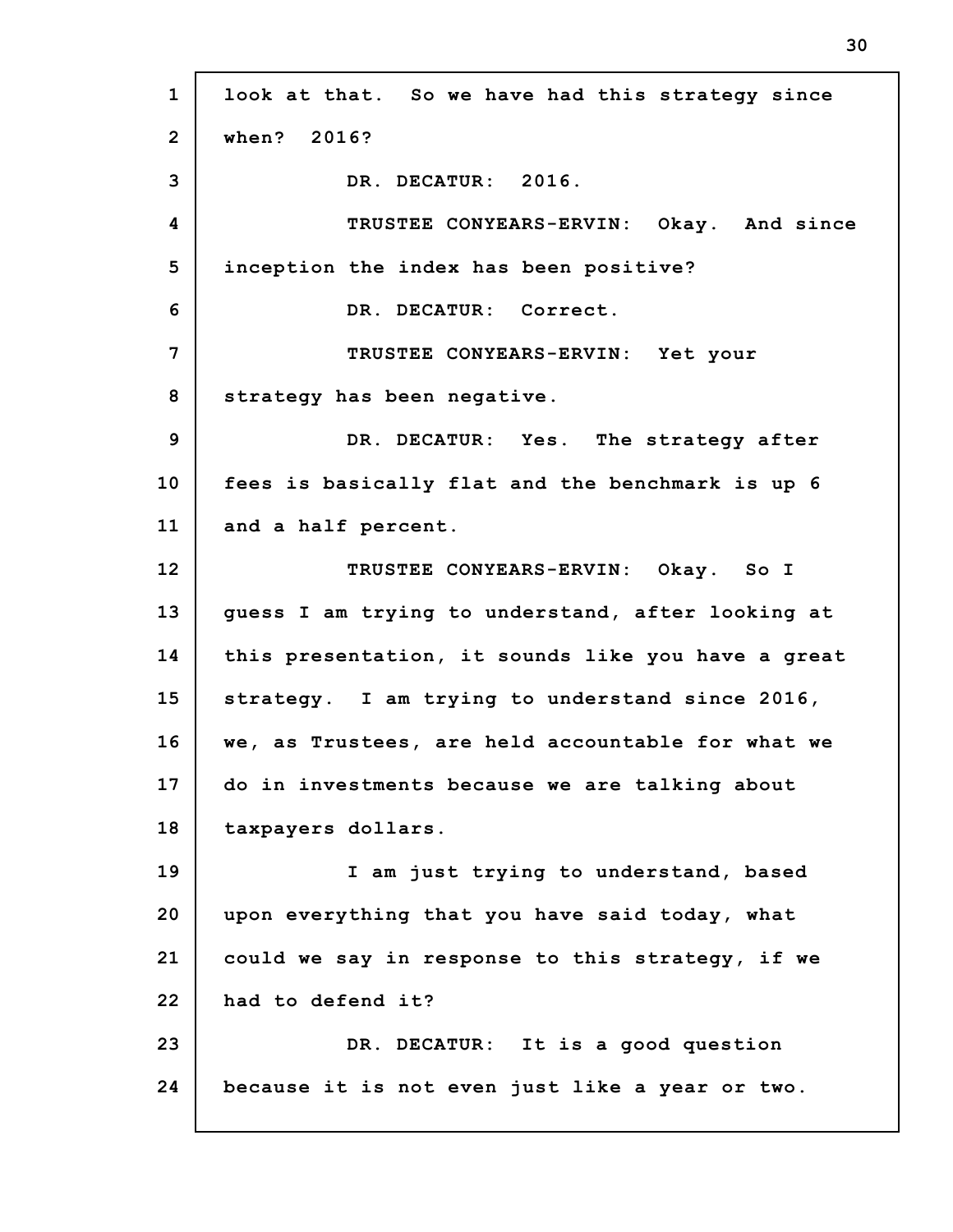| $\mathbf{1}$   | This is a multiyear period where you have the       |
|----------------|-----------------------------------------------------|
| $\mathbf{2}$   | shortfall with the index.                           |
| 3              | I think that the point is that this is a            |
| 4              | plan that is a long-term plan. It is not an         |
| 5              | investment for a five year kind of usage. This is   |
| 6              | a long-term investment.                             |
| $\overline{7}$ | I think the way that I would defend it to           |
| 8              | anyone that I would speak to, we could talk about   |
| 9              | the fact it is a long-term investment. We are       |
| 10             | trying to generate as much long-term gains for our  |
| 11             | investors as possible.                              |
| 12             | If one were to go with something that               |
| 13             | doesn't take advantage of the long-term benefits of |
| 14             | value, your long-term gains would not be as strong  |
| 15             | as they could be.                                   |
| 16             | Therefore, at the end of multiple                   |
| 17             | decades, you will have less and less money than if  |
| 18             | you approached a strategy like we use which         |
| 19             | capitalizes on buying cheaper companies.            |
| 20             | Now in any given window of time, even in            |
| 21             | a multiyear one, that can look like a shortfall.    |
| 22             | But when viewed over a longer course of history,    |
| 23             | this is something which is going to be to the       |
| 24             | benefit of investors.                               |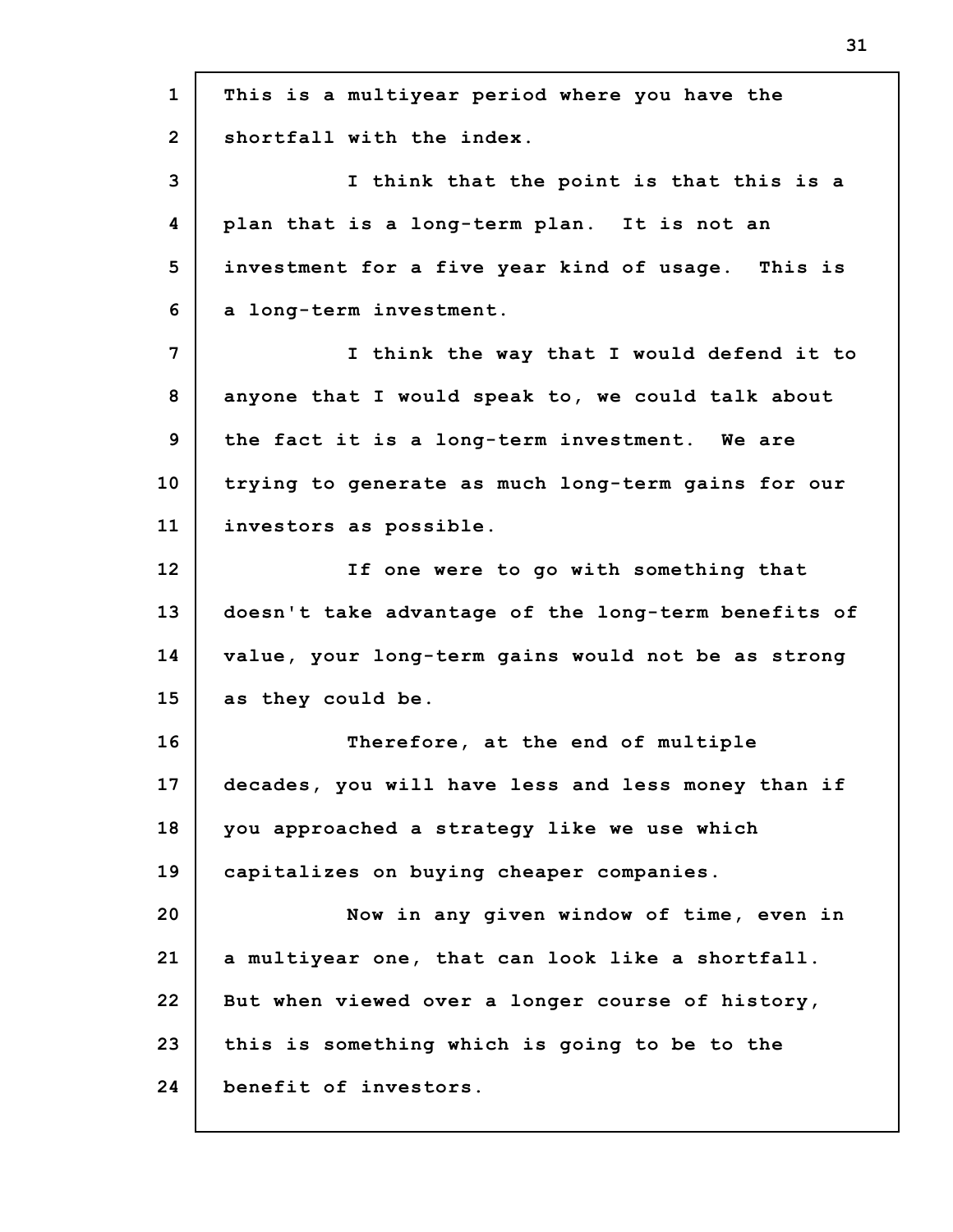| $\mathbf 1$    | I think that this is not something which            |
|----------------|-----------------------------------------------------|
| $\overline{2}$ | is solely in international, you can see this in the |
| 3              | U.S.                                                |
| 4              | You have investments I am sure all over             |
| 5              | the place and your U.S. managers that are in value  |
| 6              | are seeing similar situations.                      |
| 7              | You can look forward on Page 27, it shows           |
| 8              | actually how what has been happening in             |
| 9              | international small cap is very similar to what has |
| 10             | happened in the U.S.                                |
| 11             | So Page 27 shows over almost 100 years of           |
| 12             | data of value versus growth in the U.S., at the top |
| 13             | left diagram, value versus growth, value winning    |
| 14             | with the lines going up.                            |
| 15             | In the recent years, growth has won in              |
| 16             | the U.S. as well. In the top right, you can see     |
| 17             | the dark blue line, we overlay the international    |
| 18             | small cap history with the U.S. history. You can    |
| 19             | see top left just U.S. Top right U.S. plus          |
| 20             | international small cap.                            |
| 21             | The bottom shows valuation of the U.S.              |
| 22             | on the left and valuation of U.S. international     |
| 23             | small cap on the right.                             |
| 24             | In both cases, you can see that back in             |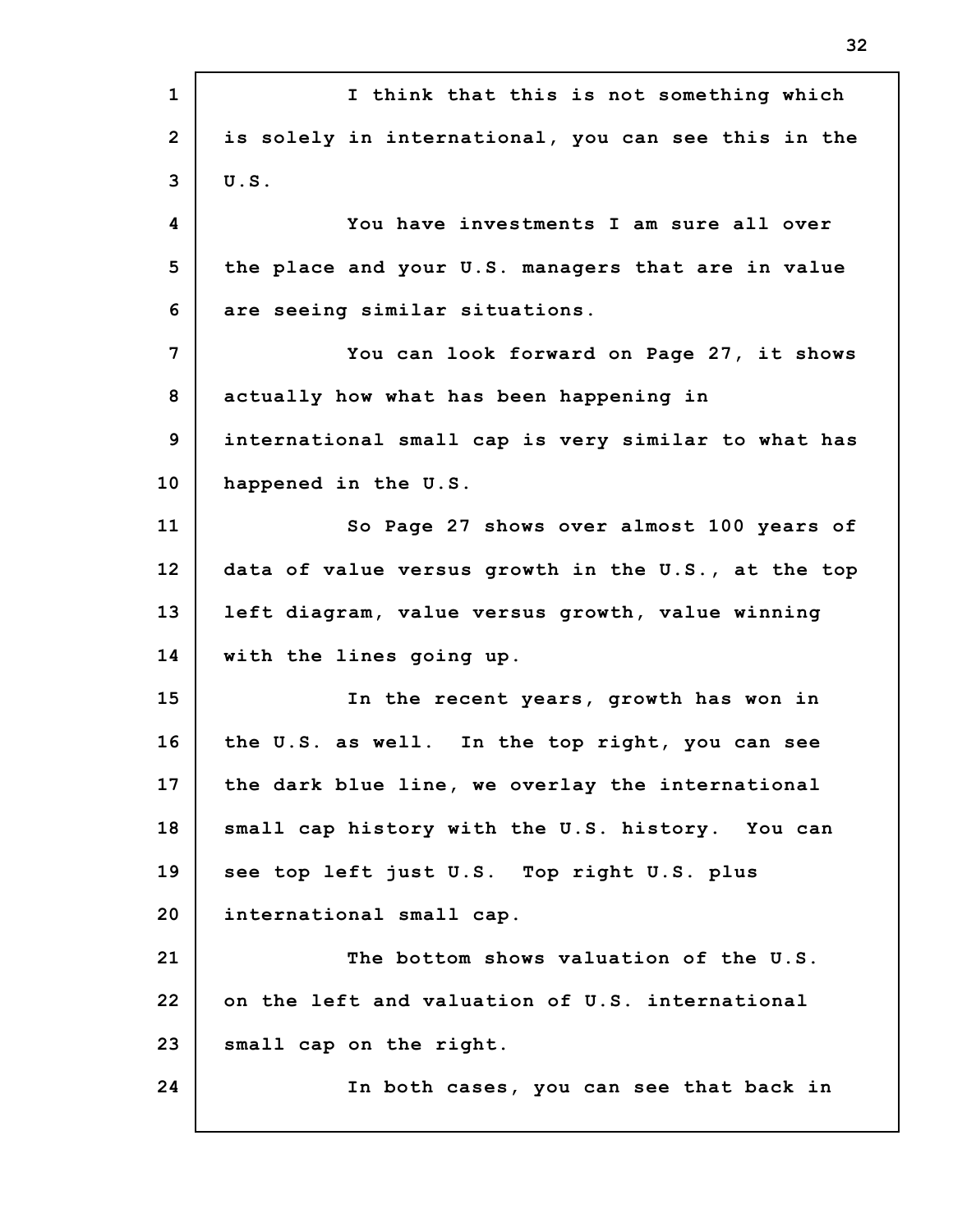| $\mathbf{1}$    | '99 and currently valuations got incredibly         |
|-----------------|-----------------------------------------------------|
| $\overline{2}$  | stretched in favor of value.                        |
| 3               | In the long run, this is a great                    |
| 4               | advantage. That line going up on the top left is    |
| 5               | the benefit that you get as a value investor        |
| 6               | overtime.                                           |
| 7               | If you are a growth investor, you're                |
| 8               | going to lose money overtime because value relative |
| 9               | to the index and doubly relative to value.          |
| 10              | TRUSTEE CONYEARS-ERVIN: When you say                |
| 11              | over time, so now we have been in this for four     |
| 12 <sup>2</sup> | years, since September, 2016 and you say long-term. |
| 13              | What are you thinking?                              |
| 14              | DR. DECATUR: Well, it has been multiple             |
| 15              | years. If you look at that chart on the top right,  |
| 16              | if you were to compress the last ten years of the   |
| 17              | chart, from like 2020 to 2010, it would look just   |
| 18              | like the '98/'99 situation. What happened it has    |
| 19              | been a more drawn out version of '98/'99.           |
| 20              | If you were in this type of strategy in             |
| 21              | '98/'99, you would see the same kind of cumulative  |
| 22              | shortfall but over a shorter period of time.        |
| 23              | So different market cycles are different            |
| 24              | lengths. What we can say is the fact that while     |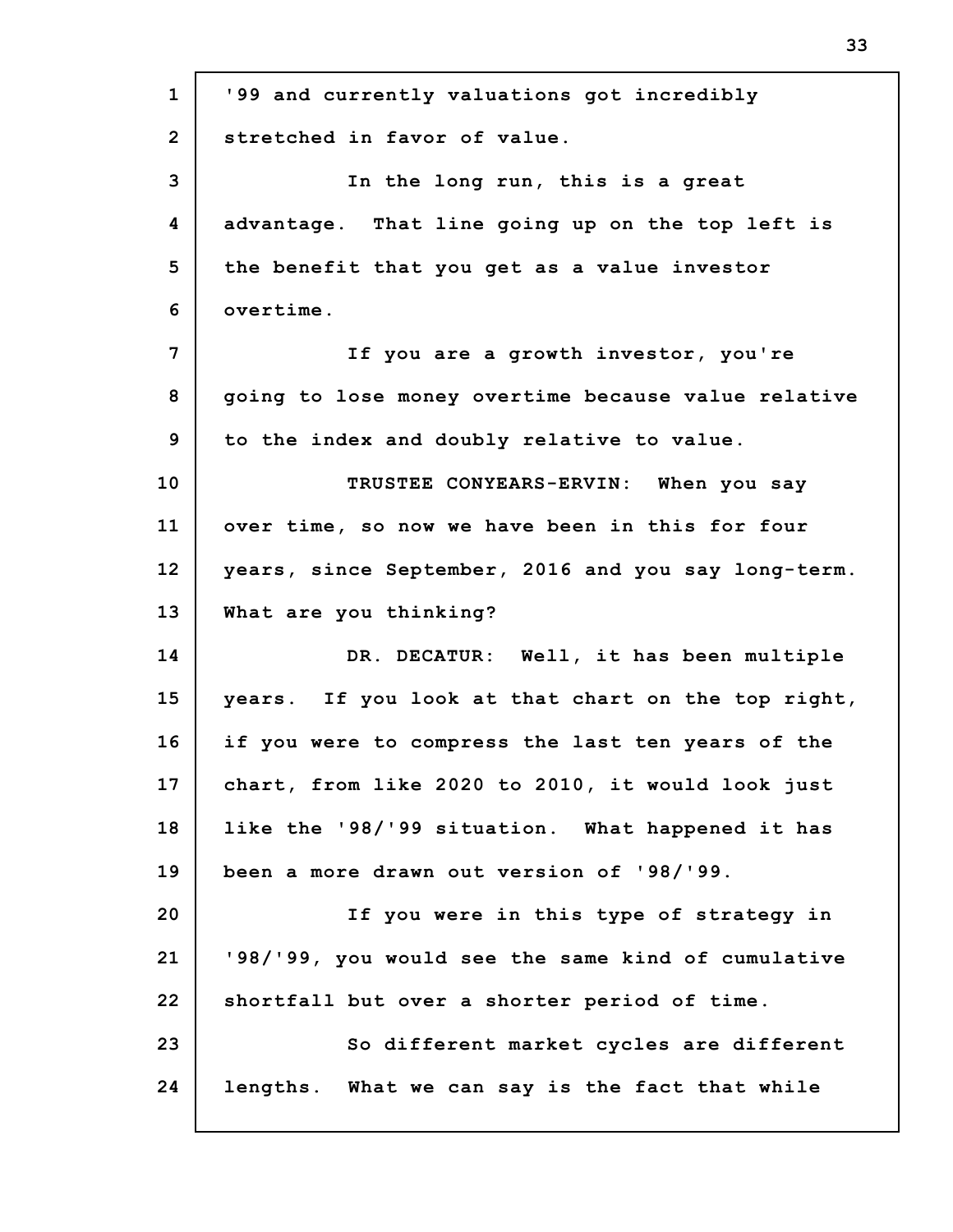**1 2 3 4 5 6 this has taken a more drawn out period and it has been accelerated in the last year, it's gotten to levels that only have been seen back in '99. Prior to that, we have not seen anything like this since the Depression in terms of the opportunity of value versus growth.**

**7 8 9 10 11 12 13 14 15 16 17 18 19 20 21 22 23 24 It is a little hard because it is not a normal type environment. It feels unusual to see a shortfall like we are talking about right now, but if you have had been in the same situation in December of '99, or February of 2000, again, we would feel very uncomfortable. But the road ahead of you would have been -- you know -- the coming years which were some of the best years ever for value. And so it is the kind of thing where you - the best way to look at it is to understand how it is played out in history. Different durations, different depths, but to try and put it in those perspectives. That is what we have done in our prior research and we have done the research over the last couple of years to determine why we believe this is one of the best opportunities you can get. The best opportunity you can get in decades in this kind of strategy.**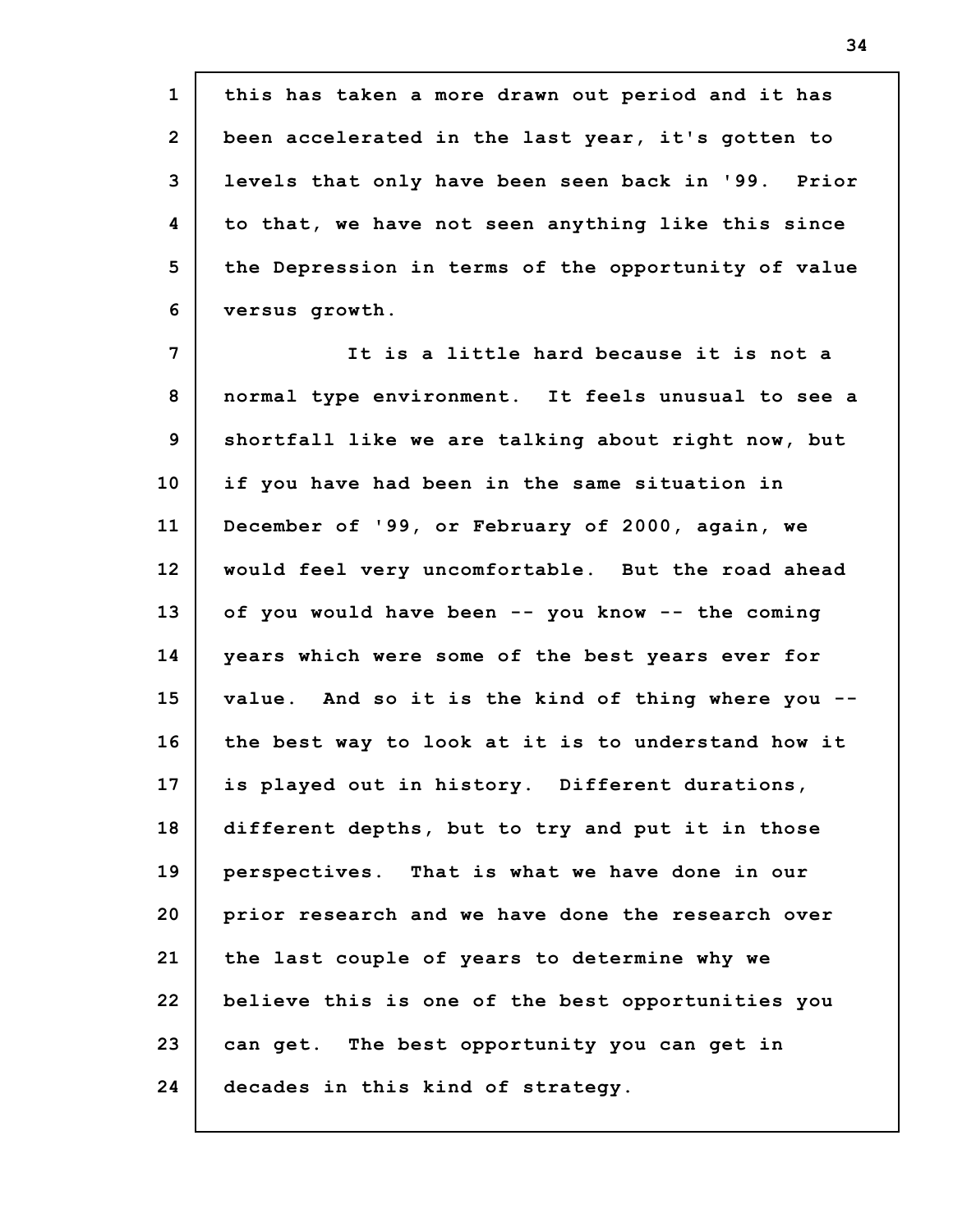**1 2 3 4 5 6 7 8 9 10 11 12 13 14 15 16 17 18 19 20 21 22 23 24 MR. KOERTNER: I think one of the things that Scott briefly touched on it but I think we were moving pages when he said it. The last time we got to these true levels was the end of the tech bubble. And that last quarter, the worse growth over value quarter, was the fourth quarter of '99. From that point forward, for the next 20 quarters value outperformed 17 of the next 20 quarters so for five years value outperformed. Over each the average outperformance over those 20 quarters was 3 and a half percent each quarter. Not annualized, each quarter. So it just set up this tremendous run that Scott is talking about the angles and I think he was really profound when we came off of levels last time in the tech bubble. TRUSTEE CONYEARS-ERVIN: So I ask the question again. You talk about long-term. We have seen four years of underperformance since inception. How long do you want us to go on like this? DR. DECATUR: Again, I do apologize for not having an answer for exact timing. So it is a great question. It is the question everyone wants**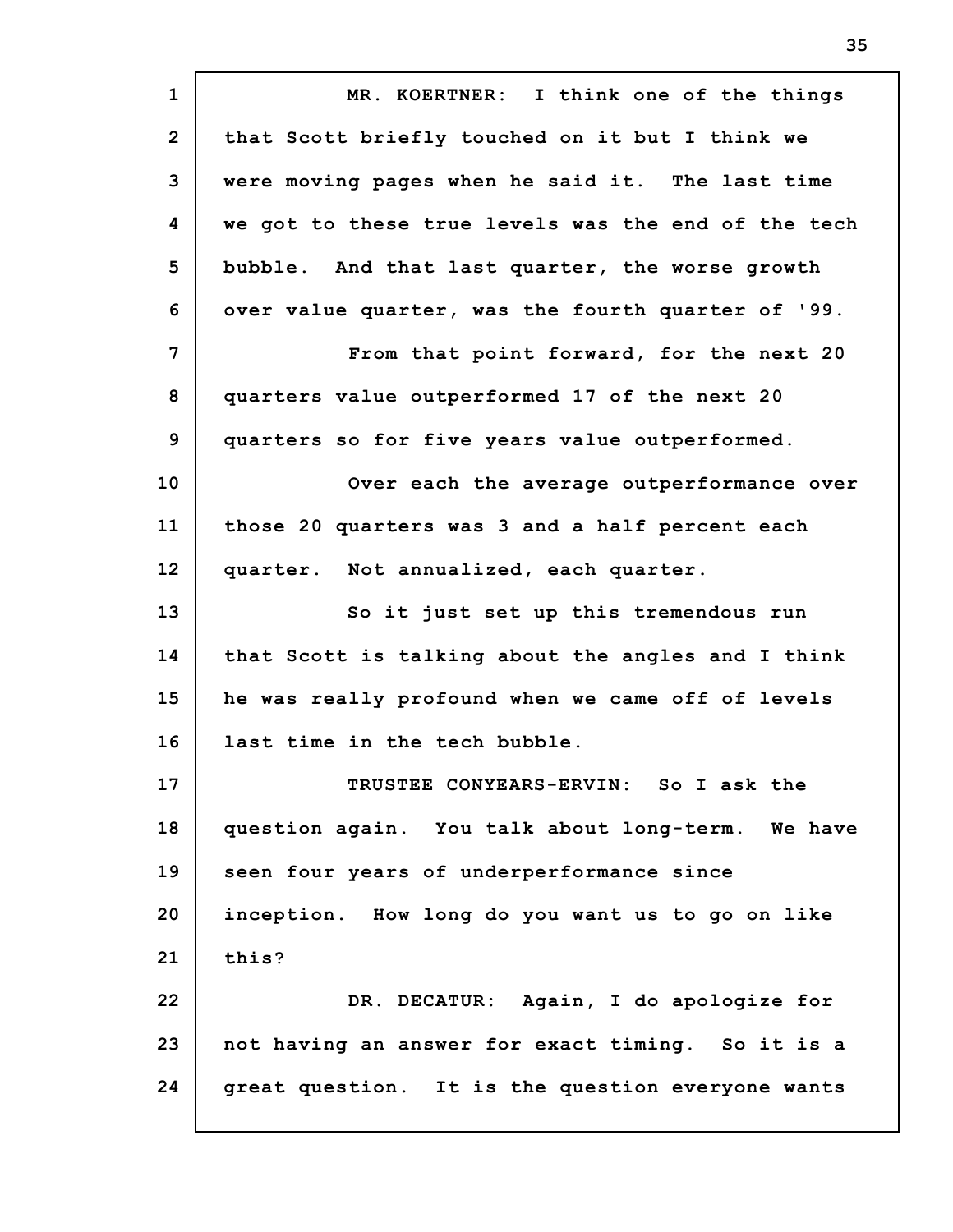**1 2 3 4 5 6 7 8 9 10 11 12 13 14 15 16 17 18 19 20 21 22 23 24 to know the answer to. There is a lot of research we have done and others have done. Again, it is looking at the timing. Can you determine when this will happen? Can you determine how long it will last? The last time this happened to this degree it happened over a much shorter timeframe. Again but a similar cumulative difference. Page 28 actually is interesting to look at because again that is sort of what Clark just said is that you don't know the timing but the returns from this point, on Page 28, show that -- TRUSTEE CONYEARS-ERVIN: Can someone go to Page 28, whoever is guiding the screen. Thank you. DR. DECATUR: This is looking at the red line shows every point in time what the cumulative three year trailing returns were. The annualized three year trailing returns. Right now we are at the point where the three year trailing returns were 7 percent annual for growth over value. And the blue lines above that show the forward looking returns are for value versus growth on that. When it happens, when the turn happens,**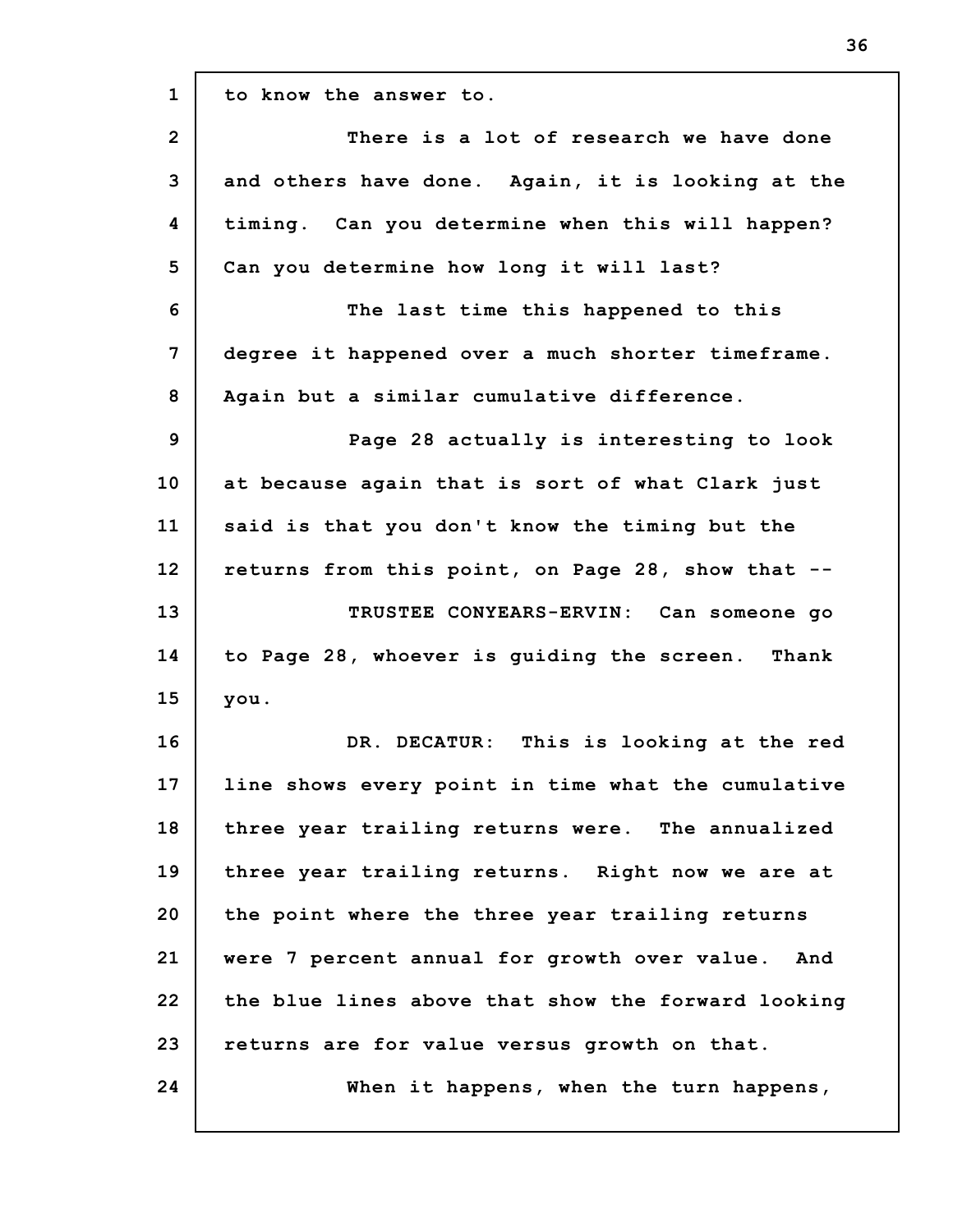**1 2 3 4 5 6 7 8 9 10 11 12 13 14 15 16 17 18 19 20 21 22 23 24 it happens much more powerfully for value than the pain was for growth but each of these times is different. I don't have again a timeframe for it. I think that one of the benefits or one encouraging point along the way is that each quarter a year that there has been underperformance, the valuation opportunities has gotten better. So when we have underperformed, we have stored up more future outperformance. It is not like we bought a company that somehow didn't workout or there is some fraud and it is just a dead loss. The point is that the rubber band keeps getting stretched each time. If you look at a year ago, we didn't have as much underperformance as there is now, but there wasn't as good an opportunity. In this last year's worth of underperformance, we have accumulated a much better even position than it was before. So, if it were the case, if you look on Pages 31 or 32, if those pages were sort of back to normal and we hadn't delivered something, then there would be a question to be asked. As long as**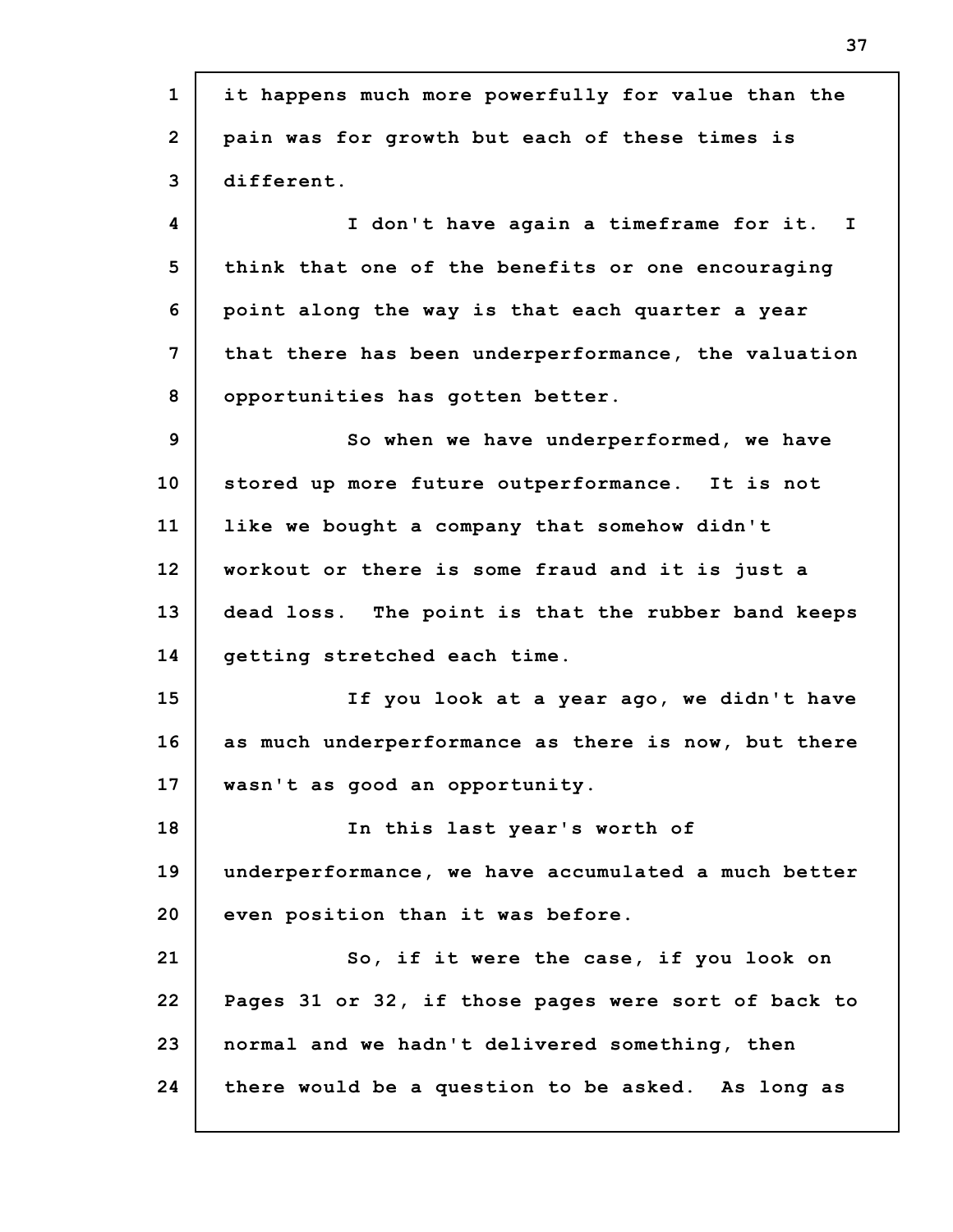**1 2 3 4 5 6 7 8 9 10 11 12 13 14 15 16 17 18 19 20 21 22 23 24 they are in the position that they are, that means that you are well positioned for that recovery, to take advantage of that recovery. TRUSTEE CONYEARS-ERVIN: Let me say these two points and I will let us go on to other questions. As you know our Fund, and not that our Fund is any different than any other Pension Fund that we are experiencing in Chicago, that we are severely underfunded. So, obviously, we have to have conversations like this because we just don't have that luxury to wait, to be honest with you. I don't know if we do. So I have to tell you I am a little concerned with underperformance now, outperformance later. I wonder if the way that it has underperformed the past four years, once it gets to the point of performance, a better performance, I don't know if it is going to even payoff for the underperformance that has existed for years so I even question that. Is it worth waiting? DR. DECATUR: That is a great question.**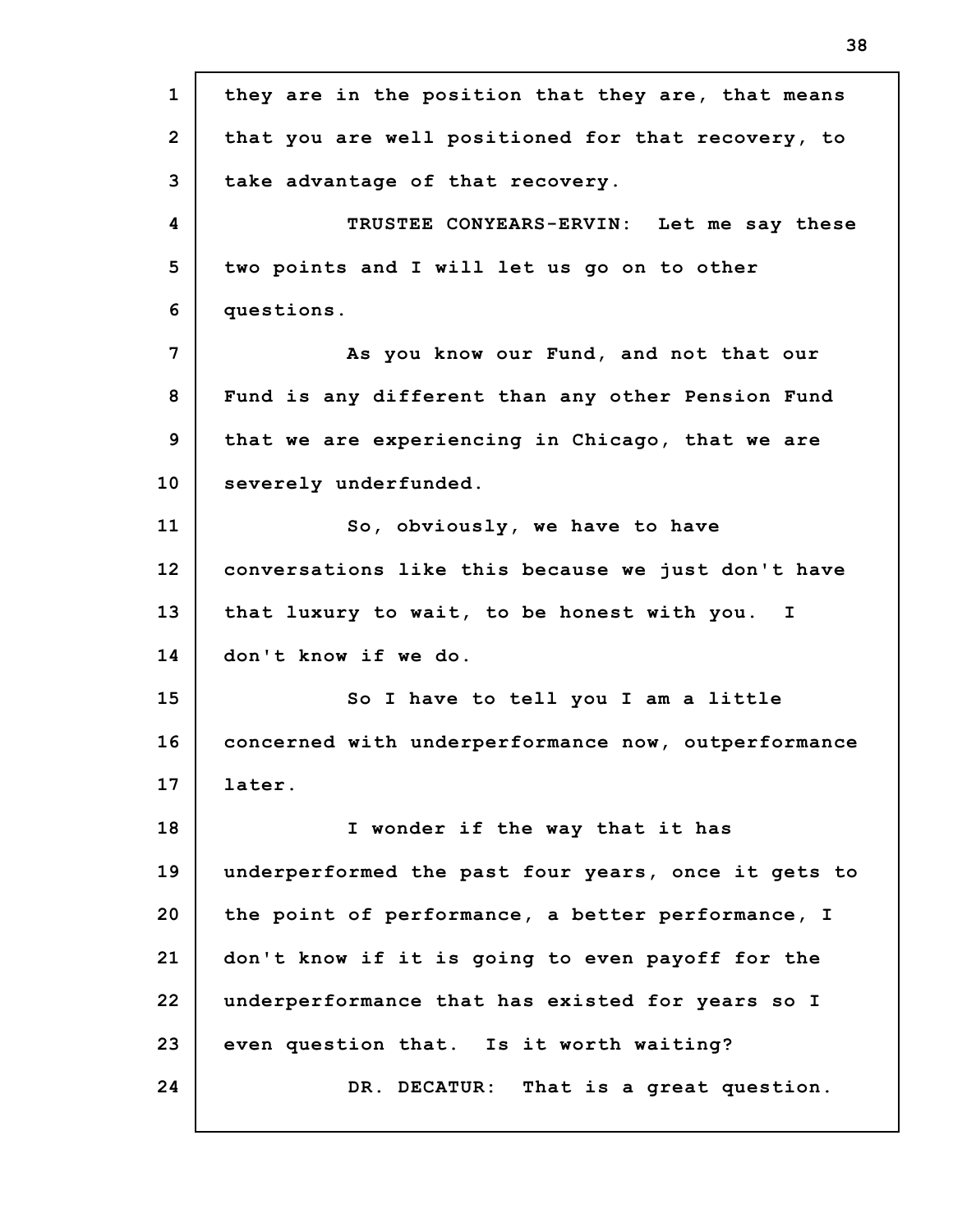**1 2 3 4 5 6 7 8 9 10 11 12 13 14 15 16 17 18 19 20 21 22 23 24 I understand the funding levels. It is obviously a complicated process that you guys and Marquette think about. Page 33 to some degree addresses that. Page 33 shows what happened in '08/'09. It was more than -- much more than the relative losses. These are underperformance and outperformance. Even from the peak prior to that zero point, that orange line is dropping a certain amount, and the gains are much stronger than what those losses were. If we look back on Page 32, 32 is looking at again there are downdrafts but then there are upshots in the blue line that more than erase the downdrafts. So, again, obviously, I can't promise a given number but we're in the most attractive positioning for this strategy that you can have. If you were to change this to something else, you're going to something else that is more expensive, that has done better, that has on the back of these valuation expansions of Page 31. So as I said at the very beginning, it is incredibly uncomfortable in this environment and at**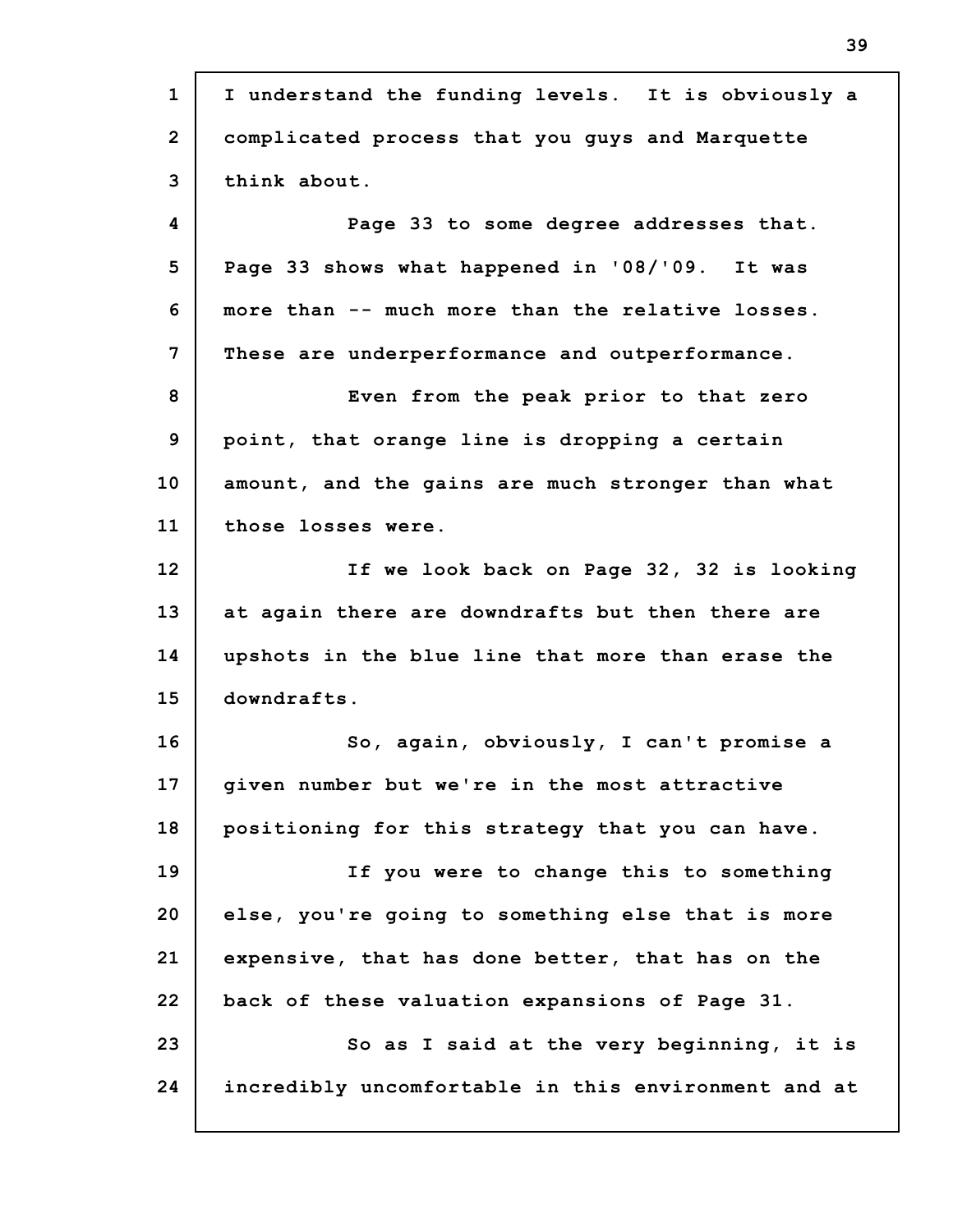| $\mathbf{1}$   | this point in the cycle. This is the point where    |
|----------------|-----------------------------------------------------|
| $\overline{2}$ | it is most uncomfortable, pain, want to not see     |
| 3              | better returns, want better returns.                |
| 4              | But this is the point where you get                 |
| 5              | maximum payoff for sticking with the investment     |
| 6              | strategy that one is invested in in the first       |
| $\overline{7}$ | place.                                              |
| 8              | TRUSTEE CONYEARS-ERVIN: I tell you, you             |
| 9              | guys sound very sure of yourselves so I commend you |
| 10             | for that and compliment that. You know, you are     |
| 11             | very influential. I am not all the way there but I  |
| 12             | have to think about this; we have no idea how long  |
| 13             | we will have to wait. This has underperformed       |
| 14             | since inception, four years and -- I don't know.    |
| 15             | MR. KOERTNER: Sometimes I think if you              |
| 16             | think about it from the personal standpoint of like |
| 17             | real estate. Like hindsight is 20/20. If you        |
| 18             | would have gone and bought a house in 2006 because  |
| 19             | you thought real estate was a really good           |
| 20             | investment at that point in time because everybody  |
| 21             | was making money in 2006.                           |
| 22             | Looking back at that, would you have made           |
| 23             | that switch right now, right, because you knew the  |
| 24             | pain. That is what Page 31 is saying. If you        |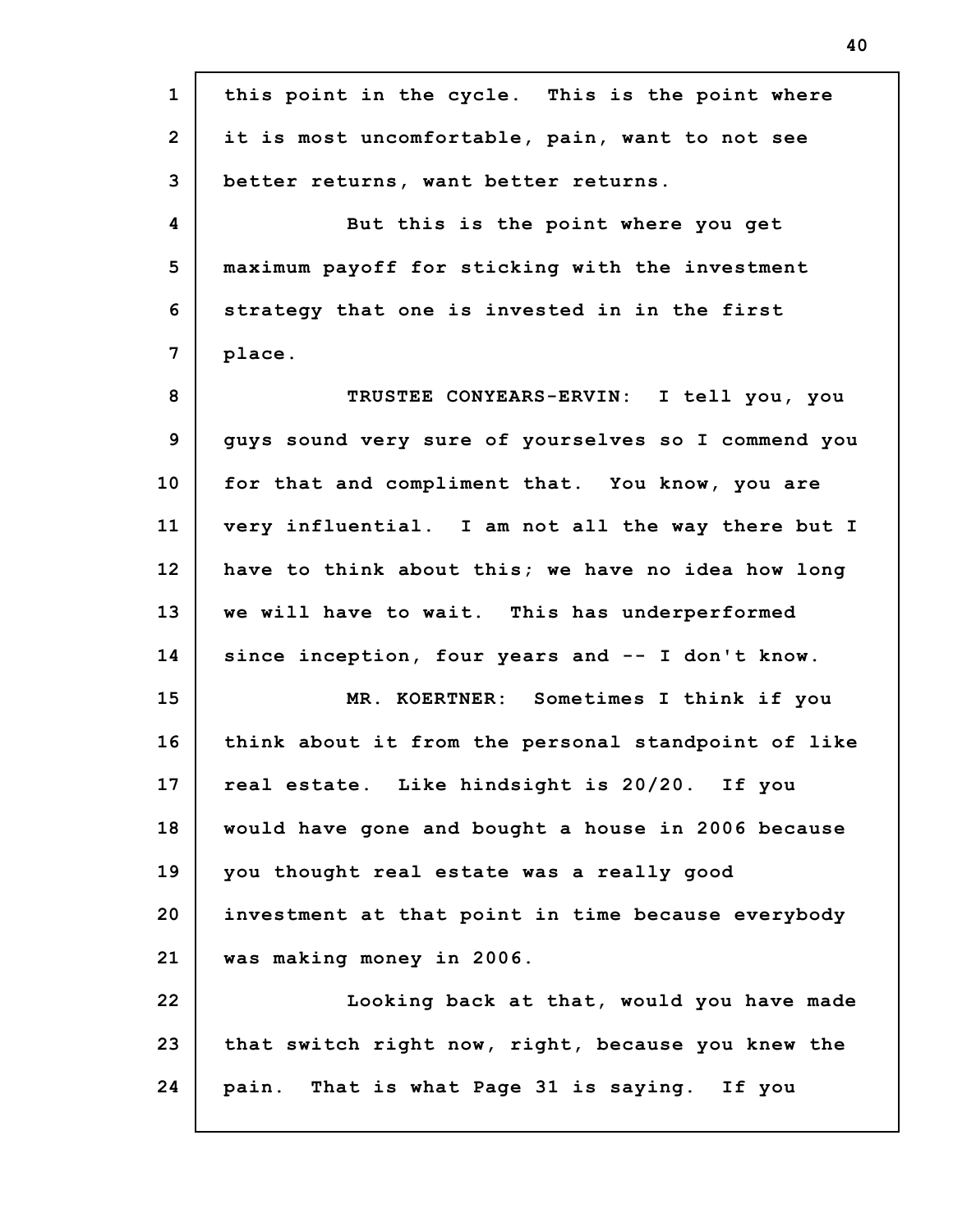| $\mathbf{1}$   | think about that green line as being real estate. |
|----------------|---------------------------------------------------|
| $\overline{2}$ | It is real to you. You are buying -- the things   |
| 3              | that worked in real estate -- this is a           |
| 4              | theoretical. You are buying the real estate       |
| 5              | property at an ultimate high.                     |
| 6              | Whereas, what Scott is showing on Page            |
| 7              | 32, now you are buying at the bottom of 2008.     |
| 8              | MR. YOON: Any other questions Trustees?           |
| 9              | TRUSTEE CONYEARS-ERVIN: Also, Steve, I            |
| 10             | just got this packet yesterday so I don't know if |
| 11             | it was included or if we asked but is there an    |
| 12             | employee diversity chart included?                |
| 13             | MR. YOON: No, that wasn't part of this            |
| 14             | process but we can certainly get that for you.    |
| 15             | Clark can provide that for us. We typically       |
| 16             | collect those during the RFP process and we will  |
| 17             | certainly get that data for you.                  |
| 18             | TRUSTEE CONYEARS-ERVIN: Thank you.                |
| 19             | MR. YOON: Absolutely.                             |
| 20             | If there is no other questions, thank             |
| 21             | you, Clark. Thank you, Scott.                     |
| 22             | DR. DECATUR: Thank you everyone.                  |
| 23             | MR. KOERTNER: Thank you everyone. Have            |
| 24             | a great weekend.                                  |
|                |                                                   |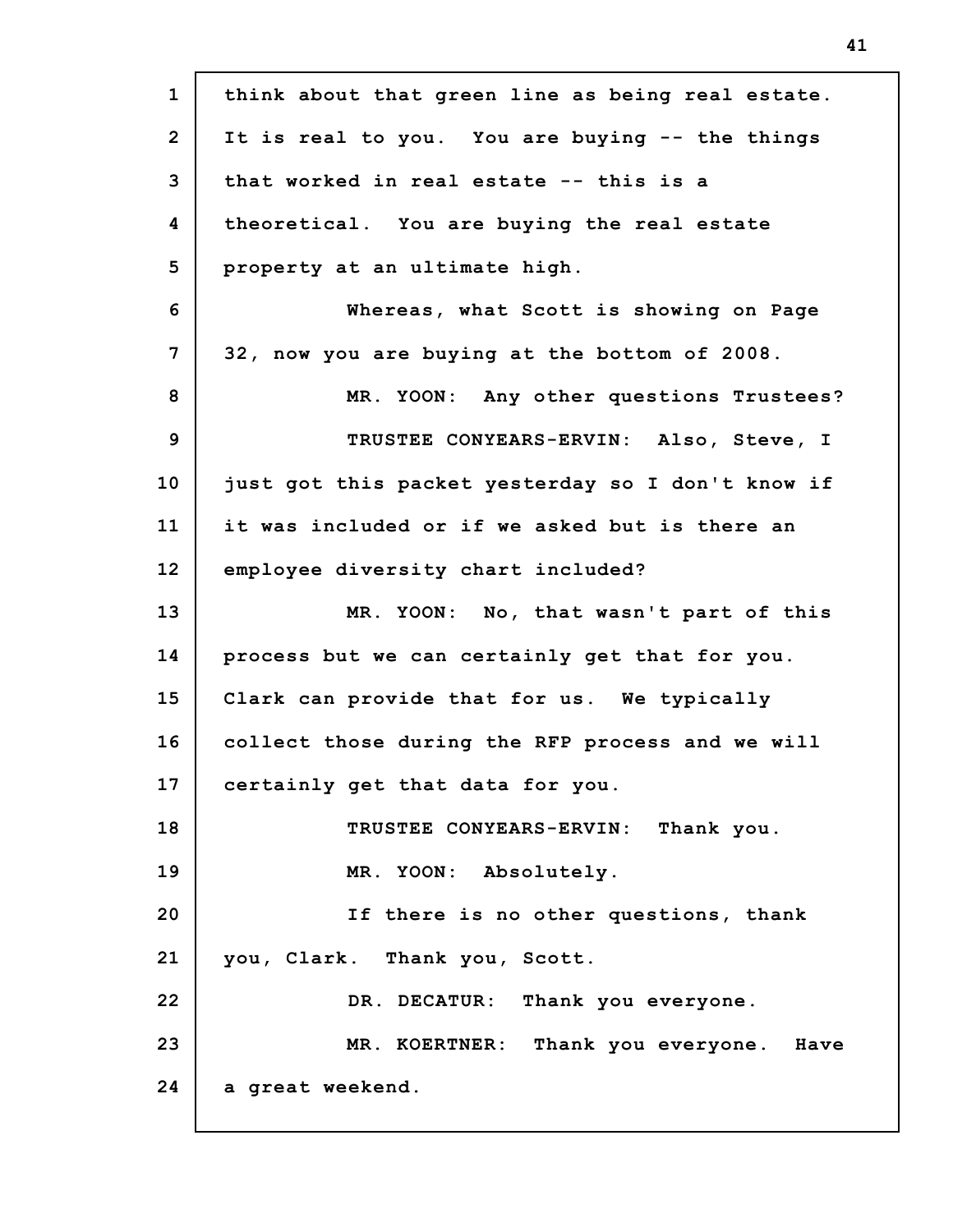| $\mathbf{1}$   | Trustee CONYEARS-ERVIN: Thank you. You              |
|----------------|-----------------------------------------------------|
| $\overline{2}$ | as well.                                            |
| 3              | MR. YOON: Before we go on to the next               |
| 4              | one, Trustees, did you want to discuss further      |
| 5              | regarding the manager?                              |
| 6              | MS. BURNS: Maybe if you are going to do             |
| 7              | that, you might want to think about going into      |
| 8              | closed session and that might complicate the        |
| 9              | meeting process. It is up to the Trustees, of       |
| 10             | course, but you may want to hold your thoughts on   |
| 11             | this topic and then maybe at the end we can go into |
| 12             | closed session to make it a little smoother so you  |
| 13             | are not going out and coming back in.               |
| 14             | MR. YOON: Sure.                                     |
| 15             | MS. BURNS: It's up to the Trustees,                 |
| 16             | whatever is best for them.                          |
| 17             | PRESIDENT THOMPSON: For continuity,                 |
| 18             | that's fine.                                        |
| 19             | MR. YOON: We will move on to the next               |
| 20             | topic. Next we have Attucks Asset Management, who   |
| 21             |                                                     |
|                | is our emerging manager of managers, our partner,   |
| 22             | to provide an update as well as a background on the |
| 23             | current state of emerging managers as well as the   |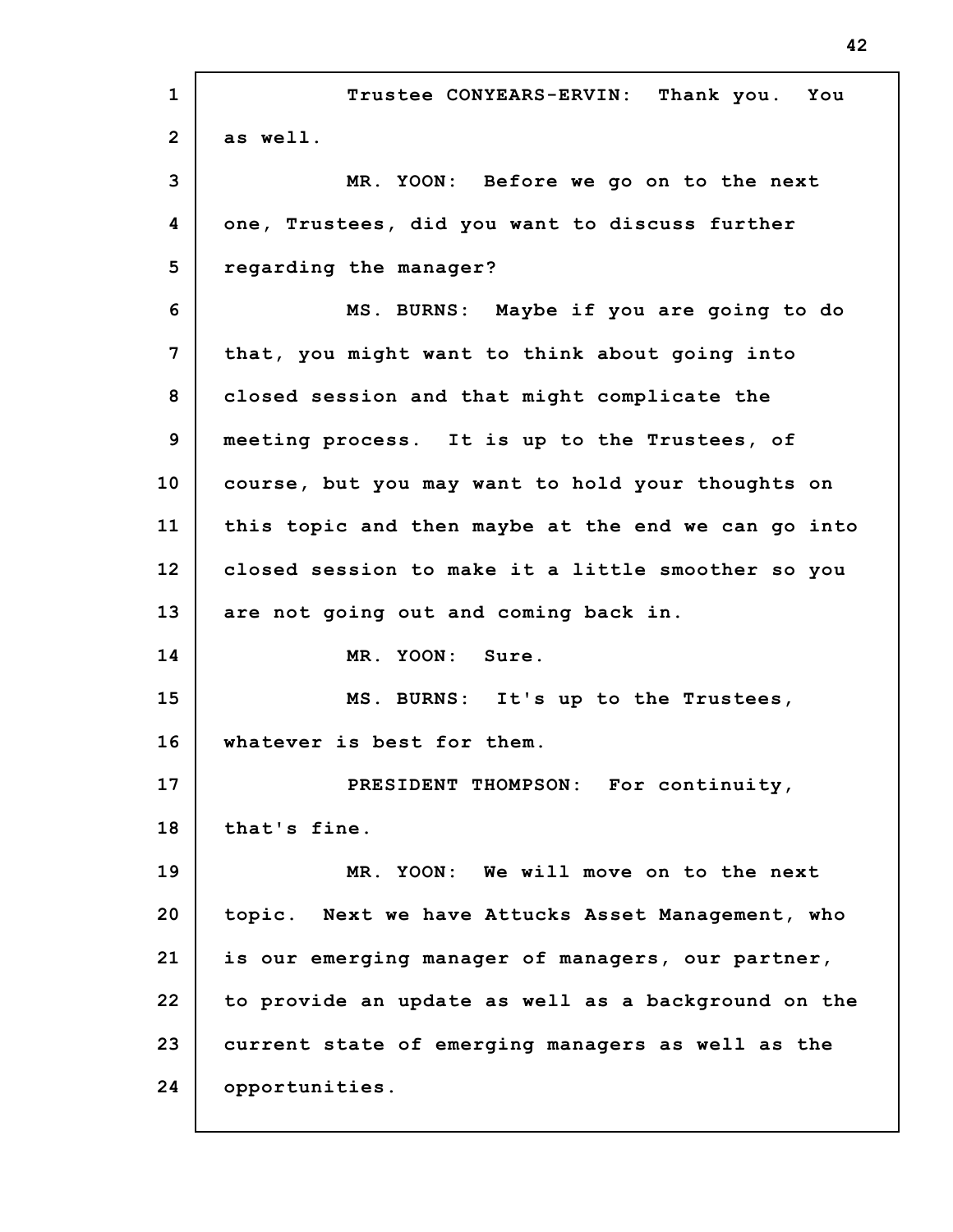**1 2 3 4 5 6 7 8 9 10 11 12 13 14 15 16 17 18 19 20 21 22 23 24 We have Mimi and Patrick and Les. I will hand it over to Mimi, if you could kick it off, introduce your team and then your presentation. MS. NIKOLOVA: Good morning, everyone. I hope everybody is doing well and staying healthy. It's good to see you even though it is digitally today but hopefully in the near future we will be able to see you again in person. Thank you for having us today. As Steve mentioned, we will be discussing kind of the state of the emerging manager industry. We also wanted to thank you again for choosing Attucks to be a partner within the emerging manager space. This month actually we marked two years since we started our partnership so that is very exciting and thank you again. Here with me today, we have our Chief Executive Officer, Les Bond. Les is also joined by Patrick Silvestri. Pat is the CIO of the company. My name is Mariya Nikolova. I am a VP with Attucks. As Steve touched on, we plan on providing you a background and an update on the current**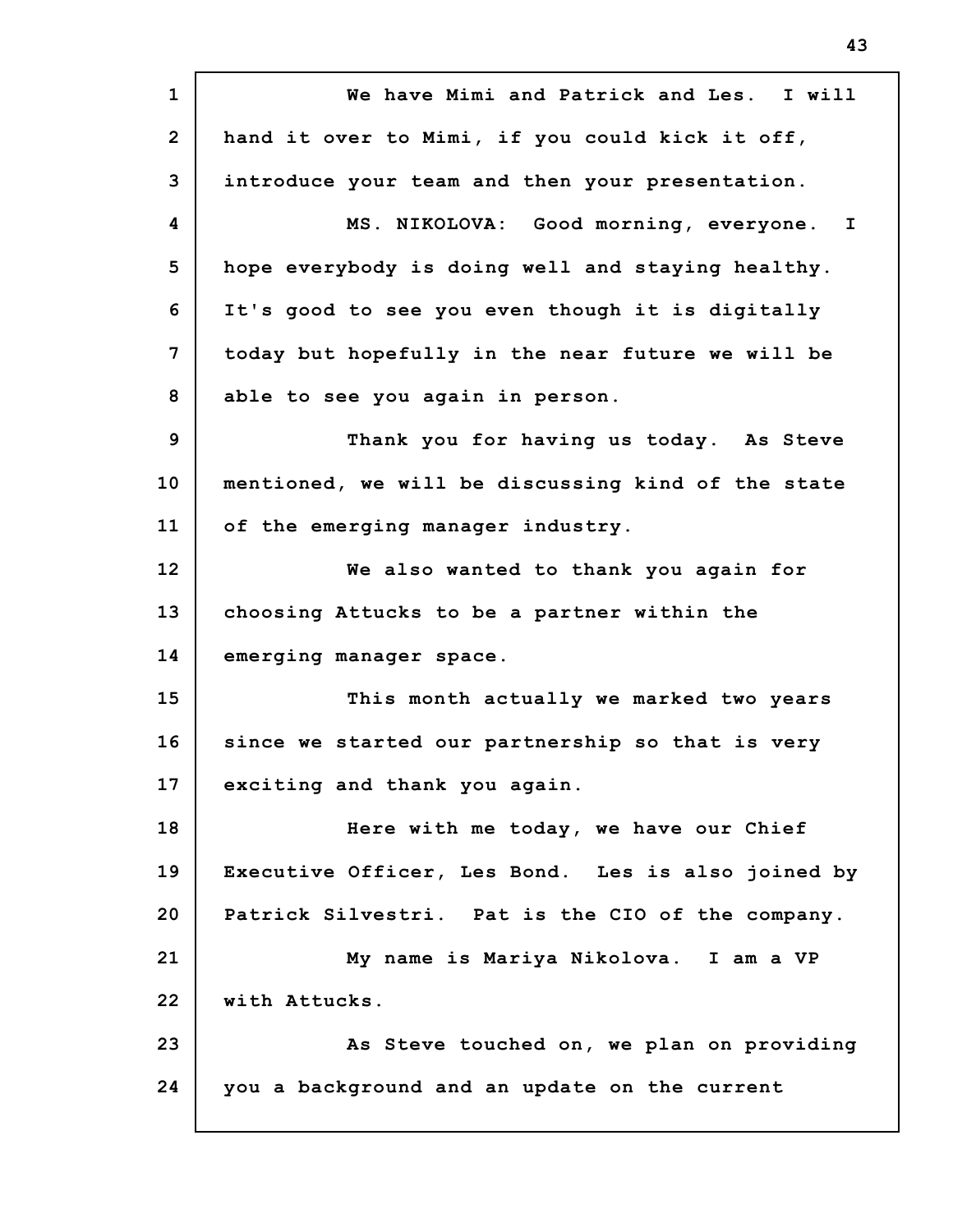| $\mathbf{1}$   | events that have taken place in the emerging        |
|----------------|-----------------------------------------------------|
| $\overline{2}$ | manager industry and touch on the opportunities and |
|                |                                                     |
| 3              | some of the challenges that we continue to see and  |
| 4              | then we thought it would be useful to wrap up the   |
| 5              | discussion with just providing you some information |
| 6              | on kind of the composition of the universe.         |
| 7              | As usual, please, feel free to chime in             |
| 8              | with questions as we go.                            |
| 9              | With that, I will turn it over to Les to            |
| 10             | start us.                                           |
| 11             | MR. BOND: Good morning. As always I'd               |
| 12             | like to begin by saying thank you to the Municipal  |
| 13             | Employees' Annuity and Benefit Fund of Chicago for  |
| 14             | your business. We certainly appreciate it and we    |
| 15             | have had a great experience working with you.       |
| 16             | I'd like to just start out by saying that           |
| 17             | even though we have a lot of fatigue in the         |
| 18             | investment management business this year, we see    |
| 19             | opportunities in a larger echo system for new       |
| 20             | opportunities because of a lot of the macro events  |
| 21             | that have occurred this year.                       |
| 22             | At the very beginning of the year, we saw           |
| 23             | the largest manager of manager in the emerging      |
| 24             | manage space, Progress Investment Management        |
|                |                                                     |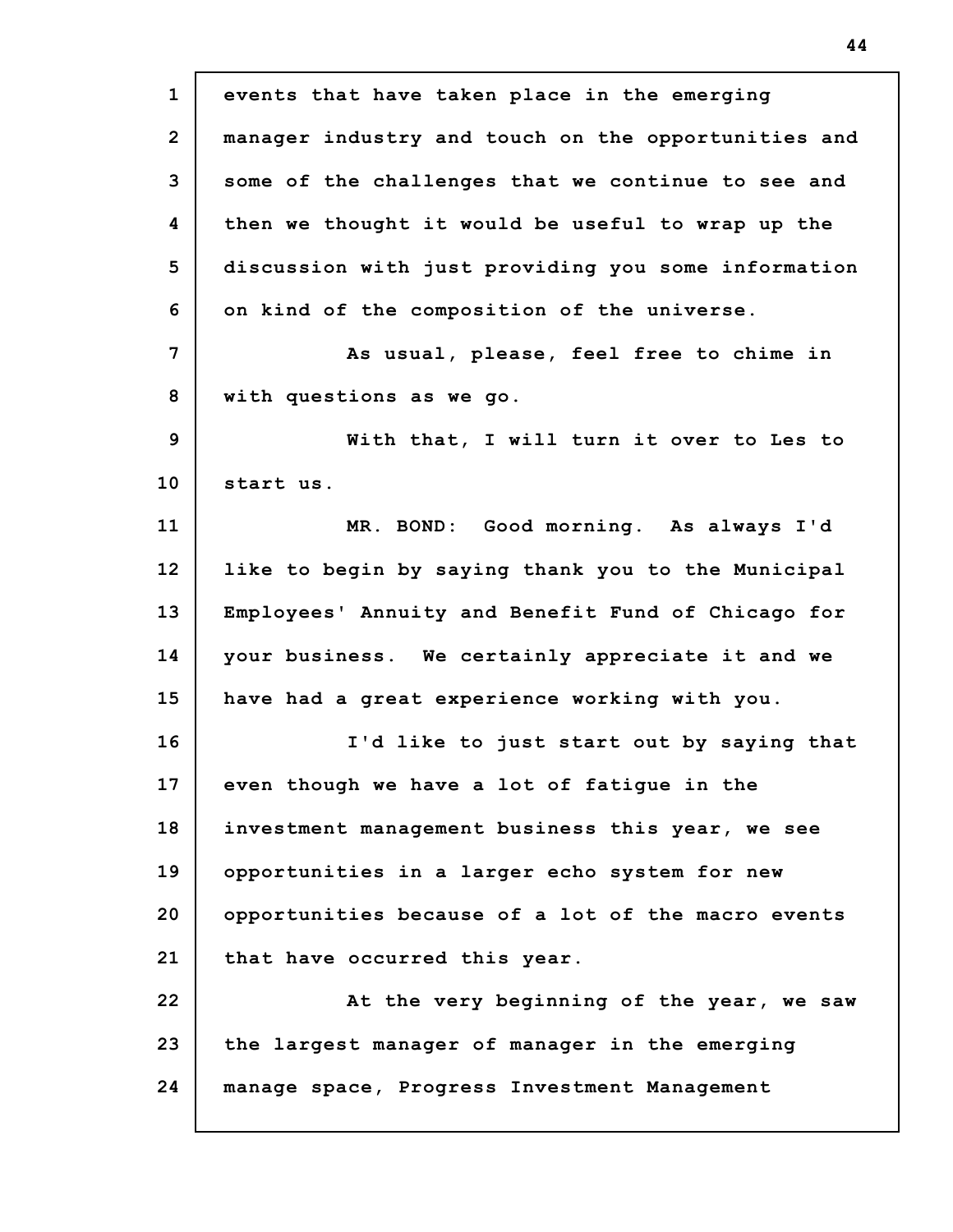**1 2 3 4 5 6 7 8 9 10 11 12 13 14 15 16 17 18 19 20 21 22 23 24 Company, close its doors. This wasn't really due to -- at least from our understanding, this wasn't really due to a severe downturn in their business. They just decided that they were going to close their doors. Which is sort of 180 degrees opposite to what we see in the space and because we see these opportunities to work with diverse firms not just in investment management but across the larger ecco system. This created a lot of opportunities for Attucks and for some of the other manager of managers, which of course resulted in new opportunities for emerging managers in the emerging manager space. We have been fortunate enough to realize some of the 6 billion dollars in assets that were left by Progress. I am happy to report that the Illinois Municipal Retirement Fund has hired Attucks for fixed income mandate as of last Friday. So we continue to find new opportunities, not just with public pension plans now but also in the corporate space and in the foundations and**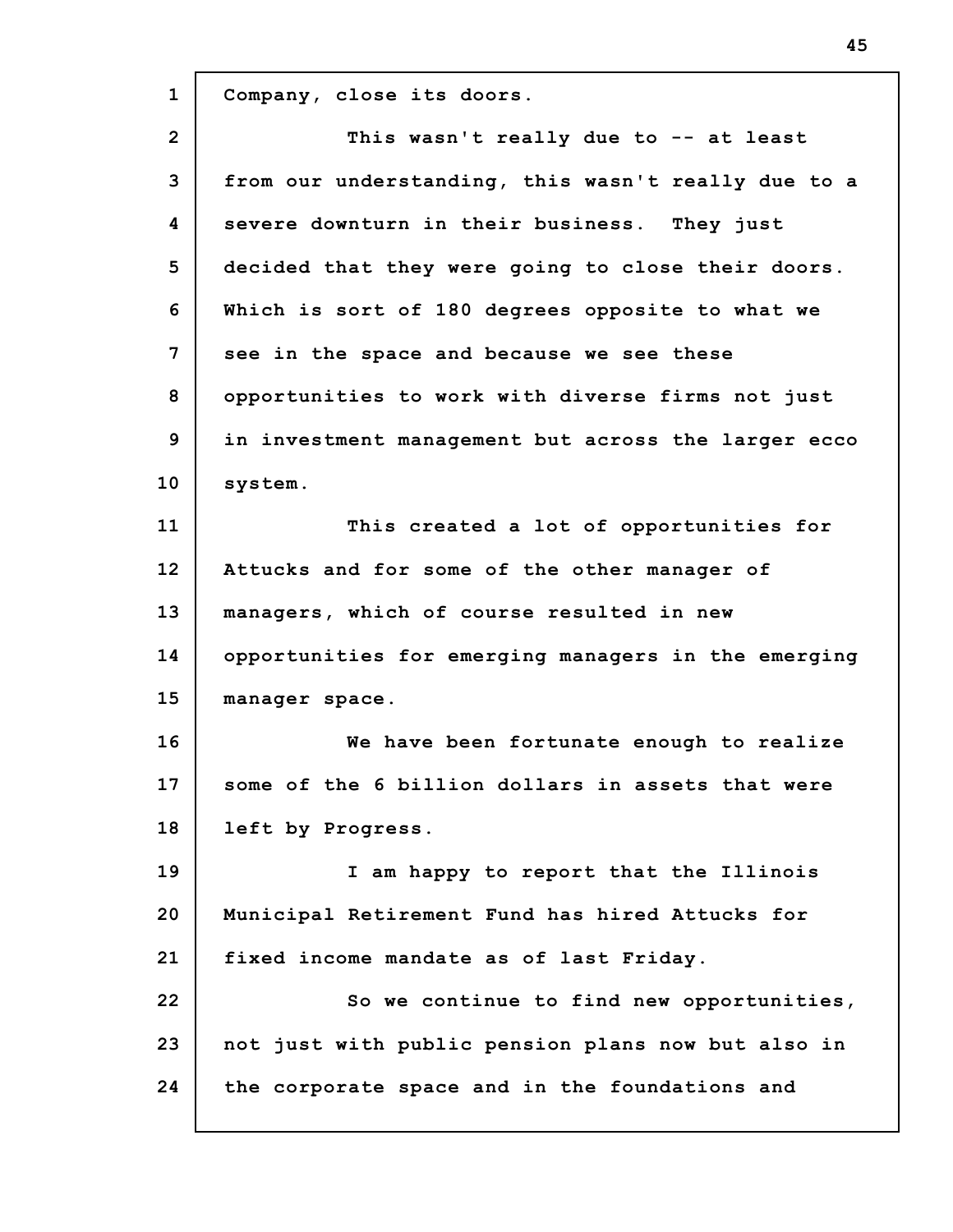**1 2 3 4 5 6 7 8 9 10 11 12 13 14 15 16 17 18 19 20 21 22 23 24 endowment space. The Black Lives Matter movement has, of course, moved far beyond the discussion of police practices and just into a discussion about equality in America and about the realization of equality for people of color in our country. So we are as busy as I can remember ever in terms of responding to inquiries about what is it we do, how we do it and what the affect of that has been. The pandemic, of course, has had an affect on the market but then also in terms of entrepreneurs and that was a continuing trend anyway in our space. So what we have seen is an interest in more intentional programs that for example are funding venture capital efforts to create new managers. None of these have really come to fruition yet but we are actually working on that idea with several public pension plans across the country so it is very exciting. But we all know that we have some economic travails ahead of us and so this is where we really earn our keep I think with our managers**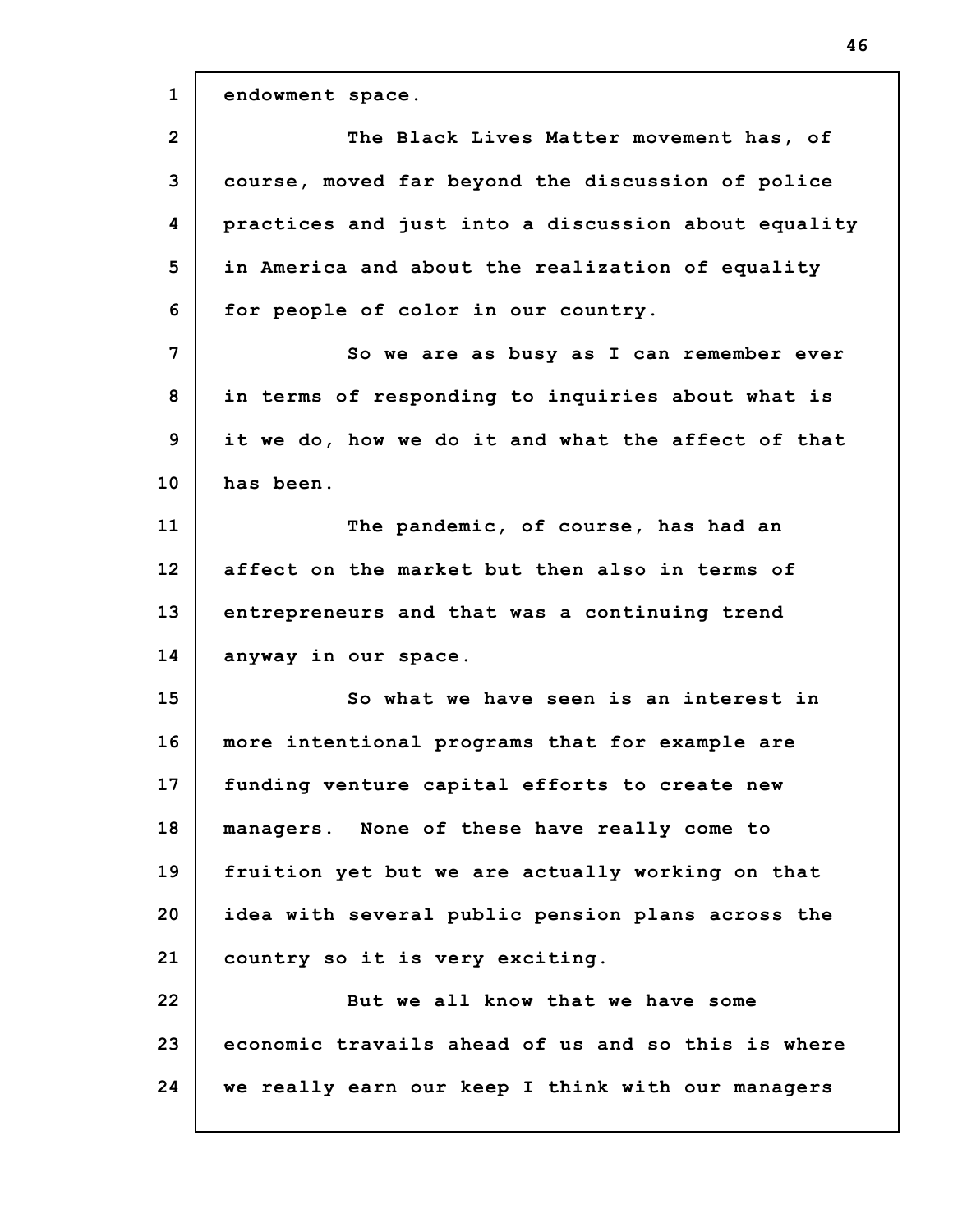| $\mathbf{1}$    | in trying to help them draft their budgets and to   |
|-----------------|-----------------------------------------------------|
| $\overline{2}$  | look at their costs and to look at how they might   |
| 3               | grow their business in this environment.            |
| 4               | We have seen this market volatility and a           |
| 5               | steep decline followed by a rebound, but we also    |
| 6               | know that given what we expect to happen in the     |
| 7               | economy that we will also have another decline in   |
| 8               | the future, but that is just my own view. I think   |
| 9               | Pat shares that, but if there are no questions, I   |
| 10 <sub>1</sub> | will turn it over to Pat to take over Page 3.       |
| 11              | MR. SILVESTRI: Thanks, Les. So in this              |
| 12              | meeting again we really put it together to convey   |
| 13              | what's been going on in the emerging space this     |
| 14              | year.                                               |
| 15              | We spent the past year or so talking with           |
| 16              | our underlying managers who have had a higher touch |
| 17              | approach. Especially during the decline in the      |
| 18              | first quarter of the year, where a lot of people    |
| 19              | were rightfully concerned about quite frankly       |
| 20              | managers surviving through that period. That is     |
| 21              | really when we saw the strength of the emerging     |
|                 | marketplace. Only a handful of firms that closed    |
| 22              |                                                     |
| 23              | because of the stress during earlier in the year.   |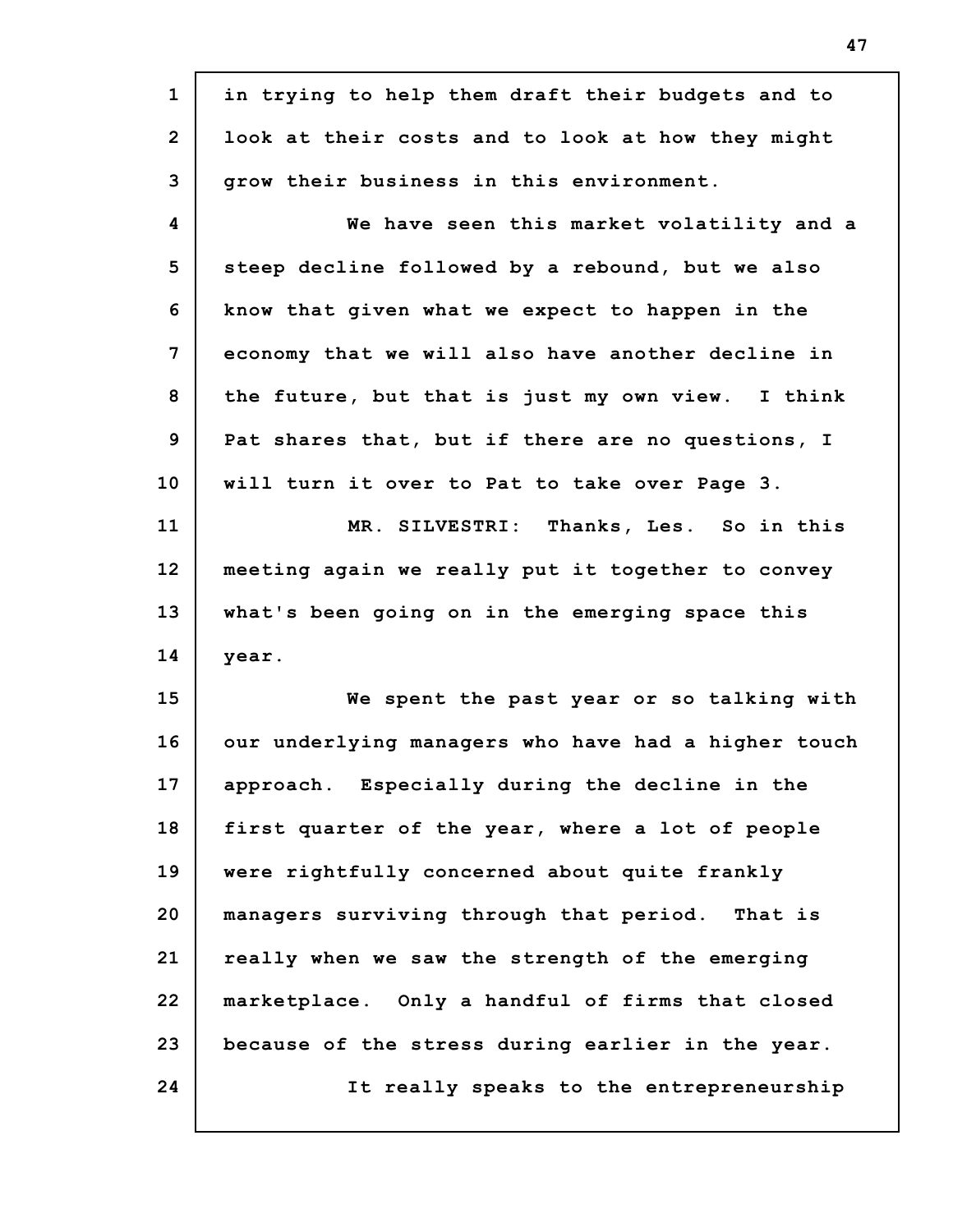| $\mathbf{1}$   | of the underlying managers. During times of         |
|----------------|-----------------------------------------------------|
| $\overline{2}$ | stress, the people at the top take a cut to keep    |
| 3              | their team together and that is exactly what we     |
| 4              | saw.                                                |
| 5              | In the marketplace as a whole, you can              |
| 6              | see on Page 3, what we have seen is clients         |
| 7              | reevaluating their emerging manager programs.       |
| 8              | As Les said, we have been doing a number            |
| 9              | of prospective work. It has been extremely busy     |
| 10             | this year, which has been very gratifying.          |
| 11             | But it is also not just clients saying,             |
| 12             | hey, we want a large cap manager. It is clients     |
| 13             | asking how can we do this better?                   |
| 14             | One of our largest clients, the State of            |
| 15             | Connecticut, recently launched their 3C initiative, |
| 16             | which is a formalized version of how to invest in   |
| 17             | inclusive and diverse managers. You can read about  |
| 18             | it. They launched it about two or three weeks ago.  |
| 19             | It includes everything from using manager to        |
| 20             | managers to graduation, but actually putting pen to |
| 21             | paper and putting down procedures and processes to  |
| 22             | implement a formalized emerging program.<br>An      |
| 23             | emerging manager program is great progress in this  |
| 24             | space. It's been very exciting.                     |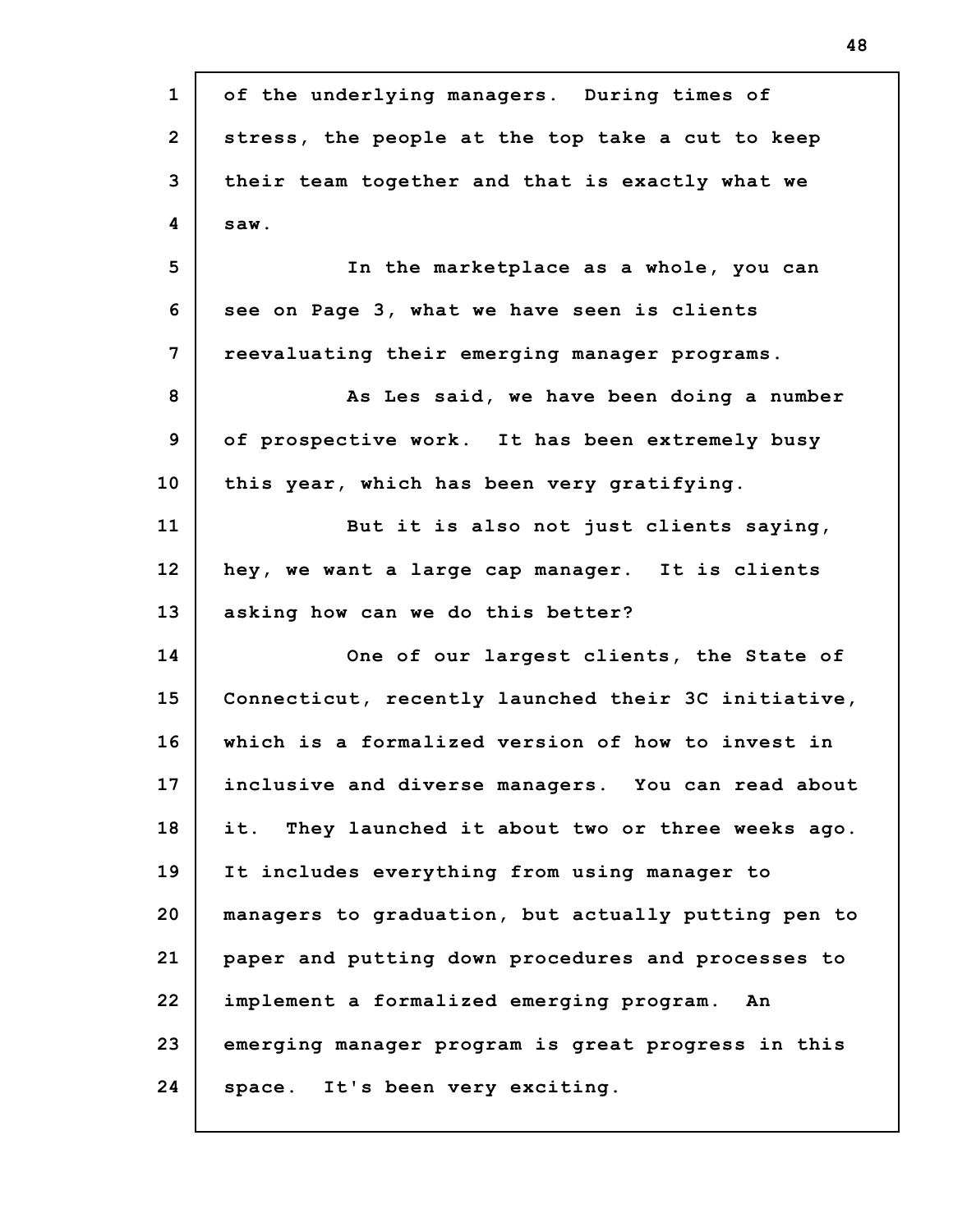**1 2 3 4 5 6 7 8 9 10 11 12 13 14 15 16 17 18 19 20 21 22 23 24 The other items we have been dealing with, and this is not as big a problem here because there is a state definition, but talking to clients about what are emerging managers. A lot of clients have different definitions and for us we always tilt towards diverse firms but size is a factor as well. Finally, the opportunities for emerging managers has been expanding and we talked about this with you a couple of years ago as we were discussing this business. You are positioned I think forward looking. The best in class, multi asset class approach that you have, provides opportunity inclusion in your entire portfolio. Not a lot of clients have done that but we received significant movement towards that space. In fact, during this prospective process, it really has been our best in class portfolio, best ideas portfolio, and international equity that has garnered the greatest amount of interest because that is really where active management has been going and we have been building those out for years because of that.**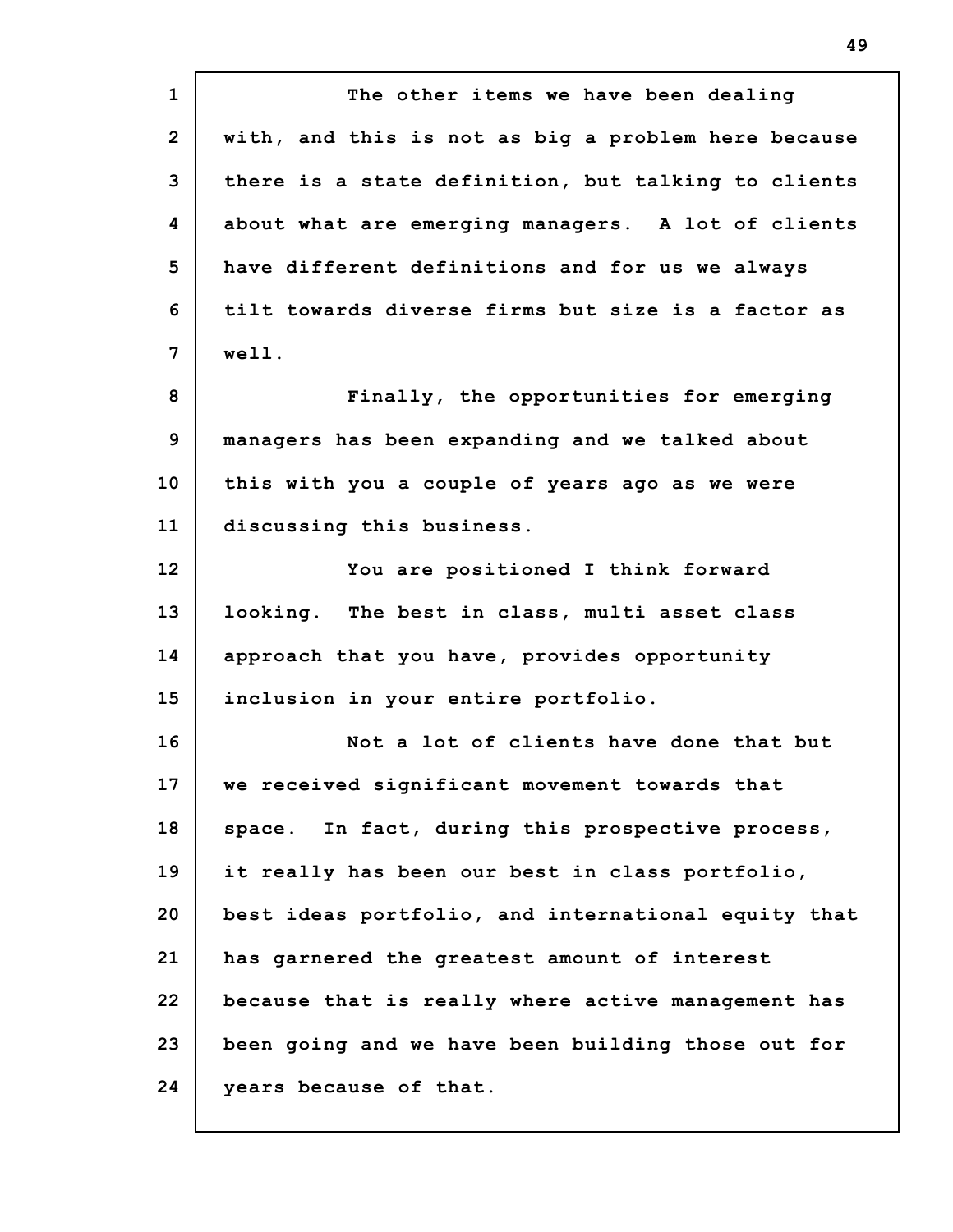**1 2 3 4 5 6 7 8 9 10 11 12 13 14 15 16 17 18 19 20 21 22 23 24 The one other item I'd like to talk about is graduation. It is something in the context of reviewing the overall plans clients have been really focusing on. Graduation is not an easy issue. There are clients who don't have room to graduate. Graduation sometimes is not a goal of the overall program. There are other clients that have a lot of room and they should be graduating. So it is really on a case by case basis on how a client should apply for graduation process as a whole. For us, and this is the advice I give every client, if you want to be inclusive and you have an emerging manager to manager program like you have, the best route is to -- if you are ever doing a search in an asset class for which is funded in your underlying emerging manager to manager program, include that manager in the search. You don't have to hire him, but give him a chance and that will have an impact on the space. That is something that we talk to all clients about. The second bullet you can see and it is something we have been keeping an eye on is**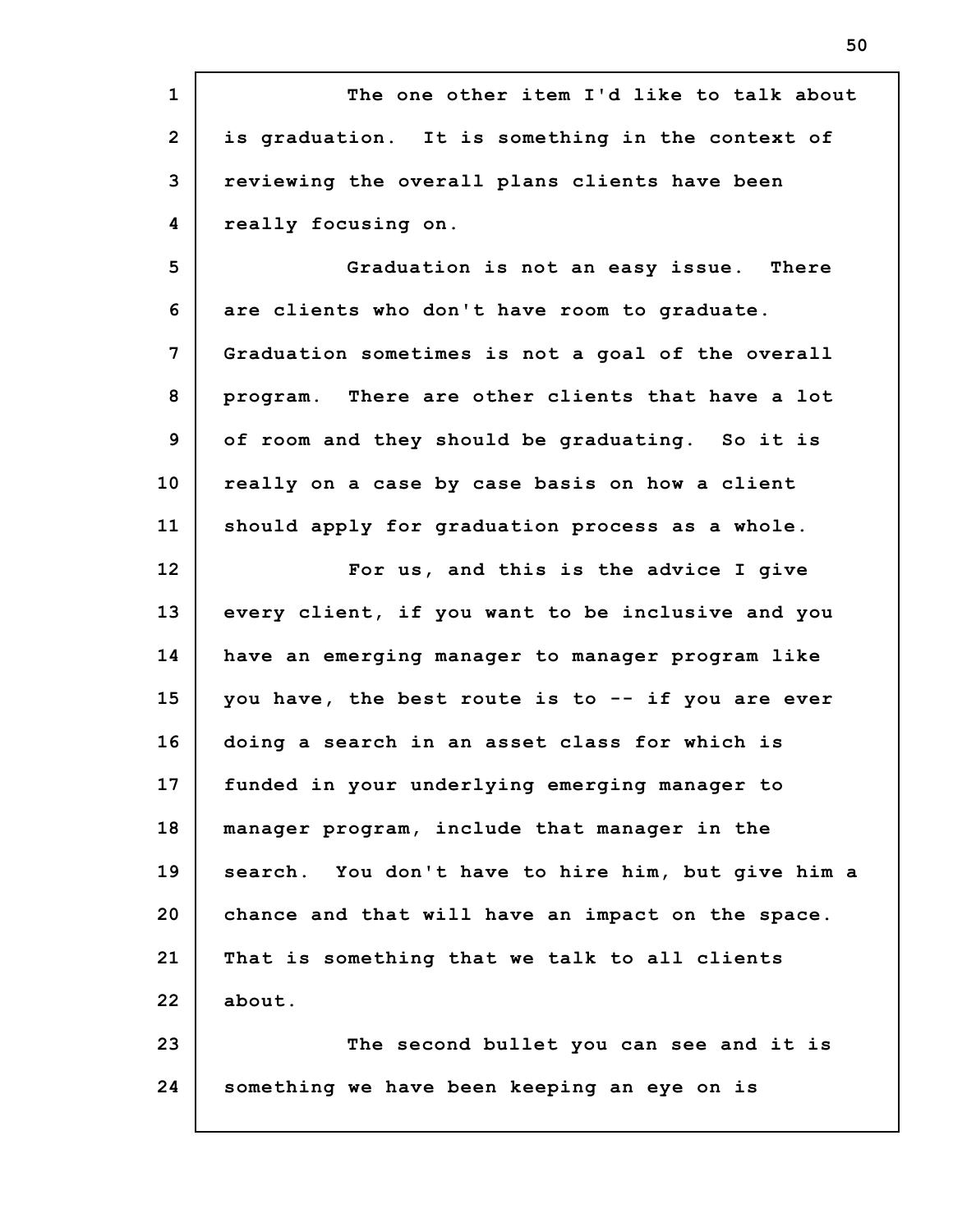| $\mathbf{1}$   | possible mergers and consolidation of the universe. |
|----------------|-----------------------------------------------------|
| $\overline{2}$ | As Les mentioned briefly at the top, we             |
| 3              | did purchase a competitor earlier this year and     |
| 4              | smoothly it is going exactly as we discussed. But   |
| 5              | other managers out there have been looking. In      |
| 6              | fact, I have been contacted by three or four firms  |
| 7              | in the past six months to help play investment      |
| 8              | banker. Essentially, we don't get paid.             |
| 9              | But we really take a look at who would              |
| 10             | In our experience with our purchase of<br>match.    |
| 11             | capital prospects is really being transferred to    |
| 12             | these managers as well. Because whenever a manager  |
| 13             | comes up and asks, well, we are thinking of merging |
| 14             | with another firm to put us in a better position.   |
| 15             | The first thing I always tell them make sure the    |
| 16             | culture matches. If the culture does not match      |
| 17             | between the two firms it is going to blowup.        |
| 18             | That is something Attucks took two years            |
| 19             | to match ourselves and what we will see if mergers  |
| 20             | do happen, there is a lot of powerful individuals,  |
| 21             | strong voices in the emerging space. You have to    |
| 22             | have that type of approach in order to start your   |
| 23             | own firm. But there is a lot of people that don't   |
| 24             | get along so that is something we're looking at     |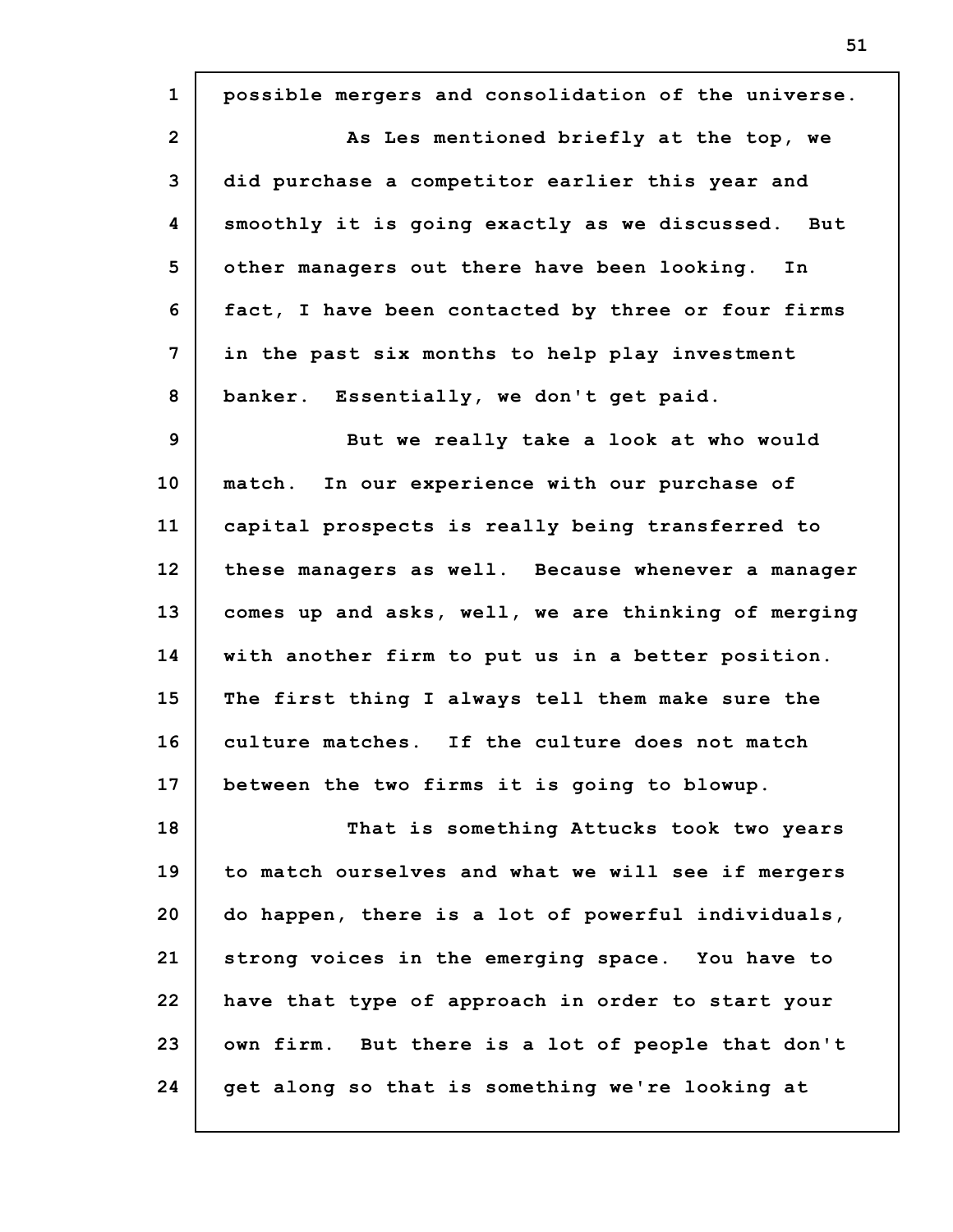**1 2 3 4 5 6 7 8 9 10 11 12 13 14 15 16 17 18 19 20 21 22 23 24 very closely. With that, again, ask questions if you have any specific questions. I will turn it over Mimi to talk about asset classes and just what we have done with your portfolio on the next page. MS. NIKOLOVA: Page 4, we thought it would be also useful to provide you with some information on what is the actual composition of the manager universe right now and kind of compare that to the opportunities out there. So for your benefit we have included here a snapshot of equity managers because the program that we manage for you consists of global equities. And we also defined the universe with managers that have assets in their management of less than 10 billion and they have MWDBE ownership greater than 50 percent so this is consistent with the Illinois definition. So it is about 80 firms that we are looking at right now with close to 240 strategies across various asset classes. If you look at the opportunities set in terms of how managers are divided by ownership type, the largest component of the universe right**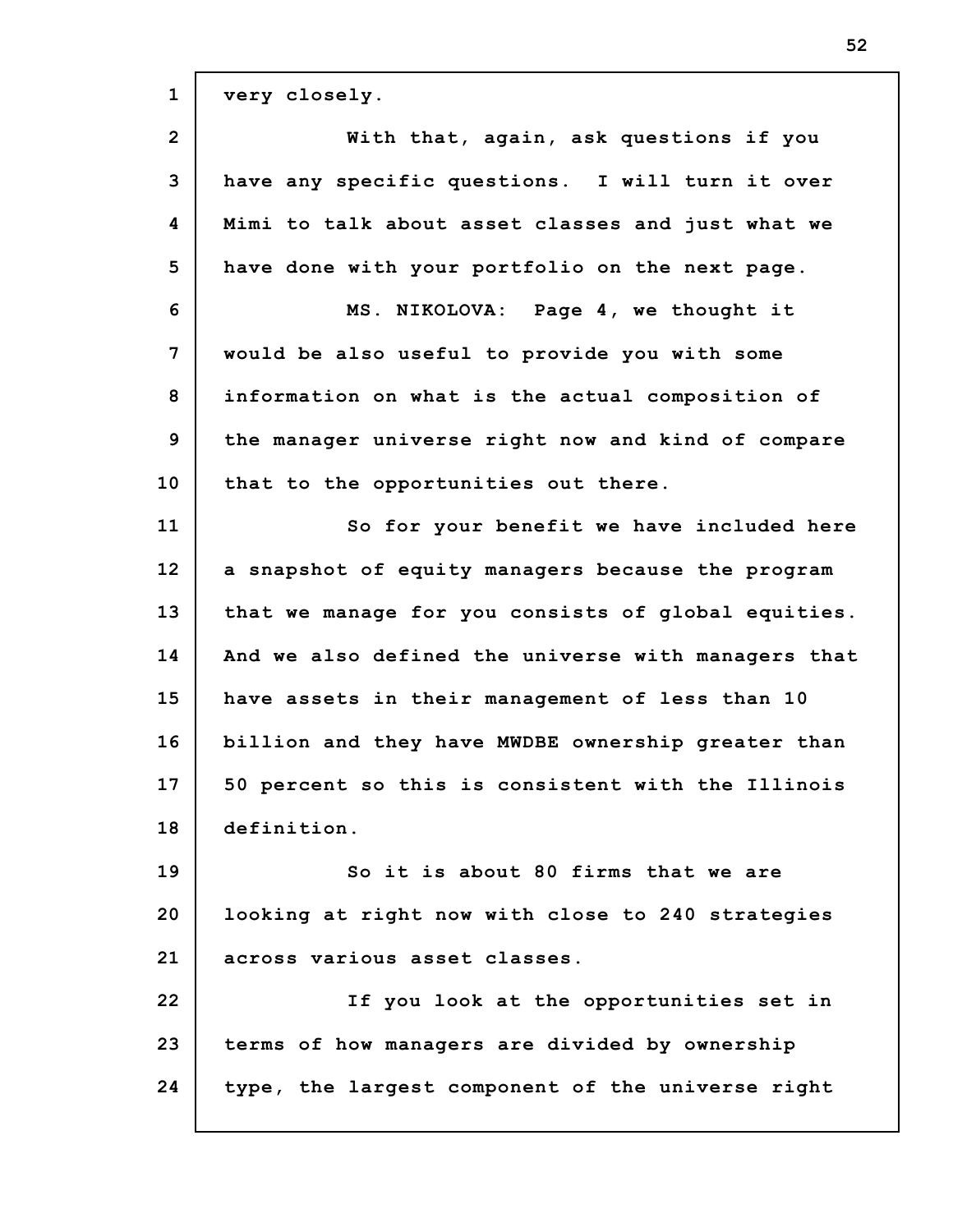| $\mathbf{1}$   | now within again the equity space is women owned    |
|----------------|-----------------------------------------------------|
| $\overline{2}$ | firms. About 40 percent of the universe is within   |
| 3              | this category. That is followed by Asian American   |
| 4              | at 22 percent and African American at about 13      |
| 5              | percent afterwards.                                 |
| 6              | TRUSTEE CONYEARS-ERVIN: Is this the                 |
| 7              | managers that you are working with or is this the   |
| 8              | industry?                                           |
| $\mathbf{9}$   | MS. NIKOLOVA: This is the industry.                 |
| 10             | This is not just the managers we work with. This    |
| 11             | is the overall industry that we are looking at      |
| 12             | right now.                                          |
|                |                                                     |
|                | One thing to point out that we have seen            |
| 13<br>14       | that has been the case for a while now is the       |
| 15             | Hispanic owned manager sleeve has been the smallest |
| 16             | part of the universe if you will. That continues    |
| 17             | to be the case and we are really trying hard to     |
| 18             | identify more managers within that space as well.   |
| 19             | TRUSTEE CONYEARS-ERVIN: The same with               |
| 20             | African American?                                   |
| 21             | MS. NIKOLOVA: Yes, absolutely.                      |
| 22             | Trustee CONYEARS-ERVIN: It is not as low            |
| 23             | as the Hispanic but it is very low compared to the  |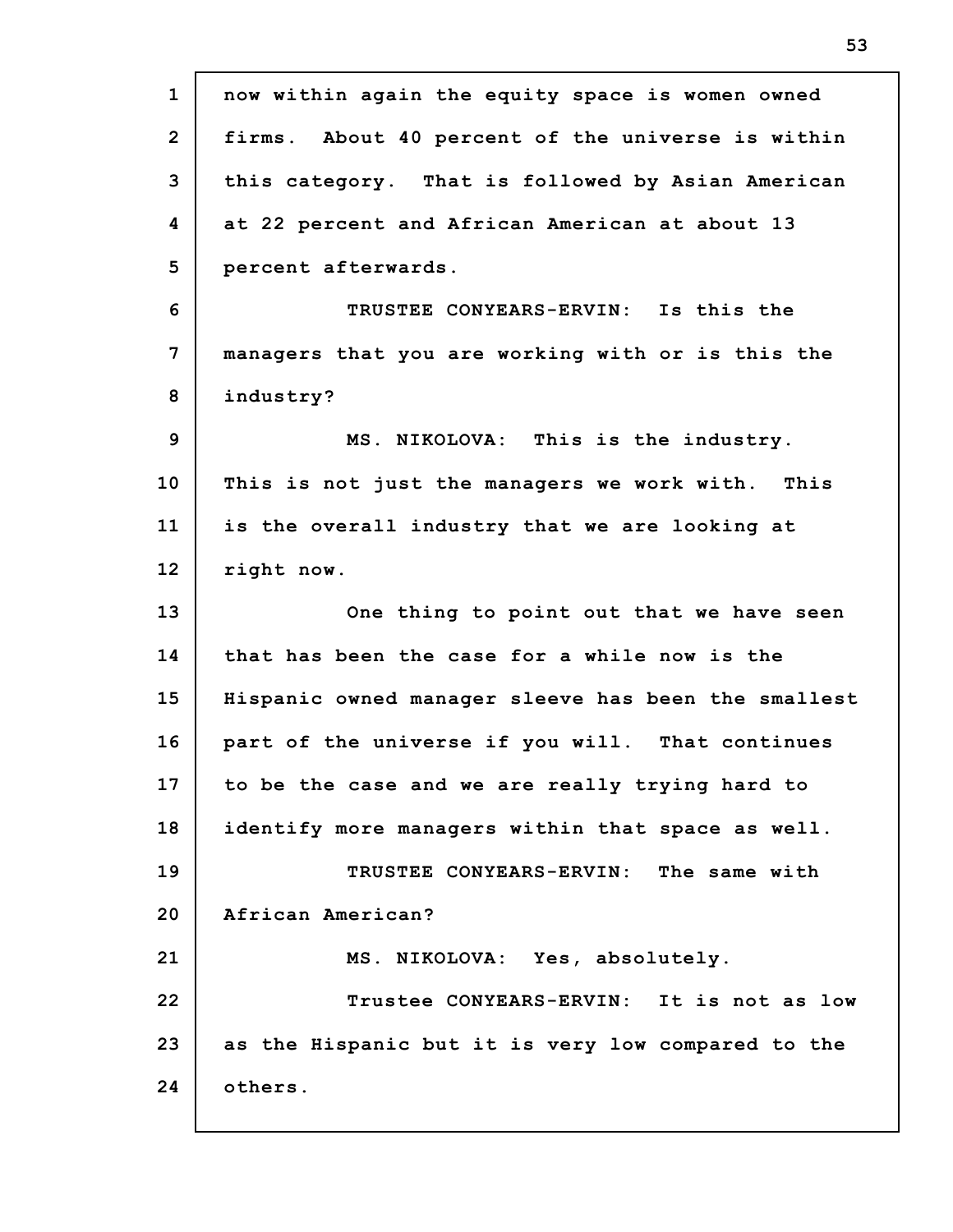**1 2 3 4 5 6 7 8 9 10 11 12 13 14 15 16 17 18 19 20 21 22 23 24 MS. NIKOLOVA: Yes, that is true. Even if you look at the asset distribution, I think there is just a correlation among the ownership type and how many firms are available out there. If we look at just how assets are distributed among these managers, the women owned firms continue to be kind of the highest with about 30 percent of the assets and then followed again by Asian American and then African American firms. If we take a look at the actual asset classes now more the strategy types, in terms of how many managers offer various asset classes or various strategies, we can look at the pie chart on the right-hand side. The majority of offerings continue to be kind of between large cap domestic equity to small SMID and then followed by developed international equity. As Pat mentioned, the industry with emerging managers has followed a similar pattern like we have seen just in the overall investment industry with active management moving towards the less efficient asset classes which is international**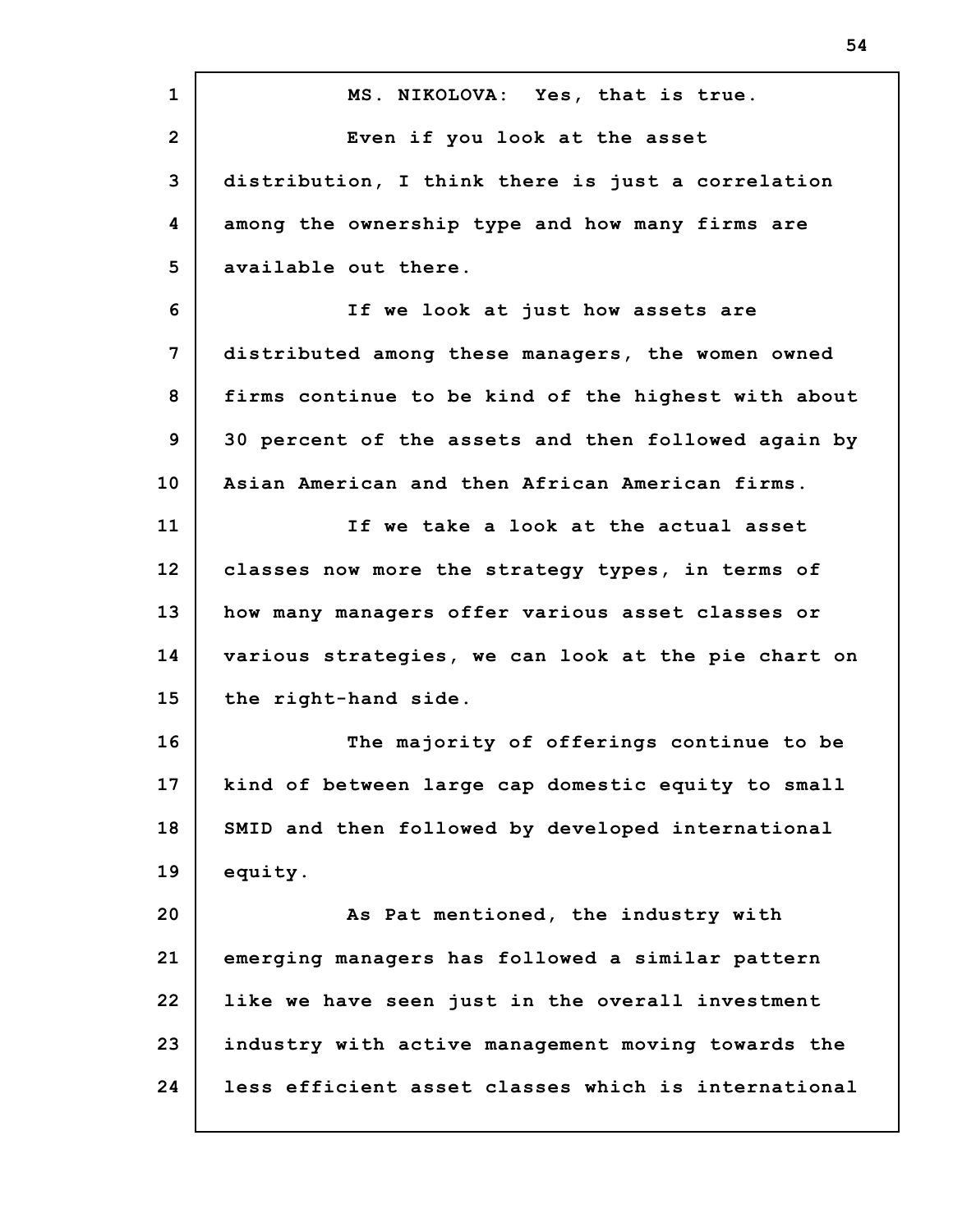**1 2 3 4 5 6 7 8 9 10 11 12 13 14 15 16 17 18 19 20 21 22 23 24 equities, small cap and so forth. This is evident here as well. In terms of number of offerings, but also if you look at how assets are distributed among these strategies within the emerging managers space, it is a similar situation. We continue to see kind of the international sleeve, the emerging markets growing, in terms of percent of assets and number of offerings here. The line asset class that has somewhat of an underrepresentation is the mid-cap equity. There are fewer offerings there. And, again, we compliment you as a board, staff and the consultant when we were implementing the portfolio on the strategy for your plan, they provided us with flexibility on a case by case basis to kind of evaluate single strategies where there might be some capacity constraints in terms of availability options and to have active discussions. So, for example, one of the managers that we included in your portfolio with a SMID product, kind of lead from these flexibility issues that I**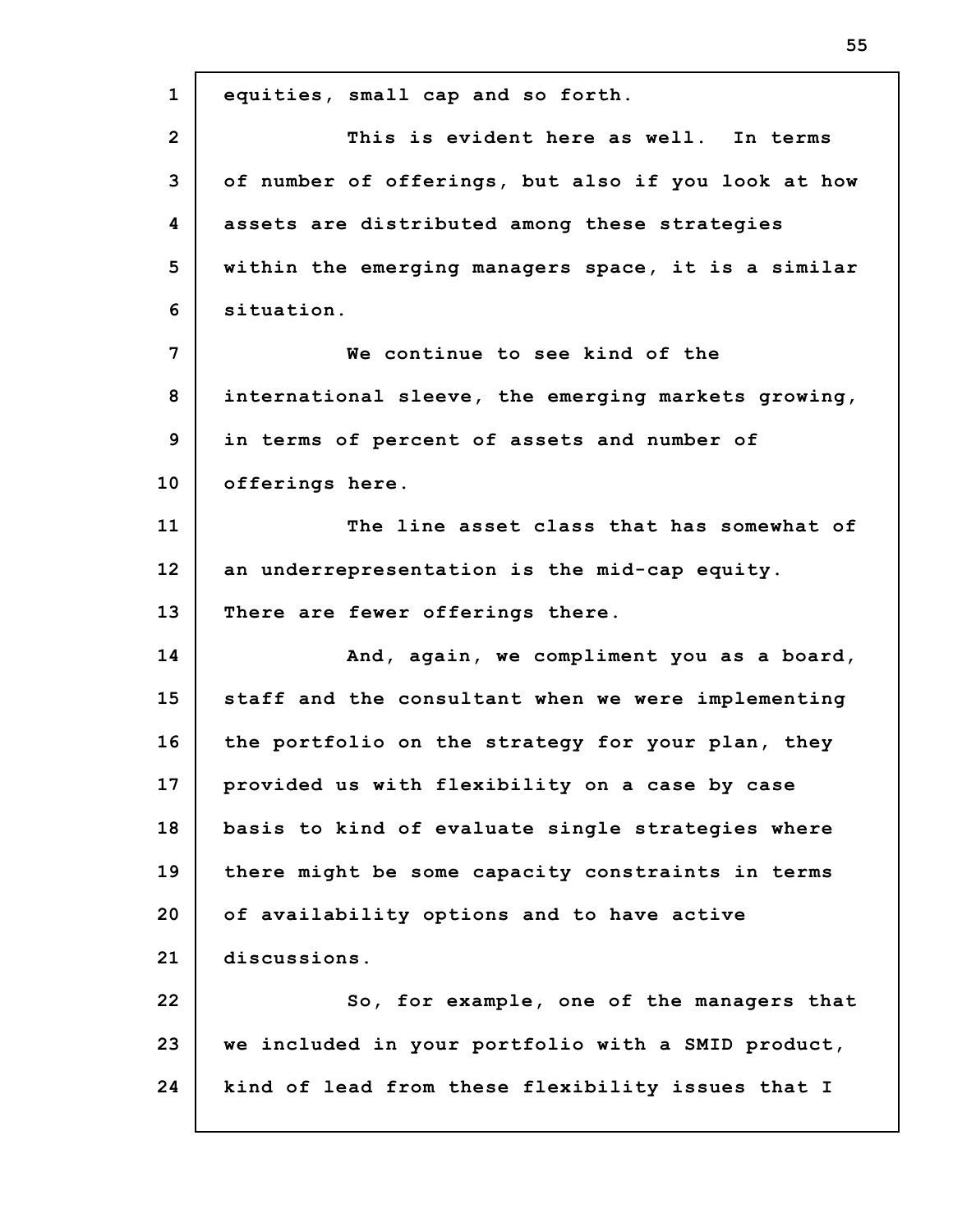| $\mathbf{1}$   | alluded to, has been the greatest contributor      |
|----------------|----------------------------------------------------|
| $\overline{2}$ | year-to-date to the portfolio performance.         |
| 3              | So I just wanted to pause here and see if          |
| 4              | you have any questions. There is a lot of ways to  |
| 5              | slice and dice the universe. I am happy to provide |
| 6              | more characteristics or more details, but I just   |
| 7              | wanted to give you kind of a snapshot of where     |
| 8              | things are today as compared to what has been the  |
| 9              | case in the past so you can see where the          |
| 10             | opportunities are and where we have seen the asset |
| 11             | flows within the space.                            |
| 12             | TRUSTEE CONYEARS-ERVIN: I see you show             |
| 13             | the industry. Are you going to show your 79        |
| 14             | managers?                                          |
| 15             | MS. NIKOLOVA: So the 79 managers this is           |
| 16             | actually the industry. If you take the universe of |
| 17             | the managers that we look at and look at only the  |
| 18             | ones that have assets in their management of less  |
| 19             | than 10 billion and they have diverse ownership,   |
| 20             | within the equity space we narrow it down to 79    |
| 21             | managers. These are not the managers that we work  |
| 22             | with per se. We work with fewer managers within    |
| 23             | the equity space. This is just the available       |
| 24             | universe given these characteristics.              |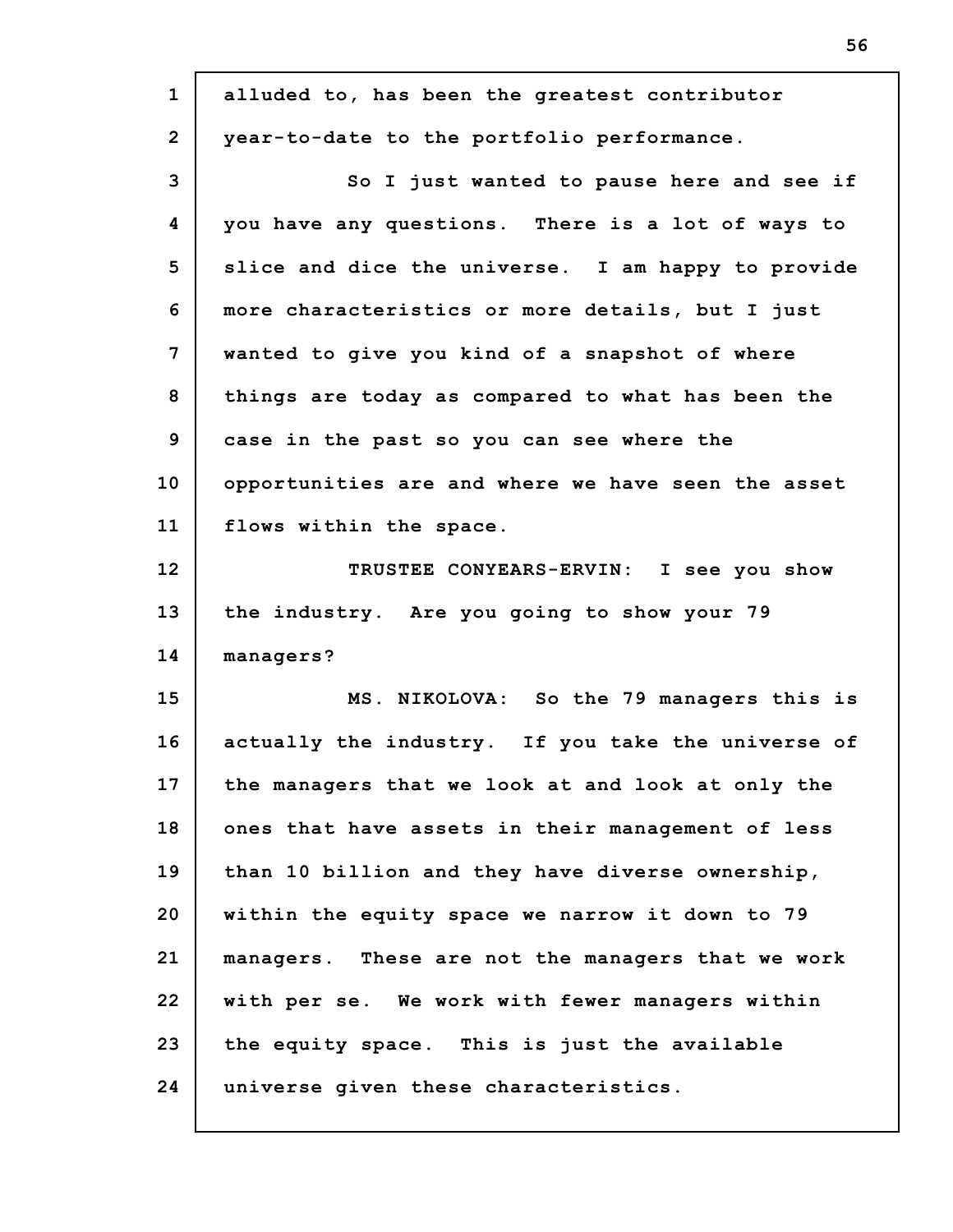**1 2 3 4 5 6 7 8 9 10 11 12 13 14 15 16 17 18 19 20 21 22 23 24 TRUSTEE CONYEARS-ERVIN: I guess I was asking about the ones that you work with. The reason that I ask that is because Municipal -- I think that this Pension Fund has done a really good job as far as being inclusive. Especially in areas where you are looking at African American and Hispanics where in the industry the ownership is so low. But I think that the Fund -- I have to give our consultants credit, obviously, and our staff in assuring that we are diverse as much as possible. And I guess I will ask this question as well. What can we do as trustees? I will tell you this is something, a topic, that keeps me up at night. I always think about what more can I do as a trustee so that we can help more African American and Hispanic firms. Because when you think about the population of the U.S., I mean these are pitiful numbers and I am trying to think what can we do as trustees to be more inclusive. Again, our pension fund has done a great job but what more can we do? MR. BOND: That is a great question. I think at the top I would just say is to be more intentional. And that in my remarks I noted that**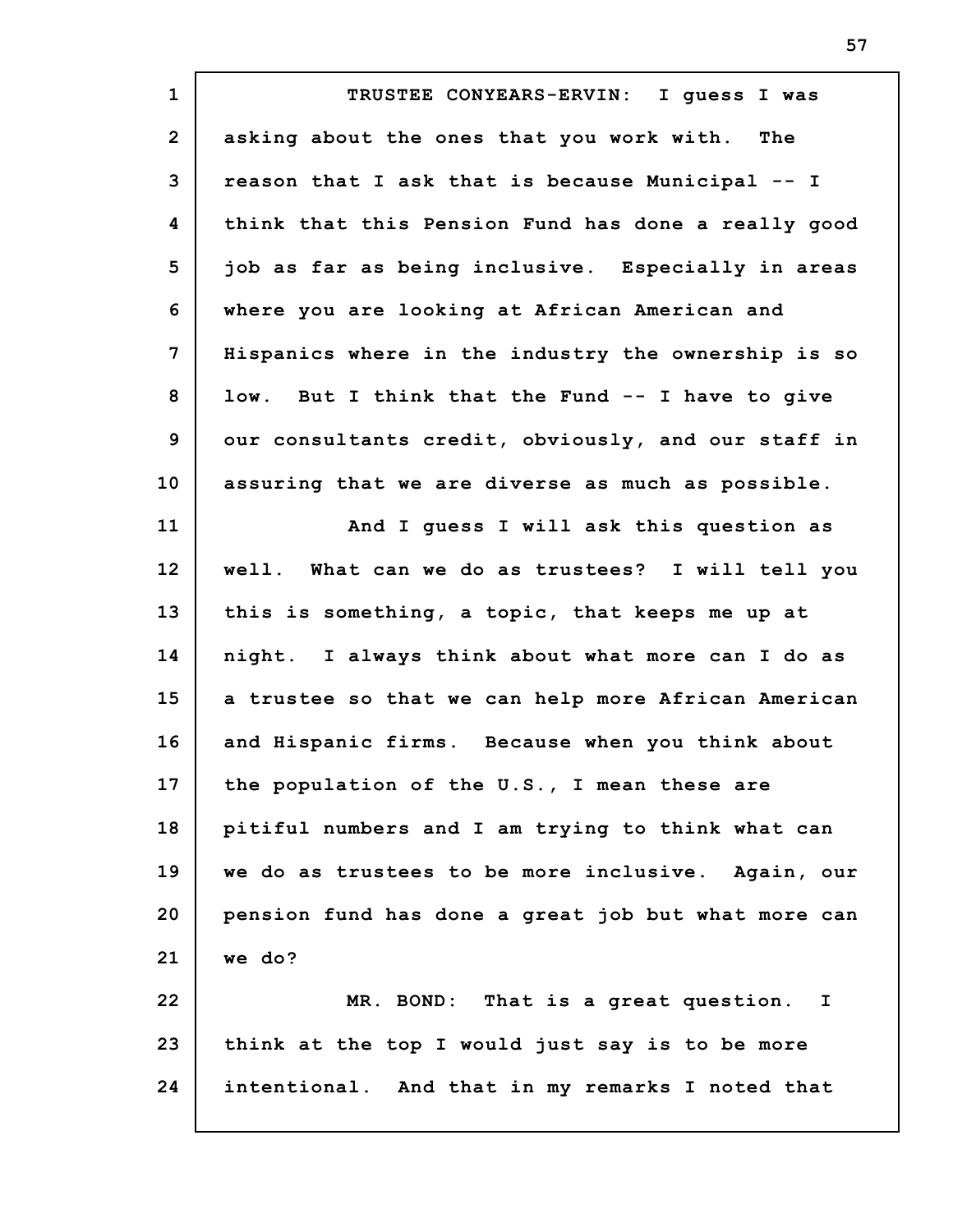**1 2 3 4 5 6 7 8 9 10 11 12 13 14 15 16 17 18 19 20 21 22 23 24 we have interest from some public pension plans and from some corporations in creating venture capital to promote this. Because it is very much different now starting an investment management firm then what I started my first firm 25 years ago. The barriers to entry are much higher. And so I think as trustees you have done a great job. The State of Illinois is a leader across the country in the emerging manager space in terms of creating these opportunities. In terms of being more intentional of looking at and asking us, or any other emerging manager that functions in this space, like where are the opportunities? I think that is why this slide that Mimi just went through is important because we see firms being started but they are being started in different asset classes. We have been on an extraordinary run so it is not likely that you would see someone start a mega cap firm that would be their flagship strategy. You're going to see people focus -- for example, in real estate, there is less than five in**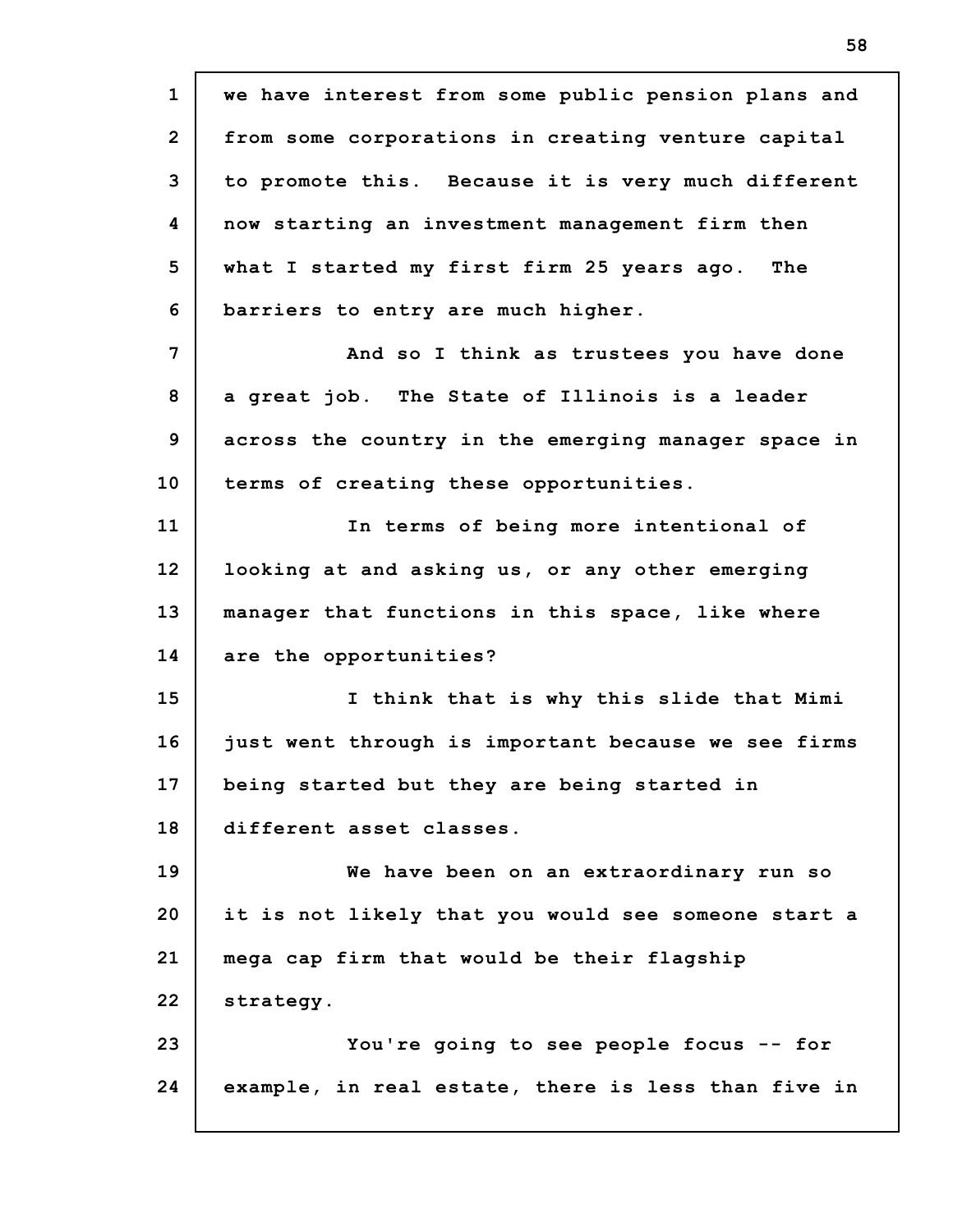| $\mathbf{1}$    | real estate investment managers that I can think    |
|-----------------|-----------------------------------------------------|
| $\overline{2}$  | There are very few minority owned venture<br>of.    |
| 3               | capital firms or private equity firms for that      |
| 4               | matter.                                             |
| 5               | But what we are seeing because of the               |
| 6               | Black Lives Matter movement, we are seeing people   |
| 7               | starting to look at that and to ask why and how can |
| 8               | we change that.                                     |
| 9               | So as a trustee I think you're doing a              |
| 10              | great job now but never hesitate to reach out and   |
| 11              | ask us about what we see in the industry and where  |
| 12 <sup>2</sup> | there might be an opportunity for Municipal to      |
| 13              | perhaps co-invest with other pension plans to       |
| 14              | create something new. To create a new vehicle that  |
| 15              | would increase and enlarge the opportunities and    |
| 16              | the number of firms in the space.                   |
| 17              | MR. SILVESTRI: And there are two areas              |
| 18              | that we have been working on specifically to help   |
| 19              | increase opportunities in the marketplace.          |
| 20              | First is fixed income. It is a boring               |
| 21              | asset class for a lot of people, but it is one of   |
| 22              | the most exciting ones in the emerging manager      |
| 23              | space and something we just won with RMF. We have   |
| 24              | a very large allocation with the State of Maryland. |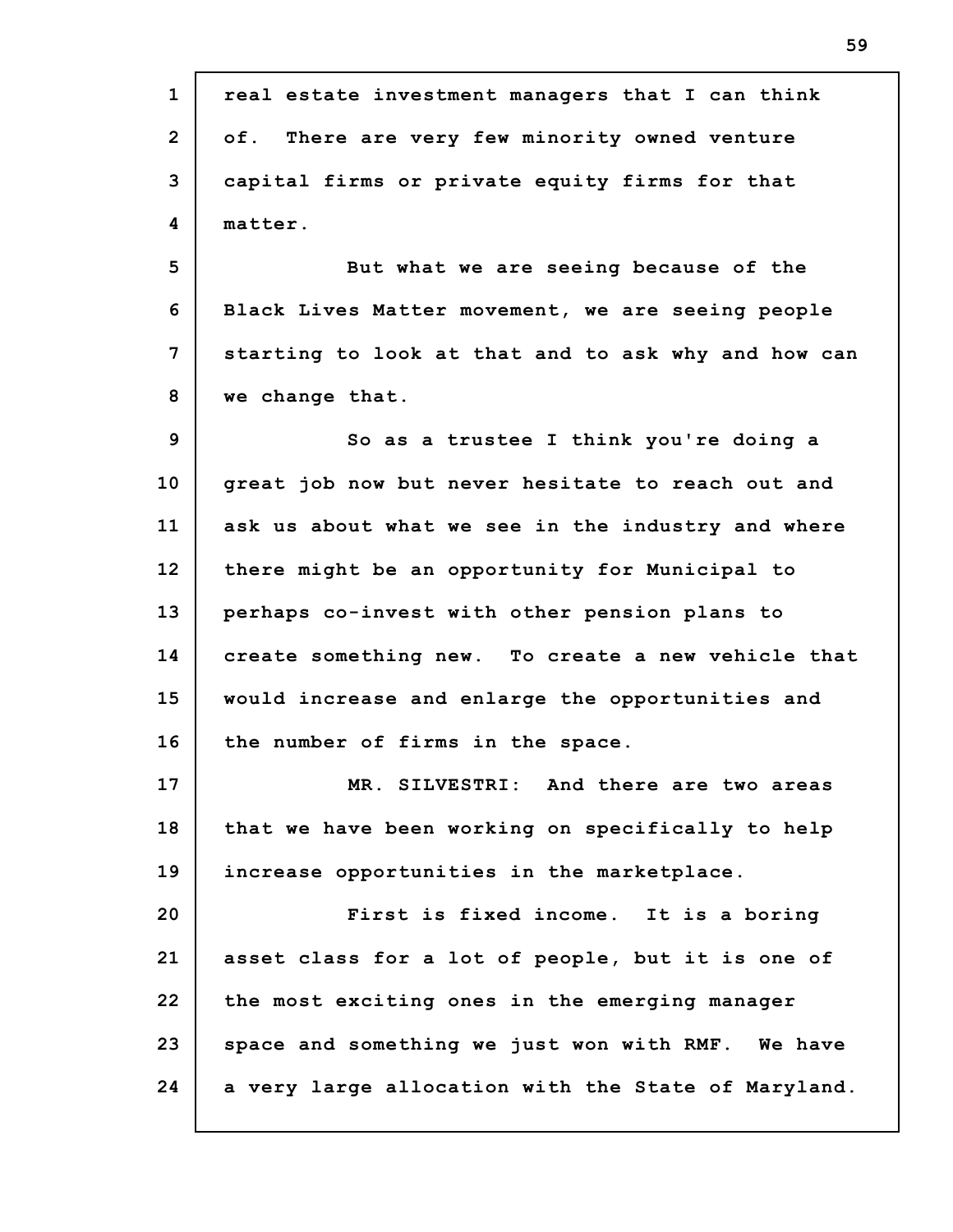**1 2 3 4 5 6 7 8 9 10 11 12 13 14 15 16 17 18 19 20 21 22 23 24 Because it is not just a matter of hiring a couple of core managers and making a core fixed income portfolio. It is about truly segmenting the fixed income universe. Hiring experts in mortgages who are diverse. Experts in CMBS who are diverse. Experts in municipal bonds. And putting together an overall portfolio that not only is diverse but longer term has an outstanding performance profile. You are getting in early and you are taking advantage of the expertise that is in the space that is getting ignored. Then on the other side we have what we call a DMP program that we have been talking to a couple of clients about because one thing lacking in this space is the chicken and the egg seed money. Someone who started a great firm, has a great process, but because of a firm risk, people don't invest in. We have been observing this over the past five years and we have been designing a strategy that quite frankly allows a client to take investment in those underlying firms because it gives the client something back in the longer run.**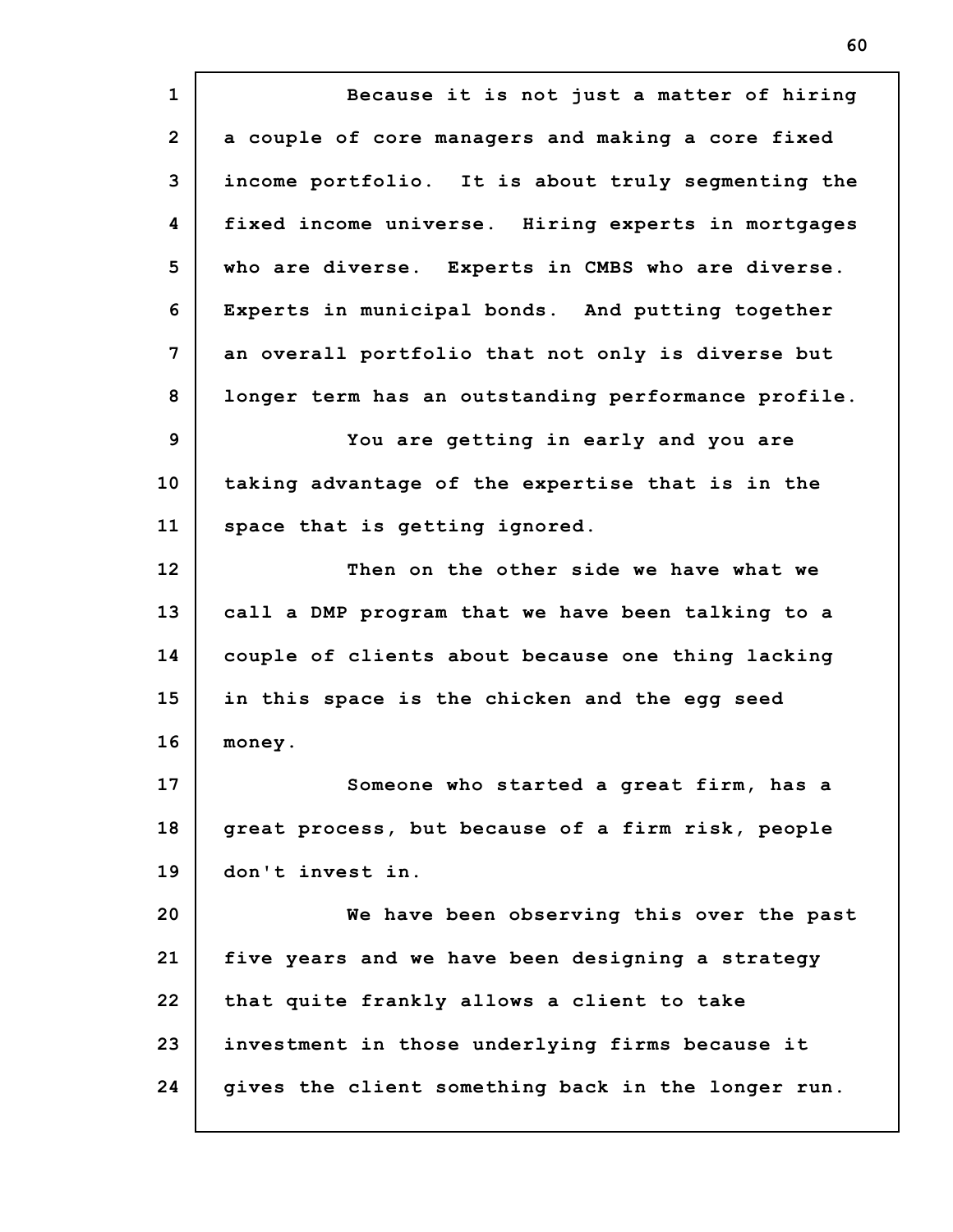| $\mathbf{1}$    | That is the ability to have a very cheap option     |
|-----------------|-----------------------------------------------------|
| $\overline{2}$  | with that manager going forward if they are         |
| 3               | successful.                                         |
| 4               | So we are going to continue to try to               |
| 5               | find better investment options and better ways to   |
| 6               | foster the growth of diverse managers in the space. |
| 7               | MS. NIKOLOVA: Can I just say in our                 |
| 8               | quarterly meetings with Steve that was the          |
| 9               | questions he asked as well. We continue that        |
| 10              | discussion. He definitely carries the message of    |
| 11              | the Board. And we have been talking about also      |
| 12 <sup>2</sup> | opportunities for smaller managers in the program.  |
| 13              | Something that we will discuss with him as the      |
| 14              | program evolves and continues within the plan.      |
| 15              | TRUSTEE CONYEARS-ERVIN: Thank you.                  |
| 16              | MS. NIKOLOVA: Absolutely. Any other                 |
| 17              | questions from anybody else?                        |
| 18              | MR. YOON: Thank you.                                |
| 19              | MS. NIKOLOVA: Thank you so much. We are             |
| 20              | very close to you. Whenever you have questions,     |
| 21              | obviously, reach out. I am glad we are able to get  |
| 22              | a few minutes of your time. Enjoy the rest of your  |
| 23              | meeting. Thank you, very much.                      |
| 24              | MR. YOON: Thank you.                                |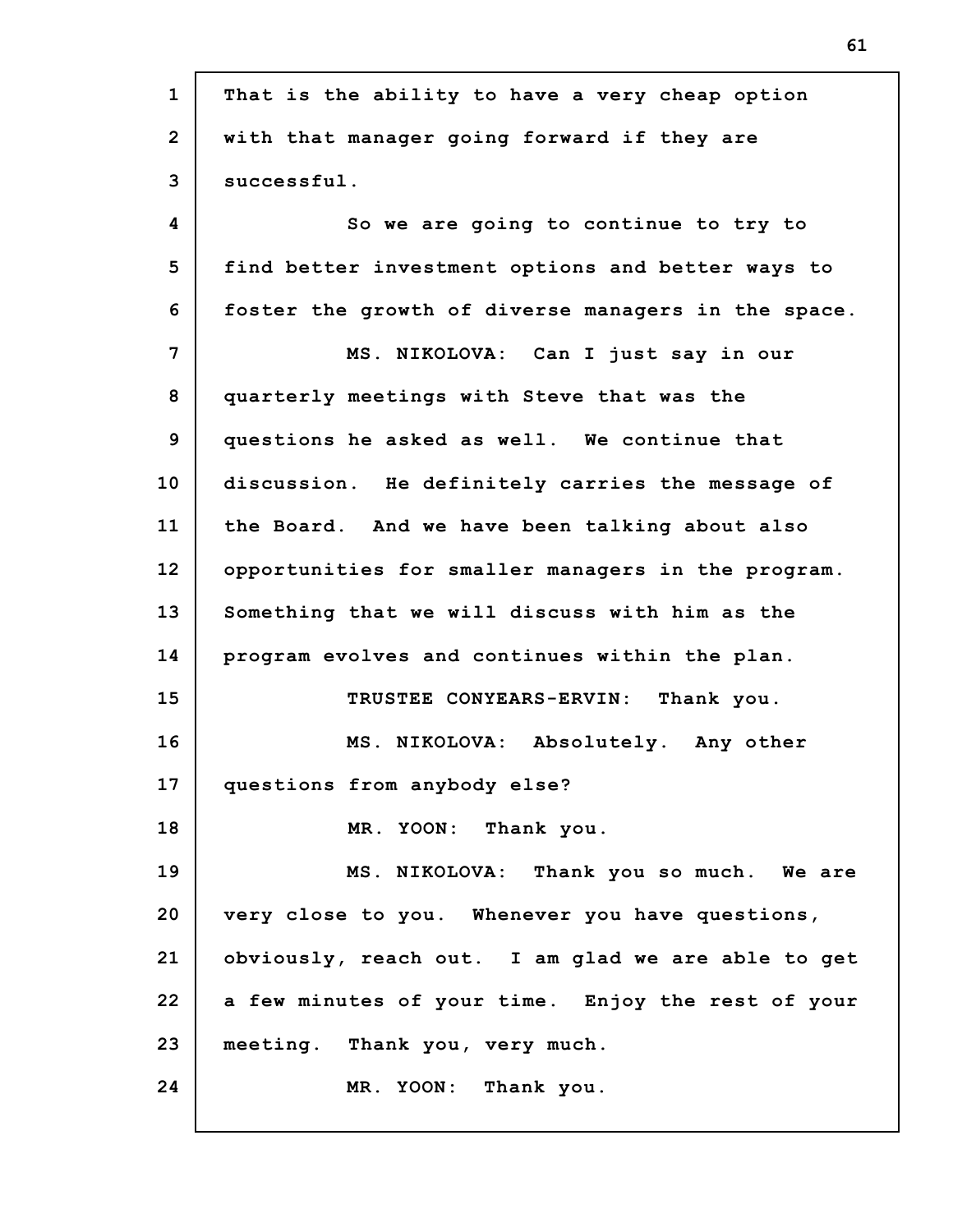**1 2 3 4 5 6 7 8 9 10 11 12 13 14 15 16 17 18 19 20 21 22 23 24 Trustees, thank you for hanging in there. I know it's been a long day already. We wanted to bring on Attucks to give a presentation on the current state and educate the trustees on what's been going on in the industry of emerging managers. You heard about progress and other things that has been going in the industry so hopefully that was useful and continue to rely on us to communicate with Attucks as we have been doing. We are currently working with them on possibly looking at different ways to expand our relationship with the emerging managers, without sacrificing return risk objectives as well as putting the fund at a certain risk prospective. With that, we can move on to the next topic. I know we have jumped around the agenda but we will leave the RFP as well as the discussion of Segall Bryant Hamill until the end. We can go to the cash flow analysis. Here nothing out of the ordinary. We just wanted to showcase our current state towards the end of the year on our current cash flows. As you can see for the remainder of the year, we will have to redeem from managers. Which**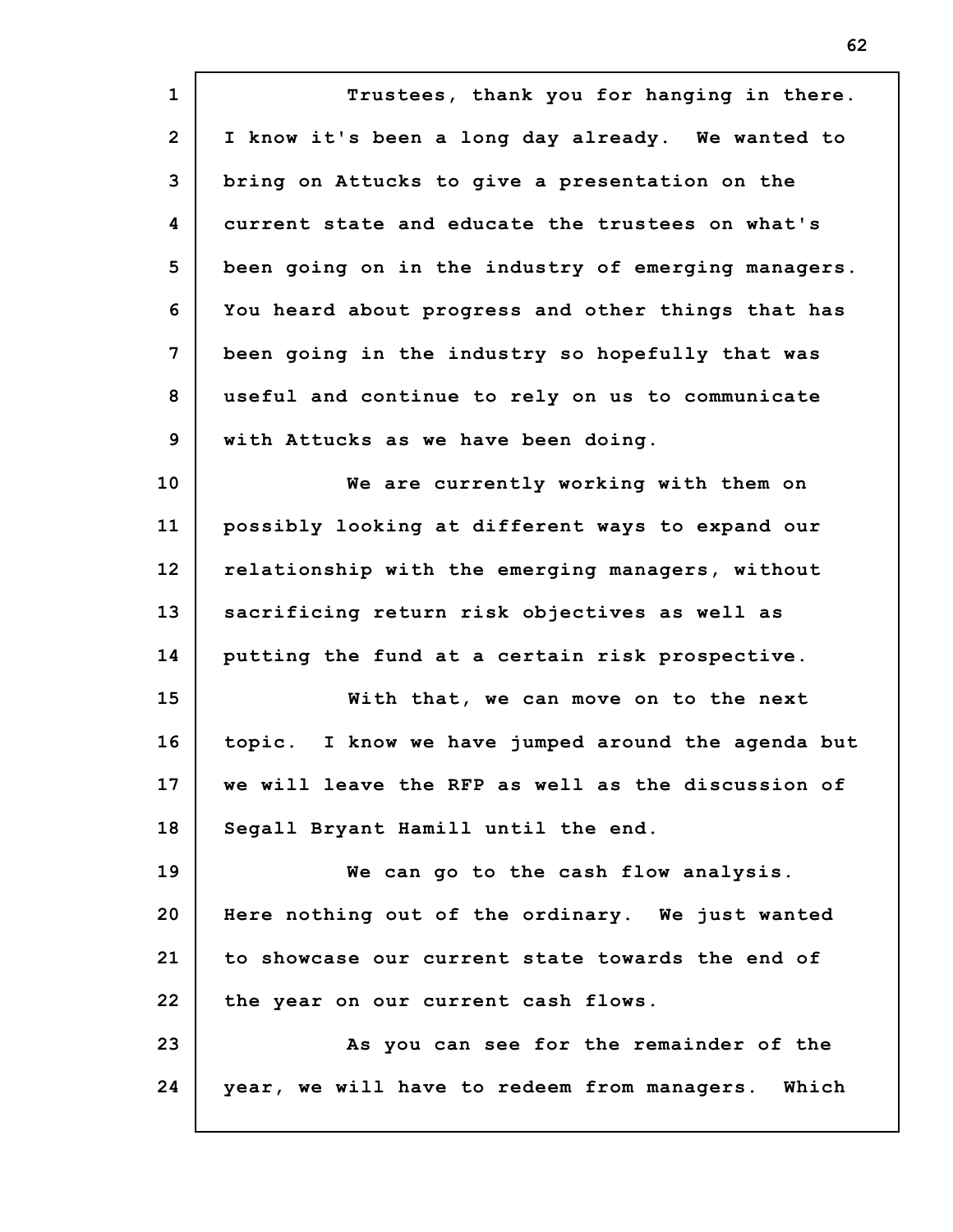**1 2 3 4 5 6 7 8 9 10 11 12 13 14 15 16 17 18 19 20 21 22 23 24 manager will depend on each month and how each asset class performs, but as you can see towards the end of the year we are redeeming close to 70 plus million from each managers. I want to highlight the real estate numbers in December. That is tentative given that there's been a redemption queue from all of our real estate managers. So even though we have 45 million in queue, that does not mean that we will get all of the monies from the managers. So we wanted to use this opportunity to see if there is anything trustees wanted to discuss, you know, bring to the rest of the trustees as well as to staff. And there is another sheet that shows you all the employer contribution. It just says for your own edification. TRUSTEE CONYEARS-ERVIN: Steve, or anyone can answer this, how many employees are in this Municipal Pension Fund again? MR. YOON: I believe from my recollection it is about 32,000. MS. HANSEN: 32,000. MR. YOON: 32,000 active.**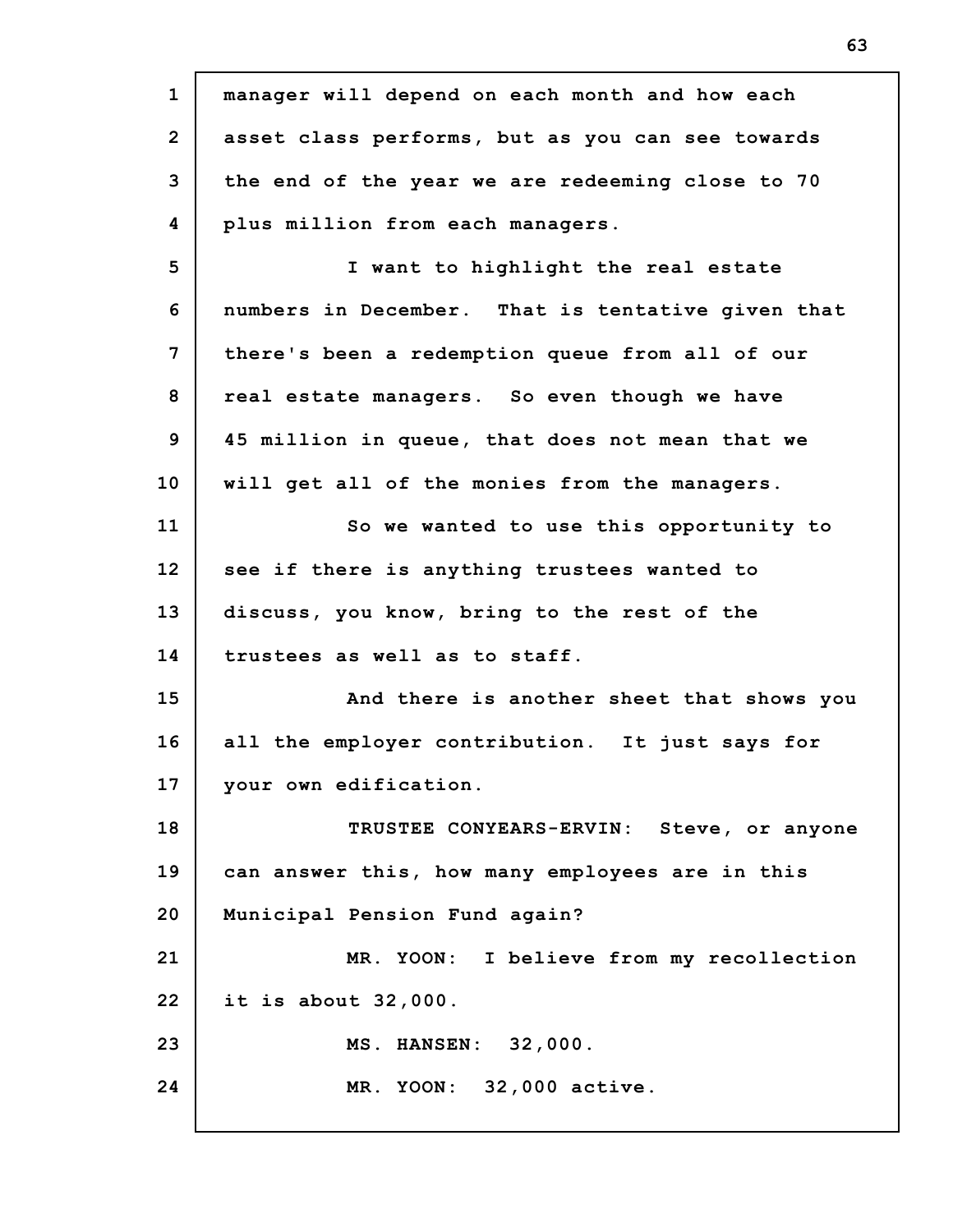**1 2 3 4 5 6 7 8 9 10 11 12 13 14 15 16 17 18 19 20 21 22 23 24 TRUSTEE CONYEARS-ERVIN: Okay. Thank you. MR. YOON: It is about 50/50. 32,000 and then 20 something thousand -- MS. HANSEN: 25,000, 26,000 retired. Approximately 17,000 inactive employees are members. TRUSTEE CONYEARS-ERVIN: So over 30,000 active, though, you said? MR. YOON: Correct. TRUSTEE CONYEARS-ERVIN: I asked that because I was looking -- I mean, when you look at the employee contributions versus the City contributions, obviously, the City contributions is the bulk of it which is taxpayer's dollars which is why we are so intentional. But we obviously don't want to make light of the employees contributions as well because those are dollars taken away from their paychecks. We just want to make sure we protect everyone in this experience so that is why I asked that. MR. WESNER: Again, one of the reasons that we have this in the deck for discussion today, and it even ties back a little bit to the Segall**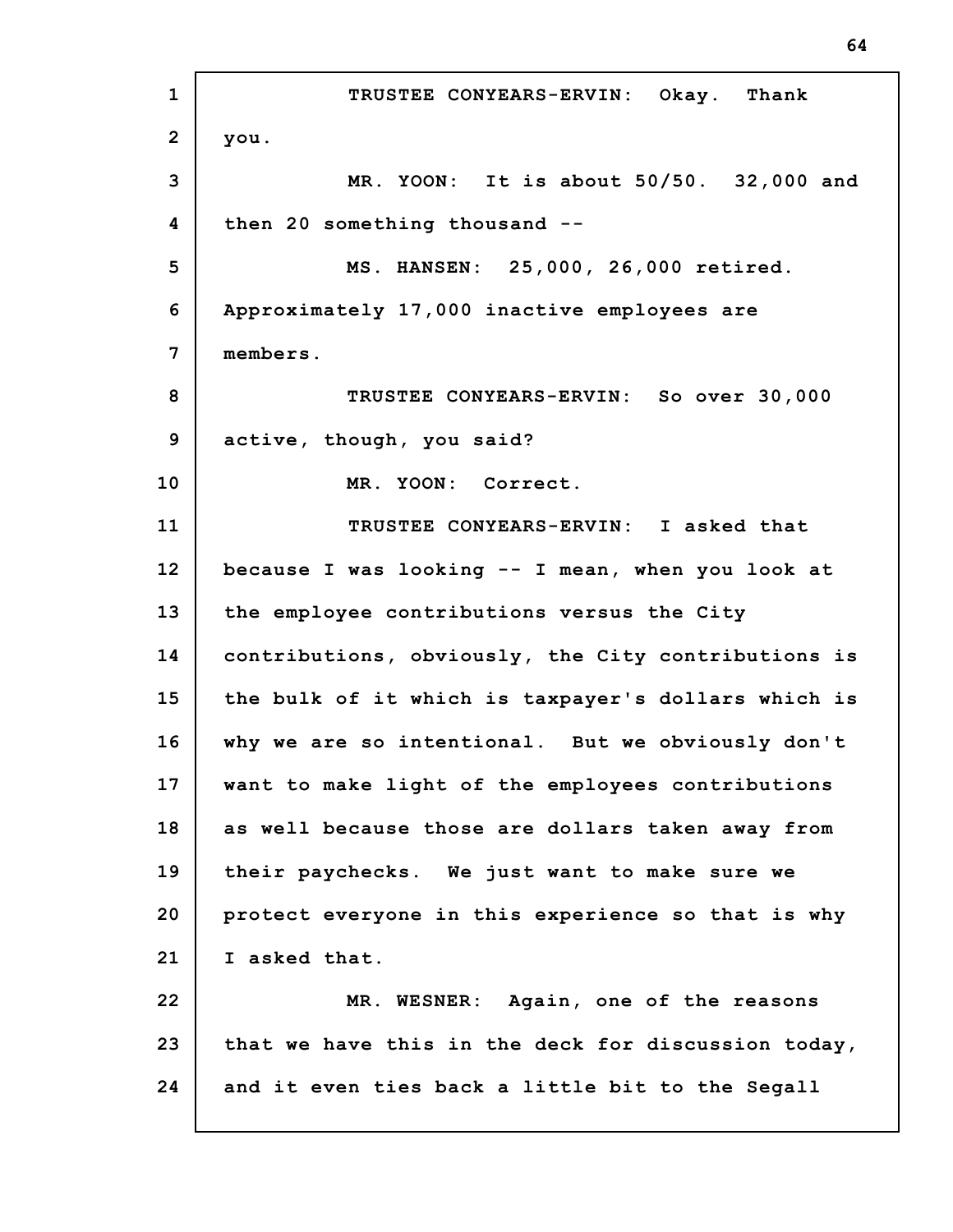| $\mathbf{1}$   | Bryant Hamill discussion, it is all about the cash  |
|----------------|-----------------------------------------------------|
| $\overline{2}$ | flows.                                              |
| 3              | And as this board makes decisions on what           |
| 4              | most prudent actions are with the portfolio, this   |
| 5              | is always one of those items that is kind of        |
| 6              | hanging over your head as we are going through the  |
| 7              | process in exercising some asset allocation to      |
| 8              | rebalancing to determining actions on an            |
| 9              | underperforming manager. Because the time that you  |
| 10             | have to wait for a manager to start to outperform   |
| 11             | again, for example, is potentially less because     |
| 12             | there is this constant demand on assets.            |
|                |                                                     |
| 13             | So the idea of the pre-funding and the              |
| 14             | when that pre-funding is prudent to utilize versus  |
| 15             | raising assets from the investments I think is what |
| 16             | part of the discussion potentially was today just   |
| 17             | to understand and get a better feeling for what     |
| 18             | that timing could be. Because the liquidity is      |
| 19             | there with your underlying investments. We are      |
| 20             | focusing having the assets be liquid, but it is     |
| 21             | just the timing and rebalancing of the portfolio    |
| 22             | every time we are having to raise 75 million        |
| 23             | dollars for the next month's benefits certainly     |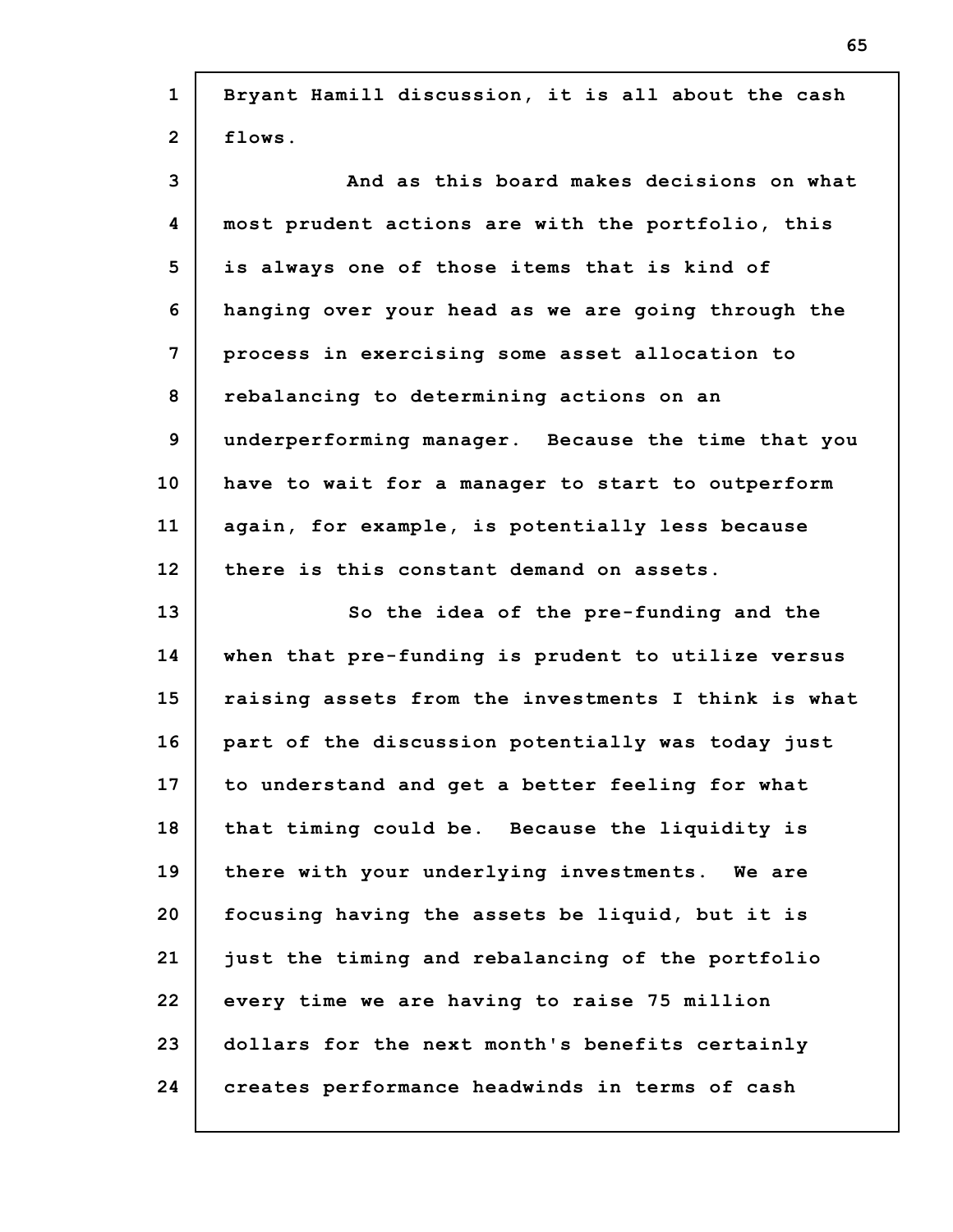| $\mathbf{1}$   | drags, in terms of transaction charges. All those   |
|----------------|-----------------------------------------------------|
| $\overline{2}$ | things do factor into the overall performance of    |
| 3              | the plan.                                           |
| 4              | TRUSTEE JOHNSON: What are your thoughts             |
| 5              | on that whole aspect going into the end of the      |
| 6              | year? Even with the market volatility, normally at  |
| $\overline{7}$ | the end of year is a little rough to begin with.    |
| 8              | What are you thinking as far as possibly looking at |
| 9              | pre-funding again or trim from our winners like we  |
| 10             | normally do. What are your thoughts?                |
| 11             | MR. WESNER: Again, it is one of those               |
| 12             | things where we don't obviously have a crystal ball |
| 13             | to be able to determine what performance is going   |
| 14             | to be. But as you go into the end of this year, we  |
| 15             | can look at the facts. Is that historically as you  |
| 16             | go into a presidential election cycle there is      |
| 17             | increased volatility. I think this presidential     |
| 18             | election will be the same way. It will create       |
| 19             | market volatility.                                  |
| 20             | We have the uncertainty around the Covid            |
| 21             | pandemic and potential vaccines and improved        |
| 22             | therapeutics so that is another factor that is out  |
| 23             | there.                                              |
| 24             | And we have seen with the equity markets            |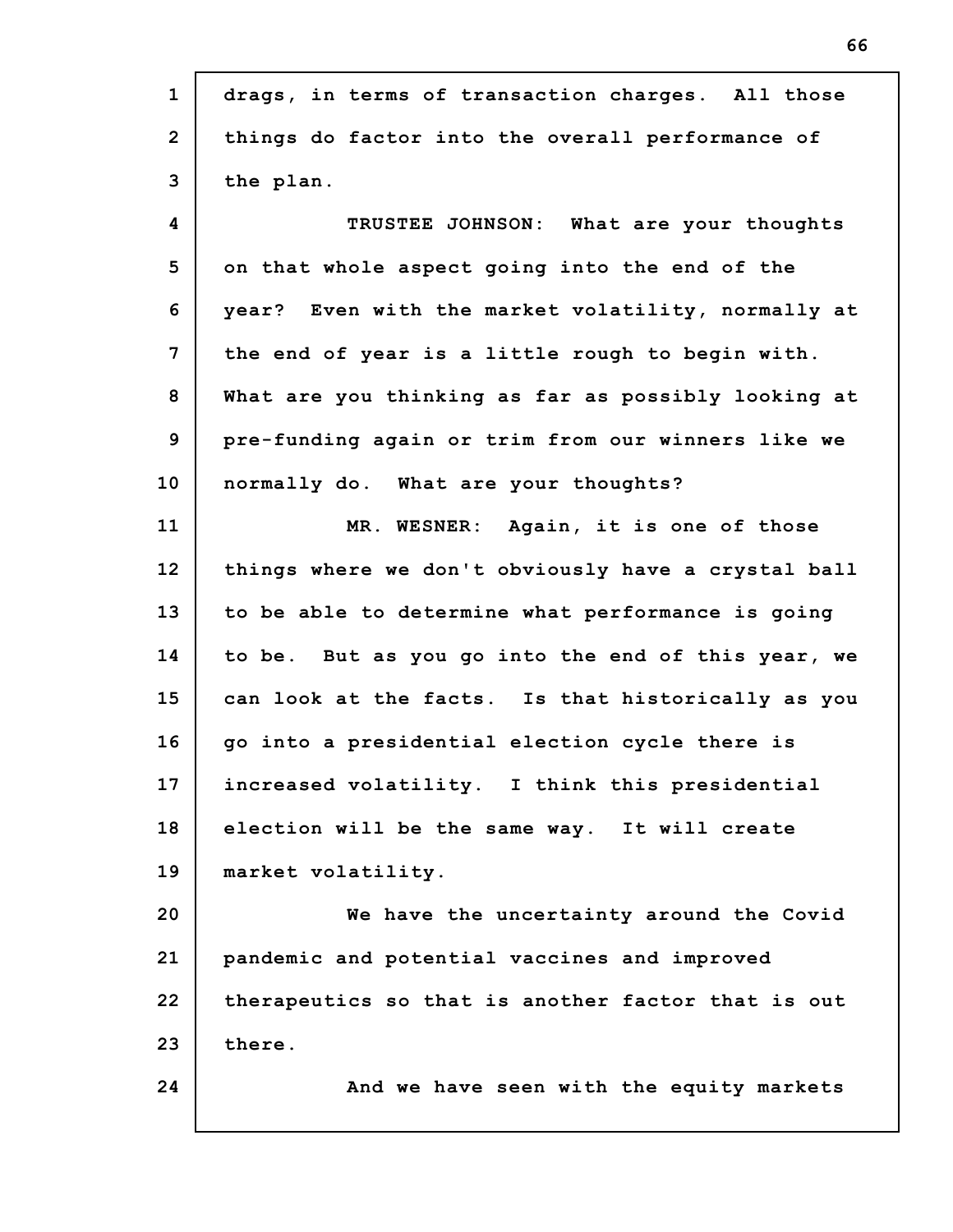| $\mathbf{1}$   | at least several parts of the equity markets be at  |
|----------------|-----------------------------------------------------|
| $\overline{2}$ | relatively stretched valuations.                    |
| 3              | We saw over the last week we saw a pretty           |
| 4              | quick snapback in terms of the equity markets after |
| 5              | they got a little frothy. The last couple of days   |
| 6              | we are continuing to move higher.                   |
| $\overline{7}$ | So just a lot of $-$ I guess what I am              |
| 8              | saying is there is still a lot of uncertainty       |
| 9              | there. So ideally you don't want to have to be      |
| 10             | redeeming and selling investments, but in the real  |
| 11             | world I would say that some combination of          |
| 12             | pre-funding and selling assets to get through the   |
| 13             | end of the year will be prudent.                    |
| 14             | Because if you look at the bottom of the            |
| 15             | page on the screen right now, you can see that      |
| 16             | currently, it's in aggregate, it is about 220       |
| 17             | million dollars that would need to be raised. You   |
| 18             | see the cash from investments at the bottom.        |
| 19             | But as Steve correctly pointed out, you             |
| 20             | also have that 45 million dollar real estate        |
| 21             | redemption. There is a lot of uncertainties         |
| 22             | surrounding how much money we will get there.       |
| 23             | If we only get 10 or 20 million of that,            |
| 24             | we potentially at the end of the year would be      |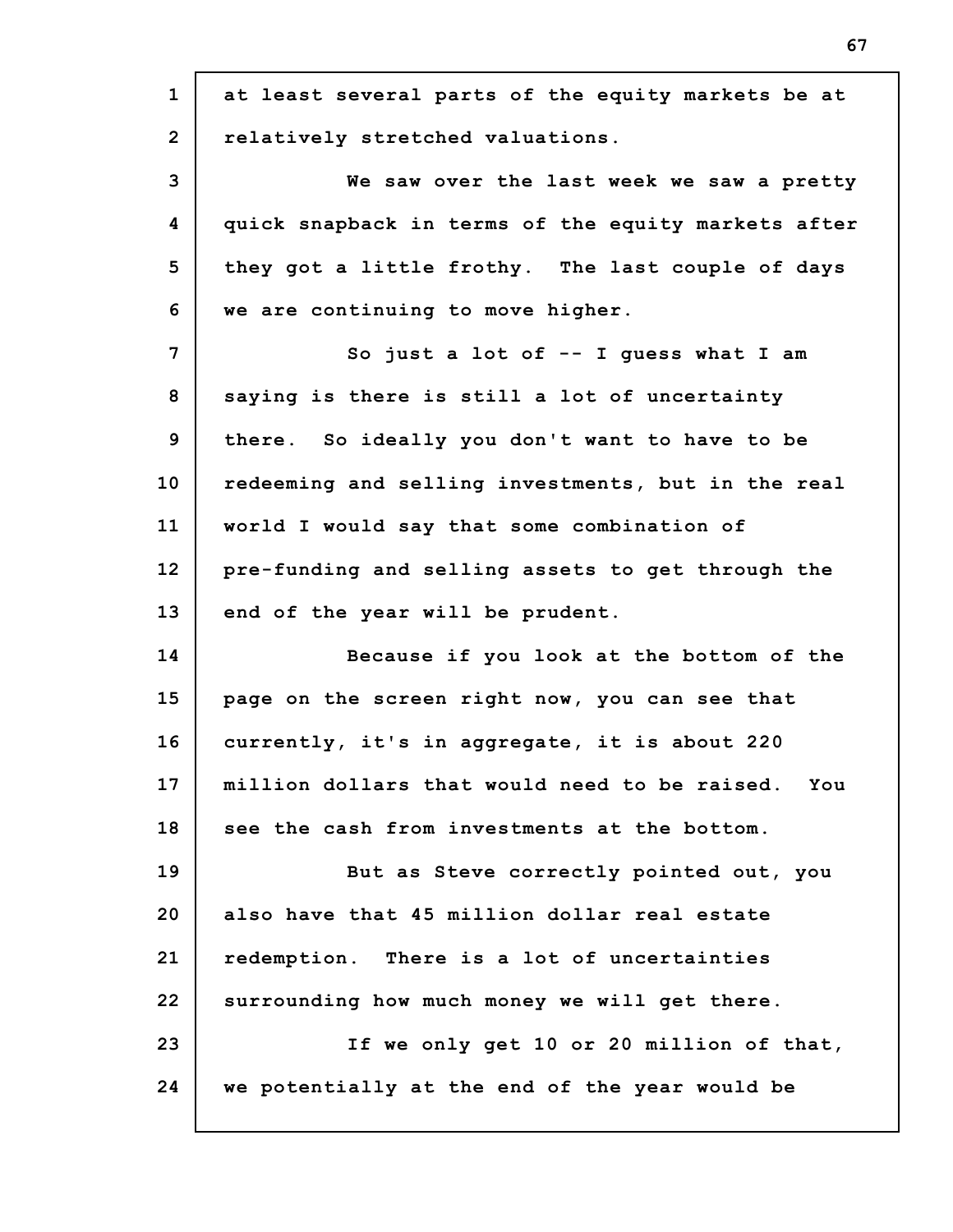| $\mathbf{1}$   | redeeming another 250 million from investments and  |
|----------------|-----------------------------------------------------|
| $\overline{2}$ | that is challenging to redeem from managers and to  |
| 3              | continue to keep the portfolio at its asset         |
| 4              | allocation target but raise all of that cash flow   |
| 5              | for benefit payments.                               |
| 6              | TRUSTEE SONI: So I had a question in                |
| 7              | terms of let's say we did another pre-funding       |
| 8              | request with the City. There's a limit as to how    |
| 9              | much they can probably provide based upon what they |
| 10             | have setup.                                         |
| 11             | So let's say the limit is that they can             |
| 12             | provide another 80 million. Then in terms of like   |
| 13             | your experience talking about politically what it   |
| 14             | looks like in an election year coming up is that    |
| 15             | better for us to probably hold onto for more of the |
| 16             | end of year like November, December because of the  |
| 17             | market volatility? Or is it better for us to try    |
| 18             | to use that now and then figure out what is going   |
| 19             | to happen later?                                    |
| 20             | MR. WESNER: I would tend to go with the             |
| 21             | former, which would be holding onto that potential  |
| 22             | pre-funding for later and in the current months     |
| 23             | using sale of potentially equity assets to          |
| 24             | rebalance the portfolio and to keep risk off the    |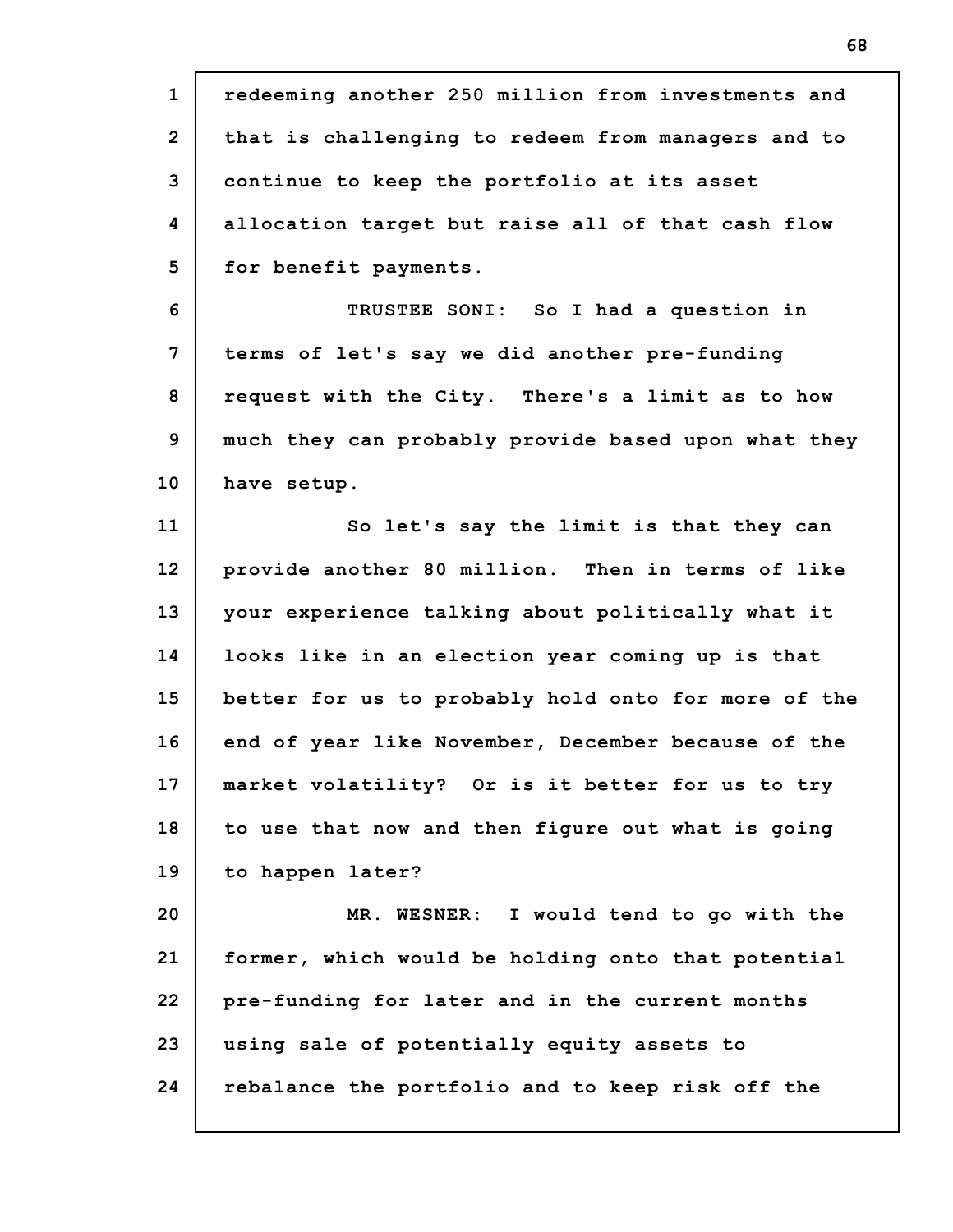| $\mathbf{1}$   | table.                                              |
|----------------|-----------------------------------------------------|
| $\overline{2}$ | Your portfolio overall has always been              |
| 3              | less exposed to equity risk than other portfolios.  |
| 4              | Your portfolio has always been relatively           |
| 5              | conservatively positioned.                          |
| 6              | That being said, the largest risk in your           |
| 7              | portfolio is equity risk. So if we were to redeem,  |
| 8              | as you see at the bottom of the page here, 76       |
| 9              | million dollars for the end of September, that      |
| 10             | potentially would be coming from a mix of asset     |
| 11             | classes but there certainly will be a healthy       |
| 12             | allocation of equities if that capital was raised   |
| 13             | from the portfolio.                                 |
| 14             | TRUSTEE SONI: Thank you.                            |
| 15             | MR. WHITE: Just from a planning                     |
| 16             | standpoint, because you mentioned cash drag and     |
| 17             | certain fees for transactions, is there a window or |
| 18             | a minimum amount of time from a planning            |
| 19             | perspective that you think would be helpful in      |
| 20             | order to minimize this cash drag, if we were        |
| 21             | fortunate enough to obtain pre-funding?             |
| 22             | Again, in your portfolio the<br>MR. WESNER:         |
| 23             | capital raises have always been done very           |
| 24             | efficiently. So when the board approves cash        |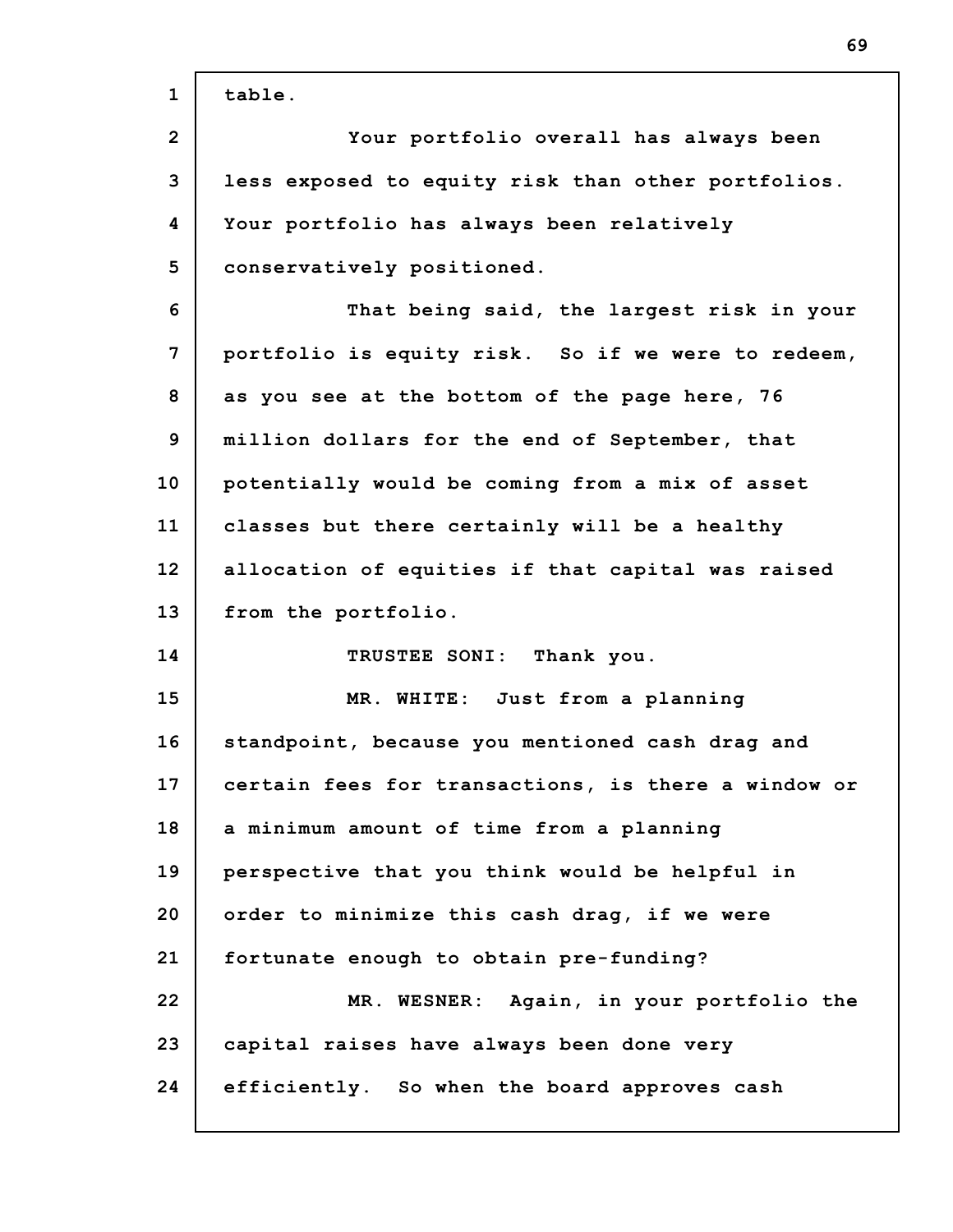**1 2 3 4 5 6 7 8 9 10 11 12 13 14 15 16 17 18 19 20 21 22 23 24 raising for a period, Steve works with the managers to get that executed in a very efficient manner. But, again, it is that the last week of the month that you are holding some extra cash before benefit payments go out that does create a little bit of a cash drag. It is always great to give managers a heads up so they can, you know, not have to do short settlement. They can trade into liquidity and strengthen the market to get better execution. And then the biggest cash drag, and we have talked about this before but I think it is always worth mentioning, is just with the uncertainty around making sure we have of cash need benefit payments. If we look back at March, for example, this board definitely did what was prudent in making sure that there was enough cash to meet April and May's benefit payments. But you had a large amount of cash because of the funding from the City in late February and March. And then when the markets rebounded in April or May, that creates a little bit of a cash drag. You had as much as 4, 5 percent, maybe even at one point even 6 percent,**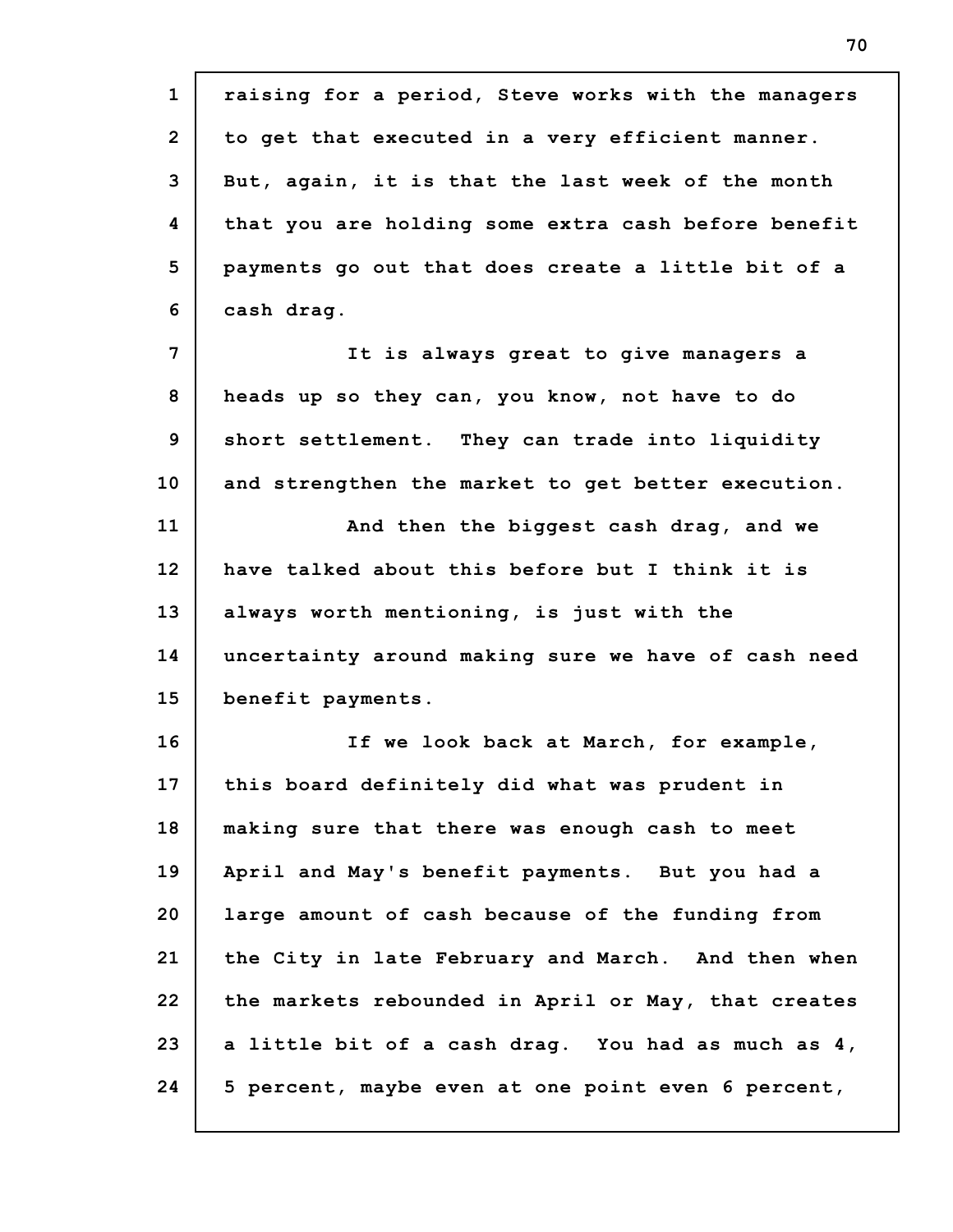**1 2 3 4 5 6 7 8 9 10 11 12 13 14 15 16 17 18 19 20 21 22 23 24 in cash so that creates that cash drag. Again, balancing out and being prudent with liquidity and making sure we have enough to make benefit payments, number one. Also being able to invest assets accordingly. TRUSTEE JOHNSON: Jamie, how much have we liquidated this year so far? MR. YOON: Let me pull it up for you. TRUSTEE JOHNSON: I know in January, February, we had those large payments came in. We kind of made it halfway through basically almost through the summer. MR. YOON: In total, we have liquidated 115 million. TRUSTEE JOHNSON: 115? MR. YOON: Yes. TRUSTEE JOHNSON: That's actually not that bad. MR. YOON: If you look at our August presentation, staff presentation, at Page 6, highlights all the managers that we have redeemed from, that is including K2 termination which are still paying out, and year-to-date we have liquidated 115 million.**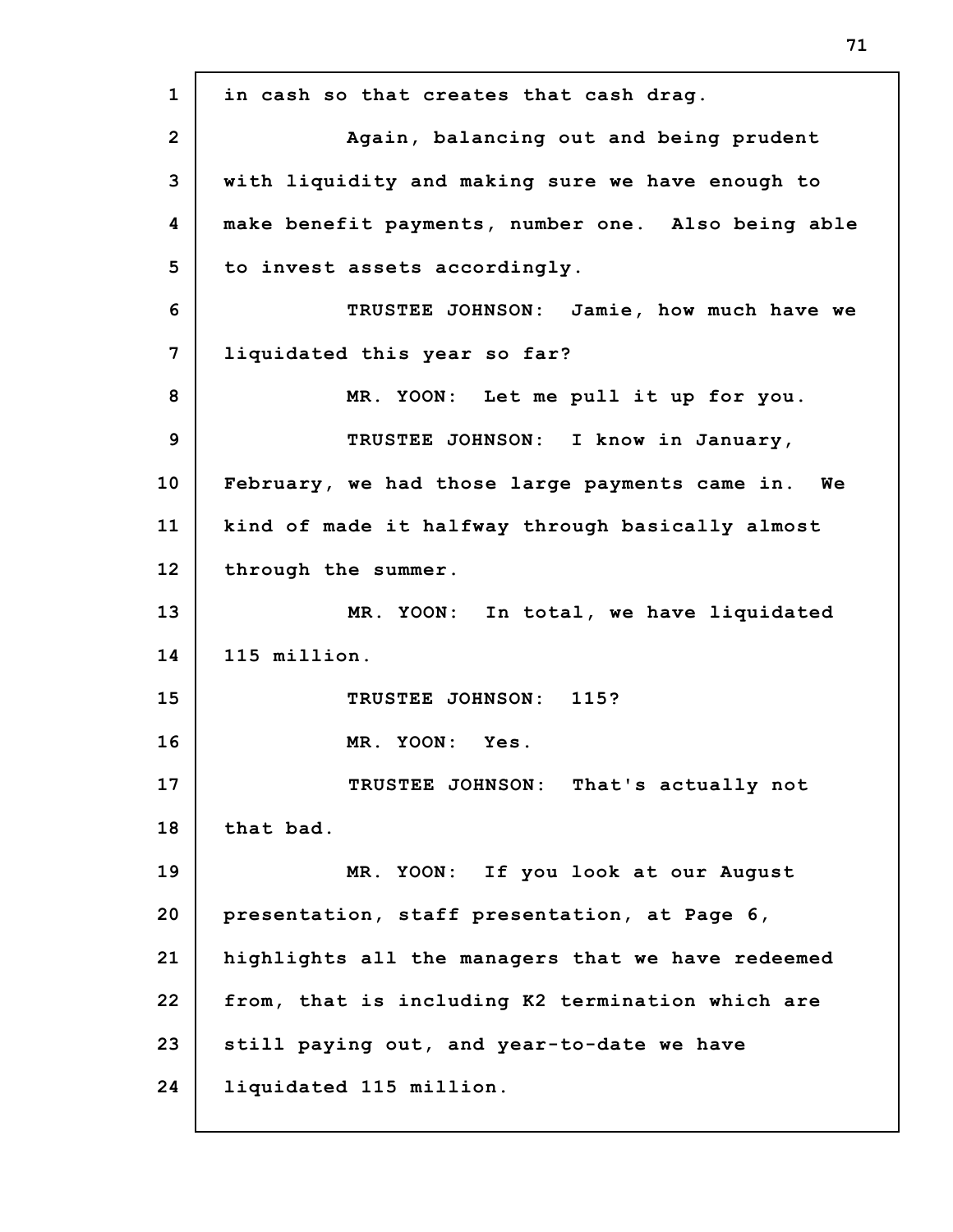**1 2 3 4 5 6 7 8 9 10 11 12 13 14 15 16 17 18 19 20 21 22 23 24 TRUSTEE JOHNSON: We liquidated 115 million and then we are back loaded for these next months is basically kind of where we are getting killed in, right? MR. YOON: Yes. MR. WESNER: To your point, Trustee Johnson, historically there have been -- so if we had to redeem everything to meet the rest of this year's benefit payments, we would be less than 400 million in redemptions of the investment portfolio. If you think of the year's past, earlier in the ramp, for the years we were well in excess of 500 million. Even though 375 million, or whatever this would leave us, is a large number, it is an improved number from where you have been historically. TRUSTEE SONI: That doesn't include the pre-funding that was already done, right, when you mentioned 375? MR. WESNER: Correct. TRUSTEE SONI: That is more like 435? MR. WESNER: 435. Still about 100 million dollars less. Just the idea of the ramp is that the contribution -- we all know the**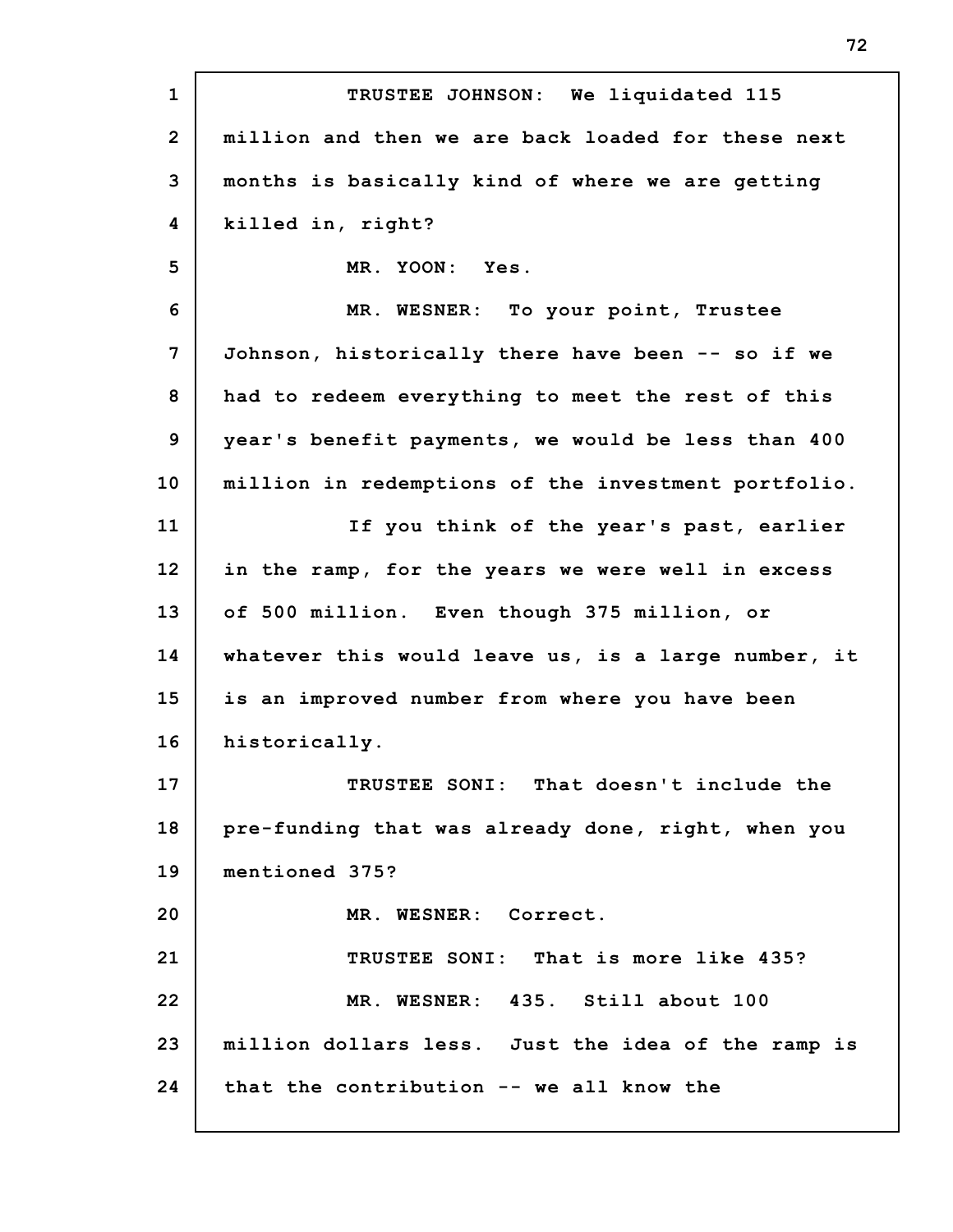| $\mathbf{1}$   | contributions from the City has gotten larger each |
|----------------|----------------------------------------------------|
| $\overline{2}$ | year, which has reduced the negative cash flow of  |
| 3              | the plan by about 100 million dollars per year.    |
| 4              | TRUSTEE JOHNSON: I kind of liked your              |
| 5              | hybrid plan sort of like, you know, with the last  |
| 6              | four months, you said roughly 220 million so that  |
| 7              | put us, what, 340 for the year I think you said.   |
| 8              | Some type of a hybrid plan maybe where we split    |
| 9              | some type of pre-funding. Looking at the water and |
| 10             | sewer tax and what the City should have collected  |
| 11             | is roughly about 180 million last year. So         |
| 12             | thinking that they have that in escrow for us this |
| 13             | year, you know, is there some way to split that    |
| 14             | between trimming from our winners possibly and     |
| 15             | maybe pre-funding. Have you guys gotten            |
| 16             | comfortable with the idea of pre-funding?          |
| 17             | MR. WESNER: Is that a question to us or            |
| 18             | the other trustees?                                |
| 19             | TRUSTEE JOHNSON: It is a question to               |
| 20             | anybody who will answer it.                        |
| 21             | MR. WESNER: Taking from an investment              |
| 22             | perspective and a cash flow perspective, we have   |
| 23             | comfort with pre-funding as long as we are all     |
| 24             | mindful that to see the benefits that were         |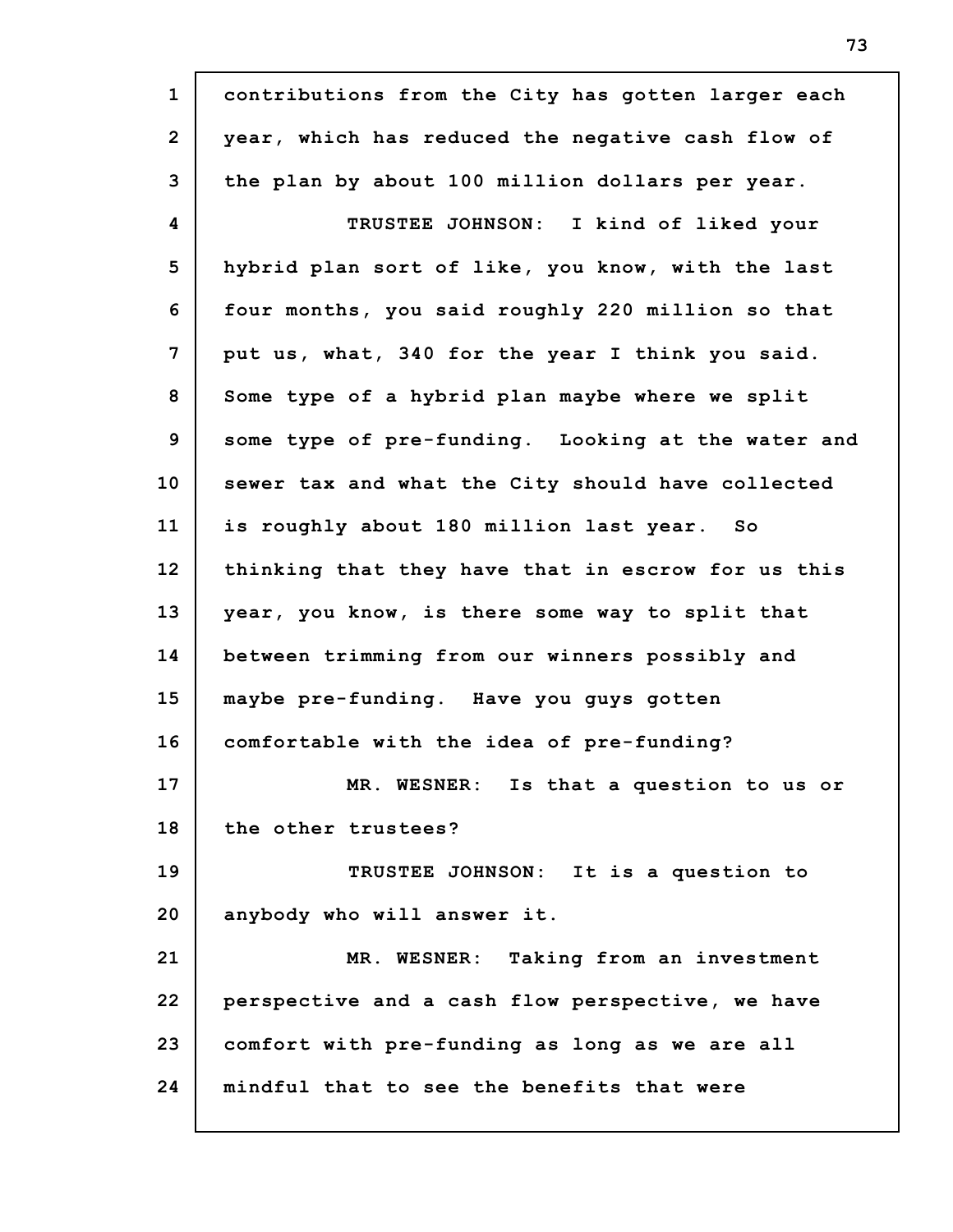**1 2 3 4 5 6 7 8 9 10 11 12 13 14 15 16 17 18 19 20 21 22 23 24 illustrated with other plans around the country. For example, the folks at Steeple presented as an example to this board. Is that it works if it is continual so you don't create a gap. Our concern is that if you do pre-funding, if you don't have any option, if you're going to have a gap for 36 months out or some period in the future, that creates a potential problem that we want to be mindful of. TRUSTEE JOHNSON: Steve, what do you have to add to that? MR. YOON: I echo Jamie's comments. From our perspective from investments being able to plan ahead certainly makes a lot of sense. I think this is not an investment decision, more on the trustees to decide whether this is a prudent action to take. MR. WHITE: Does anybody have anything else to add to the cash flow discussion? TRUSTEE CONYEARS-ERVIN: I know we have to pay one way or the other whatever we decide as a board. TRUSTEE MCMAHON: The question is to probably to Mary Pat, Jamie and Trustee Soni is with the Federal Government looking like they are**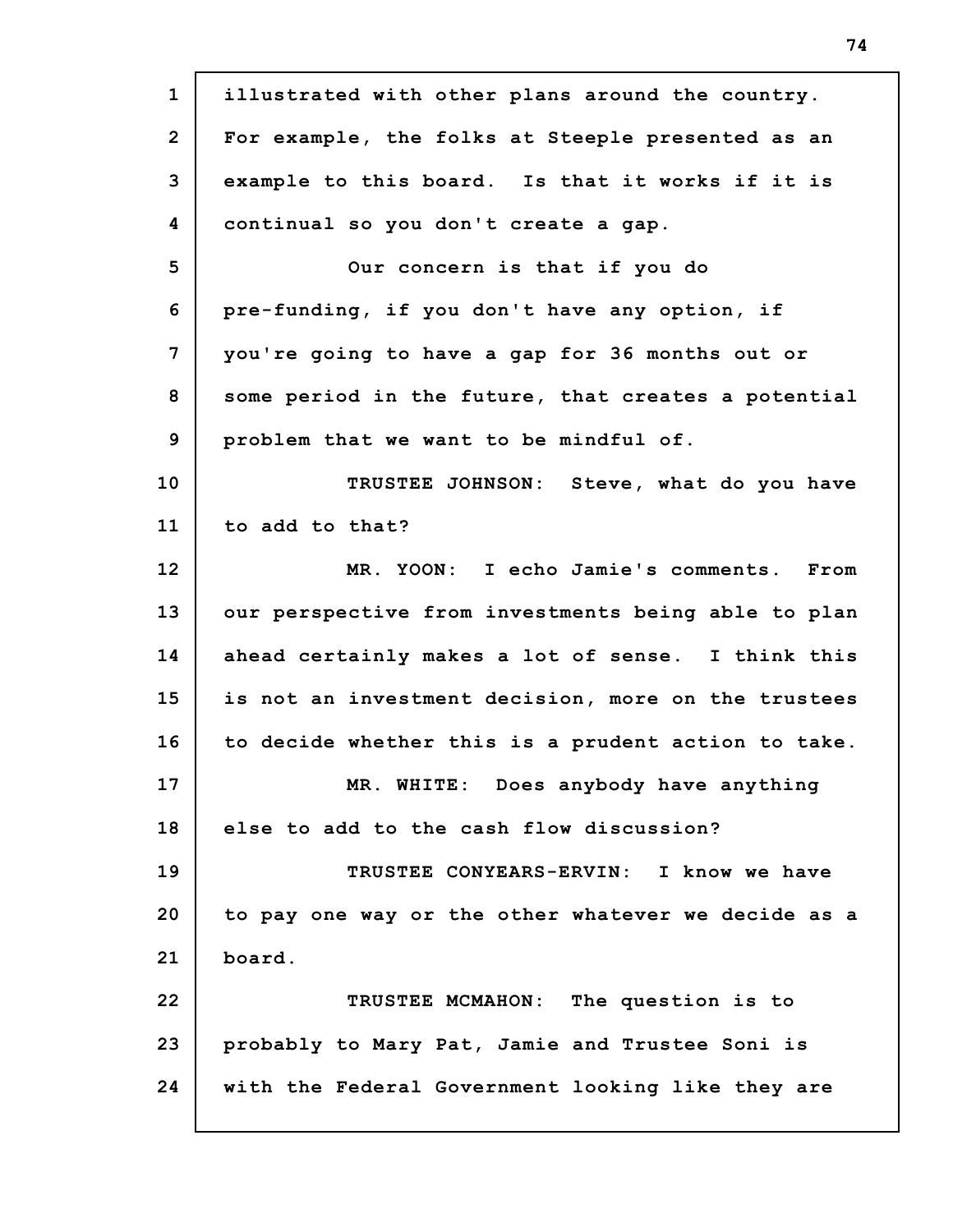| $\mathbf{1}$   |                                                     |
|----------------|-----------------------------------------------------|
|                | going to get ready to release a 1.5 or 2 trillion   |
| $\overline{2}$ | is there any way we can go in partnership with the  |
| 3              | City to get any of that money, low interest loan,   |
| 4              | to help us out?                                     |
| 5              | TRUSTEE SONI: Just going off with what              |
| 6              | we see right now and what we are discussing in the  |
| 7              | Budget process, we don't see any inclination at     |
| 8              | this point of when and how and if we would get that |
| 9              | funding. So we're not making any I guess            |
| 10             | projections off of receiving that at this point.    |
| 11             | We hope but it is so uncertain and it's been going  |
| 12             | on for almost two months in terms of going to       |
| 13             | Congress and not getting passed.                    |
| 14             | To Trustee Johnson's point, the City does           |
| 15             | have the water and sewer tax fund and we can look   |
| 16             | into that and see what we can provide.              |
| 17             | I do think one thing that was being                 |
| 18             | mentioned before by the our investment managers is  |
| 19             | that we should check the volatility of just the     |
| 20             | investments that we have.                           |
| 21             | Once you hold on, you think the market              |
| 22             | is going to go down at the end of the year and the  |
| 23             | beginning of next year, maybe it is better to       |
| 24             | liquidate some of those investments while we are in |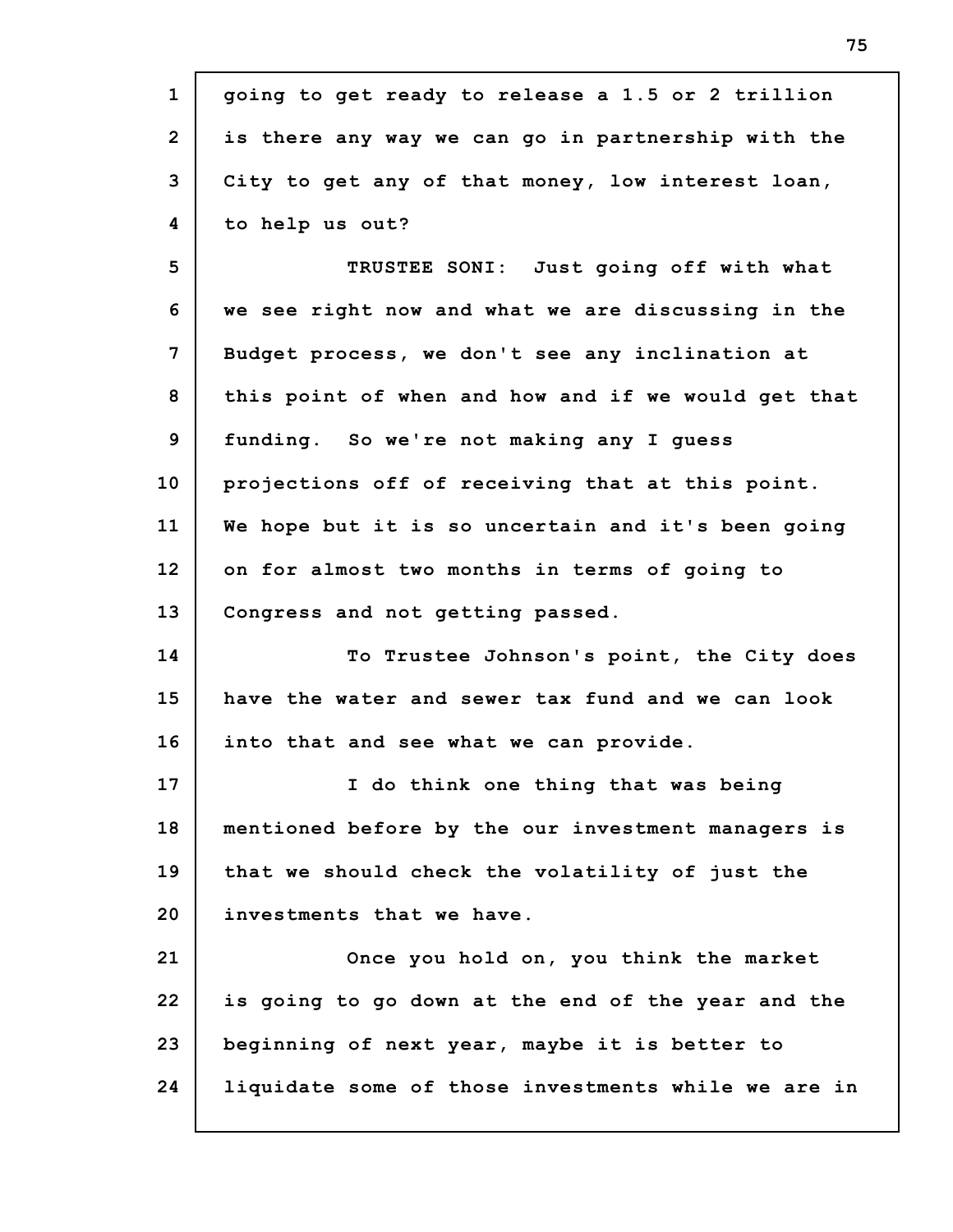| $\mathbf{1}$   | a stage of a higher return and then use that cash   |
|----------------|-----------------------------------------------------|
| $\overline{2}$ | later on. There is so much of that that we have.    |
| 3              | I will have to double check exactly how much.       |
| 4              | Let's say we go back to the City and say            |
| 5              | we need 100 million. I mean, 100 million might be   |
| 6              | possible but then if we needed another 60 that      |
| 7              | might not be possible, based upon how much cash we  |
| 8              | have.                                               |
| 9              | I just want to make sure timing wise                |
| 10             | we're thinking about it properly. That we are       |
| 11             | doing the pre-funding when we think it would be     |
| 12             | best for us when it would be our low period. Quote  |
| 13             | unquote low period. And that is when we are         |
| 14             | getting the cash and using it and we don't have to  |
| 15             | liquidate and have a loss.                          |
| 16             | Steve, do you have additional thoughts on           |
| 17             | that?                                               |
| 18             | MR. YOON: I think timing wise it's                  |
| 19             | difficult for us to say whether which timing makes  |
| 20             | sense for us to redeem.                             |
| 21             | MR. WESNER: Just to add, if you look at             |
| 22             | the timing, there is so many scenarios, there is so |
| 23             | many -- the certainty is that we have come a long   |
| 24             | way in equities. So doing potentially the           |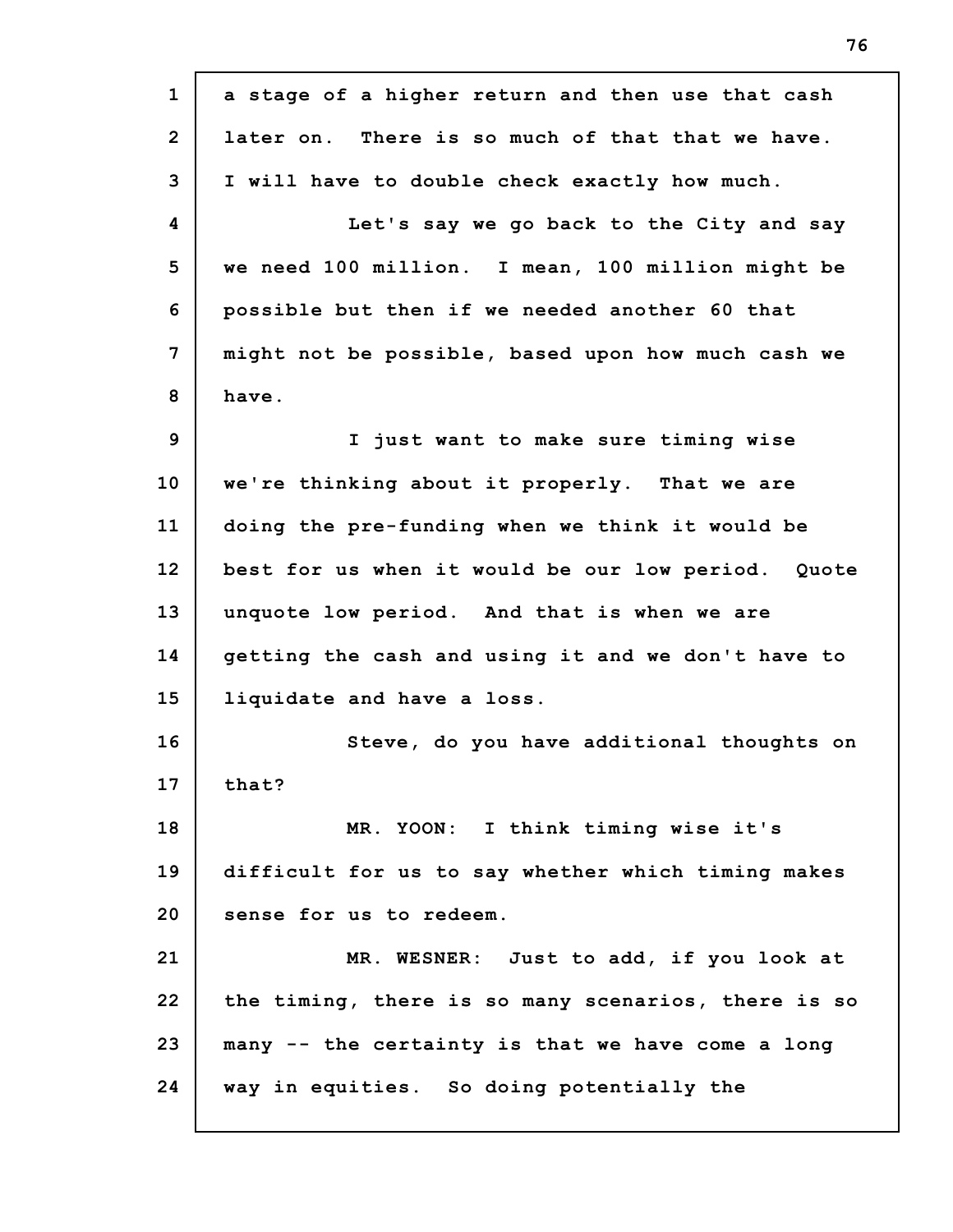| $\mathbf{1}$    | September cash flow out of the investment         |
|-----------------|---------------------------------------------------|
| $\overline{2}$  | portfolio, I think makes sense.                   |
| 3               | Looking forward, we never want to be              |
| 4               | trying to time the market. There is different     |
| 5               | scenarios coming out that if Bidden wins with the |
| 6               | Republicans keeping the Senate, it might help the |
| 7               | equity markets.                                   |
| 8               | There is others that say the Democratic           |
| 9               | sweep would hurt. Some say the Democrat sweep     |
| 10              | would help because we would have more fiscal      |
| 11              | stimulus coming in. There would be more fiscal    |
| 12 <sub>2</sub> | stimulus for the municipalities and other groups  |
| 13              | that would help spur equity markets higher. There |
| 14              | is just so much uncertainty right now.            |
| 15              | I wish we had better predictive                   |
| 16              | abilities. But I think right now, getting the     |
| 17              | feedback from Trustee Soni on how much liquidity  |
| 18              | could be available from the City. Because if we   |
| 19              | know that there is limited availability of        |
| 20              | liquidity, I think that is very important to save |
| 21              | that liquidity or be mindful of the timing of     |
| 22              | utilizing that liquidity until election time.     |
|                 |                                                   |
| 23              | Until the November, December time periods.        |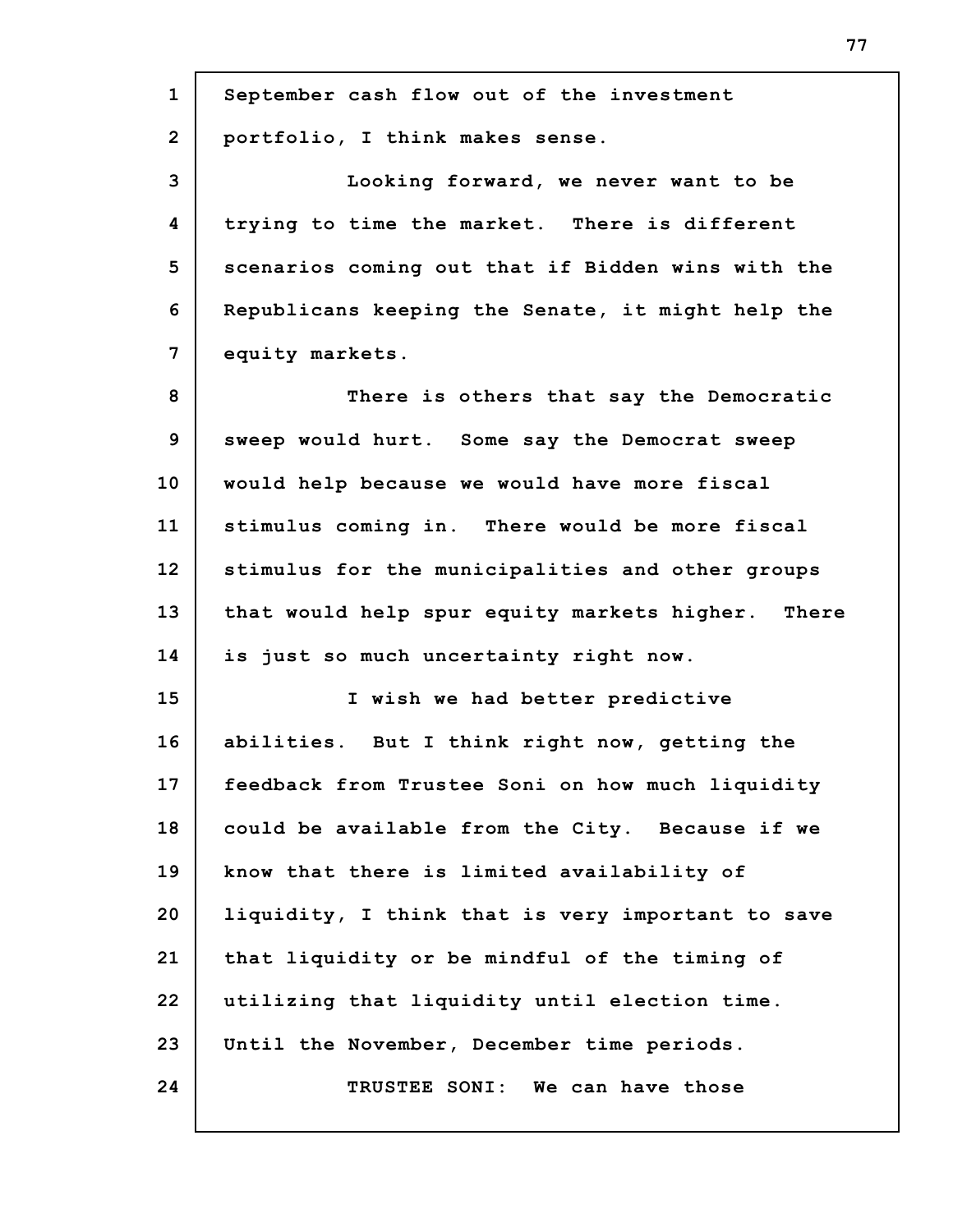**1 2 3 4 5 6 7 8 9 10 11 12 13 14 15 16 17 18 19 20 21 22 23 24 conversations. I did start having those conversations earlier last week just to see what was the ability. Two things we also need to check. We investment that money out as well. We want to make sure that we are not doing something where we have to break an investment and there is loss over there. We will check that out and see what is the availability and then how much we can actually do. I think some things that we should followup on just to be able to provide that information so we can make an informed decision. So we can definitely work on that. MR. WESNER: For next week's meeting, consultant and staff, we can come back with a recommendation from the investment portfolio for September fundings. And then Trustee Soni, if it is possible, just to get a very high level estimate on what the potential liquidity would be for pre-funding. I think that will help us, for lack of a better term, budget our utilization of pre-funding dollars going out the next four to six months. That will give us a better ability to give recommendations on where we might take money from investments.**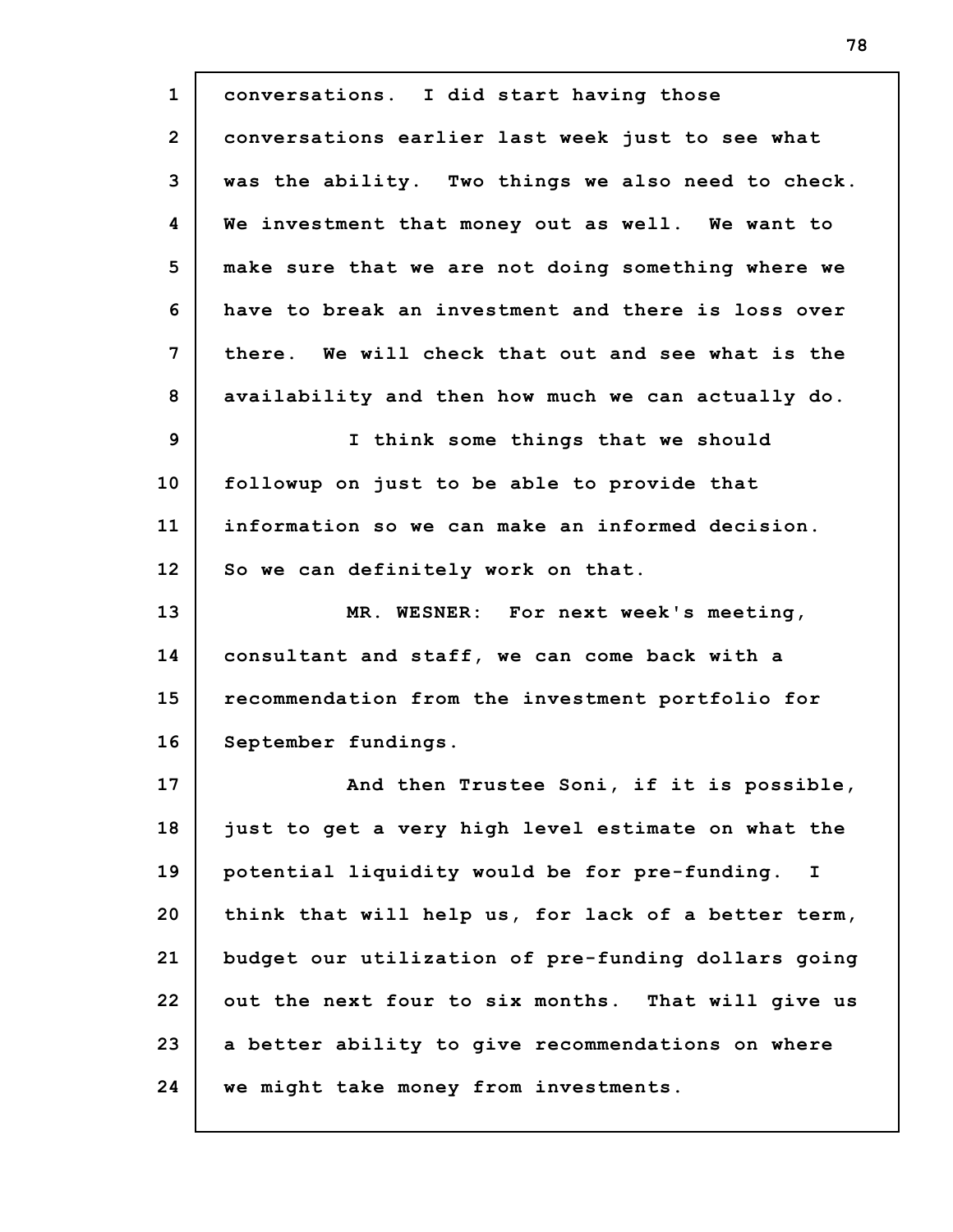**1 2 3 4 5 6 7 8 9 10 11 12 13 14 15 16 17 18 19 20 21 22 23 24 TRUSTEE SONI: Okay, that sounds good. PRESIDENT THOMPSON: If you don't mind, before we go on to the next topic, can we recess for about five minutes? Take a little break. MS. HANSEN: Okay. Before we do that, do you want to the talk about the RFP for international small cap, Steve? MR. YOON: I think we can do that in a closed session with the discussion of Segall Bryant Hamill. MS. HANSEN: Okay. We will be in recess for five minutes. Thank you. (Short recess in the meeting.) MS. HANSEN: Mary Pat, should we go into closed session? MS. BURNS: If the Trustees are ready, then we would want a motion to go into closed session pursuant to Section 217(c)7 of the Open Meetings Act to be able to discuss investment contracts. Madam President, you would need a motion, a second and a roll call vote. TRUSTEE MCMAHON: Motion. TRUSTEE JOHNSON: Second.**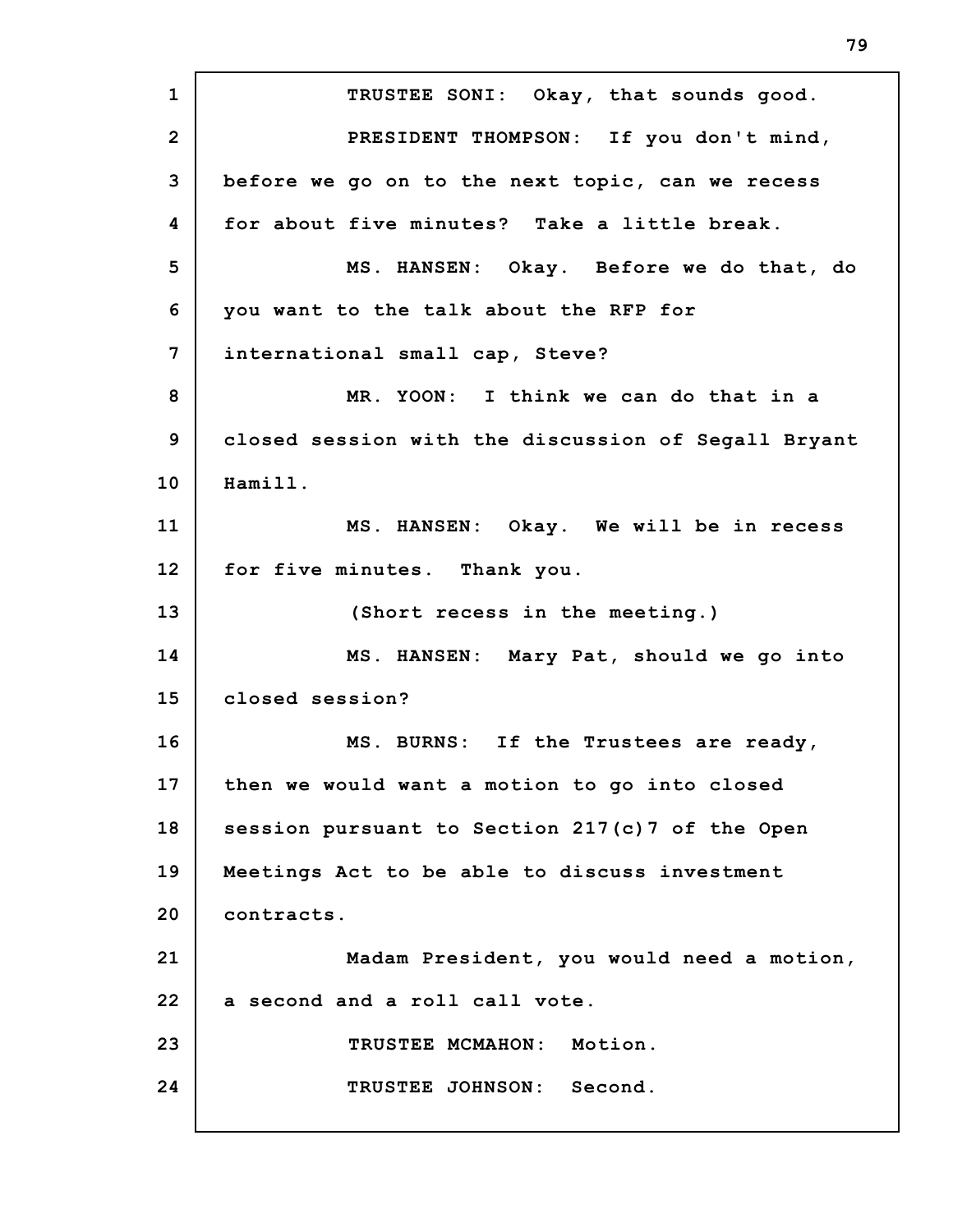**1 2 3 4 5 6 7 8 9 10 11 12 13 14 15 16 17 18 19 20 21 22 23 24 MS. HANSEN: Madam Treasurer. TRUSTEE CONYEARS-ERVIN: Yes. MS. HANSEN: Trustee Johnson. TRUSTEE JOHNSON: Yes, ma'am. MS. HANSEN: Trustee McMahon. TRUSTEE MCMAHON: Yes. MS. HANSEN: Trustee Soni. TRUSTEE SONI: Yes. MS. HANSEN: Trustee Thompson. PRESIDENT THOMPSON: Yes. (Whereupon, the Board went into executive session off the record. No action was taken in Executive Session.) MS. BURNS: I think the only item that may be up for consideration is a motion to recommend to the Board the issuance of an RFP for international small cap. TRUSTEE JOHNSON: Motion for international small cap investment managed services proposal for the board meeting. PRESIDENT THOMPSON: Can I get a second, please? MEMBER MCMAHON: Second.**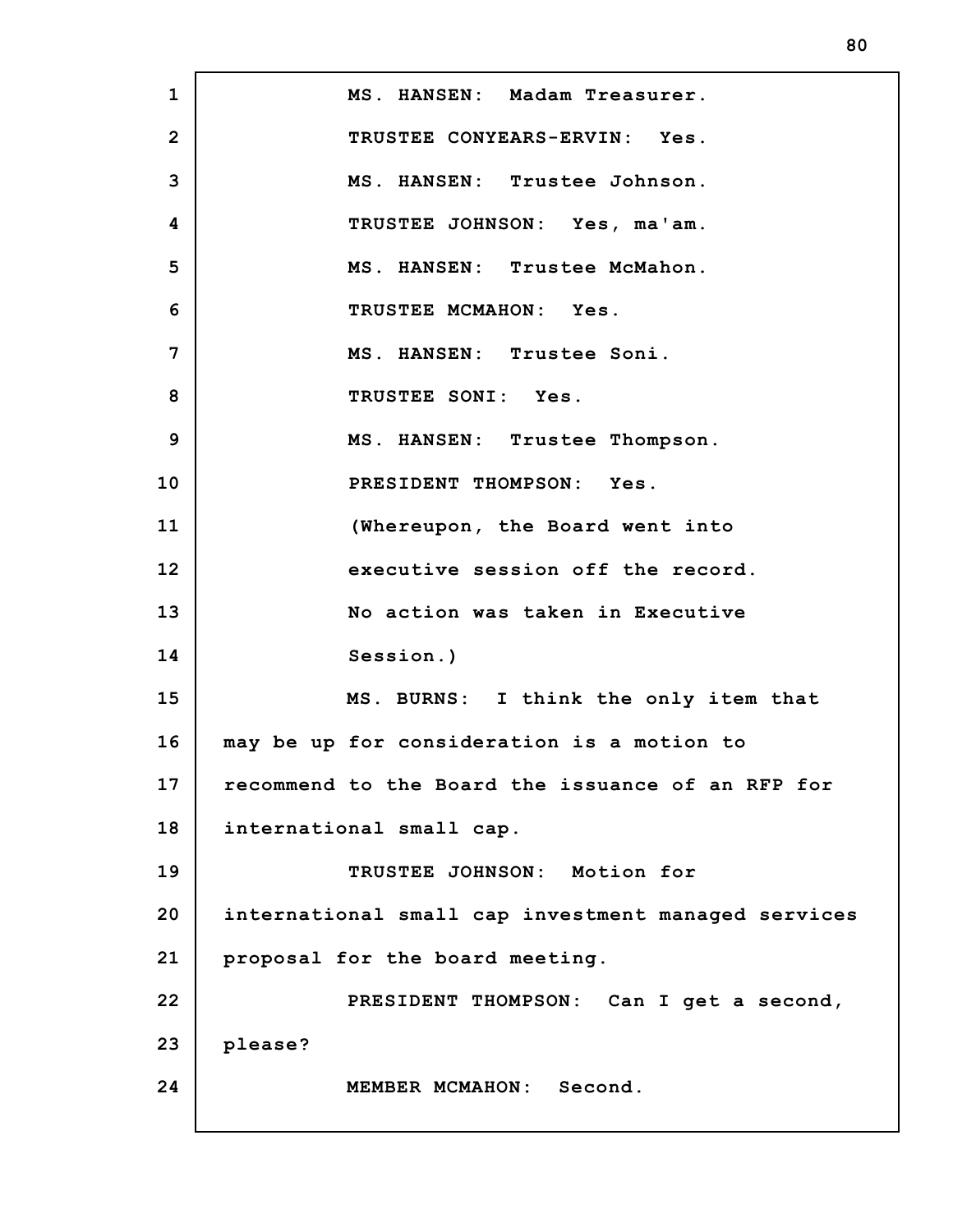**1 2 3 4 5 6 7 8 9 10 11 12 13 14 15 16 17 18 19 20 21 22 23 24 MS. BURNS: Roll call vote, please. MS. HANSEN: Madam Treasurer. TRUSTEE CONYEARS-ERVIN: Yes. MS. HANSEN: Trustee Johnson. TRUSTEE JOHNSON: Yes, ma'am. MS. HANSEN: Trustee McMahon. TRUSTEE MCMAHON: Yes. MS. HANSEN: Trustee Soni. TRUSTEE SONI: Yes. MS. HANSEN: Trustee Thompson. PRESIDENT THOMPSON: Yes. MS. HANSEN: Motion carries. PRESIDENT THOMPSON: Old business/new business. Anything? MEMBER MCMAHON: I have a question, Mary Pat. Are you and Sarah working on the differential pay for the plumbers union? The plumbers union was going to submit a writ and then you were going to submit a writ and that matter is supposed to be brought to us before next Thursday's meeting so we can go over it, correct? MS. BURNS: Yes, sir. We haven't finalized the agenda but it is going to be on the agenda.**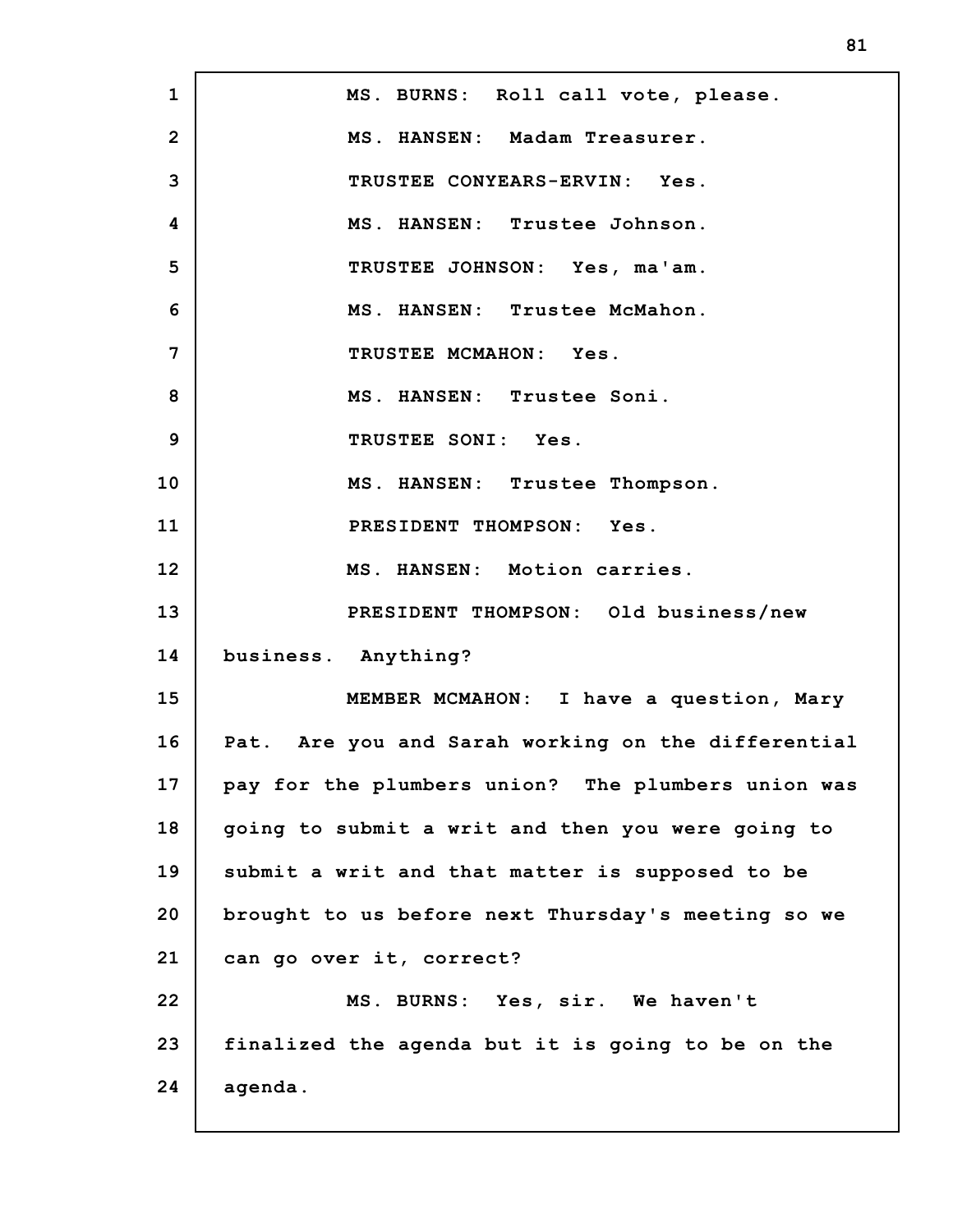**1 2 3 4 5 6 7 8 9 10 11 12 13 14 15 16 17 18 19 20 21 22 23 24 We talked to Mr. Trylovich's counsel yesterday afternoon and he is going to have his submission and we will have our submission ready by Friday. I don't know when we will get it from him, but certainly if you check Friday or Saturday, you will have it. And then if you're ready, we will be prepared to recommend you take action on that matter on Thursday. MEMBER MCMAHON: Thank you. PRESIDENT THOMPSON: If there is nothing else, ladies and gentleman, I will not be in attendance at the next meeting. I have a wedding in Denver, hopefully not in snow, on Thursday. Just to give you a heads up there. But right now do we have a motion to adjourn the meeting? TRUSTEE MCMAHON: Motion to adjourn. TRUSTEE JOHNSON: Second. PRESIDENT THOMPSON: Thank you. All in favor? (Chorus of ayes.) (WHICH WERE ALL THE PROCEEDINGS IN THE ABOVE-ENTITLED MEETING AT THIS DATE AND TIME.)**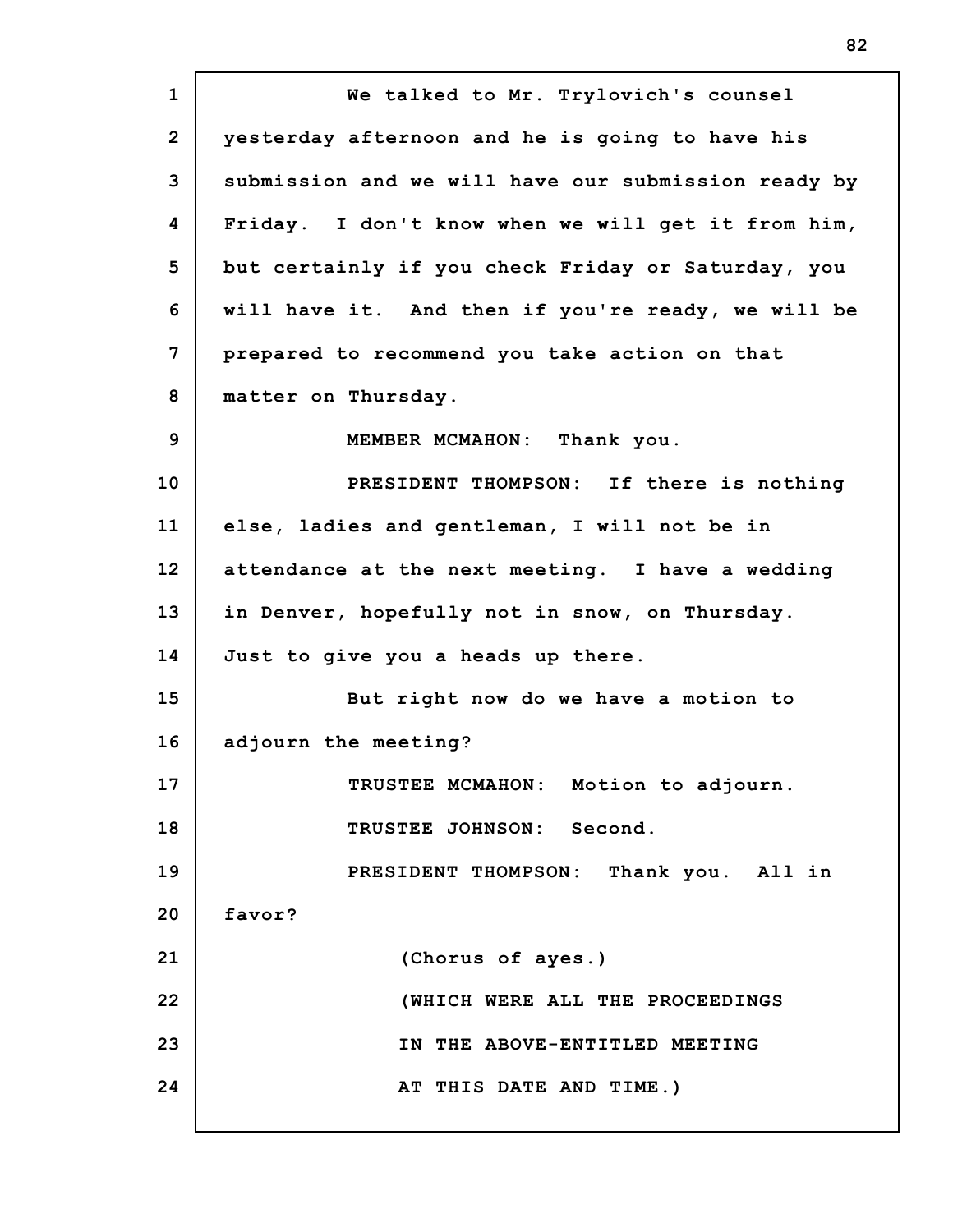**STATE OF ILLINOIS ) ) SS. COUNTY OF DU PAGE ) DEBORAH TYRRELL, being a Certified Shorthand Reporter, on oath says that she is a court reporter doing business in the County of DuPage and State of Illinois, that she reported in shorthand the proceedings given at the taking of said cause and that the foregoing is a true and correct transcript of her shorthand notes so taken as aforesaid; and contains all the proceedings given at said cause.**  $44.7$  Tunnall **DEBBIE TYRRELL, CSR License No. 084-001078**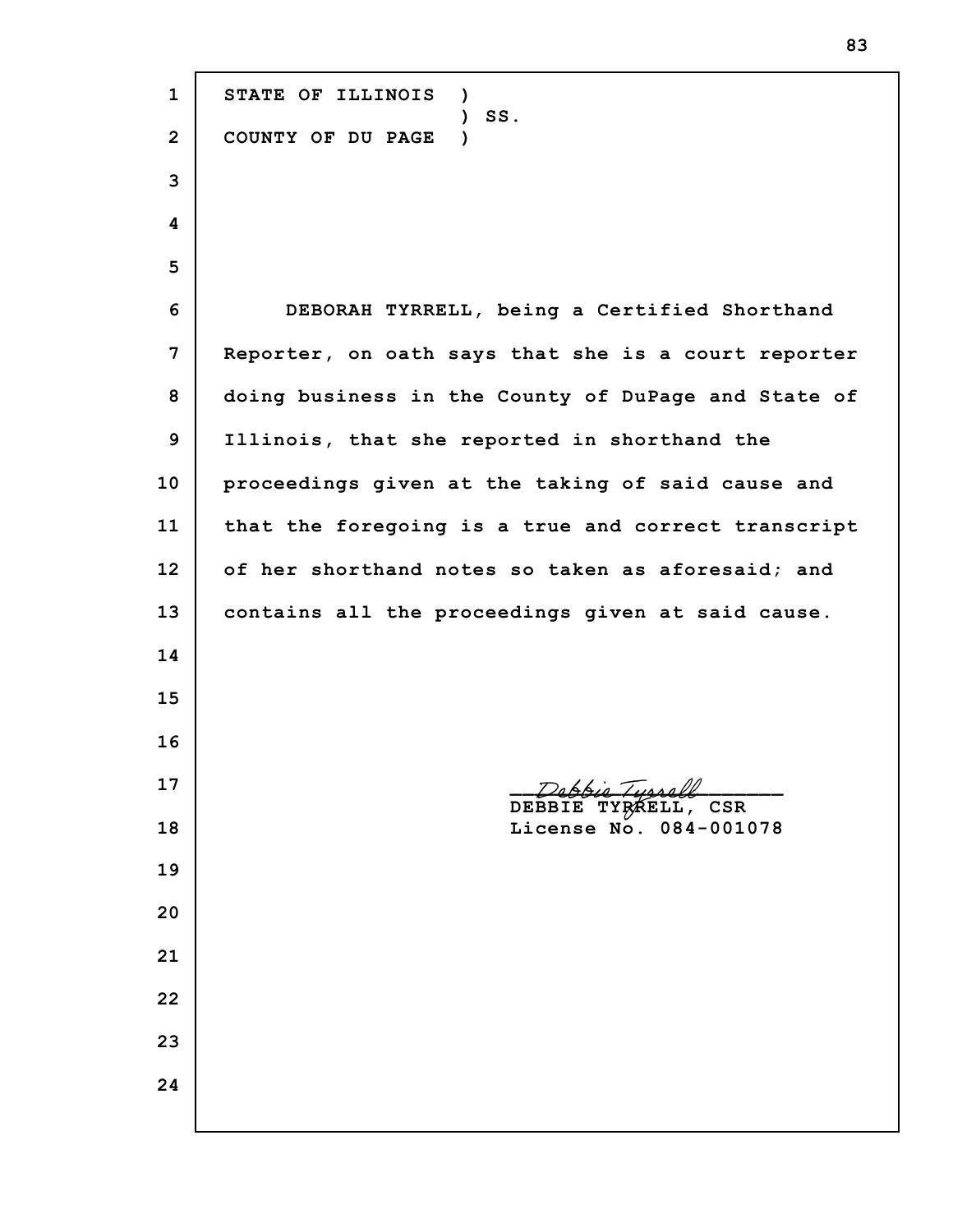| \$                                                     | 27:23<br>$2020$ [2] - 1:11, 33:17             | $55$ [2] - 10:3, 10:4                                | accumulated [1] -<br>37:19                             | America <sup>[1]</sup> - 46:5<br><b>American [7] - 53:3,</b> |
|--------------------------------------------------------|-----------------------------------------------|------------------------------------------------------|--------------------------------------------------------|--------------------------------------------------------------|
| \$227,000 [1] - 10:7                                   | 2020-09-01 [1] - 1:3<br>$21$ [2] - 7:14, 17:2 | 6                                                    | acknowledge [1] - 6:4<br>acquiring $[1] - 28:3$        | 53.4, 53.20, 54.10,<br>57:6, 57:15                           |
|                                                        | 217(c)7[1] - 79:18                            | 6 [4] - 30:10, 45:17,                                | Act $[6] - 3.16, 3.17,$                                | amount [4] - 39:10,                                          |
| $'07/'08$ [1] - 25:10                                  | 22 [6] - 13:11, 13:14,<br>22:5, 22:23, 23:1,  | 70:24, 71:20<br>$60$ [1] - 76:6                      | 3:23, 4:8, 4:13,<br>79:19                              | 49:21, 69:18, 70:20<br>amounts [2] - 10:3,                   |
| $'08$ [4] - 23:4, 23:7,                                | 53:4                                          |                                                      | action [3] - 74:16,                                    | 25:7                                                         |
| 26:13, 27:2<br>$'08/'09$ [2] - 23:12,                  | 220 [2] - 67:16, 73:6<br>24 [1] - 15:14       | $\overline{7}$                                       | 80:13, 82:7<br>actions [2] - 65:4,                     | analysis [1] - 62:19<br>AND $[3] - 1:2, 2:5,$                |
| 39:5                                                   | 240 [1] - 52:20                               | 7 [3] - 8:19, 29:20,                                 | 65.8                                                   | 82:24                                                        |
| $'09$ [5] - 23:8, 25:2,                                | $25$ [2] - 9:11, 58:5                         | 36:21<br>$70$ [1] - 63:3                             | active [5] - 49:22,                                    | angles [1] - 35:14                                           |
| 26:3, 27:2, 27:6<br>$'98/'99$ [3] - 33:18,             | $25,000$ [1] - 64:5<br>$250$ [1] - 68:1       | $700$ [1] - 1:9                                      | 54:23, 55:20, 63:24,<br>64:9                           | annual [2] - 10:7,<br>36:21                                  |
| 33:19, 33:21                                           | $26$ [1] - 16:13                              | 75 [2] - 9:13, 65:22                                 | actual [4] - 27:3, 27:5,                               | annualized [2] -                                             |
| $'99$ [8] - 25:2, 25:10,<br>26:2, 26:12, 33:1,         | $26,000$ [1] - 64:5                           | $76$ [1] - 69:8<br>79 [3] - 56:13, 56:15,            | 52:8, 54:11<br>add [3] - 74:11, 74:18,                 | 35:12, 36:18<br>Annuity [1] - 44:13                          |
| 34:3, 34:11, 35:6                                      | 27 [2] - 32:7, 32:11<br>28 [3] - 36:9, 36:12, | 56:20                                                | 76:21                                                  | <b>ANNUITY</b> [1] - 1:2                                     |
|                                                        | 36:14                                         |                                                      | additional $[1]$ - 76:16                               | answer [5] - 24:2,                                           |
| 0                                                      | 29 [1] - 18:22                                | 8                                                    | address [4] - 4:17,<br>4:22, 6:6, 9:5                  | 35:23, 36:1, 63:19,<br>73:20                                 |
| 084-001078 $[1]$ - 83:18                               | 3                                             | $8$ [2] - 9:7, 17:6                                  | addresses [1] - 39:4                                   | anyway [1] - 46:14                                           |
| 1                                                      | $3$ [7] - 17:4, 18:11,                        | 80 [3] - 22:12, 52:19,<br>68:12                      | adjourn [2] - 82:16,<br>82:17                          | apologize [1] - 35:22                                        |
|                                                        | 18:15, 35:11, 47:10,                          |                                                      | advantage [6] - 11:14,                                 | APPEARANCES[1] -<br>2:1                                      |
| $1.5$ [1] - 75:1<br><b>10</b> $[7]$ - 1:11, 16:8,      | 48:6                                          | 9                                                    | 13:12, 31:13, 33.4,                                    | applied [1] - 6:23                                           |
| 22:14, 22:15, 52:15,                                   | $30$ [5] - 10:2, 10:6,<br>15:22, 16:6, 54:9   | $9$ [1] - 9:18                                       | 38:3, 60:10<br><b>advice</b> [1] - 50:12               | apply [1] - 50:11<br>appreciate [2] - 9:19,                  |
| 56:19, 67:23                                           | $30,000$ [1] - 64:8                           | 90-degree [1] - 5:22                                 | affect $[2] - 46.9, 46.12$                             | 44:14                                                        |
| $100$ [5] - 32:11, 72:22,<br>73:3, 76:5                | 31 [5] - 24:14, 24:16,                        | 91-0715 $[1] - 4:13$<br>$9:00$ [1] - 1:12            | aforesaid $[1]$ - 83:12                                | approach [8] - 6:13,                                         |
| 101-0640 $[2] - 3:16$                                  | 37:22, 39:22, 40:24<br>32 [5] - 25:17, 37:22, |                                                      | African [5] - 53:4,<br>53:20, 54:10, 57:6,             | 11:13, 12:19, 12:23,<br>27:19, 47:17, 49:14,                 |
| 3:24<br>$115$ [4] - 71:14, 71:15,                      | 39:12, 41:7                                   | A                                                    | 57:15                                                  | 51:22                                                        |
| 71:24, 72:1                                            | $32,000$ [4] - 63:22,<br>63:23, 63:24, 64:3   | $a.m$ [1] - 1:12                                     | <b>afternoon</b> [1] - 82:2<br>afterwards $[1]$ - 53:5 | approached [1] -<br>31:18                                    |
| 12 [2] - 10:15, 10:19                                  | $321$ [1] - 1:9                               | abilities $[1]$ - $77:16$                            | agenda [5] - 5:5, 5:7,                                 | approval $[2] - 3:22$ ,                                      |
| 13 [2] - 12:17, 53:4<br>17 [2] - 18:16, 35:8           | 33 [4] - 26:24, 27:1,                         | ability [4] - 7:7, 61:1,<br>78:3, 78:23              | 62:16, 81:23, 81:24                                    | 4:10                                                         |
| $17,000$ [1] - 64:6                                    | 39:4, 39:5<br>$340$ [1] - 73:7                | able [11] - 8:12, 9:14,                              | aggregate [2] - 17:9,<br>67:16                         | approves [1] - 69:24<br>April [2] - 70:19, 70:22             |
| 180 [2] - 45:6, 73:11                                  | $36$ [1] - 74:7                               | 11:17, 43:8, 61:21,<br>66:13, 71:4, 74:13,           | aggressively [3] -                                     | area [2] - 9:13, 19:13                                       |
| 19.8 [2] - 6:22, 7:13<br>1999 [3] - 17:23, 18:6,       | 375 [2] - 72:13, 72:19<br>$3C$ [1] - 48:15    | 78:10, 79:19                                         | 13.12, 22.4, 22.6<br>$ago$ [5] - 8:1, 37:15,           | areas [2] - 57:5, 59:17<br>Asian [2] - 53:3, 54:10           |
| 18:9                                                   |                                               | <b>ABOVE</b> [1] - 82:23                             | 48:18, 49:10, 58:5                                     | aspect [1] - 66:5                                            |
| $\mathbf{2}$                                           | 4                                             | above-entitled [1] -<br>1:8                          | ahead $[4] - 7:18$ ,<br>34:12, 46:23, 74:14            | Asset [4] - 2:14, 2:15,                                      |
|                                                        | 4 [2] - 52:6, 70:23                           | <b>ABOVE-ENTITLED</b> [1]                            | <b>alive</b> $[1] - 8:3$                               | 2:15, 42:20<br>asset [20] - 6:22, 7:6,                       |
| $2$ [2] - 6:15, 75:1<br><b>20</b> $[8]$ - 8:16, 18:16, | 40 [3] - 15:23, 16:7,                         | - 82:23<br><b>absolute</b> [1] - 15:24               | ALL [1] - 82:22                                        | 11:2, 49:13, 50:16,                                          |
| 22:13, 35:7, 35:8,                                     | 53:2<br>400 [1] - 72:9                        | absolutely [3] - 41:19,                              | allocation $[5] - 7:6$ ,<br>59:24, 65:7, 68:4,         | 52.4, 52.21, 54.2,<br>54:11, 54:13, 54:24,                   |
| 35:11, 64:4, 67:23<br>$20/20$ [1] - 40:17              | 435 [2] - 72:21, 72:22                        | 53:21, 61:16<br>accelerated $[1]$ - 34:2             | 69:12                                                  | 55:11, 56:10, 58:18,                                         |
| $2000$ [1] - 34:11                                     | 45 [2] - 63.9, 67:20                          | $\arcces$ $[2] - 13:16$ ,                            | <b>allowing</b> [1] - 22:11                            | 59.21, 63.2, 65.7,<br>68:3, 69:10                            |
| 2006 [2] - 40:18, 40:21                                | 5                                             | 13:17                                                | allows [4] - 3:16, 7:8,<br>22:10, 60:22                | <b>assets</b> [13] - 45:17,                                  |
| <b>2008</b> [5] $- 8.1, 8.3, 8.7,$<br>8.11, 41.7       |                                               | $\alpha$ ccomplish [2] - 9:15,<br>10:12              | alluded [3] - 8:19,                                    | 52.15, 54.6, 54.9,                                           |
| 2010 [2] - 15:8, 33:17                                 | 5 [4] - 7:19, 17:7, 17:9,<br>70:24            | $accordance$ [1] - 4:8                               | 12:7, 56:1<br><b>almost</b> $[10] - 8.16$ ,            | 55.4, 55.9, 56.18,<br>65:12, 65:15, 65:20,                   |
| <b>2011</b> [1] - 15:9                                 | 50 [3] - 10:4, 17:18,                         | according $[1]$ - 19:5<br>accordingly $[1]$ - $71.5$ | 13:24, 17:6, 17:7,                                     | 67:12, 68:23, 71:5                                           |
| <b>2016</b> [5] - 5:8, 30:2,<br>30.3, 30.15, 33.12     | 52:17<br>$50/50$ [1] - 64:3                   | accountable [1] -                                    | 17:9, 18:11, 21:22,<br>32:11, 71:11, 75:12             | Associates $[3] - 2:11$ ,<br>2:12, 2:12                      |
| $2019$ [3] - 5:13, 21:4,                               | $500$ [1] - 72:13                             | 30:16                                                | <b>ALSO</b> [1] - 2:7                                  | assuring [1] - 57:10                                         |
|                                                        | <b>DEBBIE</b>                                 | TYRRELL REPORTING SERVICE.                           |                                                        |                                                              |
|                                                        |                                               | 292-1742<br>(630)                                    |                                                        |                                                              |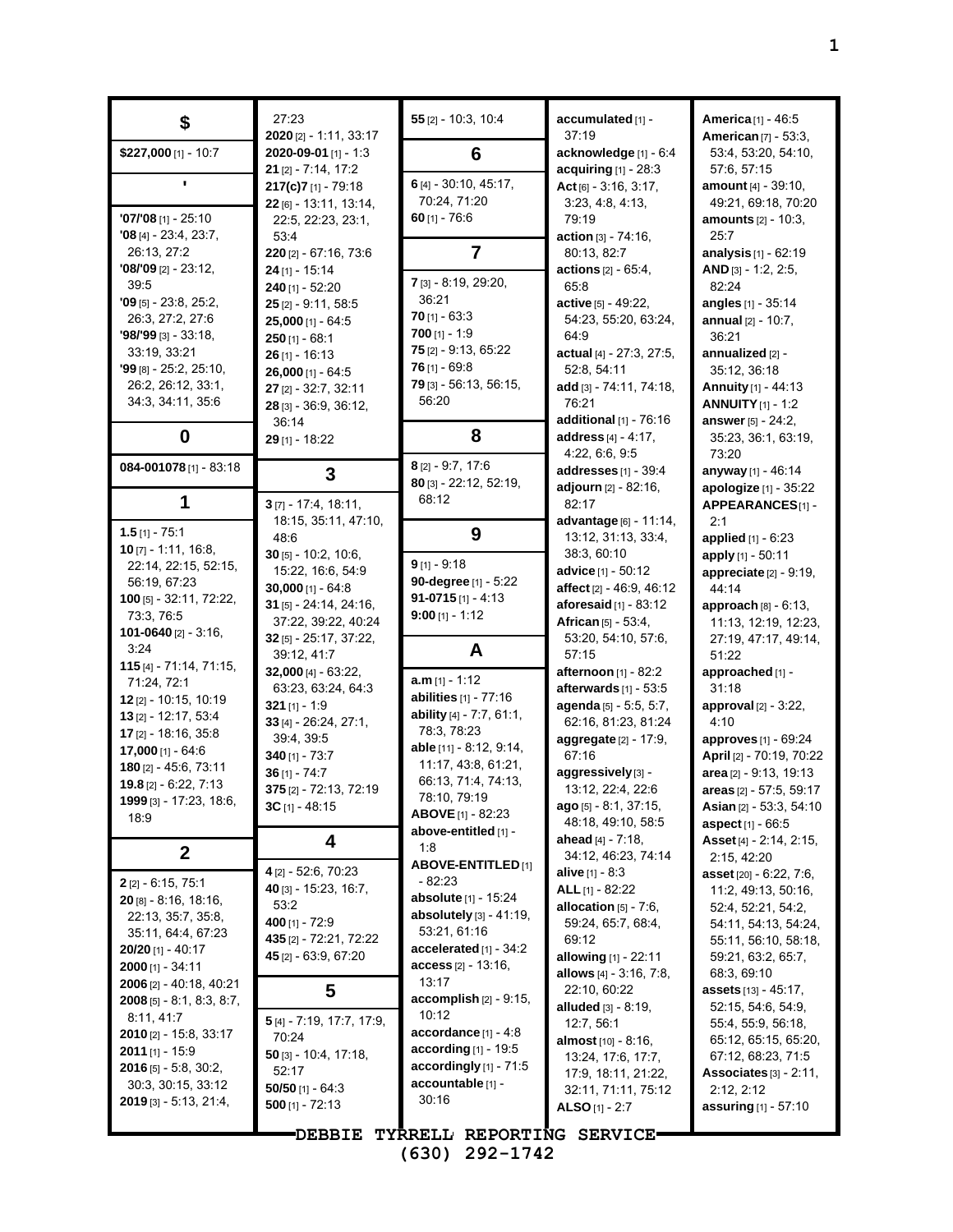| $AT_{[1]} - 82:24$                                         | beliefs [1] - 10:20<br>below $[1] - 16:20$          | <b>boring</b> [1] - 59:20<br><b>bottom</b> $[17] - 14:5$ , | 51:11, 58:2, 59:3,<br>69.12, 69.23                     | 5.22, 38.9, 44.13<br>chicken [1] - 60:15      |
|------------------------------------------------------------|-----------------------------------------------------|------------------------------------------------------------|--------------------------------------------------------|-----------------------------------------------|
| <b>attendance</b> [1] - 82:12<br><b>ATTORNEY</b> [1] - 2:5 | <b>benchmark</b> [1] - 30:10                        | 17:2, 17:14, 19:7,                                         | capitalize [1] - 11:14                                 | Chief [1] - 43:18                             |
| attractive [5] - 12:20,                                    | benefit [13] - 9:23,                                | 19:19, 20:13, 21:3,                                        | capitalizes [1] - 31:19                                | chime [1] - 44:7                              |
| 13:24, 16:10, 21:14,                                       | 10:12, 24:11, 26:21,                                | 22:9, 22:23, 24:18,                                        | capitals [1] - 25:8                                    | choosing [1] - 43:13                          |
| 39:17                                                      | 31:24, 33:5, 52:11,                                 | 27:2, 27:6, 32:21,                                         | <b>CAPPS</b> $[1]$ - 2:12                              | Chorus [1] - 82:21                            |
| <b>Attucks</b> [11] - 2:14,                                | 68:5, 70:4, 70:15,                                  | 41:7, 67:14, 67:18,                                        | capture [1] - 24:11                                    | chosen [1] - 24:12                            |
| 2:15, 2:15, 42:20,                                         | 70:19, 71:4, 72:9                                   | 69:8                                                       | carries $[2] - 61:10$ ,                                | $CIO$ [1] - 43:20                             |
| 43:13, 43:22, 45:12,                                       | <b>Benefit</b> [1] - 44:13                          | <b>bought</b> $[4] - 27:20$ ,                              | 81:12                                                  | City $[13] - 1:10, 2:10,$                     |
| 45:20, 51:18, 62:3,                                        | <b>BENEFIT</b> [1] - 1:2                            | 27:24, 37:11, 40:18                                        | <b>case</b> [9] - 23:1, 37:21,                         | 2:11, 64:13, 64:14,                           |
| 62.9                                                       | <b>benefits</b> $[4] - 31:13$ ,                     | <b>break</b> $[3] - 18:22$                                 | 50:10, 53:14, 53:17,                                   | 68:8, 70:21, 73:1,                            |
| <b>audio</b> $[3] - 1.8, 3.17,$                            | 37:5, 65:23, 73:24                                  | 78:6, 79:4                                                 | 55:17, 56:9                                            | 73:10, 75:3, 75:14,                           |
| 4:3                                                        | <b>best</b> $[10] - 34:14$ ,                        | <b>breakdown</b> $[1]$ - 18:23                             | <b>cases</b> [1] - 32:24                               | 76.4, 77.18                                   |
| August [1] - 71:19                                         | 34:16, 34:22, 34:23,                                | <b>BRIAN</b> $[1]$ - 2:12                                  | cash $[25] - 62:19$ ,                                  | <b>CLARK</b> $[1] - 2:13$                     |
| availability [3] - 55:20,                                  | 42:16, 49:13, 49:19,                                | <b>brief</b> $[1] - 4:17$                                  | 62:22, 65:1, 65:24,                                    | Clark [12] - 1:9, 5:15,                       |
| 77:19, 78:8                                                | 49:20, 50:15, 76:12                                 | <b>briefly</b> $[2]$ - 35:2, 51:2                          | 67:18, 68:4, 69:16,                                    | 5:17, 10:16, 10:19,                           |
| <b>available</b> $[4] - 4:11$ ,                            | <b>better</b> [33] $-8.22$ , 11:9,                  | <b>bring</b> $[2] - 62.3, 63.13$                           | 69:20, 69:24, 70:4,                                    | 11:21, 12:7, 18:20,                           |
| 54:5, 56:23, 77:18                                         | 12.3, 12:21, 13:8,                                  | brokerage $[1]$ - $9.8$                                    | 70.6, 70.11, 70.14,                                    | 29:10, 36:10, 41:15,                          |
| average [5] - 16:2,                                        | 16.8, 17:12, 17:13,                                 | <b>brought</b> $[1] - 81:20$                               | 70:18, 70:20, 70:23,                                   | 41:21                                         |
| 17:4, 18:10, 18:14,                                        | 19:23, 20:1, 20:6,                                  | Bryant [9] - 2:13, 2:13,                                   | 71:1, 73:2, 73:22,                                     | class $[7] - 49:13$ ,                         |
| 35:10                                                      | 21:2, 26:1, 26:2,                                   | 2:14, 5:2, 5:6, 5:18,                                      | 74:18, 76:1, 76:7,                                     | 49:19, 50:16, 55:11,                          |
| avoiding [1] - 11:24                                       | 27:19, 37:8, 37:19,                                 | 62:18, 65:1, 79:9                                          | 76:14, 77:1                                            | 59:21, 63:2                                   |
| ayes [1] - 82:21                                           | 38:20, 39:21, 40:3,                                 | <b>bubble</b> $[5]$ - 17:23,                               | category [1] - 53:3                                    | classes $[9] - 11:2$ ,                        |
|                                                            | 48:13, 51:14, 61:5,                                 | 18:7, 18:9, 35:5,                                          | caused [1] - 17:11                                     | 52:4, 52:21, 54:12,                           |
| В                                                          | 65:17, 68:15, 68:17,                                | 35:16                                                      | central [1] - 10:23                                    | 54:13, 54:24, 58:18,                          |
|                                                            | 70:10, 75:23, 77:15,                                | <b>budget</b> [1] - 78:21                                  | certain [4] - 14:12,                                   | 69:11                                         |
| <b>backdrop</b> [1] - 5:15                                 | 78:20, 78:23                                        | <b>Budget</b> [1] - 75:7                                   | 39.9, 62.14, 69.17                                     | clearly $[2] - 3.20, 14.3$                    |
| background [2] -                                           | <b>between</b> [8] - 16:18,<br>17:16, 17:17, 17:24, | <b>budgets</b> [1] - 47:1                                  | certainly [7] - 41:14,                                 | client [5] - 9:11, 50:10,                     |
| 42:22, 43:24                                               | 23:3, 51:17, 54:17,                                 | <b>building</b> $[1] - 49:23$                              | 41:17, 44:14, 65:23,                                   | 50:13, 60:22, 60:24                           |
| bad [3] - 25:16, 29:7,<br>71:18                            | 73:14                                               | bulk [1] - 64:15                                           | 69:11, 74:14, 82:5                                     | clients [12] - 48:6,                          |
| <b>badly</b> [1] - 29:7                                    | <b>beyond</b> $[1] - 46.3$                          | <b>bullet</b> [1] - 50:23                                  | <b>certainty</b> $[1]$ - 76:23<br>Certified [1] - 83:6 | 48:11, 48:12, 48:14,<br>49.3, 49.4, 49.16,    |
| <b>balance</b> [1] - 10:4                                  | <b>bid</b> [1] - 28:17                              | <b>BURKE</b> $[1] - 2.5$<br><b>BURNS</b> $[8]$ - 2:5, 2:6, | challenges $[1] - 44:3$                                | 50:3, 50:6, 50:8,                             |
| balancing $[1]$ - $71:2$                                   | <b>Bidden</b> [1] - 77:5                            | 42:6, 42:15, 79:16,                                        | challenging $[1]$ - $68:2$                             | 50:21, 60:14                                  |
| <b>ball</b> $[1] - 66:12$                                  | big [3] - 17:24, 23:18,                             | 80:15, 81:1, 81:22                                         | chance [1] - 50:20                                     | clinging [1] - 28:19                          |
| <b>band</b> $[1]$ - 37:13                                  | 49:2                                                | business $[9] - 7:7$ ,                                     | change [3] - 24:4,                                     | close $[5] - 45:1, 45:5,$                     |
| <b>banker</b> [1] - 51:8                                   | <b>biggest</b> [1] - 70:11                          | 7:10, 44:14, 44:18,                                        | 39:19, 59:8                                            | 52:20, 61:20, 63:3                            |
| <b>BANUELOS</b> [1] - 2:11                                 | <b>billion</b> [5] - 6:23, 7:14,                    | 45:4, 47:3, 49:11,                                         | changes [1] - 7:21                                     | closed $[6] - 42:8$ ,                         |
| barriers $[1]$ - 58:6                                      | 45:17, 52:16, 56:19                                 | 81:14, 83:8                                                | changing [1] - 13:1                                    | 42:12, 47:22, 79:9,                           |
| <b>bars</b> $[2] - 14:11, 14:18$                           | bit [6] - 15:12, 17:13,                             | business/new [1] -                                         | characteristics [3] -                                  | 79:15, 79:17                                  |
| <b>based</b> $[3] - 30:19$ ,                               | 18:23, 64:24, 70:5,                                 | 81:13                                                      | 15:15, 56:6, 56:24                                     | closely [1] - 52:1                            |
| 68:9, 76:7                                                 | 70.23                                               | busy [2] - 46:7, 48:9                                      | charges [2] - 11:21,                                   | <b>CMBS</b> $[1]$ - 60:5                      |
| <b>basis</b> $[6] - 10.2, 10.3,$                           | <b>Black</b> [2] - 46:2, 59:6                       | buy [4] - 12:20, 14:15,                                    | 66:1                                                   | $co$ [1] - 59:13                              |
| 10:4, 10:6, 50:10,                                         | <b>blend</b> $[1]$ - 14:23                          | 19:23, 20:1                                                | chart [7] - 16:17,                                     | co-invest $[1]$ - 59:13                       |
| 55:18                                                      | <b>blowup</b> $[1]$ - 51:17                         | <b>buying</b> $[6] - 16:2$ ,                               | 22:24, 25:9, 33:15,                                    | coherent [1] - 22:19                          |
| <b>beat</b> $[1]$ - 17:3                                   | <b>blue</b> [11] - 13:22,                           | 23:16, 31:19, 41:2,                                        | 33:17, 41:12, 54:14                                    | coherently [1] - 23:24                        |
| <b>becomes</b> $[1]$ - 27:13                               | 14:18, 25:3, 25:5,<br>26.5, 26.8, 26.21,            | 41.4, 41.7                                                 | charts $[2] - 9.6, 19.2$                               | collect $[1] - 41:16$                         |
| <b>begin</b> $[4]$ - 5:4, 5:19,<br>44:12, 66:7             | 32:17, 36:22, 39:14                                 | $BY$ <sub>[1]</sub> - 2:6                                  | <b>cheap</b> [8] - 14:22,<br>15:1, 16:6, 19:24,        | collected $[1]$ - 73:10<br>color $[1] - 46.6$ |
| <b>beginning</b> [3] - 39:23,                              | <b>BOARD</b> $[1]$ - 2:5                            | C                                                          | 20:1, 23:16, 61:1                                      | column [3] - 20:5,                            |
| 44:22, 75:23                                               | <b>board</b> $[7]$ - 55:14,                         |                                                            | cheaper $[8] - 13:7$ ,                                 | 20:8                                          |
| <b>behave</b> $[6] - 22:11$ ,                              | 65.3, 69.24, 70.17,                                 | cap $[20] - 5:10, 5:12$                                    | 14.3, 14.6, 15.23,                                     | columns [1] - 19:8                            |
| 22:20, 23:2, 23:13,                                        | 74:3, 74:21, 80:21                                  | 10:18, 11:1, 16:15,                                        | 16.7, 21.13, 22.4,                                     | com $[2] - 17:23, 18:9$                       |
| 23:23                                                      | <b>Board</b> $[8] - 4.14, 4.15,$                    | 16:16, 18:5, 19:4,                                         | 31:19                                                  | combination [3] -                             |
| <b>behaved</b> $[2] - 23:7$ ,                              | 4:18, 4:22, 9:10,                                   | 32.9, 32.18, 32.20,                                        | cheapest [1] - 19:6                                    | 13:2, 16:9, 67:11                             |
| 23.8                                                       | 61:11, 80:11, 80:17                                 | 32:23, 48:12, 54:17,                                       | cheapness [1] - 23:14                                  | <b>combining</b> $[1] - 15:1$                 |
| <b>behaving</b> $[2] - 22:21$ ,                            | <b>Bond</b> [1] - 43:19                             | 55:1, 55:12, 58:21,                                        | <b>check</b> [5] - 75:19,                              | <b>comfort</b> $[1]$ - 73:23                  |
| 23:4                                                       | <b>BOND</b> [3] - 2:15,                             | 79:7, 80:18, 80:20                                         | 76:3, 78:3, 78:7,                                      | comfortable [1] -                             |
| <b>behind</b> $[1] - 25.3$                                 | 44:11, 57:22                                        | capacity $[1] - 55:19$                                     | 82:5                                                   | 73:16                                         |
| beige [1] - 14:11                                          | <b>bonds</b> $[1]$ - $60:6$                         | capital $[6] - 46:17$ ,                                    | Chicago [4] - 1:10,                                    | coming $[8] - 13.9$ ,                         |
|                                                            | <b>DEBBIE</b>                                       | TYRRELL REPORTING SERVICE.                                 |                                                        |                                               |

**(630) 292-1742**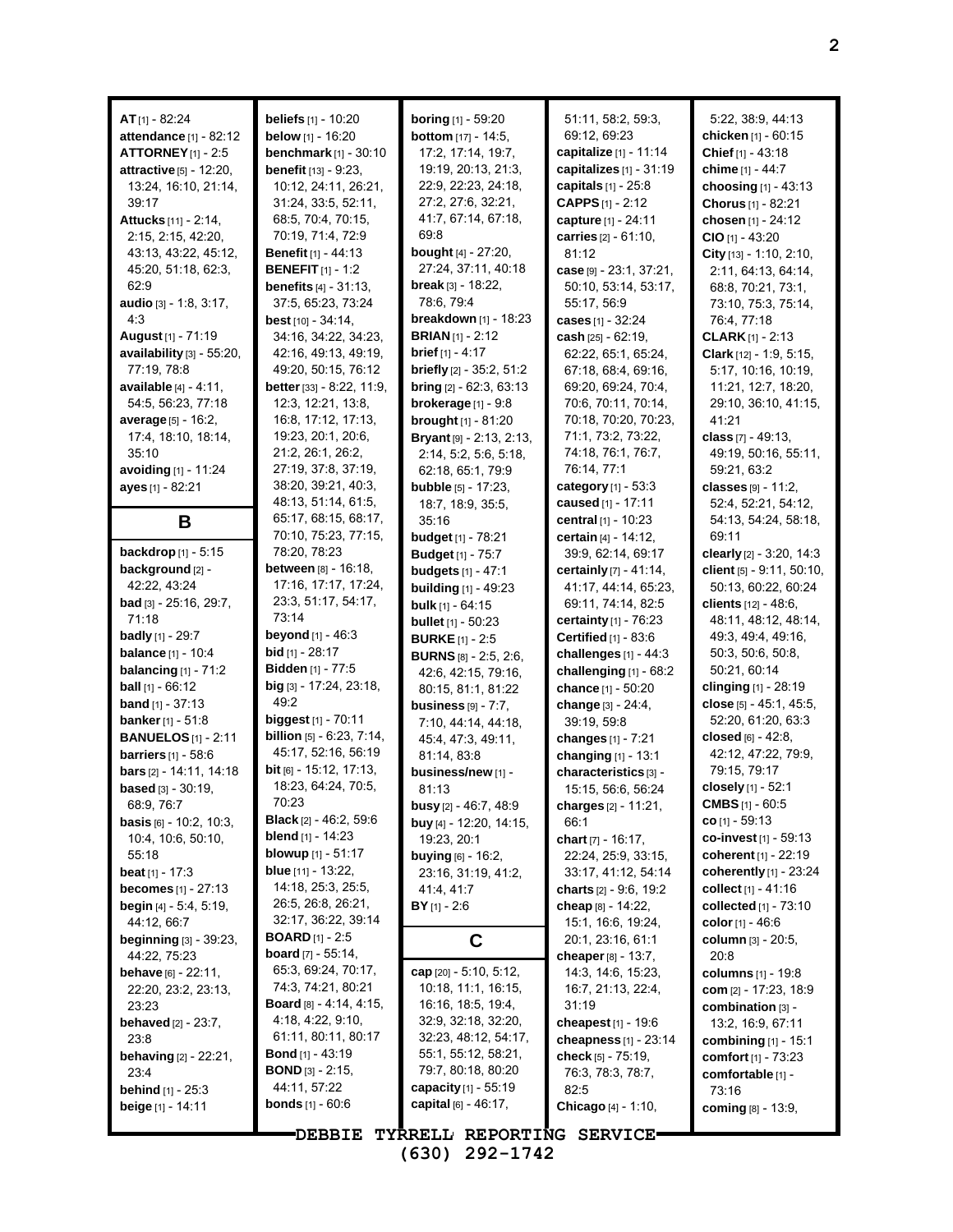| 23:9, 34:13, 42:13,<br>68:14, 69:10, 77:5,<br>77:11         | conservatively[1] -<br>69:5<br>consider [1] - 3:21 | 61:15, 63:18, 64:1,<br>64:8, 64:11, 74:19,<br>80:2, 81:3 | 66:16<br>cycles $[1] - 33:23$                      | <b>DENNIS</b> [1] - 2:8<br>Denver [1] - 82:13<br>Depression [1] - 34:5 |
|-------------------------------------------------------------|----------------------------------------------------|----------------------------------------------------------|----------------------------------------------------|------------------------------------------------------------------------|
| commencing [1] -                                            | consideration [1] -                                | Cook [1] - 1:10                                          | D                                                  | depths [1] - 34:18                                                     |
| 1:12                                                        | 80:16                                              | cooler [1] - 5:21                                        |                                                    | Deputy [2] - 2:8, 2:10                                                 |
| <b>commend</b> [1] - 40:9<br>comment $[1] - 4:19$           | consistent $[5]$ - 3:23,<br>4:13, 7:22, 12:19,     | core [10] - 5:9, 10:20,<br>21:21, 21:24, 22:1,           | dark [1] - 32:17<br>darker [1] - 27:4              | described [1] - 16:12<br>describing $[1]$ - 21:6                       |
| <b>comments</b> [2] - 29:12,                                | 52:17                                              | 22:11, 23:4, 24:5,                                       | <b>darn</b> $[1]$ - 26:9                           | designing [1] - 60:21                                                  |
| 74:12                                                       | consists [1] - 52:13                               | 60:2                                                     | data [2] - 32:12, 41:17                            | destroyed [1] - 25:7                                                   |
| commission $[1]$ - $9:8$                                    | consolidation [1] -                                | corner [2] - 22:7                                        | <b>DATE</b> $[1]$ - 82:24                          | details [1] - 56:6                                                     |
| committees $[1] - 4:16$                                     | 51:1                                               | corporate [1] - 45:24                                    | date [2] - 56:2, 71:23                             | determine [4] - 34:21,                                                 |
| communicate [1] -                                           | constant $[1] - 65:12$                             | corporations [1] -                                       | days [2] - 13:10, 67:5                             | 36:4, 36:5, 66:13                                                      |
| 62:8<br><b>companies</b> [48] -                             | constraints $[2] - 4.14$ ,<br>55:19                | 58:2<br><b>correct</b> $[5] - 30.6$ ,                    | dead $[1] - 37:13$<br>deal $[1]$ - 20:5            | determined $[1] - 4.14$                                                |
| 12:22, 14:7, 14:8,                                          | consultant [2] - 55:15,                            | 64:10, 72:20, 81:21,                                     | dealing [1] - 49:1                                 | determining [1] - 65:8<br>developed [1] - 54:18                        |
| 14:17, 15:1, 15:4,                                          | 78:14                                              | 83:11                                                    | <b>DEBBIE</b> $[1]$ - 83:17                        | diagram [2] - 13:14,                                                   |
| 16.6, 19.10, 19:14,                                         | consultants $[1]$ - 57:9                           | corrections $[1]$ - 21:23                                | <b>DEBORAH</b> [1] - 83:6                          | 32:13                                                                  |
| 19:23, 19:24, 20:2,                                         | contacted $[1] - 51.6$                             | correctly [1] - 67:19                                    | decade [1] - 8:1                                   | dice $[1] - 56.5$                                                      |
| 20:16, 21:6, 21:12,                                         | contains [1] - 83:13                               | correlation $[1]$ - 54:3                                 | decades $[2] - 31:17$ ,                            | difference [1] - 36:8                                                  |
| 21:13, 22:5, 22:10,<br>22:18, 23:14, 23:15,                 | context [1] - 50:2                                 | costs $[2] - 6.24, 47:2$<br>counsel [1] - 82:1           | 34.24                                              | different [14] - 15:12,                                                |
| 23:16, 23:18, 23:21,                                        | continual [1] - 74:4<br>continue [11] - 4:4,       | country [4] - 46:6,                                      | <b>DECATUR</b> $[17] - 2.13$<br>10:16, 22:2, 24:4, | 20:10, 20:19, 33:23,                                                   |
| 24:17, 24:19, 25:5,                                         | 12:22, 44:3, 45:22,                                | 46:21, 58:9, 74:1                                        | 24:16, 29:13, 29:20,                               | 34:17, 34:18, 37:3,<br>38:8, 49:5, 58:3,                               |
| 25:8, 25:14, 25:18,                                         | 54.8, 54.16, 55.7,                                 | <b>County</b> $[2] - 1:10, 83:8$                         | 29:23, 30:3, 30:6,                                 | 58:18, 62:11, 77:4                                                     |
| 25:19, 25:24, 27:20,                                        | 61.4, 61.9, 62.8,                                  | <b>COUNTY</b> [1] - 83:2                                 | 30.9, 30.23, 33.14,                                | differential $[2] - 20:19$ ,                                           |
| 27:21, 27:24, 28:1,                                         | 68:3                                               | couple [8] - 20:9,                                       | 35:22, 36:16, 38:24,                               | 81:16                                                                  |
| 28:2, 28:3, 28:4,<br>28:6, 28:8, 29:3,                      | continues [2] - 53:16,                             | 24:15, 26:19, 34:21,                                     | 41:22                                              | difficult [2] - 12:11,                                                 |
| 29:8, 31:19                                                 | 61:14                                              | 49:10, 60:2, 60:14,                                      | <b>Decatur</b> $[5] - 5:16$ ,                      | 76:19                                                                  |
| <b>Company</b> [1] - 45:1                                   | continuing [3] - 24:10,<br>46:13, 67:6             | 67:5<br>course [5] - 31:22,                              | 5:24, 7:8, 7:24, 8:8<br>December [4] - 34:11,      | digit $[1] - 16:3$                                                     |
| <b>company</b> [5] - 7:10,                                  | continuity [1] - 42:17                             | 42:10, 45:13, 46:3,                                      | 63.6, 68.16, 77.23                                 | digitally $[1] - 43.6$<br>diluting [1] - 24:6                          |
| 13.3, 29.3, 37:11,                                          | contracts $[1]$ - 79:20                            | 46:11                                                    | <b>decide</b> $[2] - 74:16$ ,                      | dimensions $[1]$ - 19:4                                                |
| 43:20                                                       | contribution [2] -                                 | <b>court</b> [1] - 83:7                                  | 74:20                                              | Director [3] - 2:8, 2:8,                                               |
| <b>compare</b> [1] - 52:9                                   | 63:16, 72:24                                       | Covid [3] - 6:12,                                        | decided $[1] - 45.5$                               | 4:1                                                                    |
| <b>compared</b> [3] - 20:21,                                | contributions [5] -                                | 21:15, 66:20                                             | decides [1] - 22:17                                | discipline [1] - 12:14                                                 |
| 53:23, 56:8<br>competition $[1]$ - $7:2$                    | 64:13, 64:14, 64:17,                               | <b>CRAIG</b> $[1]$ - 2:10                                | decision [2] - 74:15,                              | discount [1] - 17:19                                                   |
| competitor $[1] - 51:3$                                     | 73:1                                               | crash $[2] - 25:12$ ,                                    | 78:11                                              | discounts [1] - 15:22                                                  |
| <b>complete</b> [1] - 15:15                                 | contributor [1] - 56:1<br>conversations [3] -      | 25:13<br>create [6] - 46:17,                             | decisions $[1] - 65:3$<br>deck $[1] - 64:23$       | discrepancy [1] -                                                      |
| complicate [1] - 42:8                                       | 38:12, 78:1, 78:2                                  | 59:14, 66:18, 70:5,                                      | decline [3] - 47:5,                                | 13:13<br>discuss $[10] - 5:11$ ,                                       |
| complicated [2] -                                           | convey [1] - 47:12                                 | 74:4                                                     | 47:7, 47:17                                        | 5.14, 6.7, 8.8, 10.17,                                                 |
| 6:10, 39:2                                                  | <b>CONYEARS</b> [29] - 2:4,                        | created $[1]$ - 45:11                                    | defend $[2] - 30:22$ ,                             | 10:20, 42:4, 61:13,                                                    |
| compliment [2] -                                            | 3:4, 29:15, 29:21,                                 | creates $[4] - 65:24$ ,                                  | 31:7                                               | 63:13, 79:19                                                           |
| 40:10, 55:14                                                | 29:24, 30:4, 30:7,                                 | 70:22, 71:1, 74:8                                        | defined [1] - 52:14                                | discussed $[1]$ - $51:4$                                               |
| <b>component</b> [1] - 52:24<br>composition [2] -           | 30:12, 33:10, 35:17,                               | <b>creating</b> $[2] - 58:2$                             | definitely [3] - 61:10,                            | discussing [3] -                                                       |
| 44.6, 52.8                                                  | 36:13, 38:4, 40:8,<br>41.9, 41.18, 42.1,           | 58:10<br>credit $[1] - 57:9$                             | 70:17, 78:12<br>definition $[2] - 49.3$ ,          | 43:10, 49:11, 75:6                                                     |
| <b>compress</b> [1] - 33:16                                 | 53:6, 53:19, 53:22,                                | crucial $[1] - 12:12$                                    | 52:18                                              | discussion $[10] - 44.5$ ,<br>46.3, 46.4, 61.10,                       |
| compression $[1]$ - 7:1                                     | 56:12, 57:1, 61:15,                                | crystal $[1] - 66:12$                                    | definitions $[1]$ - 49:5                           | 62:17, 64:23, 65:1,                                                    |
| Comptroller $[1]$ - 2:10                                    | 63:18, 64:1, 64:8,                                 | CSR $[1] - 83:17$                                        | degree [2] - 36:7, 39:4                            | 65:16, 74:18, 79:9                                                     |
| <b>concern</b> [1] - 74:5                                   | 64:11, 74:19, 80:2,                                | <b>culture</b> [2] - 51:16                               | degrees $[1] - 45.6$                               | discussions [1] -                                                      |
| <b>concerned</b> [2] - 38:16,                               | 81:3                                               | cumulative [3] -                                         | deliver [2] - 28:12,                               | 55:21                                                                  |
| 47:19                                                       | <b>CONYEARS-ERVIN</b>                              | 33:21, 36:8, 36:17                                       | 28:14                                              | dispersion $[1]$ - 8:17                                                |
| <b>conducted</b> [1] - 3:17<br><b>conference</b> [3] - 1:8, | $[29] - 2.4, 3.4, 29.15,$<br>29:21, 29:24, 30:4,   | <b>current</b> [10] - 11:12,                             | delivered [2] - 28:14,                             | distinction $[1]$ - 22:3                                               |
| 3.17, 4.4                                                   | 30:7, 30:12, 33:10,                                | 13:6, 26:4, 27:7,<br>42.23, 43:24, 62.4,                 | 37:23<br>delivering $[3]$ - 28:10,                 | distributed $[2] - 54:7$ ,                                             |
| <b>confident</b> [1] - 27:12                                | 35:17, 36:13, 38:4,                                | 62:21, 62:22, 68:22                                      | 28:13, 28:21                                       | 55:4<br>distribution $[1]$ - 54:3                                      |
| <b>Congress</b> [1] - 75:13                                 | 40.8, 41.9, 41.18,                                 | cut $[1] - 48.2$                                         | <b>demand</b> $[1] - 65:12$                        | diverse $[9] - 45.8$ ,                                                 |
| Connecticut [1] -                                           | 42.1, 53.6, 53.19,                                 | cycle [6] - 6:14, 12:12,                                 | Democrat <sup>[1]</sup> - 77:9                     | 48.17, 49.6, 56.19,                                                    |
| 48:15                                                       | 53:22, 56:12, 57:1,                                | 23:10, 23:11, 40:1,                                      | Democratic [1] - 77:8                              | 57:10, 60:5, 60:7,                                                     |
|                                                             |                                                    |                                                          |                                                    |                                                                        |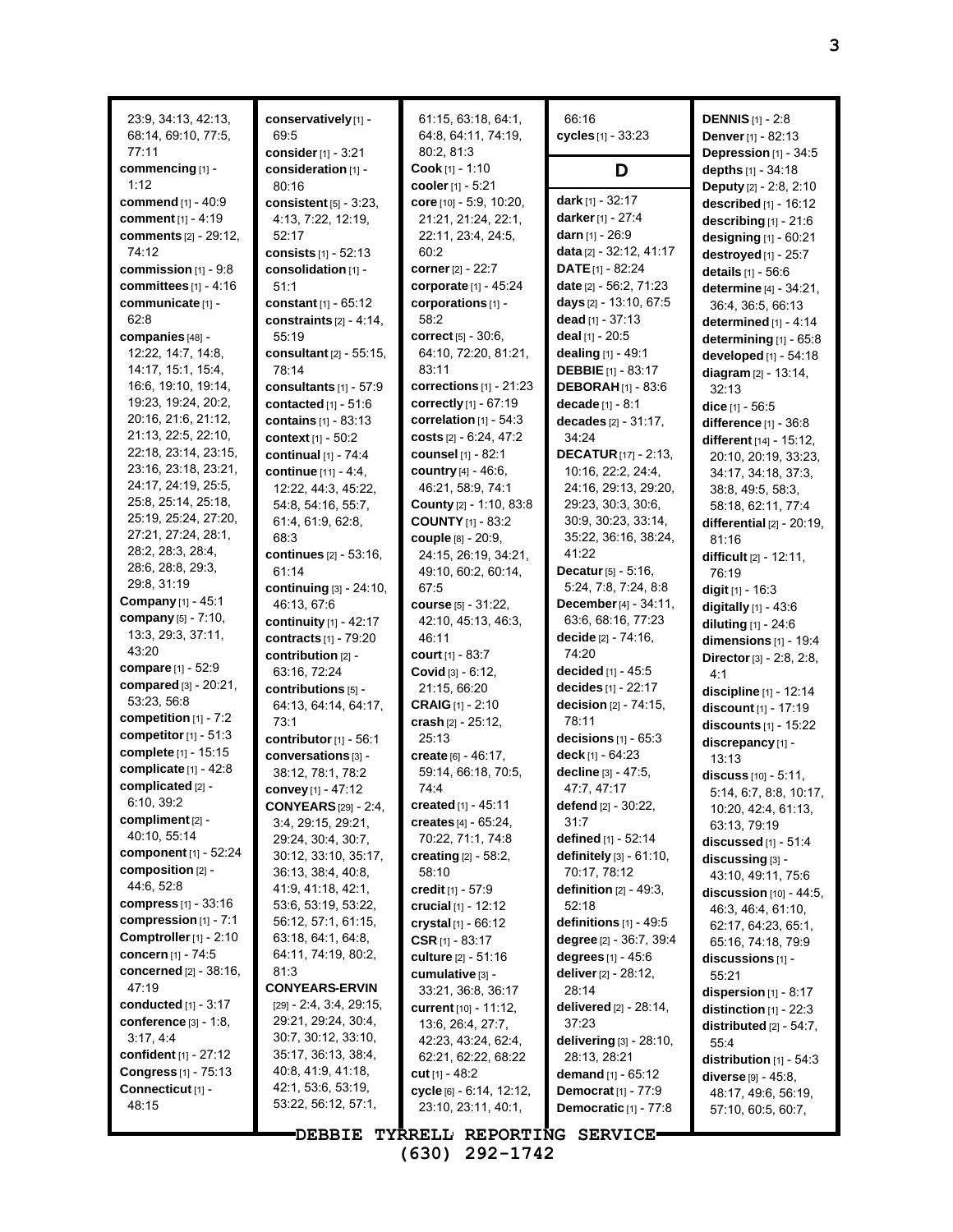| 61.6                                 | Е                                          | entry $[1]$ - 58:6                          | 46:21, 48:24, 59:22            | fatigue [1] - 44:17                         |
|--------------------------------------|--------------------------------------------|---------------------------------------------|--------------------------------|---------------------------------------------|
| diversity [1] - 41:12                |                                            | environment [6] -                           | execute [1] - 12:23            | favor [3] - 18:18, 33:2,                    |
| divided [1] - 52:23                  | EAFE [2] - 16:15,                          | 7:13, 18:18, 21:13,                         | executed $[1]$ - $70:2$        | 82:20                                       |
| <b>dividend</b> $[3] - 13:16$ ,      | 16:16                                      | 34:8, 39:24, 47:3                           | execution $[2] - 9.14$ ,       | feature [1] - 16:10                         |
| 13.24, 15:17                         | early [1] - 60:9                           | environments [2] -                          | 70:10                          | February [4] - 27:6,                        |
| <b>DMP</b> [1] - 60:13               | earn [1] - 46:24                           | 13:2, 15:6                                  | <b>Executive</b> [5] - 2:8,    | 34:11, 70:21, 71:10                         |
| dollar [1] - 67:20                   | earnings [3] - 13:17,                      | equality [2] - 46:4,                        | 2:8, 3:24, 43:19,              | <b>FEDAKO</b> [1] - 2:14                    |
| dollars [10] - 30:18,                | 14:14, 29:4                                | 46.5                                        | 80:13                          | Federal [1] - 74:24                         |
| 45:17, 64:15, 64:18,                 | easy [1] - 50:5                            | equities [4] - 52:13,                       | <b>executive</b> $[1] - 80.12$ | fee $[6] - 6.23, 6.24,$                     |
| 65:23, 67:17, 69:9,                  | ecco [1] - $45.9$                          | 55:1, 69:12, 76:24                          | exercising $[1]$ - 65:7        | 10.1, 10.3, 10.5,                           |
| 72:23, 73:3, 78:21                   | echo [2] - 44:19, 74:12                    | equity $[17] - 49.20$ ,                     | <b>existed</b> $[1] - 38:22$   | 10:6                                        |
| domestic [1] - 54:17                 | economic [1] - 46:23                       | 52:12, 53:1, 54:17,                         | expand [1] - 62:11             | feedback [1] - 77:17                        |
| dominating $[1]$ - 16:22             | economy [1] - 47:7                         | 54:19, 55:12, 56:20,                        | expanding $[1]$ - 49:9         | fees [3] - 16:3, 30:10,                     |
| done [16] - 8:22, 9:2,               | edification $[1]$ - $63:17$                | 56:23, 59:3, 66:24,                         | expansion $[1] - 12:2$         | 69:17                                       |
| 17:12, 21:2, 34:19,                  | educate [1] - 62:4                         | 67:1, 67:4, 68:23,                          | expansions [1] -               | few [5] - 13:5, 15:13,                      |
| 34:20, 36:2, 36:3,                   | efficient [2] - 54:24,                     | 69:3, 69:7, 77:7,                           | 39:22                          | 25:8, 59:2, 61:22                           |
| 39.21, 49:16, 52:5,                  | 70:2                                       | 77:13                                       | expect [1] - 47:6              | fewer $[2] - 55.13$ ,                       |
| 57:4, 57:20, 58:7,                   | efficiently [1] - 69:24                    | erase [1] - 39:14                           | expensive [14] - 13:8,         | 56:22                                       |
| 69.23, 72:18                         | efforts [1] - 46:17                        | <b>ERVIN</b> [29] - $2:4$ , $3:4$ ,         | 19:7, 20:12, 20:13,            | figure $[1] - 68:18$                        |
| <b>Donna</b> $[1] - 3:1$             | egg [1] - 60:15                            | 29:15, 29:21, 29:24,                        | 20:14, 20:16, 20:24,           | final $_{[1]}$ - 18:6                       |
| <b>DONNA</b> $[1]$ - 2:9             | eight $[1] - 21.5$                         | 30.4, 30.7, 30.12,                          | 21.6, 24:17, 24:19,            | <b>finalized</b> $[1]$ - 81:23              |
| doors [2] - 45:1, 45:5               | election $[4] - 66:16$ ,                   | 33:10, 35:17, 36:13,<br>38:4, 40:8, 41:9,   | 25:1, 25:18, 28:9,             | finally [2] - 9:17, 49:8                    |
| dot [2] - 17:22, 18:9                | 66:18, 68:14, 77:22                        | 41:18, 42:1, 53:6,                          | 39:21                          | Financial $[1]$ - 2:16                      |
| double [1] - 76:3                    | emerging [26] - 42:21,                     | 53:19, 53:22, 56:12,                        | experience [4] -               | fine $[1] - 42:18$                          |
| doubly [1] - 33:9                    | 42:23, 43:11, 43:14,                       | 57:1, 61:15, 63:18,                         | 44:15, 51:10, 64:20,           | firm $[10] - 6:16, 6:20,$                   |
| down [7] - 17:20, 25:5,              | 44:1, 44:23, 45:14,                        | 64:1, 64:8, 64:11,                          | 68:13                          | 7:3, 51:14, 51:23,                          |
| 25:13, 48:21, 56:20,<br>75.22        | 47:13, 47:21, 48:7,                        | 74:19, 80:2, 81:3                           | experiencing [1] -<br>38.9     | 58:4, 58:5, 58:21,                          |
| downdrafts [2] -                     | 48:22, 48:23, 49:4,                        | <b>escrow</b> [1] - 73:12                   | <b>expertise</b> $[1] - 60:10$ | 60:17, 60:18<br>firms $[16] - 45.8$ ,       |
| 39:13, 39:15                         | 49.8, 50.14, 50.17,<br>51:21, 54:21, 55:5, | especially $[4]$ - 16:22,                   | experts [3] - 60:4,            | 47:22, 49:6, 51:6,                          |
| <b>downturn</b> [1] - 45:4           | 55:8, 58:9, 58:12,                         | 19:18, 47:17, 57:5                          | 60:5, 60:6                     | 51:17, 52:19, 53:2,                         |
| Dr $[4]$ - 5:24, 7:8, 7:24,          | 59:22, 62:5, 62:12                         | essentially $[1]$ - 51:8                    | explains [1] - 24:1            | 54:4, 54:8, 54:10,                          |
| 8:8                                  | employee [2] - 41:12,                      | <b>estate</b> $[10] - 40:17$ ,              | exposed [1] - 69:3             | 57:16, 58:16, 59:3,                         |
| DR [12] - 10:16, 24:4,               | 64:13                                      | 40:19, 41:1, 41:3,                          | exposures $[2] - 14:11$ ,      | 59.16, 60.23                                |
| 29:13, 29:23, 30:3,                  | employees $[3]$ - $63:19$ ,                | 41:4, 58:24, 59:1,                          | 14:22                          | <b>first</b> $[12] - 5.6, 6.3,$             |
| 30.6, 30.9, 30.23,                   | 64:6, 64:17                                | 63:5, 63:8, 67:20                           | extra [1] - 70:4               | 19:13, 21:4, 21:5,                          |
| 33:14, 35:22, 38:24,                 | Employees' [1] -                           | <b>estimate</b> [1] - 78:18                 | extraordinary [1] -            | 21:16, 23:6, 40:6,                          |
| 41:22                                | 44:13                                      | evaluate [1] - 55:18                        | 58:19                          | 47:18, 51:15, 58:5,                         |
| dR $[4]$ - 22:2, 24:16,              | <b>EMPLOYEES'</b> $[1] - 1:2$              | events [2] - 44:1,                          | <b>extreme</b> $[1] - 12:5$    | 59:20                                       |
| 29:20, 36:16                         | employer [1] - 63:16                       | 44:20                                       | extremely [1] - 48:9           | fiscal $[2] - 77:10$ ,                      |
| draft $[1] - 47:1$                   | encouraging [1] -                          | evident $[1] - 55.2$                        | eye [1] - 50:24                | 77:11                                       |
| $drag$ [6] - 69:16,                  | 37:5                                       | evolves [1] - 61:14                         |                                | five [12] - 16:21, 17:5,                    |
| 69:20, 70:6, 70:11,                  | end $[14] - 31:16, 35:4,$                  | exact $[2] - 25:21$ ,                       | F                              | 17:8, 17:9, 18:13,                          |
| 70:23, 71:1                          | 42:11, 62:18, 62:21,                       | 35:23                                       |                                | 31.5, 35.9, 58.24,                          |
| <b>drags</b> $[1]$ - 66:1            | 63:3, 66:5, 66:7,                          | <b>exactly</b> $[3] - 48:3$ ,<br>51.4, 76.3 | face [2] - 9:2, 10:13          | 60.21, 79.4, 79.12                          |
| dramatic [1] - 18:18                 | 66:14, 67:13, 67:24,                       | example [7] - 46:16,                        | fact [6] - 14:6, 22:3,         | fixed $[9] - 5.9, 6.24,$                    |
| dramatically [3] -                   | 68:16, 69:9, 75:22                         | 55:22, 58:24, 65:11,                        | 31.9, 33.24, 49.18,            | 7:5, 7:7, 9:20, 45:21,<br>59:20, 60:2, 60:4 |
| 17:20, 23:13, 25:7                   | endowment $[1] - 46:1$                     | 70:16, 74:2, 74:3                           | 51:6<br>factor [5] - 22:19,    | flagship [1] - 58:21                        |
| <b>drawn</b> $[2] - 33:19$ ,<br>34:1 | ends $[1] - 29:7$                          | <b>except</b> [1] - 25:8                    | 22:21, 49:6, 66:2,             | flat $[1] - 30:10$                          |
| <b>driven</b> [1] - 18:1             | enhances $[1] - 13:3$                      | exceptional $[2] - 10.5$ ,                  | 66:22                          | flexibility [3] - 10:11,                    |
| dropping $[1]$ - 39:9                | enjoy $[1] - 61:22$                        | 20:23                                       | factors $[3] - 6:11, 8:3,$     | 55:17, 55:24                                |
| <b>DU</b> $[1] - 83:2$               | enlarge [1] - 59:15<br>entire [1] - 49:15  | exceptionally [1] -                         | 14:12                          | flip <sub>[3]</sub> - 12:17, 22:5,          |
| <b>due</b> $[5] - 4.4, 5.13,$        | entirety $[1] - 20.8$                      | 8:12                                        | facts $[1] - 66.15$            | 25:17                                       |
| 12:24, 45:2, 45:3                    | <b>ENTITLED</b> $[1]$ - 82:23              | <b>excess</b> $[3] - 11.9$ ,                | fair $[1]$ - 29:2              | flow [6] - 62:19, 68:4,                     |
| <b>DuPage</b> $[1] - 83.8$           | <b>entitled</b> $[1]$ - 1:8                | 28:11, 72:12                                | fall $[1]$ - 5:23              | 73:2, 73:22, 74:18,                         |
| <b>durations</b> $[1] - 34:17$       | entrepreneurs [1] -                        | <b>excessive</b> [1] - 11:5                 | fantastic [2] - 15:24,         | 77:1                                        |
| during $[5] - 41.16$ ,               | 46:13                                      | <b>excited</b> $[1] - 24:15$                | 16:4                           | flows $[3] - 56.11$ ,                       |
| 47:17, 47:23, 48:1,                  | entrepreneurship[1]                        | excitement [1] - 18:20                      | far $[5]$ - 20:18, 46:3,       | 62:22, 65:2                                 |
| 49:18                                | - 47:24                                    | exciting [4] - 43:17,                       | 57:5, 66:8, 71:7               | focus $[3]$ - 7:8, 12:21,                   |
|                                      |                                            |                                             |                                |                                             |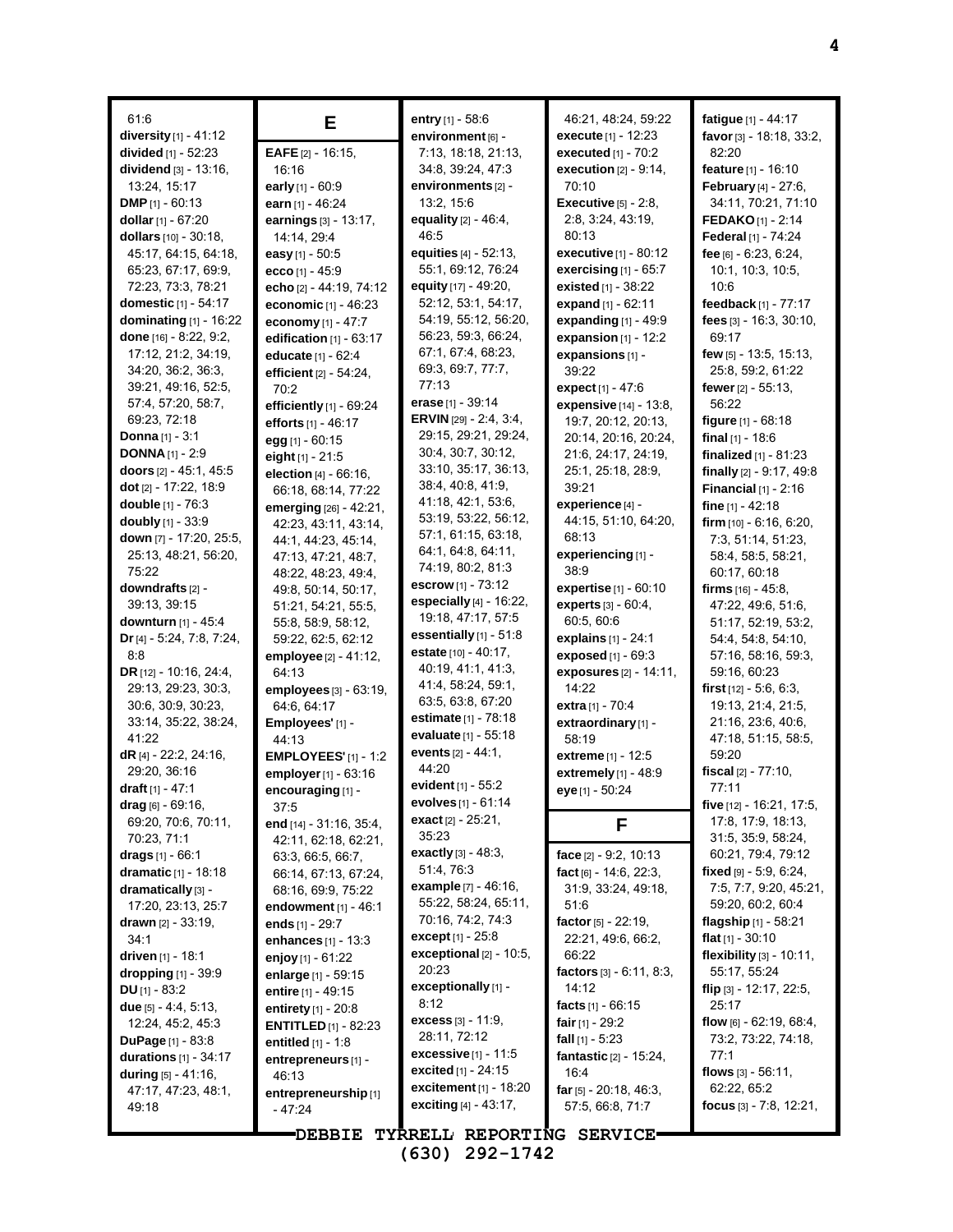| 58:23<br>focusing $[4]$ - 16:5,<br>22:24, 50:4, 65:20<br>folks $[1]$ - 74:2<br>followed [5] - 47:5.<br>53.3, 54.9, 54.18,<br>54:21<br>followup [1] - 78:10<br><b>FOR</b> [1] - 2:5<br>forecasted [1] - 28:14<br>foregoing [1] - 83:11                                                                                                                                                                                                                                                                                                                                                                                                                                                                                                                                             | 72:18, 73:9, 73:15,<br>73:16, 73:23, 74:6,<br>75.9, 76.11, 78:19,<br>78:21<br>fundings [1] - 78:16<br>future [5] - 29:4,<br>37:10, 43:7, 47:8,<br>74:8<br>G                                                                                                                                                                                                                                                                                                                                                                                                                                                                                                                                                                                                                                | grow $[1] - 47:3$<br>growing $[1] - 55.8$<br>growth [40] - 7:15,<br>8:9, 11:4, 11:20,<br>11:23, 15:8, 15:10,<br>16:16, 16:19, 16:20,<br>16:22, 16:23, 17:3,<br>17:6, 17:12, 17:18,<br>17:19, 17:22, 18:4,<br>18:10, 18:15, 20:6,<br>20:11, 22:12, 28:7,                                                                                                                                                                                                                                                                                                                                                                                                                                                                                                           | hear $[1]$ - 23:22<br>heard [1] - 62:6<br><b>hearing</b> $[1] - 4:23$<br>heat $[1] - 5:22$<br>heavily [1] - 11:22<br>height [1] - 17:22<br>held [2] - 1:9, 30:16<br>help $[9] - 47:1, 51:7$ ,<br>57:15, 59:18, 75:4,<br>77:6, 77:10, 77:13,<br>78:20                                                                                                                                                                                                                                                                                                                                                                                                                                                                                                  |
|-----------------------------------------------------------------------------------------------------------------------------------------------------------------------------------------------------------------------------------------------------------------------------------------------------------------------------------------------------------------------------------------------------------------------------------------------------------------------------------------------------------------------------------------------------------------------------------------------------------------------------------------------------------------------------------------------------------------------------------------------------------------------------------|--------------------------------------------------------------------------------------------------------------------------------------------------------------------------------------------------------------------------------------------------------------------------------------------------------------------------------------------------------------------------------------------------------------------------------------------------------------------------------------------------------------------------------------------------------------------------------------------------------------------------------------------------------------------------------------------------------------------------------------------------------------------------------------------|-------------------------------------------------------------------------------------------------------------------------------------------------------------------------------------------------------------------------------------------------------------------------------------------------------------------------------------------------------------------------------------------------------------------------------------------------------------------------------------------------------------------------------------------------------------------------------------------------------------------------------------------------------------------------------------------------------------------------------------------------------------------|-------------------------------------------------------------------------------------------------------------------------------------------------------------------------------------------------------------------------------------------------------------------------------------------------------------------------------------------------------------------------------------------------------------------------------------------------------------------------------------------------------------------------------------------------------------------------------------------------------------------------------------------------------------------------------------------------------------------------------------------------------|
| foremost $[1] - 6:3$<br>formalized $[2] - 48:16$ ,<br>48:22<br><b>former</b> $[1]$ - 68:21<br><b>forth</b> $[1]$ - 55:1<br>fortunate [2] - 45:16,<br>69.21<br>forward [8] - 13:11.<br>15:18, 32:7, 35:7,<br>36.22, 49.12, 61.2,<br>77:3<br><b>foster</b> $[1] - 61.6$<br>foundations [1] -<br>45:24                                                                                                                                                                                                                                                                                                                                                                                                                                                                               | gains [3] - 31:10,<br>31:14, 39:10<br>gap [2] - 74:4, 74:7<br>garnered [1] - 49:21<br>geared [1] - 6:14<br>general [2] - 10:21,<br>20:3<br>generate [2] - 29:4,<br>31:10<br>gentleman [1] - 82:11<br>given [8] - 16:12,<br>31:20, 39:17, 47:6,<br>56:24, 63:6, 83:10,<br>83:13                                                                                                                                                                                                                                                                                                                                                                                                                                                                                                             | 28:11, 28:12, 28:15,<br>28:18, 29:4, 32:12,<br>32:13, 32:15, 33:7,<br>34:6, 35:5, 36:21,<br>36:23, 37:2, 61:6<br>guess [6] - 15:12,<br>30:13, 57:1, 57:11,<br>67:7, 75:9<br>guiding [1] - 36:14<br>Guiding [1] - 7:19<br>$guys$ [9] $-8.6, 9.22,$<br>10:10, 24:12, 24:21,<br>24:23, 39:2, 40:9,<br>73:15                                                                                                                                                                                                                                                                                                                                                                                                                                                          | helpful [1] - 69:19<br>helps [1] - 15:7<br>hesitate [1] - 59:10<br>high $[4] - 20:1$ , 20:2,<br>41.5, 78.18<br>higher [8] - 20:14,<br>28:17, 28:18, 47:16,<br>58.6, 67.6, 76.1,<br>77:13<br>highest [1] - 54:8<br>highlight $[1]$ - $63:5$<br>highlights [2] - 14:6,<br>71:21<br>hindsight [1] - 40:17                                                                                                                                                                                                                                                                                                                                                                                                                                                |
| founder $[1] - 6:1$<br>four [15] - 19.3, 19.13,<br>19:15, 21:7, 27:17,<br>33:11, 35:19, 38:19,<br>40:14, 51:6, 73:6,<br>78:22<br>four-by-four [3] - 19:3,<br>19:13, 19:15<br><b>fourth</b> $[3] - 18:6, 18:8,$<br>35.6<br>frankly $[2] - 47:19$ ,<br>60:22<br>fraud $[1] - 37:12$<br>free [1] - 44:7<br>Friday [3] - 45:21,<br>82:4, 82:5<br>frothy $[1]$ - 67:5<br><b>fruition</b> $[1] - 46:19$<br>full $[2] - 6:13, 26:20$<br>fully $[1]$ - 24:10<br>functions [1] - 58:13<br>Fund [9] - 9:15, 38:7,<br>38.8, 44.13, 45.20,<br>57:4, 57:8, 63:20<br>fund $[3] - 57:20$ ,<br>62:14, 75:15<br><b>FUND</b> [1] - 1:2<br><b>Fund's</b> $[1] - 4:11$<br>fundamentals [1] -<br>12:2<br>funded $[1]$ - 50:17<br>funding $[20] - 39.1$ ,<br>46:17, 65:13, 65:14,<br>66.9, 67.12, 68.7, | glad [1] - 61:21<br>global [1] - 52:13<br>goal [3] - 9:11, 50:7<br>goals [1] - 9:15<br>Government [1] -<br>74:24<br>graduate [1] - 50:6<br>graduating $[1]$ - 50:9<br>graduation [5] -<br>48:20, 50:2, 50:5,<br>50:7, 50:11<br>graph [2] - 13:15, 14:5<br>gratifying [1] - 48:10<br>gray [1] - 13:20<br>great [26] - 6:8, 8:5,<br>8:7, 8:10, 9:14, 9:21,<br>10:6, 12:7, 15:22,<br>21:15, 22:2, 29:13,<br>30:14, 33:3, 35:24,<br>38:24, 41:24, 44:15,<br>48:23, 57:20, 57:22,<br>58:8, 59:10, 60:17,<br>60:18, 70:7<br><b>greater</b> [1] - 52:16<br><b>greatest</b> $[3] - 12:15$ ,<br>49:21, 56:1<br>green [7] - 24:18,<br>24:22, 25:3, 25:23,<br>27:6, 41:1<br><b>grids</b> $[1]$ - 19:3<br>$group_{[5]} - 13.20,$<br>13:21, 20:19, 20:23,<br>20:24<br>groups [3] - 14:2,<br>21:1, 77:12 | н<br>half $[3] - 18:11$ , 30:11,<br>35:11<br>halfway [1] - 71:11<br>Hamill [9] - 2:13, 2:13,<br>2:14, 5:2, 5:6, 5:18,<br>62:18, 65:1, 79:10<br><b>hand</b> $[5] - 5.17$ , 22:7,<br>43:2, 54:15<br><b>handful</b> [1] - 47:22<br>hanging $[2] - 62:1$ ,<br>65.6<br><b>HANSEN</b> $[24]$ - 2:9,<br>3.3, 3.6, 3.8, 3.10,<br>3:12, 3:14, 4:21,<br>63:23, 64:5, 79:5,<br>79:11, 79:14, 80:1,<br>80:3, 80:5, 80:7,<br>80:9, 81:2, 81:4,<br>81:6, 81:8, 81:10,<br>81:12<br>happy [2] - 45:19, 56:5<br><b>hard</b> [3] - 6:5, 34:7,<br>53:17<br><b>head</b> [1] - 65:6<br>heads [2] - 70:8, 82:14<br>headwinds $[3]$ - $9:2$ ,<br>10:13, 65:24<br><b>health</b> $[4] - 6.20, 7.3$ ,<br>19:9, 22:9<br><b>healthier</b> $[1] - 19:23$<br>healthy [3] - 15:2,<br>43:5, 69:11 | hire [1] - 50:19<br>hired [3] - 8.6, 22:1,<br>45:20<br>hiring $[2] - 60.1, 60.4$<br>Hispanic [3] - 53:15,<br>53:23, 57:16<br><b>Hispanics</b> [1] - 57:7<br>historic $[3] - 9:3$ ,<br>10:13, 12:8<br>historical [3] - 12:6,<br>25.4, 26.6<br>historically [5] -<br>19:17, 28:15, 66:15,<br>72:7, 72:16<br>history [6] - 17:2,<br>18:5, 31:22, 32:18,<br>34:17<br>hold $[4] - 20:7, 42:10,$<br>68:15, 75:21<br><b>holding</b> $[2] - 68:21$ ,<br>70:4<br><b>honest</b> $[1] - 38:13$<br>hope [2] - 43:5, 75:11<br>hopefully $[3] - 43.7$ ,<br>62:7, 82:13<br>horizontal $[1]$ - 13:17<br><b>horrible</b> [1] - 26:17<br>hour $[1] - 1:12$<br>house [1] - 40:18<br>huge [3] - 8:24, 16:24,<br>25:7<br>hurt [2] - 7:2, 77:9<br>hybrid $[2]$ - 73:5, 73:8 |

**I idea** [6] - 29:7, 40:12, 46:20, 65:13, 72:23, 73:16 **ideally** [1] - 67:9 **ideas** [1] - 49:20 **identify** [1] - 53:18 **ignored** [1] - 60:11 **ignoring** [1] - 22:23 **ILLINOIS** [1] - 83:1 **Illinois** [5] - 1:11, 45:19, 52:17, 58:8, 83:9 **illustrated** [1] - 74:1 **image** [1] - 25:21 **impact** [1] - 50:20 **implement** [1] - 48:22 **implementing** [1] - 55:15 **important** [8] - 6:17, 7:17, 8:2, 8:13, 8:14, 9:9, 58:16, 77:20 **improved** [2] - 66:21, 72:15 **IN** [1] - 82:23 **inactive** [1] - 64:6 **inception** [6] - 29:17, 29:18, 29:19, 30:5, 35:20, 40:14 **inclination** [1] - 75:7 **include** [2] - 50:18, 72:17 **included** [4] - 41:11, 41:12, 52:11, 55:23 **includes** [1] - 48:19 **including** [1] - 71:22 **inclusion** [1] - 49:15 **inclusive** [4] - 48:17, 50:13, 57:5, 57:19 **income** [8] - 5:9, 7:5, 7:7, 9:20, 45:21, 59:20, 60:3, 60:4 **increase** [2] - 59:15, 59:19 **increased** [1] - 66:17 **incredibly** [3] - 25:15, 33:1, 39:24 **index** [15] - 13:21, 13:22, 14:3, 15:20, 16:16, 17:17, 17:18, 17:19, 21:23, 22:8, 29:22, 30:5, 31:2, 33:9 **indices** [4] - 16:15, 17:16, 18:1, 18:24 **individuals** [1] - 51:20 **industry** [13] - 43:11, 44:2, 53:8, 53:9, 53:11, 54:20, 54:23,

**DEBBIE TYRRELL REPORTING SERVICE (630) 292-1742**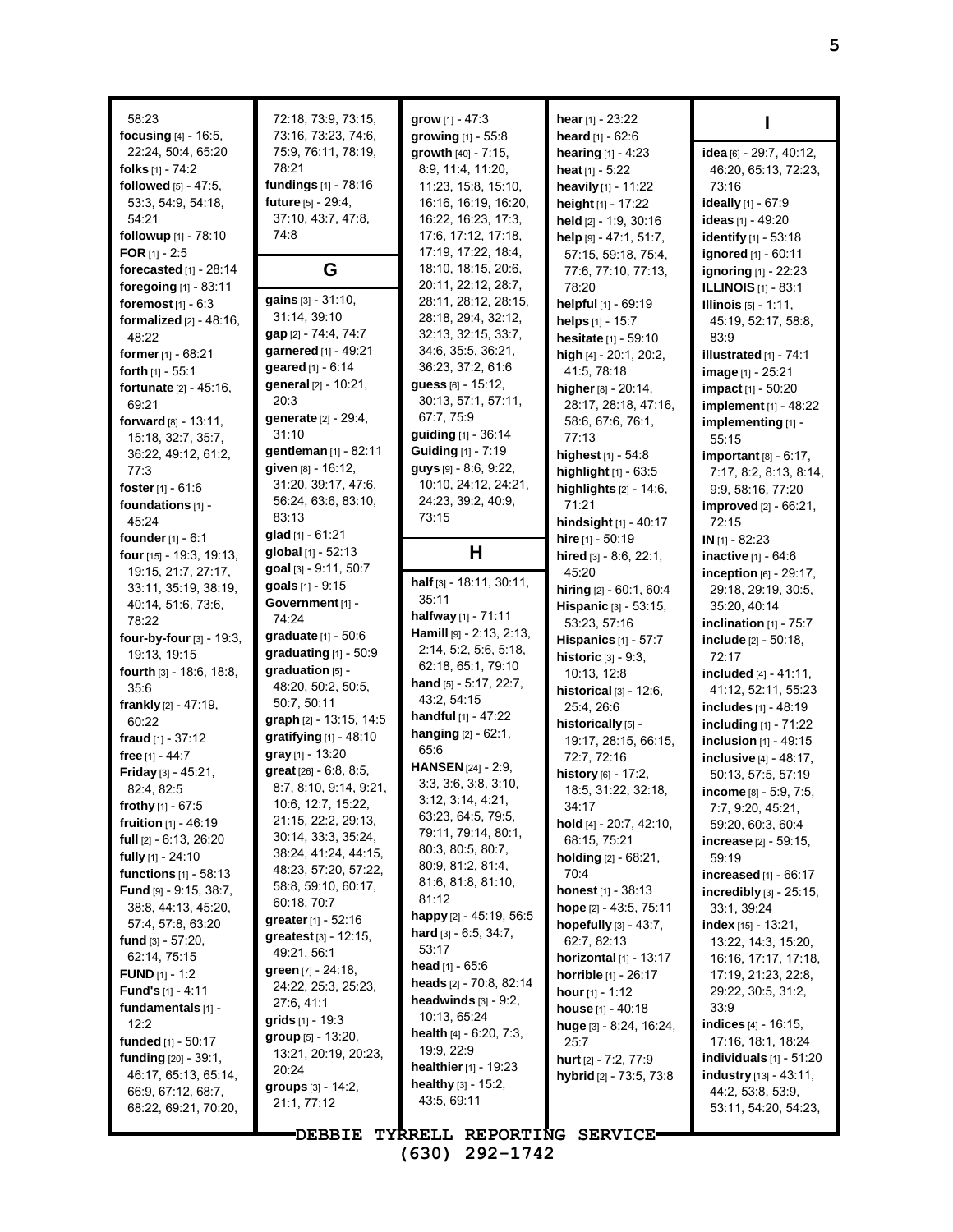| 56:13, 56:16, 57:7,<br>59:11, 62:5, 62:7                                                                                                                           | items [2] - 49.1, 65.5<br>itself [1] - 14:4                                                                                                   | ladies [1] - 82:11<br>landed $[1] - 21:15$                                                                                             | 27:4, 32:17, 33:4,<br>36:17, 39:9, 39:14,                                                                                                    | 78:6<br>losses $[4] - 24:8, 27:9,$                                                                                                                            |
|--------------------------------------------------------------------------------------------------------------------------------------------------------------------|-----------------------------------------------------------------------------------------------------------------------------------------------|----------------------------------------------------------------------------------------------------------------------------------------|----------------------------------------------------------------------------------------------------------------------------------------------|---------------------------------------------------------------------------------------------------------------------------------------------------------------|
| influential $[1]$ - 40:11<br>information $[3] - 44:5$ ,                                                                                                            | J                                                                                                                                             | $large_{[6]} - 48:12,$<br>54:17, 59:24, 70:20,                                                                                         | 41:1, 55:11<br>lines [3] - 13:7, 32:14,                                                                                                      | 39:6, 39:11<br>loved $[1] - 8:22$                                                                                                                             |
| 52:8, 78:11<br>informed [1] - 78:11<br>initiative [1] - 48:15<br>inquiries $[1] - 46.8$<br>insure [1] - 24:9<br>intentional $[4] - 46:16$ ,<br>57:24, 58:11, 64:16 | Jamie [2] - 71.6, 74:23<br>JAMIE $[1] - 2:11$<br>Jamie's [1] - 74:12<br>January [1] - 71:9<br>jealous [1] - 24:20<br><b>JEFFREY</b> [1] - 2:3 | 71:10, 72:14<br>larger [3] - 44:19,<br>45:9, 73:1<br>largest [5] - 18:4,<br>44:23, 48:14, 52:24,<br>69.6<br>$last$ [30] - 8:17, 16:21, | 36:22<br>linger [1] - 9:4<br>liquid [1] - 65:20<br><b>liquidate</b> $[2] - 75:24$ ,<br>76:15<br>liquidated [4] - 71:7,<br>71:13, 71:24, 72:1 | low [8] - 20:24, 28:18,<br>53:22, 53:23, 57:8,<br>75:3, 76:12, 76:13<br>lower $[2] - 20:15$ ,<br>28:10<br><b>LTD</b> $[1] - 2:5$<br><b>luxury</b> [1] - 38:13 |
| <b>interest</b> $[5] - 29:11$ ,<br>46:15, 49:21, 58:1,                                                                                                             | $job$ [7] $-6:19, 9:3$ .<br>57:5, 57:20, 58:8,                                                                                                | 16:23, 17:5, 17:20,<br>20:9, 20:20, 21:8,                                                                                              | liquidity [8] - 65:18.<br>70:9, 71:3, 77:17,                                                                                                 | M                                                                                                                                                             |
| 75:3<br>interesting [2] - 19:21,                                                                                                                                   | 59:10<br>Johnson [5] - 3:6, 4:1,                                                                                                              | 21:18, 24:15, 26:16,<br>27:17, 28:22, 33:16,                                                                                           | 77:20, 77:21, 77:22,<br>78:19                                                                                                                | $ma'am$ [3] - 3:7, 80:4,                                                                                                                                      |
| 36:9                                                                                                                                                               | 72:7, 80:3, 81:4                                                                                                                              | 34:2, 34:21, 35:3,                                                                                                                     | <b>live</b> $[1] - 8.16$                                                                                                                     | 81.5                                                                                                                                                          |
| intermediate $[1] - 5.9$<br>international [17] -<br>5:10, 5:11, 10:18,                                                                                             | <b>JOHNSON</b> [18] - 2:3,<br>3:7, 21:20, 24:3,<br>66.4, 71.6, 71.9,                                                                          | 35:5, 35:16, 36:5,<br>36.6, 37.18, 45.21,<br>67:3, 67:5, 70:3,                                                                         | Lives [2] - 46:2, 59:6<br>loaded [1] - 72:2<br>Ioan $[1] - 75:3$                                                                             | <b>macro</b> $[1] - 44:20$<br><b>Madam</b> $[4] - 3:3$ ,<br>79:21, 80:1, 81:2                                                                                 |
| 18:5, 19:3, 32:2,                                                                                                                                                  | 71:15, 71:17, 72:1,                                                                                                                           | 73:5, 73:11, 78:2                                                                                                                      | lock $[1] - 24:7$                                                                                                                            | <b>maintain</b> $[1]$ - 12:14                                                                                                                                 |
| 32.9, 32.17, 32.20,<br>32:22, 49:20, 54:18,<br>54:24, 55:8, 79:7,                                                                                                  | 73.4, 73.19, 74:10,<br>79:24, 80:4, 80:19,<br>81:5, 82:18                                                                                     | late $[1] - 70:21$<br>launched [3] - 7:24,<br>48:15, 48:18                                                                             | long-term [11] - 10:24,<br>11:14, 12:12, 31:4,<br>31:6, 31:9, 31:10,                                                                         | majority [1] - 54:16<br>manage [2] - 44:24,<br>52:13                                                                                                          |
| 80:18, 80:20<br>introduce [2] - 5:18,                                                                                                                              | Johnson's [1] - 75:14<br>joined [1] - 43:19                                                                                                   | $lead$ [3] $-6.1, 6.7$ ,<br>55:24                                                                                                      | 31:13, 31:14, 33:12,<br>35:18                                                                                                                | managed [1] - 80:20<br>Management [5] -                                                                                                                       |
| 43:3<br>invest [10] - 11:17,                                                                                                                                       | jump [2] - 13:11,<br>24:16                                                                                                                    | <b>leader</b> $[1] - 58.8$<br>leading [1] - 24:19                                                                                      | longstanding [1] -<br>9:20                                                                                                                   | 2:14, 2:15, 2:15,<br>42:20, 44:24                                                                                                                             |
| 19:14, 25:19, 25:20,<br>26:17, 26:18, 48:16,<br>59:13, 60:19, 71:5<br>invested $[2] - 26:7$ ,                                                                      | <b>jumped</b> $[1] - 62:16$<br>junkie [1] - 14:7<br>jurisdiction $[1]$ - 4:18<br>justify [1] - 29:5                                           | least $[2] - 45:2, 67:1$<br>leave [3] - 26:24,<br>62:17, 72:14<br>left [18] - 13.14, 17:2,                                             | look $[46] - 11:16$ ,<br>12:20, 13:12, 14:10,<br>14:11, 14:19, 14:23,<br>15:12, 16:13, 17:1,                                                 | management [7] -<br>44:18, 45:9, 49:22,<br>52:15, 54:23, 56:18,<br>58:4                                                                                       |
| 40:6                                                                                                                                                               |                                                                                                                                               | 19:10, 19:12, 19:18,                                                                                                                   | 19:3, 19:13, 20:7,                                                                                                                           | manager $[30] - 6:1$ ,                                                                                                                                        |
| investing $[4]$ - 7:9,<br>9:1, 9:21, 10:21                                                                                                                         | K                                                                                                                                             | 19:22, 20:4, 20:5,<br>20:7, 20:8, 22:7,                                                                                                | 21:3, 23:6, 23:8,<br>26:15, 30:1, 31:21,                                                                                                     | 13:19, 42:5, 42:21,<br>43.11, 43.14, 44.2,                                                                                                                    |
| <b>INVESTMENT</b> $[1]$ - 1:2                                                                                                                                      | $K2$ [1] - 71:22                                                                                                                              | 22:24, 32:13, 32:19,                                                                                                                   | 32:7, 33:15, 33:17,<br>34:16, 36:9, 37:15,                                                                                                   | 44:23, 45:12, 45:15,<br>48:7, 48:12, 48:19,                                                                                                                   |
| Investment $[3] - 2:9$ ,<br>2:16, 44:24                                                                                                                            | keep [4] - 46:24, 48:2,<br>68:3, 68:24                                                                                                        | 32:22, 33:4, 45:18<br><b>left-hand</b> [2] - 22:7                                                                                      | 37:21, 39:12, 47:2,                                                                                                                          | 48:23, 50:14, 50:17,                                                                                                                                          |
| investment $[25]$ - 6:5,                                                                                                                                           | <b>keeping</b> $[2] - 50:24$ ,                                                                                                                | lengths [1] - 33:24                                                                                                                    | 51.9, 52.22, 54.2,                                                                                                                           | 50:18, 51:12, 52:9,                                                                                                                                           |
| 13:20, 31:5, 31:6,<br>31:9, 40:5, 40:20,                                                                                                                           | 77:6<br><b>keeps</b> $[2] - 37:13$ ,                                                                                                          | <b>LES</b> $[1] - 2:15$<br>Les $[7] - 43:1, 43:19,$                                                                                    | 54.6, 54.11, 54.14,<br>55.3, 56.17, 59.7,                                                                                                    | 53:15, 58:9, 58:13,<br>59:22, 61:2, 63:1,                                                                                                                     |
| 44:18, 45:9, 51:7,                                                                                                                                                 | 57:13                                                                                                                                         | 44:9, 47:11, 48:8,                                                                                                                     | 64:12, 66:15, 67:14,                                                                                                                         | 65:9, 65:10                                                                                                                                                   |
| 54:22, 58:4, 59:1,                                                                                                                                                 | <b>kick</b> [1] - 43:2                                                                                                                        | 51:2                                                                                                                                   | 70:16, 71:19, 75:15,                                                                                                                         | <b>Manager</b> [1] - 2:9                                                                                                                                      |
| 60.23, 61.5, 72.10,<br>73:21, 74:15, 75:18,                                                                                                                        | <b>killed</b> [1] - $72.4$                                                                                                                    | $less$ [11] - 28:21,<br>31:17, 52:15, 54:24,                                                                                           | 76:21<br><b>looked</b> $[1] - 11:3$                                                                                                          | <b>managers</b> $[50] - 6:22$ ,<br>14:3, 32:5, 42:21,                                                                                                         |
| 77:1, 78:4, 78:6,                                                                                                                                                  | <b>kind</b> $[20] - 18.17$ ,<br>18:19, 21:1, 31:5,                                                                                            | 56:18, 58:24, 65:11,                                                                                                                   | <b>looking</b> $[32] - 11:11$ ,                                                                                                              | 42:23, 45:13, 45:14,                                                                                                                                          |
| 78:15, 79:19, 80:20                                                                                                                                                | 33:21, 34:15, 34:24,                                                                                                                          | 69:3, 72:9, 72:23                                                                                                                      | 15:3, 15:4, 15:14,                                                                                                                           | 46:18, 46:24, 47:16,                                                                                                                                          |
| $inverse$ investments $[11]$ -                                                                                                                                     | 43:10, 44:6, 52:9,                                                                                                                            | level [1] - 78:18                                                                                                                      | 16:14, 17:17, 18:24,                                                                                                                         | 47:20, 48:1, 48:17,                                                                                                                                           |
| 30:17, 32:4, 65:15,                                                                                                                                                | 54.8, 54.17, 55.7,                                                                                                                            | <b>levels</b> $[8] - 12.5, 12.6,$                                                                                                      | 19.8, 23.9, 24:17,<br>25:19, 27:8, 27:9,                                                                                                     | 48:20, 49:4, 49:9,<br>51:5, 51:12, 52:12,                                                                                                                     |
| 65:19, 67:10, 67:18,<br>68:1, 74:13, 75:20,                                                                                                                        | 55:18, 55:24, 56:7,<br>65.5, 71.11, 72.3,                                                                                                     | 17:21, 25:1, 34:3,<br>35:4, 35:15, 39:1                                                                                                | 30:13, 36:3, 36:16,                                                                                                                          | 52:14, 52:23, 53:7,                                                                                                                                           |
| 75:24, 78:24                                                                                                                                                       | 73:4                                                                                                                                          | <b>License</b> $[1]$ - 83:18                                                                                                           | 36:22, 39:12, 40:22,                                                                                                                         | 53:10, 53:18, 54:7,                                                                                                                                           |
| investor [4] - 11:15,                                                                                                                                              | Koertner [1] - 5:16                                                                                                                           | <b>light</b> $[2] - 7:14, 64:17$                                                                                                       | 49:13, 51:5, 51:24,                                                                                                                          | 54:13, 54:21, 55:5,                                                                                                                                           |
| 24:11, 33:5, 33:7                                                                                                                                                  | <b>KOERTNER</b> [6] - 2:13,                                                                                                                   | <b>likely</b> $[1]$ - 58:20                                                                                                            | 52:20, 53:11, 57:6,                                                                                                                          | 55:22, 56:14, 56:15,                                                                                                                                          |
| <b>investors</b> $[6]$ - $6:10$ ,                                                                                                                                  | 5:20, 24:13, 35:1,                                                                                                                            | limit [2] - 68:8, 68:11                                                                                                                | 58:12, 62:11, 64:12,<br>66.8, 73.9, 74.24,                                                                                                   | 56:17, 56:21, 56:22,<br>59:1, 60:2, 61:6,                                                                                                                     |
| 12:13, 21:10, 29:1,<br>31:11, 31:24                                                                                                                                | 40:15, 41:23                                                                                                                                  | limited [1] - 77:19<br><b>line</b> $[25] - 16:19$ ,                                                                                    | 77:3                                                                                                                                         | 61:12, 62:5, 62:12,                                                                                                                                           |
| <b>issuance</b> $[1] - 80.17$                                                                                                                                      | L                                                                                                                                             | 16:20, 24:18, 24:22,                                                                                                                   | looks [2] - 23:23,                                                                                                                           | 62:24, 63:4, 63:8,                                                                                                                                            |
| <b>issue</b> $[1] - 50.5$                                                                                                                                          |                                                                                                                                               | 25:3, 25:5, 25:23,                                                                                                                     | 68:14                                                                                                                                        | 63:10, 68:2, 70:1,                                                                                                                                            |
| <b>issues</b> $[2] - 6.7, 55.24$                                                                                                                                   | <b>lack</b> [1] - $78:20$                                                                                                                     | 26:5, 26:8, 26:9,                                                                                                                      | <b>lose</b> $[1] - 33.8$                                                                                                                     | 70.7, 71.21, 75.18                                                                                                                                            |
| <b>item</b> $[2] - 50:1, 80:15$                                                                                                                                    | lacking [1] - 60:14                                                                                                                           | 26:12, 26:21, 27:3,                                                                                                                    | $loss$ [3] - 37:13, 76:15,                                                                                                                   | <b>mandate</b> $[1]$ - 45:21                                                                                                                                  |
|                                                                                                                                                                    | <b>-</b> DEBBIE                                                                                                                               | TYRRELL REPORTING SERVICE                                                                                                              |                                                                                                                                              |                                                                                                                                                               |

**(630) 292-1742**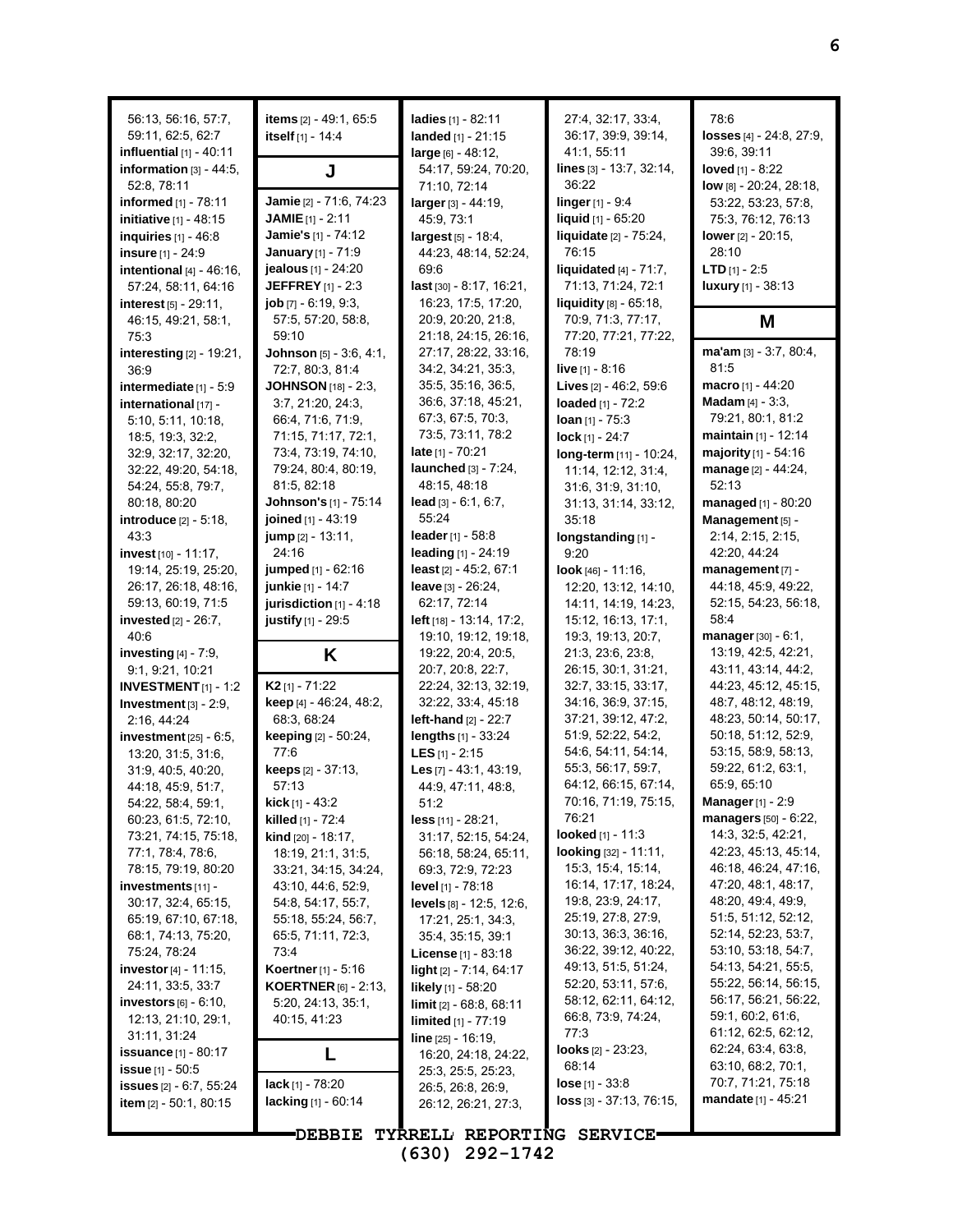| manner [1] - 70:2                                      | 14:20, 14:23, 15:19,                        | missing $[1]$ - 21:11                        | 61:7, 61:16, 61:19,                        | normally [4] - 17:13,                     |
|--------------------------------------------------------|---------------------------------------------|----------------------------------------------|--------------------------------------------|-------------------------------------------|
| March [2] - 70:16,                                     | 19:9                                        | $mix$ <sub>[1]</sub> - 69:10                 | 63:23, 64:5, 79:5,                         | 23:16, 66:6, 66:10                        |
| 70:21                                                  | medium [1] - 20:24                          | model [3] - 7:8, 14:19,                      | 79:11, 79:14, 79:16,                       | North [1] - 1:9                           |
| <b>Mariya</b> $[1]$ - 43:21                            | meet [2] - 70:18, 72:8                      | 25:20                                        | 80:1, 80:3, 80:5,                          | note [3] - 3:24, 12:18,                   |
| <b>MARIYA</b> [1] - 2:15                               | <b>MEETING [2] - 1:2,</b>                   | models [1] - 19:5                            | 80.7, 80.9, 80.15,                         | 19:21                                     |
| marked [1] - 43:15                                     | 82:23                                       | moment [1] - 16:14                           | 81:1, 81:2, 81:4,                          | noted $[1] - 57:24$                       |
| market [39] - 6:5, 6:12,                               | meeting $[14] - 1.8$ ,                      | momentum [1] - 14:14                         | 81:6, 81:8, 81:10,                         | notes $[1] - 83:12$                       |
| 6:13, 7:1, 10:8,                                       | 3:16, 4:7, 4:8, 4:15,                       | money [8] - 31:17,                           | 81:12, 81:22                               | nothing [3] - 12:24,                      |
| 11:24, 13:13, 15:22,                                   | 42.9, 47.12, 61.23,                         | 33.8, 40.21, 60.16,                          | <b>MSCI</b> $[1]$ - 16:15                  | 62:20, 82:10                              |
| 15:23, 16:7, 16:9,                                     | 78:13, 79:13, 80:21,                        | 67:22, 75:3, 78:4,                           | multi [1] - 49:13                          | notice [1] - 4:7                          |
| 17:22, 21:9, 22:17,                                    | 81:20, 82:12, 82:16                         | 78:24                                        | multiple [3] - 12:1,                       | November [3] - 5:13,                      |
| 22.21, 22:23, 23:10,                                   | meetings [1] - 61:8                         | monies [1] - 63:10                           | 31:16, 33:14                               | 68:16, 77:23                              |
| 23:11, 23:17, 23:19,                                   | <b>Meetings</b> $[2] - 4:8$ ,               | month [4] - 28:23.                           | multiyear [3] - 27:9,                      | number [10] - 7:13.                       |
| 23.22, 24:20, 24:24,                                   | 79:19                                       | 43:15, 63:1, 70:3                            | 31:1, 31:21                                | 15:19, 39:17, 48:8,                       |
| 25:24, 26:3, 27:18,                                    | mega [1] - 58:21                            | month's [1] - 65:23                          | <b>MUNICIPAL</b> [1] - 1:2                 | 55:3, 55:9, 59:16,                        |
| 28:1, 28:5, 28:11,                                     | MELISSA $[1]$ - 2:4                         | months [10] - 21:5,                          | Municipal [5] - 44:12,                     | 71:4, 72:14, 72:15                        |
| 28:13, 33:23, 46:12,                                   | <b>MEMBER</b> [3] - 80:24,                  | 21:7, 27:18, 51:7,                           | 45:20, 57:3, 59:12,                        | <b>numbers</b> [4] - 8:7,                 |
| 47:4, 66:6, 66:19,<br>68:17, 70:10, 75:21,             | 81:15, 82:9                                 | 68:22, 72:3, 73:6,                           | 63:20<br>municipal [1] - 60:6              | 16:1, 57:18, 63:6                         |
| 77:4                                                   | members [2] - 4:16,                         | 74:7, 75:12, 78:22                           | municipalities [1] -                       |                                           |
| marketplace [3] -                                      | 64:7<br>mentioned [6] - 43:10,              | morning $[5] - 3:4$ ,                        | 77:12                                      | O                                         |
| 47:22, 48:5, 59:19                                     | 51:2, 54:20, 69:16,                         | 3:11, 5:20, 43:4,<br>44:11                   | <b>MWDBE</b> $[1] - 52:16$                 | <b>O'BRIEN</b> $[1]$ - 2:16               |
| markets [16] - 13:6,                                   | 72:19, 75:18                                | mortgages [1] - 60:4                         |                                            | <b>oath</b> [1] - 83:7                    |
| 15:7, 15:8, 15:10,                                     | mentioning [1] - 70:13                      | most [10] - 13:1, 19:6,                      | N                                          | objectives $[1]$ - $62:13$                |
| 20:6, 20:21, 20:22,                                    | mergers $[2] - 51:1$ ,                      | 20:6, 20:23, 20:24,                          |                                            | observing [1] - 60:20                     |
| 22:12, 22:13, 55:8,                                    | 51:19                                       | 22:8, 39:17, 40:2,                           | name [1] - 43:21                           | obtain [1] - 69:21                        |
| 66.24, 67:1, 67:4,                                     | merging $[1] - 51:13$                       | 59:22, 65:4                                  | narrow [1] - 56:20                         | obviously [10] - 9:9,                     |
| 70.22, 77:7, 77:13                                     | message [1] - 61:10                         | motion [8] - 79:17,                          | near $[1] - 43:7$                          | 12:10, 38:11, 39:1,                       |
| Marquette [8] - 2:11,                                  | microphones [1] -                           | 79:21, 79:23, 80:16,                         | need [6] - 11:16,                          | 39:16, 57:9, 61:21,                       |
| 2:12, 2:12, 9:8, 9:24,                                 | 3:20                                        | 80:19, 81:12, 82:15,                         | 67:17, 70:14, 76:5,                        | 64:14, 64:16, 66:12                       |
| 12:13, 29:16, 39:2                                     | mid $[1] - 55:12$                           | 82:17                                        | 78:3, 79:21                                | <b>occurred</b> $[2] - 24:8$ ,            |
| <b>Marquette's</b> $[1] - 6:19$                        | $mid-cap$ [1] - 55:12                       | move [6] - 4:24, 7:18,                       | <b>needed</b> [1] - 76:6                   |                                           |
|                                                        |                                             |                                              |                                            | 44:21                                     |
| <b>MARY</b> [1] - 2:6                                  | middle $[2] - 20:16$ ,                      | 17:24, 42:19, 62:15,                         | negative [3] - 14:13,                      | OF $[3] - 1:7, 83:1, 83:2$                |
| <b>Mary</b> [3] - 74:23,                               | 23:3                                        | 67:6                                         | 30.8, 73.2                                 | offer [1] - 54:13                         |
| 79:14, 81:15                                           | might [9] - 42:7, 42:8,                     | moved [2] - 17:19,                           | <b>NEIL</b> $[1]$ - 2:12                   | offerings [4] - 54:16,                    |
| <b>Maryland</b> $[1]$ - 59:24                          | 47:2, 55:19, 59:12,                         | 46:3                                         | never [2] - 59:10, 77:3                    | 55:3, 55:10, 55:13                        |
| massive [1] - 27:9                                     | 76.5, 76.7, 77.6,                           | movement [3] - 46:2,                         | new [6] - 44:19, 45:13,                    | Office [2] - 2:9, 2:11                    |
| match [3] - 51:10,                                     | 78:24                                       | 49:17, 59:6                                  | 45:22, 46:17, 59:14                        | office [1] - 4:2                          |
| 51:16, 51:19                                           | million $[21] - 63.4$ ,                     | moving [3] - 13:6,                           | <b>News</b> $[1] - 2:16$                   | Officer [2] - 2.9, 43:19                  |
| <b>matches</b> $[1] - 51:16$                           | 63:9, 65:22, 67:17,                         | 35:3, 54:23                                  | news [1] - 12:7                            | official $[2] - 16:15$ ,                  |
| Matter [2] - 46:2, 59:6                                | 67:20, 67:23, 68:1,                         | MR [44] - 5:3, 5:20,                         | next [19] - 10:11,                         | 18:24                                     |
| <b>matter</b> [7] - 1:9, 3:19,                         | 68.12, 69.9, 71.14,                         | 24:13, 29:10, 35:1,                          | 18:13, 25:17, 26:24,                       | <b>often</b> $[2]$ - 20:6, 20:15          |
| 3.21, 59.4, 60.1,                                      | 71:24, 72:2, 72:10,                         | 40:15, 41:8, 41:13,                          | 35:7, 35:8, 42:3,                          | old $[1] - 81:13$                         |
| 81:19, 82:8                                            | 72:13, 72:23, 73:3,                         | 41:19, 41:23, 42:3,                          | 42:19, 42:20, 52:5,                        | once $[3] - 25.12$ ,                      |
| <b>matters</b> $[1] - 4:18$                            | 73:6, 73:11, 76:5                           | 42:14, 42:19, 44:11,                         | 62:15, 65:23, 72:2,                        | 38:19, 75:21                              |
| <b>MAURICIO</b> [1] - 2:11                             | Mimi [4] - 43:1, 43:2,                      | 47:11, 57:22, 59:17,<br>61:18, 61:24, 63:21, | 75:23, 78:13, 78:22,<br>79:3, 81:20, 82:12 | one $[34] - 6.18, 6.21,$                  |
| <b>maximally</b> $[1]$ - 24:9<br>$maximum$ [2] - 8:12, | 52:4, 58:15                                 | 63:24, 64:3, 64:10,                          | <b>NICHOLAS</b> [1] - 2:14                 | 7:16, 9:15, 9:18,                         |
| 40.5                                                   | mind $[1]$ - 79:2<br>$mindful$ [3] - 73:24, | 64:22, 66:11, 68:20,                         | <b>night</b> $[1] - 57.14$                 | 10.1, 10.7, 11.20,<br>12:18, 16:18, 17:8, |
| May's [1] - 70:19                                      | 74:9, 77:21                                 | 69:15, 69:22, 71:8,                          | <b>Nikolova</b> [1] - 43:21                | 21:1, 26:10, 31:12,                       |
| <b>McMahon</b> $[4]$ - 2:3,                            | <b>minimize</b> [1] - 69:20                 | 71:13, 71:16, 71:19,                         | <b>NIKOLOVA</b> [10] - 2:15,               | 31:21, 34:22, 35:1,                       |
| 3:8, 80:5, 81:6                                        | <b>minimum</b> $[1]$ - 69:18                | 72.5, 72.6, 72.20,                           | 43:4, 52:6, 53:9,                          | 37:5, 40:6, 42:4,                         |
| <b>MCMAHON</b> [9] - 3:9,                              | <b>minority</b> $[1]$ - 59:2                | 72:22, 73:17, 73:21,                         | 53:21, 54:1, 56:15,                        | 48:14, 50:1, 53:13,                       |
| 74.22, 79.23, 80.6,                                    | minutes $[5] - 13.5$ ,                      | 74:12, 74:17, 76:18,                         | 61:7, 61:16, 61:19                         | 55:22, 59:21, 60:14,                      |
| 80:24, 81:7, 81:15,                                    | 15:13, 61:22, 79:4,                         | 76:21, 78:13, 79:8                           | <b>NO</b> $[1] - 1:3$                      | 64:22, 65:5, 66:11,                       |
| 82:9, 82:17                                            | 79:12                                       | $MS$ [39] - 2:6, 3:3, 3:6,                   | none [2] - 4:23, 46:18                     | 70:24, 71:4, 74:20,                       |
| <b>mean</b> [4] - 57:17, 63:9,                         | <b>mirror</b> [1] - 25:21                   | 3:8, 3:10, 3:12, 3:14,                       | normal [9] - 11:9,                         | 75:17                                     |
| 64:12, 76:5                                            | $mispriced$ [3] - 23:17,                    | 4.21, 42.6, 42.15,                           | 12:3, 15:6, 17:1,                          | <b>ones</b> $[3]$ - 56:18, 57:2,          |
| means $[2] - 25.5, 38.1$                               | 23:20, 23:21                                | 43:4, 52:6, 53:9,                            | 21:2, 25:16, 28:10,                        | 59:22                                     |
| <b>measures</b> $[5] - 13:15$ ,                        | mispricing $[1]$ - 28:4                     | 53:21, 54:1, 56:15,                          | 34:8, 37:23                                | <b>Open</b> [2] - 4:8, 79:18              |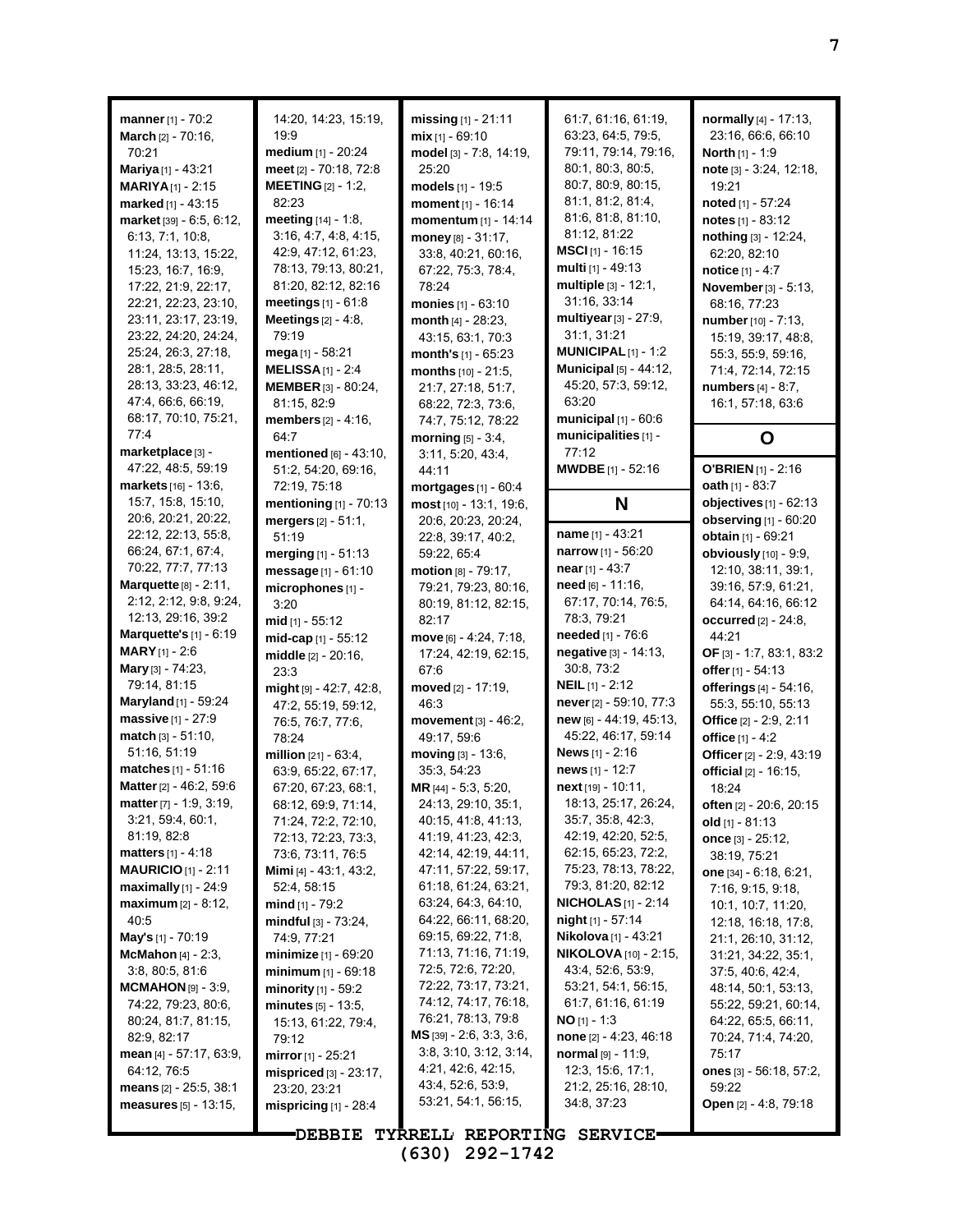| open [2] - 4:16, 29:12<br>opening [1] - 7:5 | P                                                   | payments [7] - 68:5,<br>70:5, 70:15, 70:19,        | 4:6<br>picture [1] - 8:21                   | positive [2] - 14:22,<br>30:5               |
|---------------------------------------------|-----------------------------------------------------|----------------------------------------------------|---------------------------------------------|---------------------------------------------|
| operations $[1]$ - $7:10$                   | $pace_{[1]} - 9:3$                                  | 71:4, 71:10, 72:9                                  | pie [1] - 54:14                             | <b>possible</b> $[6] - 31:11$ ,             |
| opportunities [21] -                        | packet [1] - 41:10                                  | payoff [2] - 38:21,                                | <b>PINELLI</b> $[1]$ - 2:5                  | 51:1, 57:10, 76:6,                          |
| 21:10, 28:6, 34:22,                         | <b>page</b> $[11] - 8:20$ ,                         | 40:5                                               | pitiful [1] - 57:18                         | 76:7, 78:17                                 |
| 37:8, 42:24, 44:2,                          | 12:18, 19:2, 22:5,                                  | <b>PE</b> $[1] - 13.24$                            | place [5] - 4:6, 5:15,                      | possibly [3] - 62:11,                       |
| 44:19, 44:20, 45:8,                         | 25:17, 25:22, 26:21,                                | peak [3] - 25:2, 39:8                              | 32:5, 40:7, 44:1                            | 66:8, 73:14                                 |
| 45:11, 45:14, 45:22,                        | 26:24, 52:5, 67:15,                                 | peer $[3] - 13:19$ ,                               | plan $[11] - 6.6, 31.4,$                    | post [1] - 8:7                              |
| 49.8, 52:10, 52:22,                         | 69:8                                                | 13:20, 14:2                                        | 43:23, 55:16, 61:14,                        | posted $[1] - 4:7$                          |
| 56:10, 58:10, 58:14,                        | Page [37] - 6:15, 7:19,                             | peers $[1] - 22:8$                                 | 66:3, 73:3, 73:5,                           | potential [4] - 66:21,                      |
| 59:15, 59:19, 61:12                         | 8:19, 9:7, 9:18,                                    | pen [1] - 48:20                                    | 73:8, 74:13                                 | 68:21, 74:8, 78:19                          |
| opportunity [17] - 6:8,                     | 10:15, 10:19, 12:17,                                | Pension [3] - 38:8,                                | planning [2] - 69:15,                       | potentially [6] - 65:11,                    |
| 8:10, 8:13, 9:1,                            | 13:11, 13:14, 15:14,                                | 57:4, 63:20                                        | 69:18                                       | 65:16, 67:24, 68:23,                        |
| 10.10, 11:12, 12.8,                         | 16:13, 18:22, 22:5,                                 | <b>pension</b> $[5] - 45:23$ ,                     | plans [6] - 45:23,                          | 69:10, 76:24                                |
| 12:15, 16:4, 24:7,                          | 22:23, 22:24, 24:14,                                | 46:20, 57:20, 58:1,                                | 46:20, 50:3, 58:1,                          | powerful [1] - 51:20                        |
| 24:14, 34:5, 34:23,                         | 24:16, 25:17, 26:24,                                | 59:13                                              | 59:13, 74:1                                 | powerfully [1] - 37:1                       |
| 37:17, 49:14, 59:12,                        | 27:1, 29:20, 32:7,                                  | people [11] - 8:8,                                 | play $[1] - 51:7$                           | practices $[1] - 46.4$                      |
| 63:11                                       | 32:11, 36:9, 36:12,                                 | 28:18, 29:6, 46:6,                                 | played [1] - 34:17                          | pre [16] - 65:13, 65:14,                    |
| opposite $[1] - 45:6$                       | 36.14, 39.4, 39.5,                                  | 47:18, 48:2, 51:23,                                | plumbers [2] - 81:17                        | 66:9, 67:12, 68:7,                          |
| option [2] - 61:1, 74:6                     | 39:12, 39:22, 40:24,                                | 58:23, 59:6, 59:21,                                | $plus$ [3] $- 8.1, 32.19,$                  | 68:22, 69:21, 72:18,                        |
| options [2] - 55:20,                        | 41.6, 47.10, 48.6,                                  | 60:18                                              | 63:4                                        | 73:9, 73:15, 73:16,                         |
| 61:5                                        | 52:6, 71:20                                         | per [10] - 17:4, 17:10,                            | point $[25] - 23:22$ ,                      | 73:23, 74:6, 76:11,                         |
| orange [4] - 13:21,                         | PAGE [1] - 83:2                                     | 18:11, 18:12, 18:13,                               | 26:18, 29:1, 29:8,                          | 78:19, 78:21                                |
| 27:3, 27:4, 39:9                            | Pages [1] - 37:22<br>pages [3] - 24:15,             | 18:14, 18:15, 56:22,                               | 29:9, 31:3, 35:7,                           | pre-funding [16] -                          |
| order [2] - 51:22,<br>69:20                 | 35:3, 37:22                                         | 73:3                                               | 36:12, 36:17, 36:20,                        | 65:13, 65:14, 66:9,                         |
| ordinary [1] - 62:20                        | paid [2] - 29:5, 51:8                               | percent [28] - 9:12,<br>9:13, 15:23, 16:7,         | 37:6, 37:13, 38:20,                         | 67:12, 68:7, 68:22,<br>69.21, 72:18, 73:9,  |
| ourselves [2] - 12:13,                      | pain [4] - 12:14, 37:2,                             | 16:8, 17:4, 17:6,                                  | 39:9, 40:1, 40:4,<br>40:20, 53:13, 70:24,   | 73:15, 73:16, 73:23,                        |
| 51:19                                       | 40:2, 40:24                                         | 17:7, 17:10, 17:19,                                | 72.6, 75.8, 75.10,                          | 74:6, 76:11, 78:19,                         |
| outperform [2] -                            | <b>pandemic</b> $[3] - 4.5$ ,                       | 18:11, 18:12, 18:15,                               | 75:14                                       | 78:21                                       |
| 22:11, 65:10                                | 46.11, 66.21                                        | 22:13, 22:14, 22:15,                               | pointed [1] - 67:19                         | <b>precise</b> $[1]$ - 18:23                |
| outperformance [4] -                        | paper [1] - 48:21                                   | 30:11, 35:11, 36:21,                               | points $[5] - 10.2, 10.3,$                  | predictive [1] - 77:15                      |
| 35:10, 37:10, 38:16,                        | part [6] - 12:1, 12:11,                             | 52:17, 53:2, 53:4,                                 | 10:4, 10:6, 38:5                            | premium [1] - 28:12                         |
| 39:7                                        | 27:13, 41:13, 53:16,                                | 53:5, 54:9, 55:9,                                  | police [1] - 46:3                           | premiums [1] - 28:15                        |
| outperformed [4] -                          | 65:16                                               | 70:24                                              | politically [1] - 68:13                     | prepared $[3] - 3:19$ ,                     |
| 15:9, 18:10, 35:8,                          | particular [4] - 10:22,                             | <b>perfect</b> $[1] - 26.8$                        | poor $[1] - 5:13$                           | 4:10, 82:7                                  |
| 35.9                                        | 12:21, 14:9, 16:14                                  | performance [19] -                                 | population [1] - 57:17                      | <b>PRESENT</b> $[1]$ - 2:7                  |
| outperforming [1] -                         | partner [2] - 42:21,                                | 5:1, 5:13, 5:14, 6:6,                              | portfolio [42] - 6:1,                       | present [2] - 4:2, 4:6                      |
| 28:24                                       | 43:13                                               | 8:7, 8:20, 13:3, 23:7,                             | 7:9, 13:22, 13:23,                          | presentation $[7] - 5:2$ ,                  |
| outstanding [1] - 60:8                      | partnership [2] -                                   | 25:16, 29:17, 29:18,                               | 14:1, 14:12, 14:16,                         | 9:6, 30:14, 43:3,                           |
| overall [13] - 11:13,                       | 43:16, 75:2                                         | 29:22, 38:20, 56:2,                                | 14:18, 14:24, 15:16,                        | 62:3, 71:20                                 |
| 14:2, 15:22, 24:24,                         | parts [2] - 23:10, 67:1                             | 60:8, 65:24, 66:2,                                 | 15:20, 16:3, 16:11,                         | presented [1] - 74:2                        |
| 25:24, 27:18, 50:3,                         | passed [1] - 75:13                                  | 66:13                                              | 23:5, 23:24, 24:12,                         | President $[4]$ - 2:2,                      |
| 50:7, 53:11, 54:22,                         | past [8] - 11.7, 25.14,                             | performs [1] - 63:2                                | 27:2, 27:3, 27:5,                           | 2:2, 5:3, 79:21                             |
| 60:7, 66:2, 69:2<br>overlay $[1] - 32:17$   | 38:19, 47:15, 51:7,                                 | <b>perhaps</b> $[1] - 59:13$<br>period [8] - 31:1. | 27:24, 28:23, 49:15,<br>49:19, 49:20, 52:5, | <b>PRESIDENT</b> [12] - 3:1,                |
| overpay $[1] - 8.9$                         | 56.9, 60.20, 72.11<br><b>Pat</b> [7] - 43:20, 47:9, | 33:22, 34:1, 47:20,                                | 55:16, 55:23, 56:2,                         | 3:13, 3:15, 4:23,                           |
| <b>overtime</b> [2] - 33:6,                 | 47:10, 54:20, 74:23,                                | 70:1, 74:8, 76:12,                                 | 60:3, 60:7, 65:4,                           | 42.17, 79:2, 80:10,<br>80:22, 81:11, 81:13, |
| 33.8                                        | 79.14, 81.16                                        | 76:13                                              | 65:21, 68:3, 68:24,                         | 82:10, 82:19                                |
| own [6] - 13:22, 21:1,                      | <b>PATRICIA</b> $[1]$ - 2:6                         | <b>periods</b> $[4] - 25.9$ ,                      | 69.2, 69.4, 69.7,                           | presidential [2] -                          |
| 25.8, 47.8, 51.23,                          | <b>Patrick</b> $[2] - 43.1$ ,                       | 26:11, 26:13, 77:23                                | 69:13, 69:22, 72:10,                        | 66:16, 66:17                                |
| 63:17                                       | 43:20                                               | <b>person</b> $[1] - 43.8$                         | 77:2, 78:15                                 | pressed $[1] - 7:14$                        |
| owned $[4] - 53.1$ ,                        | <b>PATRICK</b> $[1]$ - 2:14                         | <b>personal</b> $[1] - 40.16$                      | portfolios $[1]$ - 69:3                     | pretty [5] - 5:23, 8:21,                    |
| 53:15, 54:7, 59:2                           | <b>pattern</b> [1] - 54:21                          | perspective [4] -                                  | position $[5]$ - 26:2,                      | 26.9, 29.7, 67:3                            |
| <b>ownership</b> [5] - 52:16,               | <b>pause</b> $[1] - 56:3$                           | 69:19, 73:22, 74:13                                | 26:14, 37:20, 38:1,                         | <b>previous</b> $[1] - 10:3$                |
| 52:23, 54:4, 56:19,                         | pay [3] - 28:20, 74:20,                             | perspectives [1] -                                 | 51:14                                       | <b>price</b> [6] - 13:17,                   |
| 57:7                                        | 81:17                                               | 34:19                                              | positioned $[3]$ - $38:2$ ,                 | 14:14, 15:18, 15:21,                        |
| <b>owning</b> [2] - 23:14,                  | paychecks [1] - 64:19                               | philosophy $[1]$ - 12:17                           | 49:12, 69:5                                 | 16:10, 17:17                                |
| 23:15                                       | paying [2] - 28:21,                                 | phone [1] - 6:20                                   | positioning $[3]$ - $9:23$ ,                | prices [1] - 29:5                           |
|                                             | 71:23                                               | physically $[2] - 4.1$ ,                           | 18:19, 39:18                                | pricey [1] - 12:4                           |
|                                             |                                                     |                                                    |                                             |                                             |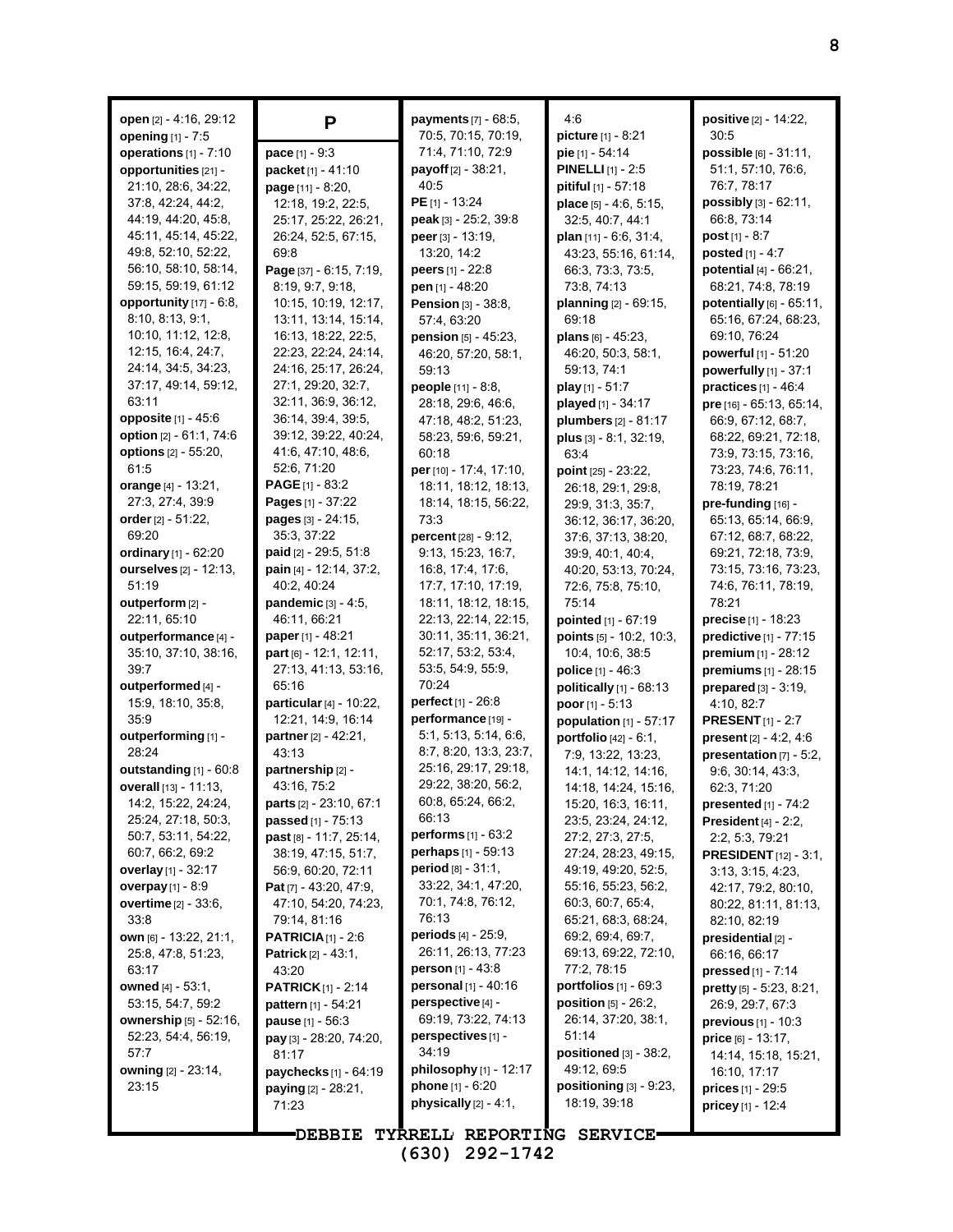| <b>pricing</b> $[2] - 16.7$ ,                                 | pull [1] - 71:8                           | read [1] - 48:17                           | 68.2, 69.7, 72.8,                               | 19:16, 19:17, 20:20,           |
|---------------------------------------------------------------|-------------------------------------------|--------------------------------------------|-------------------------------------------------|--------------------------------|
| 21:14                                                         | punctuated [1] - 25:9                     | ready [4] - 75:1, 79:16,                   | 76:20                                           | 22:16, 24:21, 26:6,            |
| Principles [1] - 7:19                                         | <b>purchase</b> $[2] - 51:3$ ,            | 82:3, 82:6                                 | redeemed [1] - 71:21                            | 27:4, 27:5, 27:18,             |
| private [1] - 59:3                                            | 51:10                                     | real [14] - 7:1, 29:7,                     | redeeming [3] - 63:3,                           | 36:12, 36:18, 36:19,           |
| problem [2] - 49:2,                                           | pure [2] - 14:12, 14:15                   | 40:17, 40:19, 41:1,                        | 67:10, 68:1                                     | 36:20, 36:23, 40:3             |
| 74.9                                                          | purely [1] - 13:6                         | 41:2, 41:3, 41:4,                          | redemption $[2] - 63:7$ ,                       | review $[1] - 5:1$             |
| procedures $[1]$ - 48:21                                      | purple [1] - 13:22                        | 58:24, 59:1, 63:5,                         | 67:21                                           | reviewing [1] - 50:3           |
| proceeding $[1] - 4:3$                                        | pursuant [1] - 79:18                      | 63:8, 67:10, 67:20                         | redemptions [1] -                               | rewarded $[1] - 21:14$         |
| PROCEEDINGS[2]-                                               | put [8] - 11:5, 12:3,                     | realization $[1]$ - 46:5                   | 72:10                                           | RFP [4] - 41:16, 62:17,        |
| 1:7, 82:22                                                    | 14:24, 24:12, 34:18,                      | realize [1] - 45:16                        | reduced [1] - 73:2                              | 79:6, 80:17                    |
| proceedings [3] - 4:9,                                        | 47:12, 51:14, 73:7                        | realized $[2] - 21:10$ ,                   | reduction $[1]$ - 10:1                          | right-hand [1] - 54:15         |
| 83:10, 83:13                                                  | putting [4] - 48:20,                      | 28:5                                       | reevaluating $[1]$ - 48:7                       | rightfully [1] - 47:19         |
| $process[10] - 26.23,$                                        | 48:21, 60:6, 62:14                        | realizing [1] - 28:6                       | regarding $[1] - 42:5$                          | rigorously [1] - 12:22         |
| 39:2, 41:14, 41:16,                                           |                                           | really [34] - 6:4, 6:7,                    | reintroduction [1] -                            | risen $[1] - 6:24$             |
| 42:9, 49:18, 50:11,                                           | Q                                         | 6:9, 6:24, 7:3, 7:8,                       | 6:16                                            | risk $[7] - 60:18, 62:13,$     |
| 60:18, 65:7, 75:7                                             |                                           | 9:19, 9:21, 10:5,                          | relationship [2] - 9:19,                        | 62:14, 68:24, 69:3,            |
| <b>processes</b> $[1] - 48:21$                                | Q&A [2] - 29:12, 29:14                    | 10:10, 15:22, 16:3,                        | 62:12                                           | 69.6, 69.7                     |
| product [3] - 21:21,                                          | qualities [1] - 15:5                      | 16:23, 17:22, 17:24,                       | relative [8] - 11:21,                           | <b>RMF</b> $[1]$ - 59:23       |
| 21:24, 55:23                                                  | quality [7] - 14:14,                      | 26:15, 35:15, 40:19,                       | 23.17, 24.23, 26.3,                             | road $[1] - 34:12$             |
| profile [1] - 60:8                                            | 14:16, 20:1, 20:2,                        | 45:2, 45:3, 46:18,                         | 29:22, 33:8, 33:9,                              | roaring [1] - 11:8             |
| profitability [2] -                                           | 20.14, 20.16, 20.24                       | 46:24, 47:12, 47:21,                       | 39.6                                            | roll $[5]$ - 3:2, 3:18,        |
| 14:15, 16:8                                                   | quarter [17] - 18:3,                      | 47:24, 49:19, 49:22,<br>50:4, 50:10, 51:9, | relatively $[2] - 67:2$ ,                       | 3.21, 79.22, 81.1              |
| profound [1] - 35:15                                          | 18.4, 18.6, 18.8,<br>18:11, 18:12, 18:13, | 51:11, 53:17, 57:4                         | 69.4                                            | rolling [1] - 16:18            |
| program [9] - 48:22,                                          |                                           | reason $[4] - 26:6$ ,                      | <b>release</b> [1] - 75:1                       | room [2] - 50:6, 50:9          |
| 48:23, 50:8, 50:14,                                           | 18:14, 18:15, 35:5,                       | 26:7, 28:17, 57:3                          | relevant [1] - 4:18                             | rough [1] - 66:7               |
| 50:18, 52:12, 60:13,                                          | 35.6, 35.12, 37.6,<br>47:18               | reasonable $[1] - 4:14$                    | rely [1] - 62:8                                 | roughly [2] - 73:6,            |
| 61:12, 61:14                                                  | quarterly $[1]$ - $61.8$                  | <b>reasons</b> $[1] - 64:22$               | remain $[1] - 7:2$                              | 73:11                          |
| programs [2] - 46:16,                                         | quarters [6] - 18:16,                     | rebalance [1] - 68:24                      | remainder [1] - 62:23                           | route $[1] - 50:15$            |
| 48:7                                                          | 21:4, 21:17, 35:8,                        |                                            | remarks [1] - 57:24                             | row [4] - 19:22, 20:13,        |
| <b>progress</b> $[2] - 48:23$ ,                               | 35:9, 35:11                               | rebalancing $[2] - 65:8$ ,<br>65:21        | remember [1] - 46:7                             | 21:3, 24:18                    |
| 62:6                                                          | questions [11] - 38:6,                    | rebound [1] - 47:5                         | <b>REPORT</b> $[1] - 1:7$                       | <b>rows</b> [1] - 19:4         |
| Progress [2] - 44:24,                                         | 41.8, 41.20, 44.8,                        | rebounded [1] - 70:22                      | report [3] - 9:7, 9:12,                         | rubber [1] - 37:13             |
| 45:18                                                         | 47.9, 52.2, 52.3,                         | received $[1] - 49:17$                     | 45:19                                           | <b>RUFFOLO</b> $[1] - 2:8$     |
| projections $[1]$ - $75:10$<br>promise [1] - 39:16            | 56.4, 61.9, 61.17,                        | receiving [1] - 75:10                      | reported [1] - 83:9                             | run $[4]$ - 33:3, 35:13,       |
| promote [1] - 58:3                                            | 61:20                                     | recent [2] - 21:4,                         | <b>Reporter</b> [1] - 83:7                      | 58:19, 60:24                   |
| properly [1] - 76:10                                          | queue [2] - 63:7, 63:9                    | 32:15                                      | reporter $[1] - 83.7$                           | $RYAN_{[1]} - 2:16$            |
| property $[1] - 41:5$                                         | quick [2] - 6:16, 67:4                    | recently [2] - 15:11,                      | Republicans [1] - 77:6                          |                                |
| proposal $[1] - 80.21$                                        | quite [2] - 47:19,                        | 48:15                                      | request [3] - 4:17,<br>4:19, 68:8               | S                              |
| prospective [4] - 8:4,                                        | 60:22                                     | recess $[3] - 79.3$                        | requests $[1] - 4:21$                           | sacrificing $[1]$ - 62:13      |
| 48.9, 49.18, 62.14                                            | quorum $[2] - 3.14$ ,                     | 79:11, 79:13                               |                                                 | sale [1] - 68:23               |
| <b>prospects</b> $[1] - 51:11$                                | 3:15                                      | recognizing $[2] - 28.3$ ,                 | requires [1] - 3:18<br>research $[3] - 34.20$ , | <b>SANDRA</b> [1] - 2:10       |
| <b>protect</b> $[1] - 64:20$                                  | quote [1] - 76:12                         | 28:4                                       | 36:2                                            | Sarah [1] - 81:16              |
| protects $[1] - 7:7$                                          |                                           | recollection [1] -                         | researchers $[1]$ - 11:3                        | Saturday [1] - 82:5            |
| $\n  provide \begin{bmatrix} 8 \\ -41 \\ 15 \\ \end{bmatrix}$ | R.                                        | 63:21                                      | <b>RESHMA</b> $[1]$ - 2:2                       | save [1] - 77:20               |
| 42.22, 52.7, 56.5,                                            |                                           | recommend [2] -                            | respond $[1] - 3:20$                            | savings $[1] - 10:7$           |
| 68:9, 68:12, 75:16,                                           | rainy [1] - 5:23                          | 80:17, 82:7                                | responding $[1]$ - 46:8                         | <b>saw</b> [8] - 11:22, 25:21, |
| 78:10                                                         | raise [2] - 65:22, 68:4                   | recommendation [1] -                       | response [1] - 30:21                            | 27:20, 44:22, 47:21,           |
| provided [1] - 55:17                                          | raised $[2] - 67:17$ ,                    | 78:15                                      | rest [4] - 5:19, 61:22,                         | 48.4, 67.3                     |
| provides [1] - 49:14                                          | 69:12                                     | recommendations [1]                        | 63:13, 72:8                                     | <b>SBH</b> $[1]$ - 7:18        |
| providing [2] - 43:23,                                        | raises $[1] - 69:23$                      | - 78:23                                    | <b>resulted</b> $[1] - 45:13$                   | scenarios [2] - 76:22,         |
|                                                               |                                           |                                            |                                                 |                                |
| 44:5                                                          | <b>raising</b> $[2] - 65.15$ ,            | record [3] - 3:24, 8:16,                   |                                                 | 77:5                           |
| prudent [7] - 4:5, 65:4,                                      | 70:1                                      | 80:12                                      | retired [1] - 64:5                              | scene $[1] - 21:16$            |
| 65:14, 67:13, 70:17,                                          | <b>ramp</b> [2] - 72:12,                  | recorded $[1]$ - 4:9                       | Retirement [1] - 45:20                          | Scott $[9] - 5.16, 5.24,$      |
| 71:2, 74:16                                                   | 72:23                                     | Recording $[1] - 2:3$                      | return [11] - 16:18,                            | 9:18, 10:14, 29:10,            |
| <b>Public</b> $[3] - 3.16, 3.23,$                             | <b>ratio</b> [1] - 13:18                  | recovery $[2] - 38:2,$                     | 18:14, 20:18, 21:12,                            | 35:2, 35:14, 41:6,             |
| 4:13                                                          | <b>ratios</b> [2] - 15:18,                | 38:3                                       | 21:17, 25:4, 27:10,                             | 41:21                          |
| <b>public</b> $[7] - 4.11, 4.16,$                             | 15:21                                     | red $[3]$ - 13:21, 19:12,                  | 29:2, 62:13, 76:1                               | scott $[2] - 21.20$ ,          |
| 4:17, 4:19, 45:23,                                            | <b>reach</b> [2] - 59:10,                 | 36:16                                      | returns [23] - 8:17,                            | 24:13                          |
| 46:20, 58:1                                                   | 61:21                                     | redeem [5] - 62:24,                        | 11:10, 11:21, 11:23,<br>12:11, 18:2, 18:17,     | <b>SCOTT</b> $[1]$ - 2:13      |
|                                                               | <b>DEBBIE</b>                             | TYRRELL REPORTING SERVICE.                 |                                                 |                                |

**(630) 292-1742**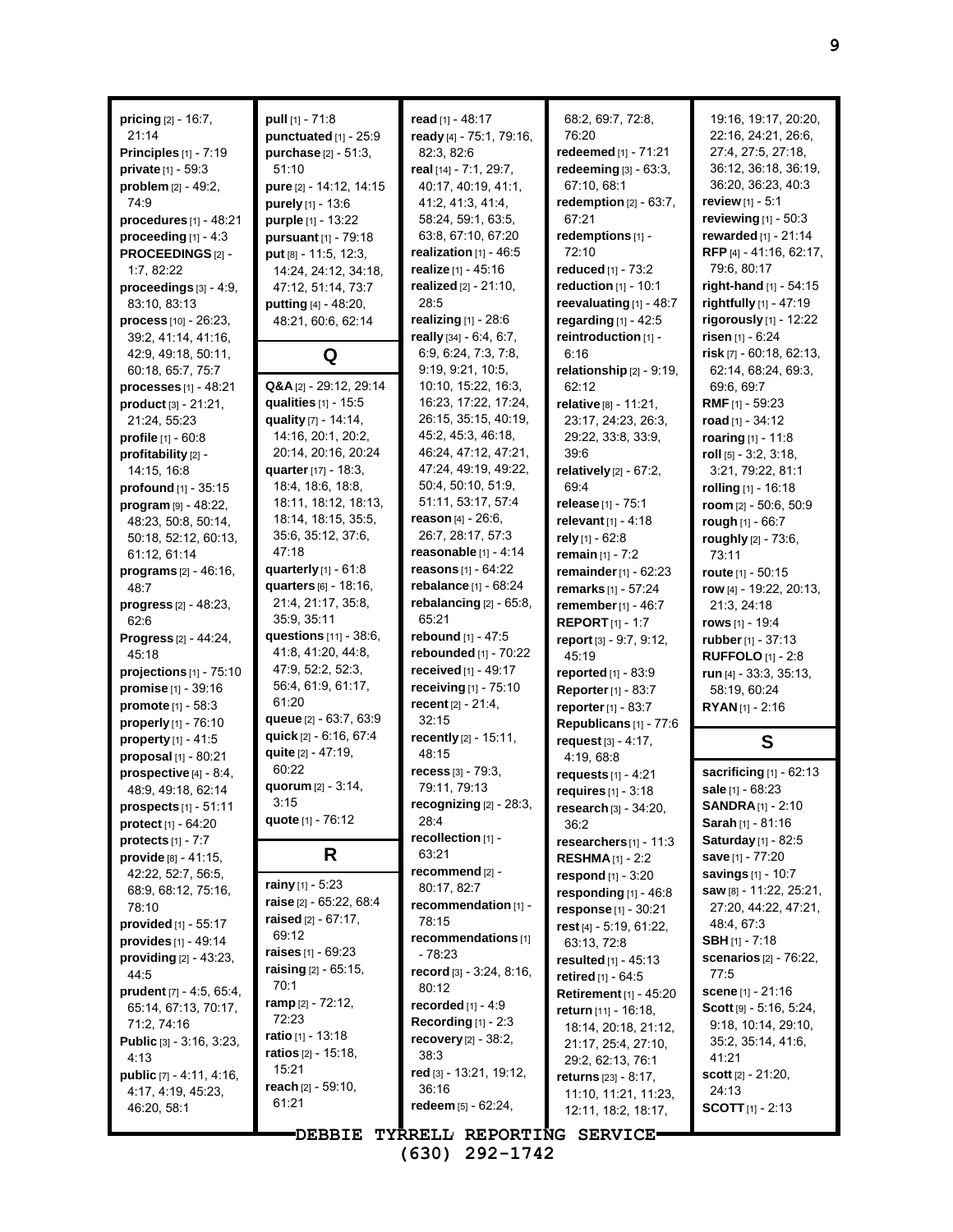| <b>screen</b> $[3] - 6:15$ ,               | setbacks [1] - 11:17                              | situations $[4] - 11.9$ ,                  | specifically $[1]$ - 59:18                           | 55:4, 55:18                                |  |
|--------------------------------------------|---------------------------------------------------|--------------------------------------------|------------------------------------------------------|--------------------------------------------|--|
| 36:14, 67:15                               | sets $[1] - 8.9$                                  | 12:10, 26:3, 32:6                          | spend [2] - 8:21, 8:23                               | strategy [27] - 5:9,                       |  |
| se [1] - 56:22                             | <b>settings</b> $[1] - 11:18$                     | <b>six</b> $[2] - 51:7, 78:22$             | spent [1] - 47:15                                    | 5:10, 5:12, 6:2, 6:8,<br>7:24, 8:3, 10:18, |  |
| search [2] - 50:16,                        | settlement [1] - 70:9                             | <b>size</b> [1] - 49:6                     | split [2] - 73:8, 73:13                              | 10:22, 12:9, 13:4,                         |  |
| 50:19<br><b>second</b> [12] - 18:3,        | <b>setup</b> [1] - 68:10                          | <b>SLACK</b> $[1]$ - 2:10                  | spot $[1] - 9.21$                                    | 15:9, 26:7, 30:1,                          |  |
| 18:4, 18:5, 19:15,                         | several [2] - 46:20,                              | sleeve [2] - 53:15,<br>55:8                | spur [1] - 77:13                                     | 30.8, 30.9, 30.15,                         |  |
| 21:17, 29:6, 50:23,                        | 67:1                                              |                                            | $SS$ <sub>[1]</sub> - 83:1                           | 30:21, 31:18, 33:20,                       |  |
|                                            | severe [1] - 45:4                                 | slice $[1] - 56.5$                         | <b>STACEY</b> $[1]$ - 2:8                            | 34:24, 39:18, 40:6,                        |  |
| 79:22, 79:24, 80:22,<br>80:24, 82:18       | severely [1] - 38:10                              | <b>slide</b> [2] - 6:15, 58:15             | staff [5] - 55:15, 57:9,                             | 54:12, 55:16, 58:22,                       |  |
| Secretary $[1] - 2.3$                      | <b>sewer</b> [2] - 73:10,                         | slightly $[1] - 26:2$                      | 63:14, 71:20, 78:14                                  | 60:21                                      |  |
| Section [1] - 79:18                        | 75:15                                             | small [17] - 5:10, 5:12,                   | <b>stage</b> [1] - 76:1                              | Street <sub>[1]</sub> - 1:9                |  |
| see [64] - 6:22, 7:15,                     | <b>shares</b> [1] - 47:9                          | 10:18, 11:1, 16:15,                        | standard [1] - 20:11                                 | strength [6] - 14:17,                      |  |
| 8:20, 9:12, 10:2,                          | sheet $[1] - 63:15$                               | 16:16, 18:5, 19:4,                         | standpoint [2] - 40:16,                              | 16.9, 19.1, 19.9,                          |  |
| 13:5, 13:6, 13:9,                          | shoot $[2] - 25:10$                               | 32:9, 32:18, 32:20,<br>32:23, 54:17, 55:1, | 69:16                                                | 22:10, 47:21                               |  |
| 13:16, 13:17, 13:23,                       | shooting [1] - 25:11                              | 79:7, 80:18, 80:20                         | start $[7] - 28:24$ ,                                | strengthen $[2]$ - 13:3,                   |  |
| 14:10, 14:13, 14:21,                       | shoots $[2] - 26:12$ ,                            | <b>smaller</b> [2] - 28:15,                | 44:10, 44:16, 51:22,                                 | 70:10                                      |  |
| 15:13, 15:17, 15:21,                       | 26:13                                             | 61:12                                      | 58:20, 65:10, 78:1<br><b>started</b> $[5] - 43:16$ , | stress [2] - 47:23, 48:2                   |  |
| 16.6, 16:21, 17:14,                        | short [1] - 70:9                                  | smallest [1] - 53:15                       | 58:5, 58:17, 60:17                                   | stressed [1] - 12:5                        |  |
| 19:15, 20:18, 21:16,                       | Short [1] - 79:13                                 | <b>SMID</b> $[2] - 54:18$ ,                |                                                      | stretched [3] - 33:2,                      |  |
| 22:15, 25:9, 25:12,                        | shorter [2] - 33:22,                              | 55:23                                      | <b>starting</b> $[2] - 58.4$ ,                       | 37:14, 67:2                                |  |
| 26:1, 27:16, 32:2,                         | 36:7                                              | <b>smoother</b> [1] - 42:12                | 59:7<br>State [5] - 1:10, 48:14,                     | strong [4] - 14:22,                        |  |
| 32:16, 32:19, 32:24,                       | shortfall $[4] - 31:2$ ,                          | <b>smoothly</b> $[1] - 51:4$               | 58:8, 59:24, 83:8                                    | 15:2, 31:14, 51:21                         |  |
| 33:21, 34.8, 40.2,                         | 31:21, 33:22, 34:9<br><b>Shorthand</b> [1] - 83:6 | <b>snapback</b> $[1] - 67:4$               | state $[7] - 7:3, 7:20,$                             | stronger [11] - 11:10,                     |  |
| 43.6, 43.8, 44.3,                          | shorthand [2] - 83:9,                             | <b>snapshot</b> [2] - 52:12,               | 42:23, 43:10, 49:3,                                  | 12:22, 14:8, 19:9,                         |  |
| 44:18, 45:7, 48:6,                         | 83:12                                             | 56:7                                       | 62.4, 62.21                                          | 19:17, 19:22, 19:23,                       |  |
| 50:23, 51:19, 55:7,                        | <b>show</b> թթ - 14:18,                           | <b>snow</b> $[1] - 82:13$                  | <b>STATE</b> $[1]$ - 83:1                            | 20.4, 20.21, 23:18,                        |  |
| 56:3, 56:9, 56:12,                         | 24:13, 29:16, 29:22,                              | solely [1] - 32:2                          | <b>stay</b> $[1]$ - 10:10                            | 39:10                                      |  |
| 58:16, 58:20, 58:23,                       | 36:12, 36:22, 56:12,                              | <b>someone</b> [3] - 36:13,                | <b>staying</b> $[1] - 43.5$                          | <b>stuff</b> $[1]$ - 16:12                 |  |
| 59:11, 62:23, 63:2,                        | 56:13                                             | 58:20, 60:17                               | steadily [1] - 17:20                                 | <b>style</b> $[1] - 6.5$                   |  |
| 63:12, 67:15, 67:18,                       | showcase [1] - 62:21                              | sometimes [2] -                            | steep [1] - 47:5                                     | sub [1] - 6:11                             |  |
| 69:8, 73:24, 75:6,                         | showing $[4] - 13:15$ ,                           | 40:15, 50:7                                | Steeple [1] - 74:2                                   | sub-factors [1] - 6:11                     |  |
| 75:7, 75:16, 78:2,                         | 13:19, 19:16, 41:6                                | somewhat [1] - 55:11                       | STENOGRAPHIC [1] -                                   | submission $[2]$ - 82:3                    |  |
| 78:7                                       | shown [1] - 29:20                                 | <b>SONI</b> [11] - 2:2, 3:11,              | 1:7                                                  | <b>submit</b> [2] - 81:18,                 |  |
| seed $[1] - 60:15$                         | shows [18] - 16:17,                               | 68:6, 69:14, 72:17,                        | step [1] - 10:20                                     | 81:19                                      |  |
| seeing [7] - 11:24,                        | 17:2, 17:14, 20:19,                               | 72:21, 75:5, 77:24,                        | steve [1] - 63:18                                    | subsequent $[1]$ - 18:8                    |  |
| 21:18, 22:14, 26:20,                       | 21:3, 22:9, 24:22,                                | 79:1, 80:8, 81:9                           | <b>STEVE</b> [1] - 2:9                               | subsequently [1] -                         |  |
| 32:6, 59:5, 59:6                           | 25.3, 25.4, 25.18,                                | Soni [6] - 3:10, 74:23,                    | Steve [13] - 7:4, 9:8,                               | 18:10                                      |  |
| seek [1] - 11:13                           | 25:23, 26:5, 32:7,                                | 77:17, 78:17, 80:7,                        | 9:24, 29:16, 41:9,                                   | subset $[1] - 9.15$                        |  |
| <b>Segal</b> $[1] - 5:2$                   | 32:11, 32:21, 36:17,                              | 81.8                                       | 43.9, 43.23, 61.8,                                   | successful $[1]$ - $61:3$                  |  |
| Segall [8] - 2:13, 2:13,                   | 39:5, 63:15                                       | <b>Sorry</b> [1] - 5:21                    | 67:19, 70:1, 74:10,                                  | suffered [1] - 11:22                       |  |
| 2:14, 5:6, 5:18,                           | side [5] - 11:10, 22:16,                          | <b>sort</b> $[8] - 10.24$ , 21:8,          | 76:16, 79:7                                          | <b>Suite</b> [1] - 1:9                     |  |
| 62:18, 64:24, 79:9                         | 23:9, 54:15, 60:12                                | 24.5, 24.7, 36.10,                         | stick [1] - 9:22                                     | <b>summer</b> [1] - 71:12                  |  |
| segmenting $[1]$ - 60:3                    | significant $[1]$ - 49:17                         | 37:22, 45:6, 73:5                          | sticking [1] - 40:5                                  | <b>supposed</b> [1] - 81:19                |  |
| <b>SELBY</b> [1] - 2:10                    | Silvestri [1] - 43:20                             | <b>sound</b> [1] - 40:9                    | still [4] - 20:6, 67:8,                              | surrounding [1] -                          |  |
| selling $[2] - 67:10$ ,                    | <b>SILVESTRI</b> $[3] - 2:14$ ,                   | <b>sounds</b> [2] - 30:14,                 | 71:23, 72:22                                         | 67:22                                      |  |
| 67:12                                      | 47:11, 59:17                                      | 79:1                                       | stimulus [2] - 77:11,                                | surviving $[1]$ - 47:20                    |  |
| Senate [1] - 77:6                          | similar [6] - 21:5,                               | space [26] - 19:4,                         | 77:12                                                | <b>sweep</b> [2] - 77:9                    |  |
| <b>sense</b> [3] - 74:14,                  | 32.6, 32.9, 36.8,                                 | 43:14, 44:24, 45:7,                        | stock $[1] - 6.5$                                    | <b>swing</b> [1] - 17:6                    |  |
| 76:20, 77:2                                | 54:21, 55:5                                       | 45:15, 45:24, 46:1,                        | stocks [12] - 11:23,                                 | switch [1] - 40:23                         |  |
| September [6] - 1:11,<br>5:7, 33:12, 69:9, | similarly $[2] - 20:1$ ,                          | 46:14, 47:13, 48:24,                       | 12:20, 13:6, 14:19,                                  | synopsis $[1] - 5.4$                       |  |
| 77:1, 78:16                                | 26:5                                              | 49:18, 50:20, 51:21,                       | 16:2, 17:12, 17:13,                                  | system [2] - 44:19,                        |  |
| <b>services</b> [1] - 80:20                | simple [1] - 12:18                                | 53:1, 53:18, 55:5,                         | 19:6, 19:22, 20:13,                                  | 45:10                                      |  |
| <b>session</b> [6] - 42:8,                 | simplistic $[1]$ - 13:4                           | 56:11, 56:20, 56:23,                       | 20:14, 25:20                                         | systematic [1] - 12:19                     |  |
| 42:12, 79:9, 79:15,                        | simultaneously [1] -                              | 58:9, 58:13, 59:16,                        | <b>stop</b> $[1] - 27:16$                            |                                            |  |
| 79:18, 80:12                               | 15:5                                              | 59:23, 60:11, 60:15,                       | stored [1] - 37:10                                   | Τ                                          |  |
| <b>Session</b> $[1] - 80:14$               | single [2] - 16:3, 55:18                          | 61.6                                       | straight $[4] - 17:8$ ,                              |                                            |  |
| set $[3] - 12:8, 35:13,$                   | situation $[6] - 21:9$ ,                          | speaks [1] - 47:24                         | 26.9, 26.12, 26.13                                   | table [1] - 69:1                           |  |
| 52:22                                      | 23:12, 27:7, 33:18,                               | <b>SPECIAL</b> $[1]$ - 1:2                 | strategies $[6] - 5.8$ ,                             | takeouts [1] - 27:24                       |  |
|                                            | 34:10, 55:6                                       | specific [1] - 52:3                        | 7:15, 52:20, 54:14,                                  | <b>target</b> $[1] - 68.4$                 |  |
|                                            |                                                   |                                            |                                                      |                                            |  |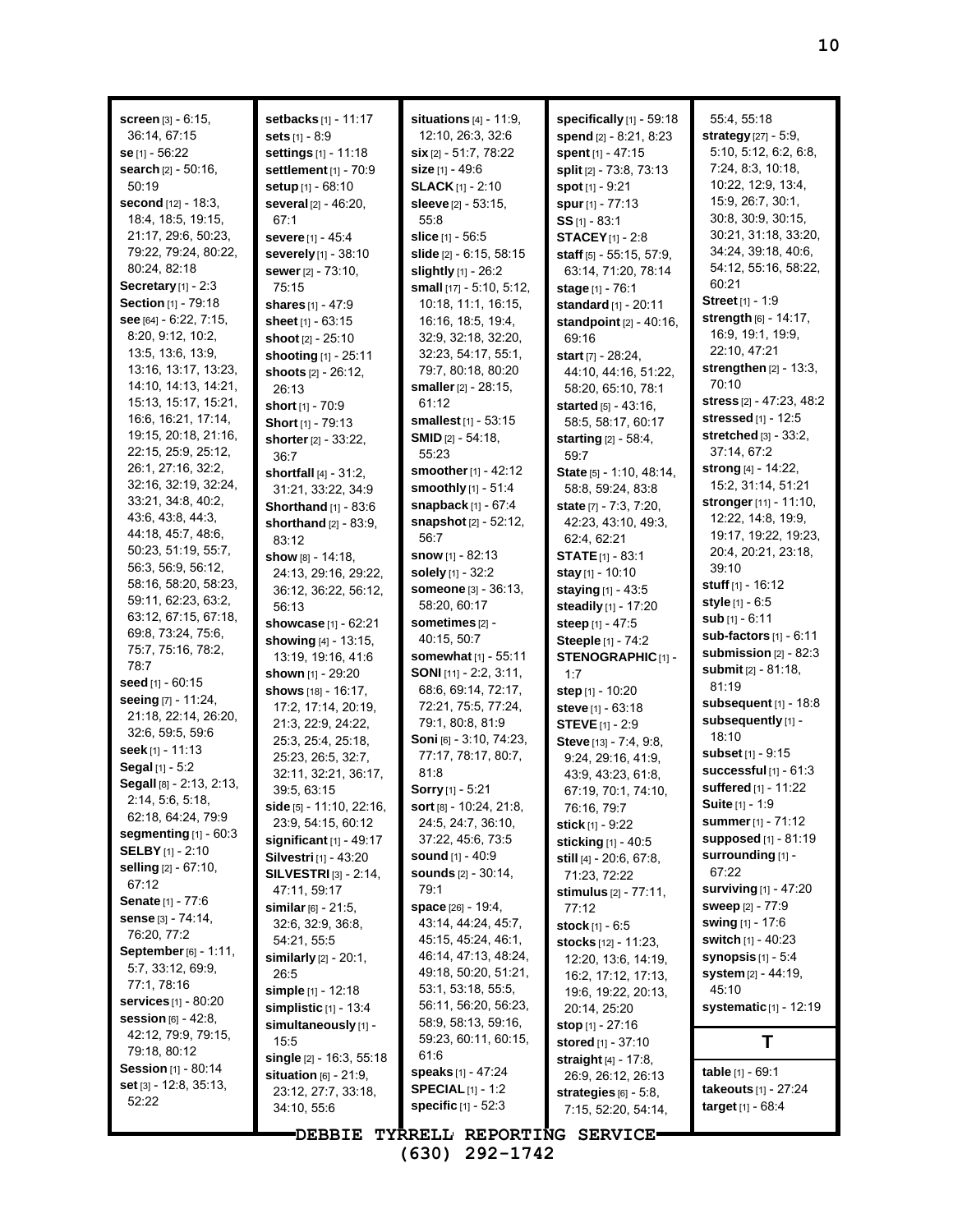| tax $[2] - 73:10, 75:15$<br>taxpayer's [1] - 64:15<br>taxpayers $[1]$ - 30:18<br>team [6] - 7:17, 7:21,<br>7:22, 8:15, 43:3,<br>48.3<br>tear [2] - 11:4, 16:24<br>tech [3] - 18:7, 35:4, | TIME $[1]$ - 82:24<br>timeframe $[2] - 36:7$ ,<br>37:4<br>timing [11] - 27:13,<br>35:23, 36:4, 36:11,<br>65:18, 65:21, 76:9,<br>76:18, 76:19, 76:22,<br>77:21                       | trimming $[1]$ - 73:14<br>trough [1] - 27:5<br>true [3] - 35:4, 54:1,<br>83:11<br>truly $[1] - 60.3$<br>Trustee [12] - 2:3,<br>3:12, 4:1, 42:1,<br>53:22, 72:6, 74:23,                 | 48:18, 51:17, 51:18,<br>59:17, 75:12, 78:3<br>type [9] - 6.5, 21:12,<br>33:20, 34:8, 51:22,<br>52:24, 54:4, 73:8,<br>73.9<br>types [1] - 54:12<br>typical <sup>[3]</sup> - 16:10, | unusual [1] - 34:8<br>$up$ [30] - 6:15, 8:9,<br>10:1, 11:5, 12:8,<br>25:10, 25:11, 26:9,<br>26:12, 26:13, 28:17,<br>29:11, 29:12, 30:10,<br>32:14, 33:4, 35:13,<br>37:10, 42:9, 42:15, |
|------------------------------------------------------------------------------------------------------------------------------------------------------------------------------------------|-------------------------------------------------------------------------------------------------------------------------------------------------------------------------------------|----------------------------------------------------------------------------------------------------------------------------------------------------------------------------------------|-----------------------------------------------------------------------------------------------------------------------------------------------------------------------------------|----------------------------------------------------------------------------------------------------------------------------------------------------------------------------------------|
| 35:16<br>temporarily $[1]$ - 11:4<br><b>temporary</b> $[1]$ - 11:17<br>ten [2] - 16:17, 33:16<br>tend [1] - 68:20<br>tentative $[1]$ - $63:6$<br>term [13] - 10:24,                      | today $[15] - 4.20, 5.5,$<br>5:11, 5:24, 7:5, 8:18,<br>8:24, 10:17, 30:20,<br>43.7, 43.9, 43.18,<br>56.8, 64.23, 65.16<br>today's [1] - 7:12<br>together [3] - 47:12,<br>48:3, 60:6 | 75:14, 77:17, 78:17,<br>80:9, 81:10<br><b>TRUSTEE</b> [58] - 3:4,<br>3:7, 3:9, 3:11, 21:20,<br>24:3, 29:15, 29:21,<br>29:24, 30:4, 30:7,<br>30:12, 33:10, 35:17,<br>36:13, 38:4, 40:8, | 20:21, 25:4<br>typically [5] - 17:3,<br>17:18, 28:11, 28:12,<br>41:15<br><b>TYRRELL</b> [2] - 83:6,<br>83:17<br>U                                                                 | 44.4, 51.13, 57:13,<br>68:14, 70:8, 71:8,<br>80.16, 82:14<br>update [2] - 42:22,<br>43:24<br>upshots [1] - 39:14<br>usage [1] - 31:5<br>useful [3] - 44:4, 52:7,                       |
| 11:14, 12:12, 31:4,<br>31:6, 31:9, 31:10,<br>31:13, 31:14, 33:12,<br>35:18, 60:8, 78:20<br>termination $[1]$ -<br>71:22<br>terms [19] - 7:3, 9:1,<br>15:24, 34:5, 46:8,                  | took [2] - 5:15, 51:18<br>top [22] - 13:14, 14:19,<br>15:18, 16:17, 19:6,<br>19:12, 19:18, 19:22,<br>20:4, 20:7, 22:7,<br>22:24, 25:20, 32:12,<br>32:16, 32:19, 33:4,               | 41:9, 41:18, 53:6,<br>53:19, 56:12, 57:1,<br>63:18, 64:1, 64:8,<br>64:11, 66:4, 68:6,<br>69:14, 71:6, 71:9,<br>71:15, 71:17, 72:1,<br>72:17, 72:21, 73:4,                              | $U.S$ [11] - 32:3, 32:5,<br>32:10, 32:12, 32:16,<br>32:18, 32:19, 32:21,<br>32:22, 57:17<br>ultimate [1] - 41:5<br>ultimately $[2] - 4.10$ ,                                      | 62:8<br>usual [1] - 44:7<br>utilization $[1]$ - $78:21$<br>utilize [1] - 65:14<br>utilizing [1] - 77:22<br>V                                                                           |
| 46:12, 52:23, 54:12,<br>55:2, 55:9, 55:19,<br>58:10, 58:11, 65:24,<br>66.1, 67:4, 68:7,<br>68:12, 75:12<br><b>THE</b> $[3] - 2:5, 82:22,$                                                | 33.15, 48.2, 51.2,<br>57:23<br><b>Top</b> [1] - 32:19<br>topic [5] - 42:11,<br>42:20, 57:13, 62:16,<br>79:3                                                                         | 73:19, 74:10, 74:19,<br>74:22, 75:5, 77:24,<br>79:1, 79:23, 79:24,<br>80:2, 80:4, 80:6,<br>80:8, 80:19, 81:3,<br>81:5, 81:7, 81:9,                                                     | 8:9<br>unbelievably [1] -<br>18:18<br>uncertain [2] - 27:14,<br>75:11<br>uncertainties [1] -                                                                                      | vaccines [1] - 66:21<br>valuation [18] - 12:1,<br>12:4, 13:2, 13:7,<br>13:13, 13:15, 17:15,<br>17:16, 17:24, 19:1,                                                                     |
| 82:23<br>theoretical $[1] - 41.4$<br>therapeutics [1] -<br>66:22<br>therefore [1] - 31:16                                                                                                | total $[1]$ - 71:13<br>touch [2] - 44:2, 47:16<br>touched [2] - 35:2,<br>43:23<br>tough [1] - 12:11                                                                                 | 82:17, 82:18<br>trustee [12] - 3:6, 3:8,<br>3.10, 57.15, 59.9,<br>61:15, 80:3, 80:5,<br>80:7, 81:4, 81:6,<br>81:8                                                                      | 67:21<br>uncertainty [4] -<br>66:20, 67:8, 70:14,<br>77:14<br>uncomfortable [5] -                                                                                                 | 19:5, 22:19, 22:21,<br>25:23, 32:21, 32:22,<br>37:7, 39:22<br>valuations $[8] - 11:5$ ,<br>12:21, 19:5, 24:22,                                                                         |
| thinking [6] - 14:16,<br>33.13, 51.13, 66.8,<br>73:12, 76:10<br>THIS [1] - 82:24<br><b>THOMAS</b> $[1]$ - 2:3<br>Thompson [4] - 3:12,                                                    | towards [6] - 19:19,<br>49:6, 49:17, 54:23,<br>62:21, 63:2<br><b>track</b> $[1] - 8.16$<br>trade [1] - 70:9<br>trailing [4] - 15:18,                                                | trustees $[8] - 57:12$ ,<br>57:19, 58:7, 62:4,<br>63:12, 63:14, 73:18,<br>74:15<br>Trustees [10] - 3:19,                                                                               | 11:19, 26:15, 34:12,<br>39:24, 40:2<br>underfunded [1] -<br>38:10<br>underlying [5] - 47:16,<br>48:1, 50:17, 60:23,                                                               | 24:23, 26:4, 33:1,<br>67:2<br>value [52] - 8:10, 10:8,<br>10:23, 11:8, 12:9,<br>13:4, 13:20, 13:21,<br>14:2, 14:3, 14:12,                                                              |
| 5:3, 80:9, 81:10<br><b>THOMPSON</b> $[13] - 2:2$ ,<br>3.1, 3.13, 3.15, 4.23,<br>42:17, 79:2, 80:10,<br>80:22, 81:11, 81:13,<br>82:10, 82:19<br><b>thoughts</b> $[4] - 42:10$ ,           | 36:18, 36:19, 36:20<br>transaction $[1] - 66:1$<br>transactions $[1]$ -<br>69:17<br>transcript $[2] - 4:9$ ,<br>83:11<br>transferred $[1]$ - 51:11                                  | 4:15, 5:19, 30:16,<br>41:8, 42:4, 42:9,<br>42:15, 62:1, 79:16<br>try [4] - 21:23, 34:18,<br>61:4, 68:17<br>trying $[9] - 10.12$ ,<br>30:13, 30:15, 30:19,                              | 65:19<br>underperformance $[7]$<br>$-35:19, 37:7, 37:16,$<br>37:19, 38:16, 38:22,<br>39:7<br>underperformed [4] -<br>25:6, 37:9, 38:19,                                           | 14:15, 15:7, 16:16,<br>16:18, 16:19, 16:24,<br>17:3, 17:13, 17:17,<br>18.4, 18.9, 18.14,<br>18:15, 18:19, 21:22,<br>22:8, 22:12, 22:16,<br>23:5, 23:19, 23:24,                         |
| 66:4, 66:10, 76:16<br><b>thousand</b> $[1] - 64:4$<br>three [8] - 20:20,<br>21:19, 26:16, 36:18,<br>36:19, 36:20, 48:18,<br>51:6                                                         | transpired $[1]$ - 12:24<br><b>travails</b> $[1] - 46:23$<br>Treasurer $[5] - 2.4$ ,<br>2:10, 3:3, 80:1, 81:2<br><b>Treasurer's</b> $[1]$ - 2:11<br>tremendous [1] -                | 31:10, 47:1, 53:17,<br>57:18, 77:4<br><b>Trylovich's</b> $[1]$ - 82:1<br>turn [7] - 9:17, 10:14,<br>27:16, 36:24, 44:9,<br>47:10, 52:3                                                 | 40:13<br>underperforming [2] -<br>25:6, 65:9<br>underrepresentation<br>$[1] - 55:12$<br><b>union</b> $[2] - 81:17$                                                                | 24:7, 24:11, 31:14,<br>32.5, 32.12, 32.13,<br>33:2, 33:5, 33:8,<br>33.9, 34.5, 34.15,<br>35:6, 35:8, 35:9,<br>36:21, 36:23, 37:1                                                       |
| Thursday [3] - 1:11,<br>82:8, 82:13<br><b>Thursday's</b> $[1]$ - 81:20<br>ties $[1] - 64.24$<br>tilt $[3]$ - 23:5, 24:5,<br>49:6<br>tilting [1] - 21:22                                  | 35:13<br><b>trend</b> $[3] - 25:13$ ,<br>25:14, 46:13<br><b>triangle</b> $[1]$ - 19:12<br>trickiest $[1]$ - 27:11<br>trillion [1] - 75:1<br>trim $[1] - 66.9$                       | <b>turnover</b> $[1] - 7:18$<br>twice [2] - 27:20,<br>27:23<br>two [17] - 5:8, 12:18,<br>13:15, 17:16, 18:1,<br>19:4, 21:4, 21:18,<br>30:24, 38:5, 43:15,                              | universe [12] - 10:5,<br>44.6, 51.1, 52.9,<br>52:14, 52:24, 53:2,<br>53:16, 56:5, 56:16,<br>56:24, 60:4<br><b>unmute</b> $[1] - 3:20$<br><b>unquote</b> $[1] - 76:13$             | <b>values</b> [1] - 11:14<br><b>various</b> $[3] - 52:21$ ,<br>54:13, 54:14<br>vehicle [1] - 59:14<br>venture [3] - 46:17,<br>58:2, 59:2<br><b>VERMA</b> $[1]$ - 2:2                   |